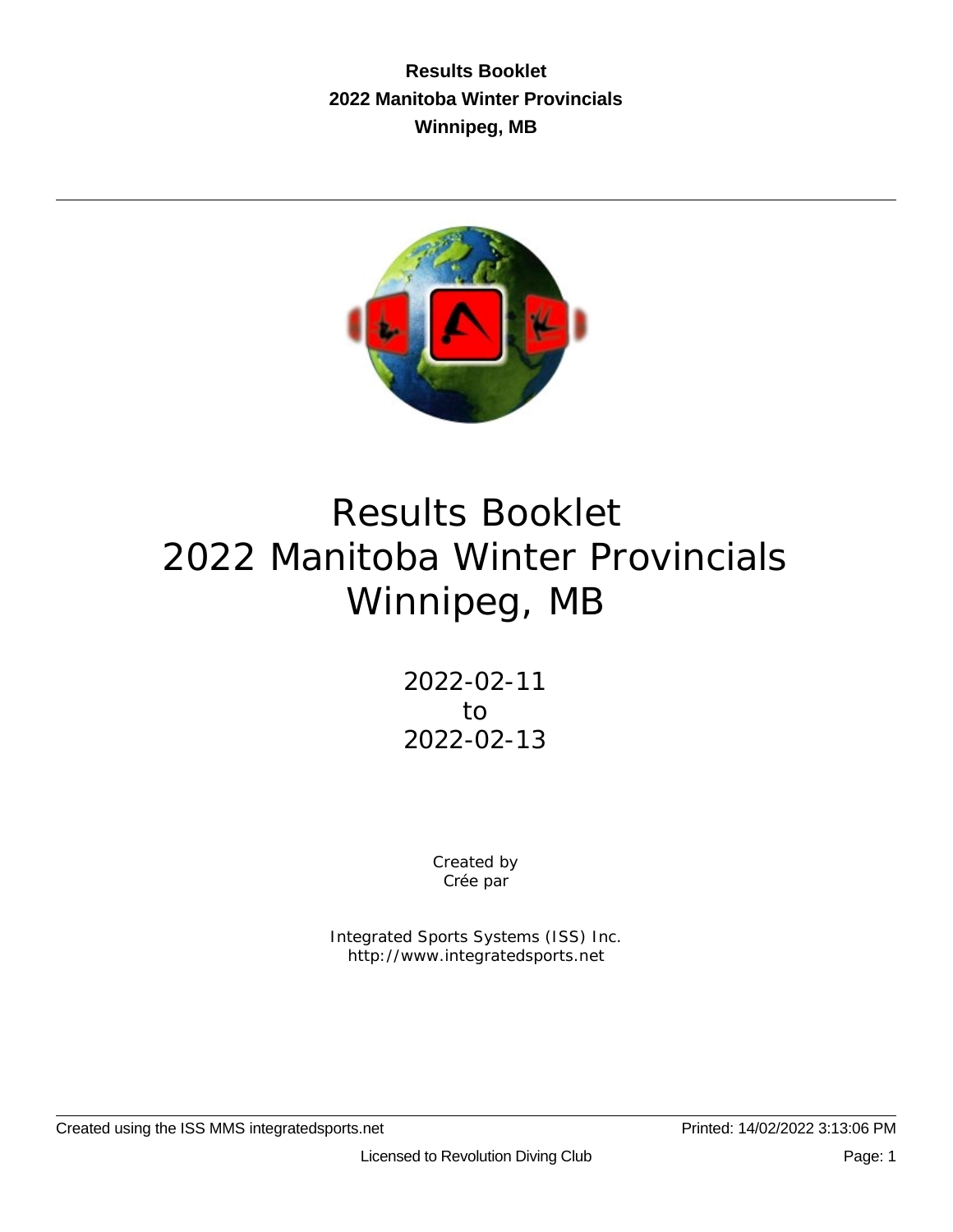| Ex. Rank Name            |           | Group     | Club                                        | Total           |
|--------------------------|-----------|-----------|---------------------------------------------|-----------------|
| Referee: BURNETT, SEAN   |           |           |                                             |                 |
| Judge 1: BURNETT, SEAN   |           |           | Judge 2: BOYS, BEV                          |                 |
| Judge 3: KLEIN, JANA     |           |           | Judge 4: TOTH, SARA                         |                 |
| Judge 5: CAMPUZANO, JUAN |           |           |                                             |                 |
|                          |           |           |                                             |                 |
| COHEN, ADAM<br>1.        | 401B      | 1.5       | A - Group REVOLUTION<br>8.0 8.0 8.0 7.5 7.0 | 482.30<br>35.25 |
|                          | 103B      | 1.7       | 8.5 8.5 8.5 8.5 8.5                         |                 |
|                          | 201B      | 1.6       | 6.5 5.5 6.5 6.5 6.5                         | 43.35<br>31.20  |
|                          |           |           |                                             |                 |
|                          | 301B      | 1.7       | 8.0 8.5 8.5 8.5 7.5                         | 42.50           |
|                          | 5331D 2.2 |           | 7.0 7.5 7.5 8.0 7.0                         | 48.40           |
|                          | 5132D 2.2 |           | 7.5 7.5 7.5 8.0 8.0                         | 50.60           |
|                          | 203B      | 2.3       | 7.5 7.5 8.0 8.0 8.5                         | 54.05           |
|                          | 303B      | 2.4       | 7.0 6.0 6.5 7.0 7.0                         | 49.20           |
|                          | 105B      | 2.6       | 8.0 7.5 7.5 8.0 8.0                         | 61.10           |
|                          | 405C 3.1  |           | 7.0 7.0 7.5 7.0 7.5                         | 66.65           |
| 2.<br>BERNATSKY, ATTILA  |           | A - Group | REVOLUTION                                  | 415.00          |
|                          | 401B      | 1.5       | 7.5 7.5 7.5 8.0 8.0                         | 34.50           |
|                          | 103B      | 1.7       | 8.0 8.0 7.5 7.5 7.5                         | 39.10           |
|                          | 201B      | 1.6       | 7.0 7.0 7.0 7.0 7.0                         | 33.60           |
|                          | 301B      | 1.7       | 7.5 8.0 7.0 7.0 8.0                         | 38.25           |
|                          | 5231D 2.1 |           | $6.5$ 5.5 5.5 6.0 6.0                       | 36.75           |
|                          | 105B      | 2.6       | $6.0$ 5.0 5.5 6.0 5.5                       | 44.20           |
|                          | 203B      | 2.3       | 6.0 6.5 6.0 6.5 6.5                         | 43.70           |
|                          | 303B      | 2.4       | 6.5 5.5 6.0 6.0 6.5                         | 44.40           |
|                          | 403B 2.4  |           | 8.0 8.0 8.0 8.0 7.5                         | 57.60           |
|                          | 5331D 2.2 |           | 7.0 6.0 6.5 6.5 6.5                         | 42.90           |
| 3.<br>TIAGLEI, ALEX      |           | A - Group | REVOLUTION                                  | 391.10          |
|                          | 103B 1.7  |           | 6.5 7.0 7.0 6.5 6.5                         | 34.00           |
|                          | 401B      | 1.5       | 7.5 7.5 7.5 7.0 7.0                         | 33.00           |
|                          | 201C      | 1.5       | 5.5 6.5 5.5 6.5 6.0                         | 27.00           |
|                          | 301C      | 1.6       | 7.0 7.0 7.0 7.0 7.0                         | 33.60           |
|                          | 5231D 2.1 |           | $6.0$ $6.0$ $5.5$ $5.0$ $5.5$               | 35.70           |
|                          | 105C      | $2.4$     | 6.06.05.06.06.0                             | 43.20           |
|                          | 203B      | 2.3       | 7.0 7.0 6.5 7.0 6.5                         | 47.15           |
|                          | 303C      | 2.1       | 6.5 6.5 6.0 7.0 6.5                         | 40.95           |
|                          | 403B      | 2.4       | 7.5 7.5 8.0 7.0 6.0                         | 52.80           |
|                          | 5223D 2.3 |           | 6.5 6.5 6.5 6.0 6.0                         | 43.70           |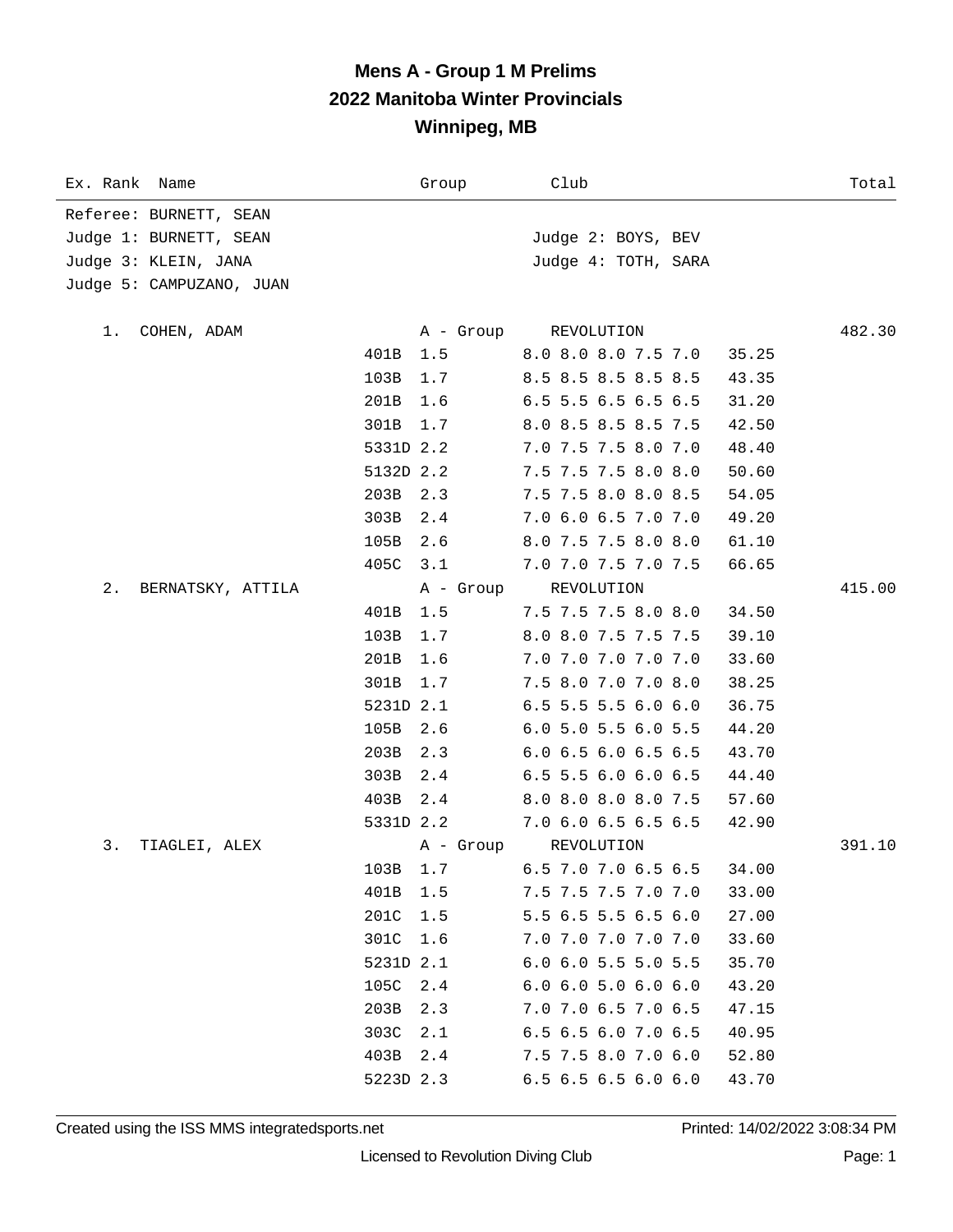| Ex. Rank Name              | Group      | Club                          | Total  |
|----------------------------|------------|-------------------------------|--------|
| SIME-SURCON, BENNETT<br>4. | A - Group  | REVOLUTION                    | 304.45 |
|                            | 103B 1.7   | $6.5$ $6.5$ $7.0$ $6.0$ $6.0$ | 32.30  |
|                            | 201B 1.6   | $5.0$ 6.0 5.5 5.5 5.0         | 25.60  |
|                            | 301B 1.7   | 4.5 4.5 4.5 3.5 4.5           | 22.95  |
|                            | 401B 1.5   | 5.56.57.06.56.0               | 28.50  |
|                            | 5231D 2.1  | $5.5$ 5.5 5.0 5.5 5.5         | 34.65  |
|                            | 105B 2.6   | $3.5$ $3.5$ $4.0$ $3.0$ $4.0$ | 28.60  |
|                            | $203B$ 2.3 | $4.5$ 5.5 5.5 5.0 5.0         | 35.65  |
|                            | 303C 2.1   | 4.0 4.0 3.5 3.5 3.5           | 23.10  |
|                            | 403B 2.4   | 5.56.56.06.06.0               | 43.20  |
|                            | 5223D 2.3  | 4.5 4.5 4.5 4.0 4.0           | 29.90  |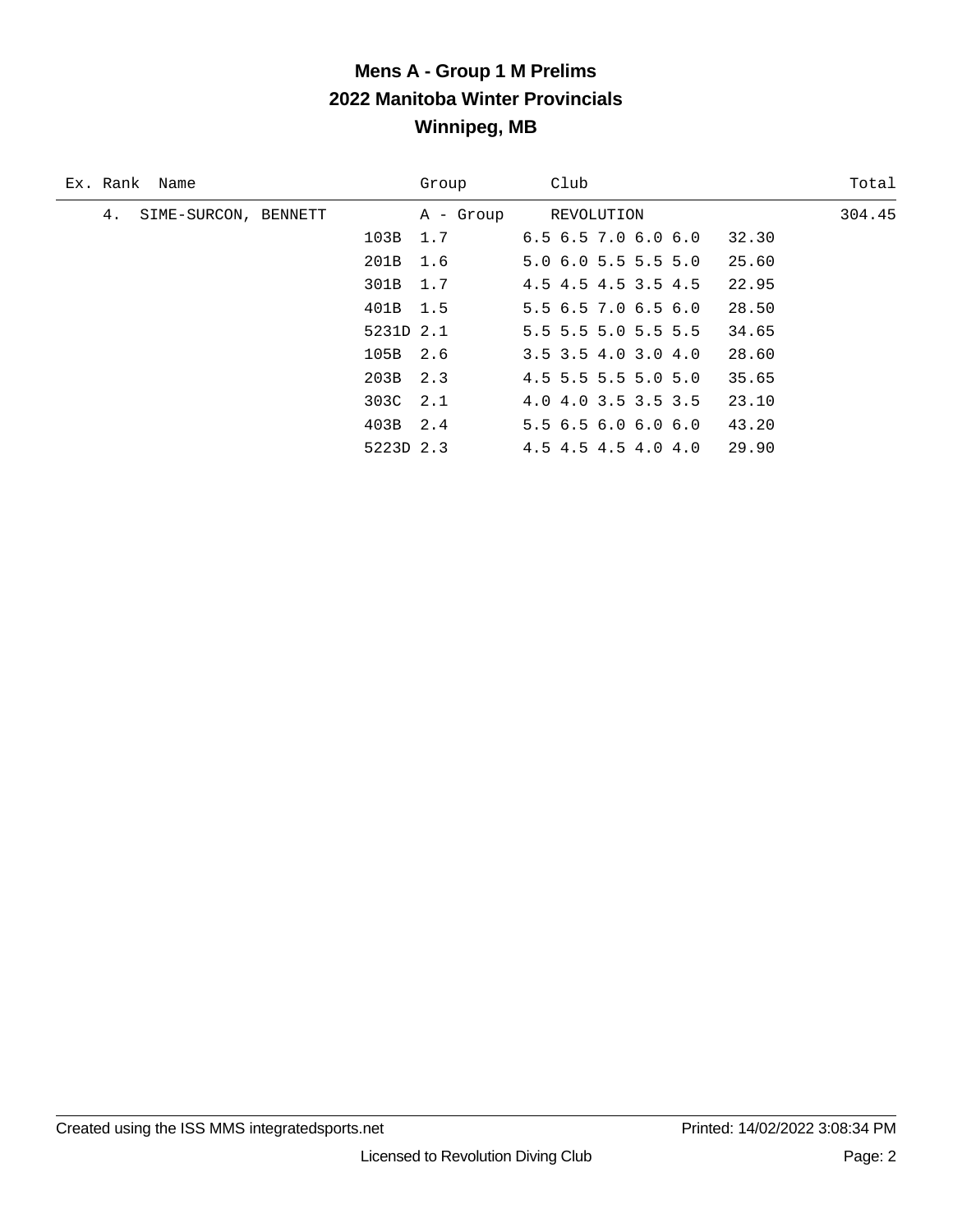| Ex. Rank Name            | Group       |           | Club                          | Total  |
|--------------------------|-------------|-----------|-------------------------------|--------|
| Referee: BURNETT, SEAN   |             |           |                               |        |
| Judge 1: BURNETT, SEAN   |             |           | Judge 2: TOTH, SARA           |        |
| Judge 3: BOYS, BEV       |             |           | Judge 4: MCLEAN, CAM          |        |
| Judge 5: MARKUSSEN, ERIN |             |           |                               |        |
| COHEN, ADAM<br>1.        |             |           | A - Group REVOLUTION          | 477.60 |
|                          | 1.6<br>103B |           | 8.5 9.0 9.0 8.5 8.5           | 41.60  |
|                          | 403B<br>2.1 |           | 7.5 7.0 7.5 7.5 7.5           | 47.25  |
|                          | 201B<br>1.8 |           | 8.0 7.5 8.0 7.5 8.0           | 42.30  |
|                          | 301B<br>1.9 |           | 8.0 8.0 8.0 7.5 7.5           | 44.65  |
|                          | 5331D 2.1   |           | 8.5 7.5 8.0 7.5 7.5           | 48.30  |
|                          | 107B<br>3.1 |           | 5.0 4.0 4.5 5.5 6.0           | 46.50  |
|                          | 405B<br>3.0 |           | 7.0 7.0 8.0 7.5 8.0           | 67.50  |
|                          | 205B<br>3.0 |           | 3.0 3.0 3.0 3.5 2.5           | 27.00  |
|                          | 305B<br>3.0 |           | 5.5 5.5 6.0 6.0 5.5           | 51.00  |
|                          | 5152B 3.0   |           | 7.0 6.5 7.0 6.5 7.5           | 61.50  |
| $2$ .<br>TIAGLEI, ALEX   |             | A - Group | REVOLUTION                    | 425.05 |
|                          | 103B<br>1.6 |           | $6.5$ $6.0$ $6.0$ $6.5$ $6.5$ | 30.40  |
|                          | 1.8<br>201B |           | 7.0 6.5 6.5 7.0 7.0           | 36.90  |
|                          | 301B<br>1.9 |           | 7.0 7.0 6.5 7.0 7.0           | 39.90  |
|                          | 2.1<br>403B |           | 6.5 6.5 7.0 7.0 6.5           | 42.00  |
|                          | 5331D 2.1   |           | 6.5 6.5 6.5 6.5 7.0           | 40.95  |
|                          | 105B<br>2.4 |           | 6.0 6.5 6.5 7.0 7.0           | 48.00  |
|                          | 205C<br>2.8 |           | 6.0 5.5 6.5 6.5 6.5           | 53.20  |
|                          | 2.8<br>305C |           | 4.0 4.0 3.5 4.5 4.5           | 35.00  |
|                          | 405C<br>2.7 |           | 6.5 7.0 7.5 7.0 7.0           | 56.70  |
|                          | 5233D 2.4   |           | $6.0$ 5.5 $6.0$ 5.5 $6.5$     | 42.00  |
| 3.<br>BERNATSKY, ATTILA  |             | A - Group | REVOLUTION                    | 398.15 |
|                          | 103B 1.6    |           | 7.0 7.0 6.5 6.5 7.0           | 32.80  |
|                          | 403B<br>2.1 |           | 6.5 7.0 6.0 7.0 6.5           | 42.00  |
|                          | 201B<br>1.8 |           | 8.0 7.0 7.5 7.5 7.5           | 40.50  |
|                          | 301B<br>1.9 |           | 5.5 5.5 6.0 5.5 5.0           | 31.35  |
|                          | 5231D 2.0   |           | 7.5 6.5 6.5 7.0 7.5           | 42.00  |
|                          | 405C<br>2.7 |           | 4.5 6.5 5.0 5.5 5.0           | 41.85  |
|                          | 107C<br>2.8 |           | 4.0 3.0 3.5 3.5 3.5           | 29.40  |
|                          | 205C<br>2.8 |           | $6.5$ 5.5 6.5 7.0 6.0         | 53.20  |
|                          | 305C<br>2.8 |           | $5.0$ 5.0 4.5 5.0 6.0         | 42.00  |
|                          | 5331D 2.1   |           | 7.0 7.0 6.5 7.0 6.5           | 43.05  |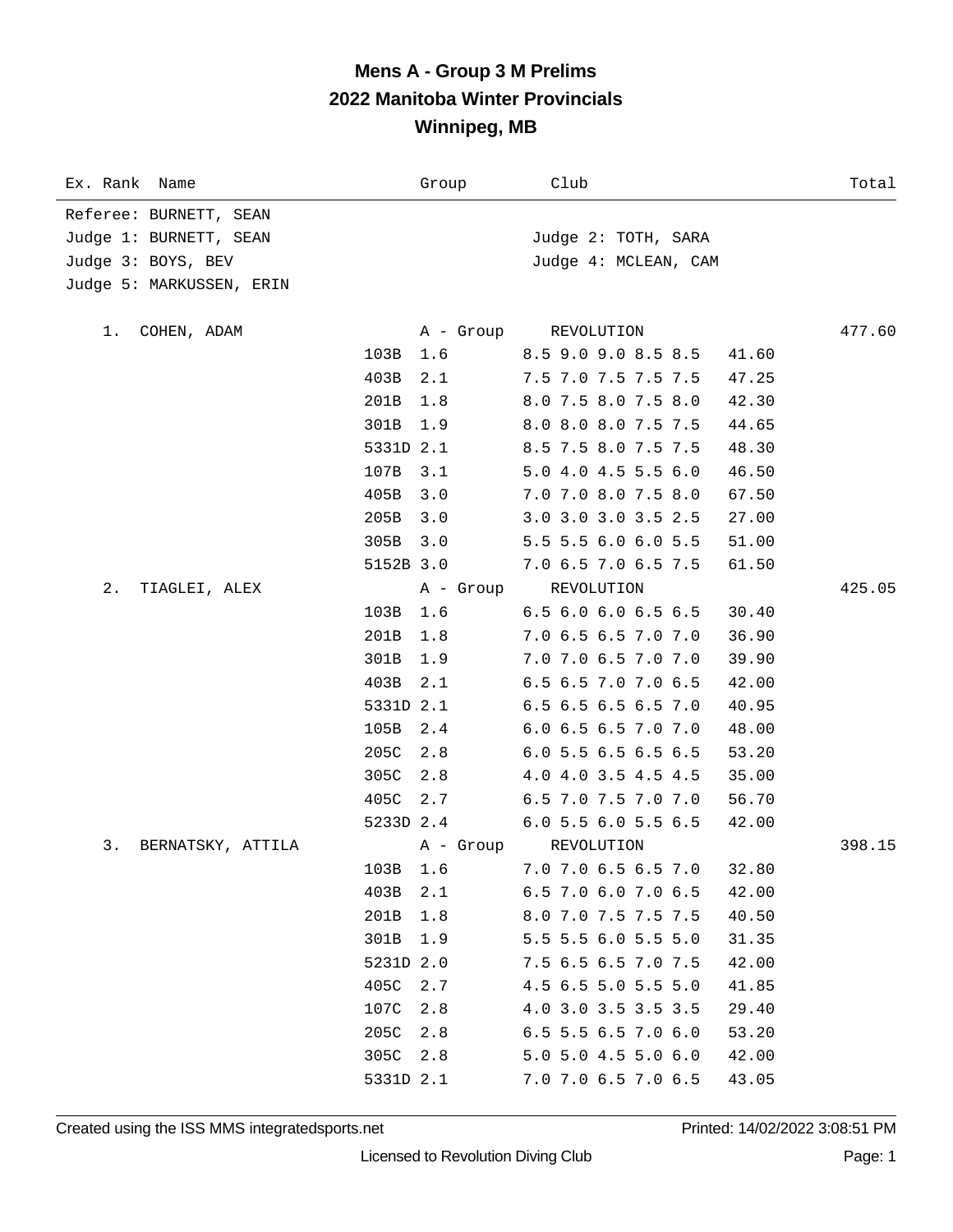# **Mens A - Group Platform Prelims 2022 Manitoba Winter Provincials Winnipeg, MB**

| Ex. Rank Name           |      |           | Group     | Club                           | Total  |
|-------------------------|------|-----------|-----------|--------------------------------|--------|
| Referee: TOTH, SARA     |      |           |           | Asst. Referee: MARKUSSEN, ERIN |        |
| Judge 1: TOTH, SARA     |      |           |           | Judge 2: BURNETT, SEAN         |        |
| Judge $3: ?$ , ANN      |      |           |           | Judge 4: RICHARDSON, KELLY     |        |
| Judge 5: BOYS, BEV      |      |           |           |                                |        |
|                         |      |           |           |                                |        |
| 1.<br>BERNATSKY, ATTILA |      |           |           | A - Group REVOLUTION           | 359.30 |
|                         | 10M  | 103B      | 1.6       | 7.0 7.0 7.0 7.5 7.5<br>34.40   |        |
|                         | 10M  | 403B      | 2.0       | 8.0 8.0 8.0 8.0 7.5<br>48.00   |        |
|                         | 10M  | 201B      | 1.8       | 5.0 4.5 5.0 5.0 5.0<br>27.00   |        |
|                         | 10M  | 301B      | 1.9       | 6.5 5.5 6.5 7.0 6.0<br>36.10   |        |
|                         | 10M  | 405B      | 2.8       | 4.0 4.5 4.0 4.0 4.5<br>35.00   |        |
|                         | 7.5M | 105B      | 2.4       | 6.06.56.06.06.0<br>43.20       |        |
|                         | 10M  | 205B      | 2.9       | 4.0 4.5 4.5 3.5 4.5<br>37.70   |        |
|                         | 10M  | 5251B 2.6 |           | 6.5 7.0 7.5 7.5 7.0<br>55.90   |        |
|                         | 10M  | 614B      | 2.4       | 5.56.05.56.06.0<br>42.00       |        |
| 2.<br>TIAGLEI, ALEX     |      |           | A - Group | REVOLUTION                     | 350.25 |
|                         | 10M  | 103B      | 1.6       | 8.5 8.5 8.5 8.0 9.0<br>40.80   |        |
|                         | 10M  | 403B      | 2.0       | 7.0 7.0 7.0 7.5 7.0<br>42.00   |        |
|                         | 10M  | 201B      | 1.8       | 9.0 9.0 9.0 9.0 8.5<br>48.60   |        |
|                         | 10M  | 301B      | 1.9       | 7.0 7.5 7.5 8.0 7.5<br>42.75   |        |
|                         | 7.5M | 105B      | 2.4       | 6.5 7.0 7.0 6.0 7.0<br>49.20   |        |
|                         | 10M  | 205B      | 2.9       | 3.5 3.5 3.5 3.0 3.0<br>29.00   |        |
|                         | 10M  | 305C      | 2.8       | 3.0 3.0 3.0 3.0 3.5<br>25.20   |        |
|                         | 10M  | 5251B 2.6 |           | 5.0 6.5 5.0 5.0 5.5<br>40.30   |        |
|                         | 10M  | 614B 2.4  |           | 4.5 4.5 4.5 4.0 4.5<br>32.40   |        |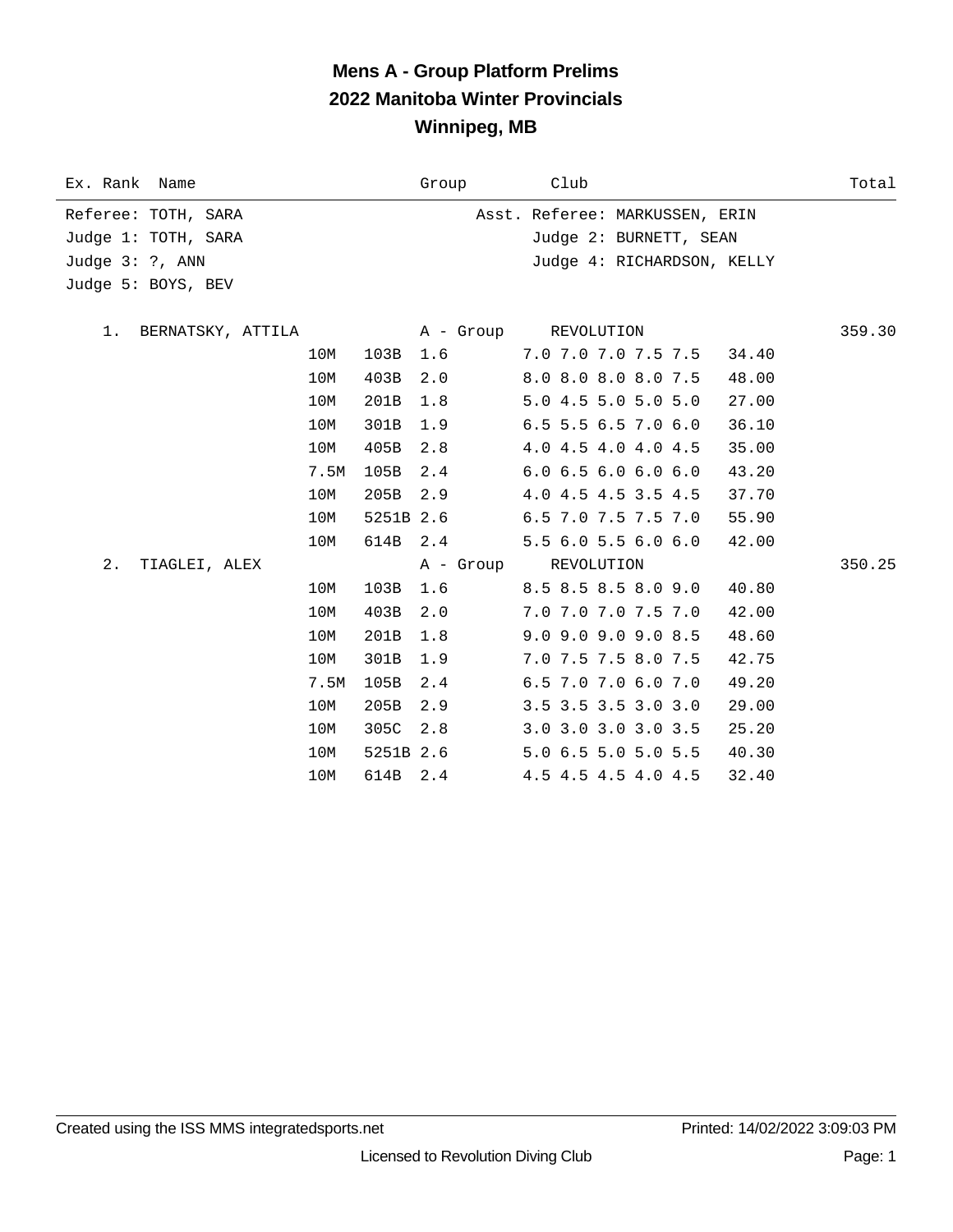| Ex. Rank Name       | Group               | Club                      | Total  |
|---------------------|---------------------|---------------------------|--------|
| GREEN, CARTER<br>1. | A - Group T2 REGINA |                           | 272.50 |
|                     | 103B 1.7            | 6.5 6.5 6.5 33.15         |        |
|                     | 401B 1.5            | 30.75<br>7.0 7.0 6.5      |        |
|                     | 201B 1.6            | $5.5$ 5.5 5.5<br>26.40    |        |
|                     | 301B 1.7            | $5.0$ 6.0 6.5 29.75       |        |
|                     | 104C 2.2            | 44.00<br>6.0 7.5 6.5      |        |
|                     | 403C 2.2            | $6.5$ $6.5$ $6.5$ $42.90$ |        |
|                     | 202B 1.6            | 7.0 6.0 6.0 30.40         |        |
|                     | 5122D 1.9           | 35.15<br>6.06.56.0        |        |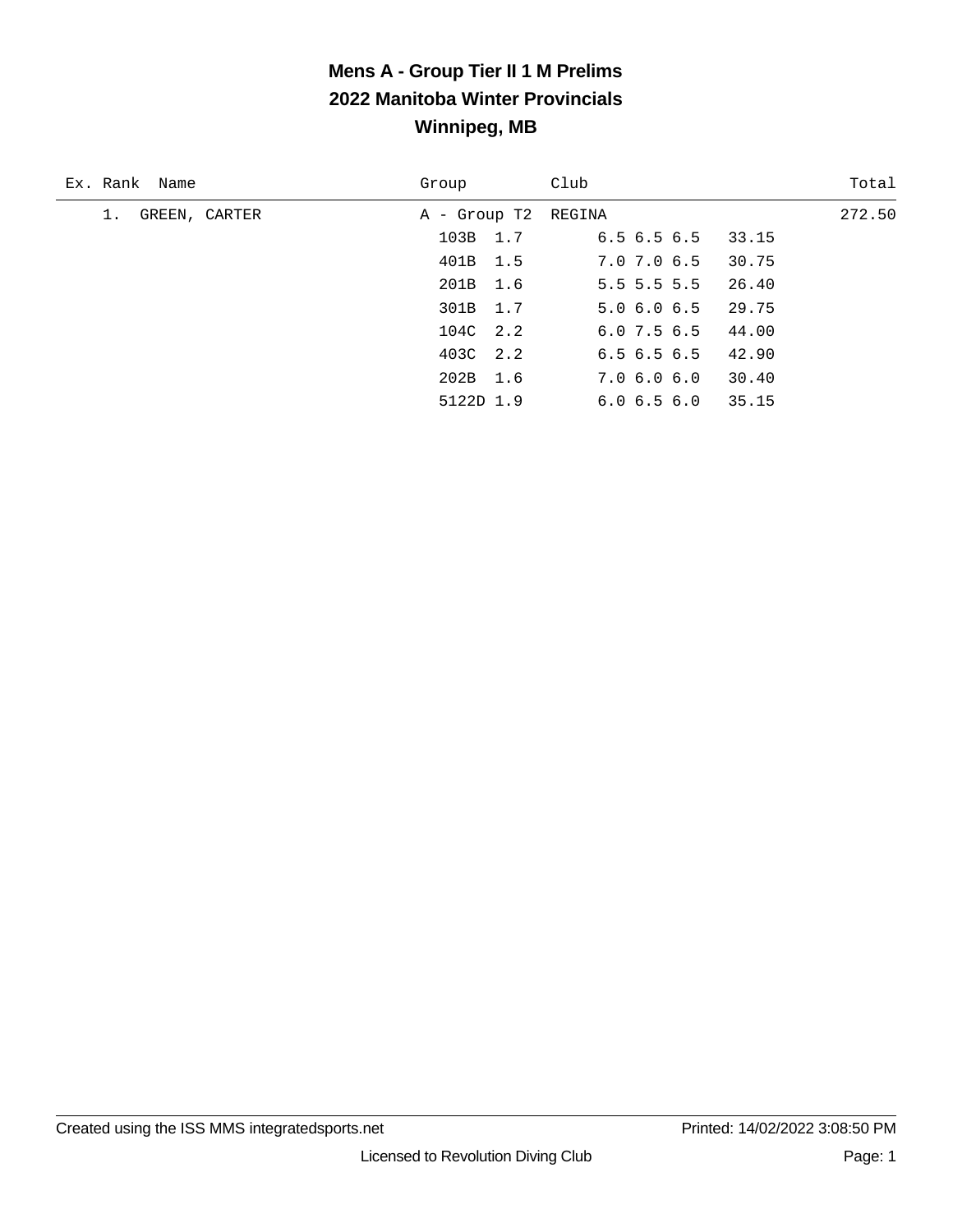| Ex. Rank Name       | Group               | Club                 | Total  |
|---------------------|---------------------|----------------------|--------|
| GREEN, CARTER<br>1. | A - Group T2 REGINA |                      | 231.25 |
|                     | 101B 1.5            | 6.06.56.5<br>28.50   |        |
|                     | 401B 1.4            | 7.5 7.0 7.0<br>30.10 |        |
|                     | 201B 1.8            | 6.05.55.5<br>30.60   |        |
|                     | 301B 1.9            | 36.10<br>6.06.07.0   |        |
|                     | 103B 1.6            | 35.20<br>7.5 7.0 7.5 |        |
|                     | 403B 2.1            | 38.85<br>6.06.06.5   |        |
|                     | 105C 2.2            | 31.90<br>5.04.55.0   |        |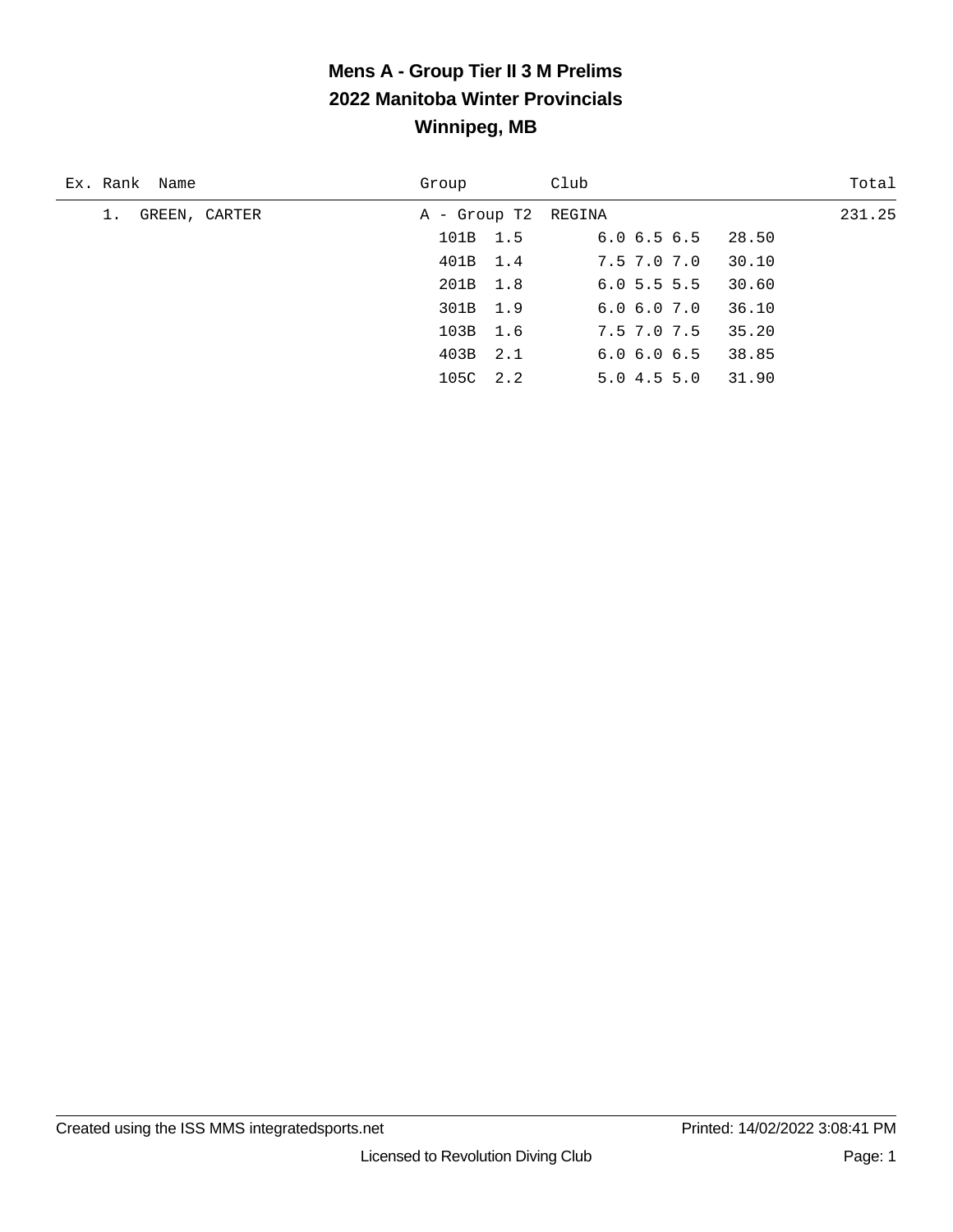#### **Mens A - Group Tier II Platform Prelims 2022 Manitoba Winter Provincials Winnipeg, MB**

| Ex. Rank Name       |      | Group     | Club                      | Total  |
|---------------------|------|-----------|---------------------------|--------|
| GREEN, CARTER<br>1. |      |           | A - Group T2 REGINA       | 174.30 |
|                     | 7.5M | 103B 1.6  | 6.5 6.0 6.0<br>29.60      |        |
|                     | 5M   | 403C 2.2  | $5.0 \t6.0 \t5.5 \t36.30$ |        |
|                     | 5M   | 201B 1.6  | $4.5$ 5.5 5.0<br>24.00    |        |
|                     | 5M   | 301C 1.6  | 4.5 4.5 4.5<br>21.60      |        |
|                     | 7.5M | 612B 1.8  | 32.40<br>6.06.06.0        |        |
|                     | 5M   | 6221D 1.6 | 30.40<br>6.0 6.5 6.5      |        |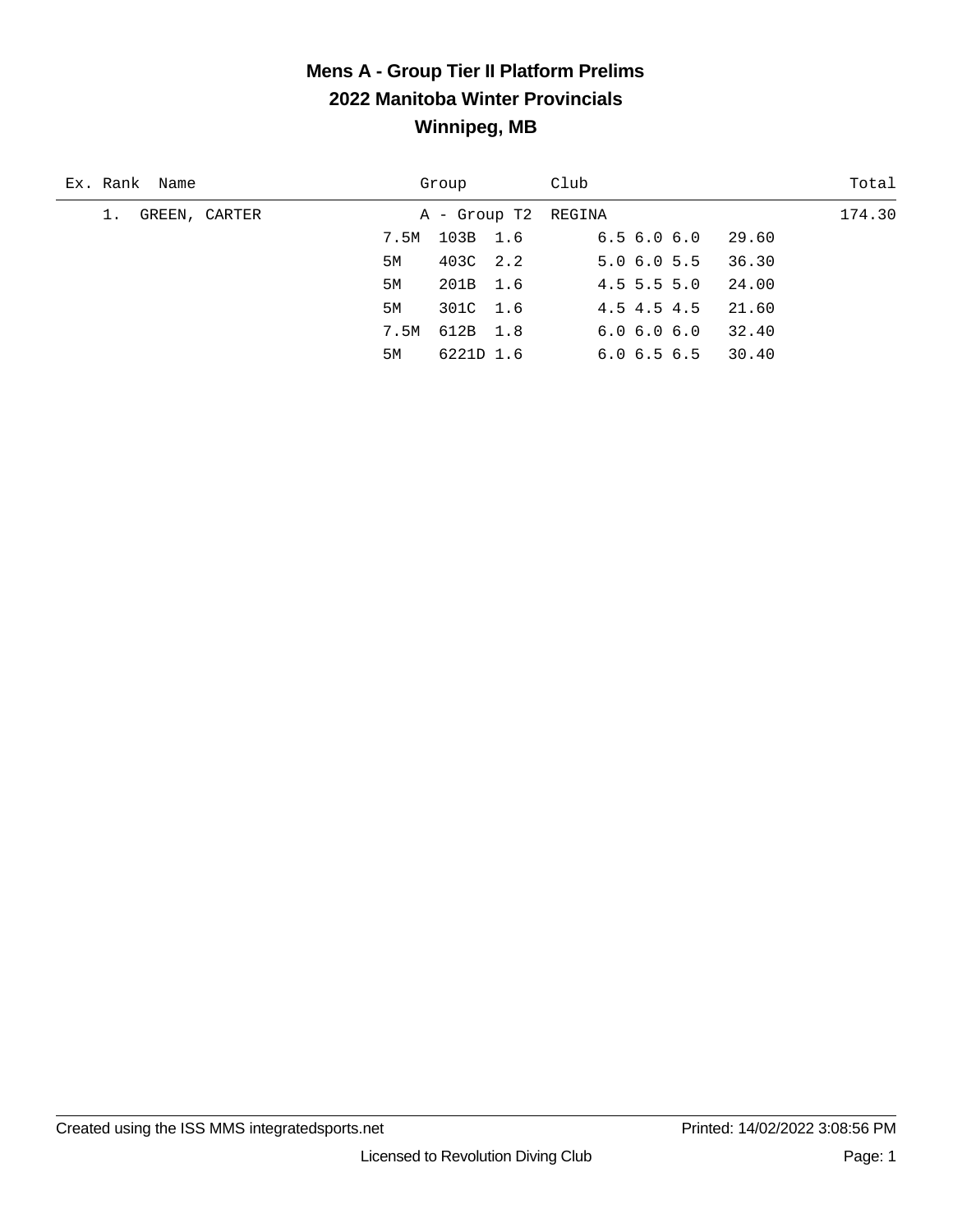# **Mens C1 - Group Platform Prelims 2022 Manitoba Winter Provincials Winnipeg, MB**

| Ex. Rank Name             |    |          | Group | Club                           | Total  |
|---------------------------|----|----------|-------|--------------------------------|--------|
| Referee: TOTH, SARA       |    |          |       |                                |        |
| Judge 1: TOTH, SARA       |    |          |       | Judge 2: BURNETT, SEAN         |        |
| Judge 3: BOYS, BEV        |    |          |       | Judge 4: MARKUSSEN, ERIN       |        |
| Judge 5: DOMNEY, ASHLEIGH |    |          |       |                                |        |
|                           |    |          |       |                                |        |
| 1.<br>TIAGLEI, VLADIMIR   |    |          |       | C1 - Group REVOLUTION          | 235.60 |
|                           | 5M | 101B 1.6 |       | 5.05.05.56.05.0<br>24.80       |        |
|                           | 5M | 201C 1.6 |       | 6.05.05.55.5.5<br>26.40        |        |
|                           | 5M | 301C 1.6 |       | $6.0$ 5.5 5.5 7.0 6.0<br>28.00 |        |
|                           | 5M | 401B 1.6 |       | 7.06.56.57.06.5<br>32.00       |        |
|                           | 5M | 612B 1.6 |       | 7.06.06.05.56.0<br>28.80       |        |
|                           | 5M | 103C 1.6 |       | 5.5 6.0 5.5 6.0 5.5<br>27.20   |        |
|                           | 5M | 203C 1.9 |       | 5.04.05.55.05.0<br>28.50       |        |
|                           | 5M | 403C 1.9 |       | 7.5 6.5 7.0 7.5 6.0 39.90      |        |
|                           |    |          |       |                                |        |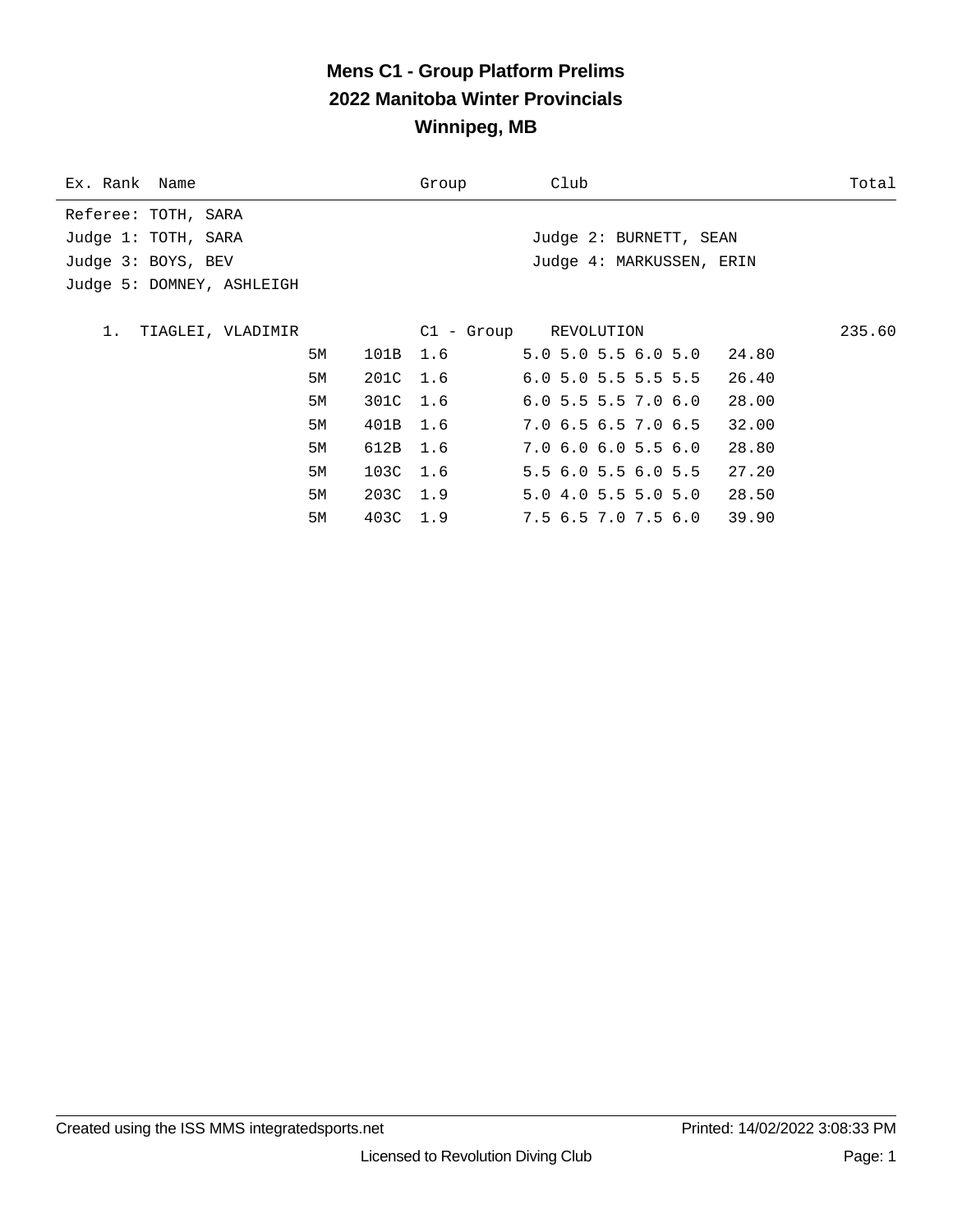| Ex. Rank Name   |           | Group        | Club                                   | Total  |
|-----------------|-----------|--------------|----------------------------------------|--------|
| MOFFAT, FREDDIE |           | $C2 -$ Group | REGINA                                 | 265.65 |
|                 | 101B 1.6  |              | 8.0 8.0 8.0 8.0 8.0<br>38.40           |        |
|                 | 201B 1.6  |              | 7.5 7.5 7.0 7.5 8.0<br>36.00           |        |
|                 | 301C 1.6  |              | 34.40<br>7.0 8.0 7.5 7.0 7.0           |        |
|                 | 401B 1.6  |              | 28.00<br>6.05.55.56.06.0               |        |
|                 | 5223D 1.6 |              | 27.20<br>5.5 6.0 5.5 6.0 5.5           |        |
|                 | 104C 1.9  |              | $6.0$ $6.0$ $5.5$ $6.0$ $6.5$<br>34.20 |        |
|                 | 203C 1.9  |              | $4.5$ 5.0 4.5 4.5 5.0<br>26.60         |        |
|                 | 403C 1.9  |              | 40.85<br>6.5 7.0 7.5 7.0 7.5           |        |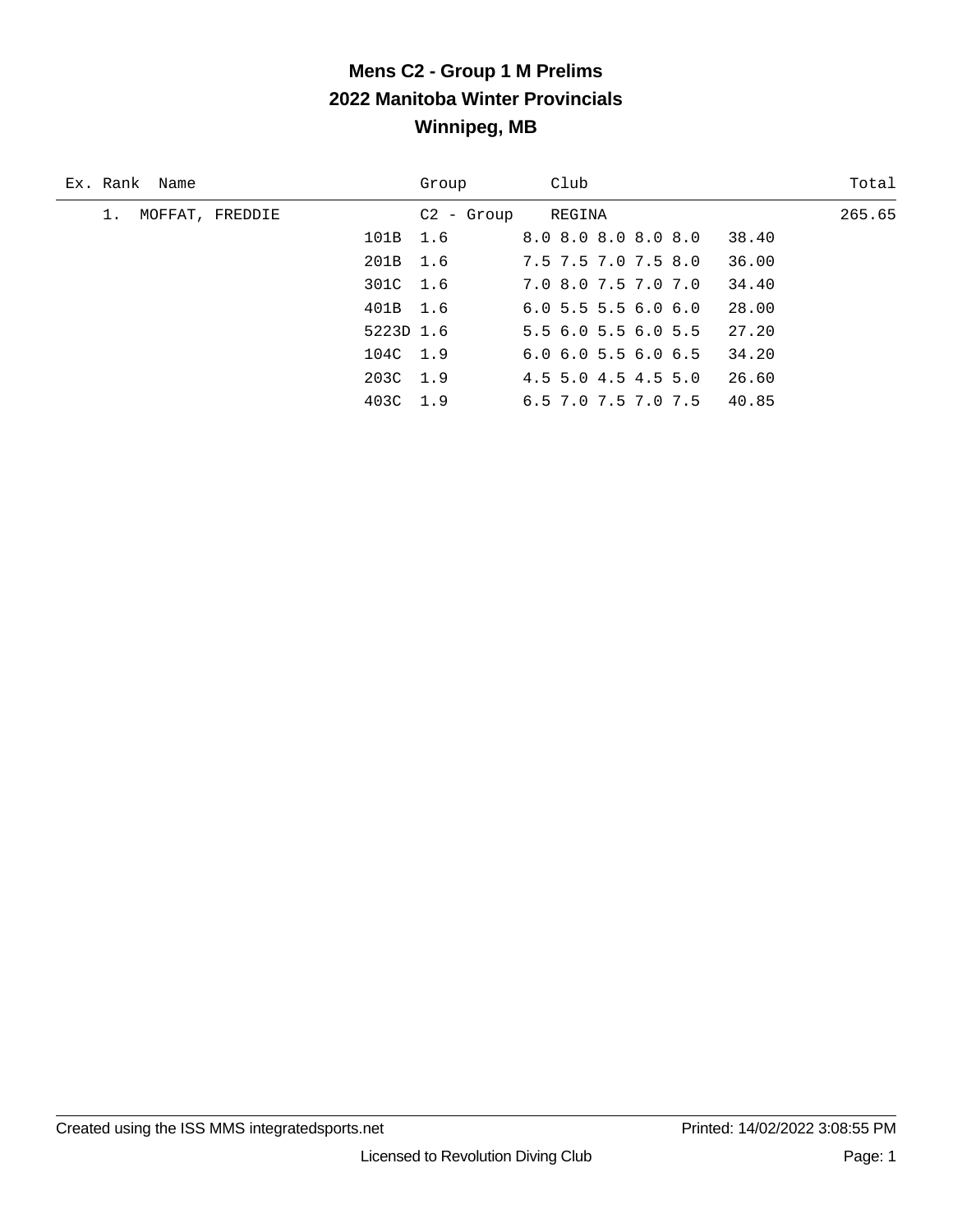| Ex. Rank Name   |           | Group        | Club                                   | Total  |
|-----------------|-----------|--------------|----------------------------------------|--------|
| MOFFAT, FREDDIE |           | $C2 - Group$ | REGINA                                 | 284.85 |
|                 | 101B 1.6  |              | $9.0$ $8.0$ $8.0$ $8.5$ $8.0$<br>39.20 |        |
|                 | 201B 1.6  |              | 7.0 7.0 7.0 7.0 7.5<br>33.60           |        |
|                 | 301C 1.6  |              | 8.5 8.5 8.0 8.0 9.0<br>40.00           |        |
|                 | 403C 1.6  |              | $6.0$ $6.0$ $5.5$ $6.0$ $5.5$<br>28.00 |        |
|                 | 5132D 1.6 |              | $6.0$ 5.5 $6.0$ 5.5 5.5<br>27.20       |        |
|                 | 105C 1.9  |              | 7.0 6.0 6.0 6.0 6.5<br>35.15           |        |
|                 | 203C 1.9  |              | 38.95<br>$6.5$ 7.0 5.5 7.0 7.0         |        |
|                 | 303C 1.9  |              | 42.75<br>7.5 7.5 7.5 7.5 7.0           |        |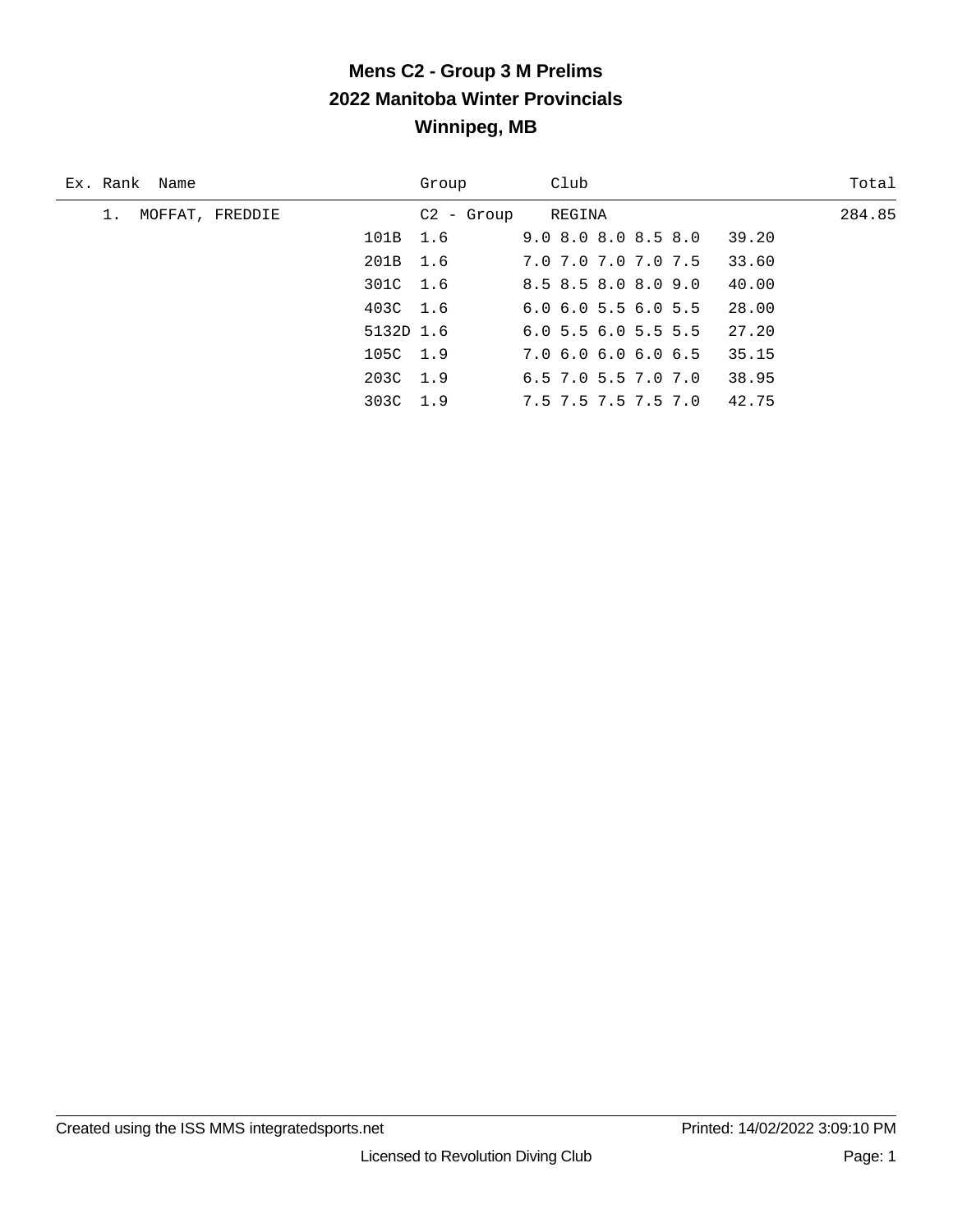# **Mens C2 - Group Platform Prelims 2022 Manitoba Winter Provincials Winnipeg, MB**

| Ex. Rank Name             |      |          | Group             | Club                      | Total  |
|---------------------------|------|----------|-------------------|---------------------------|--------|
| Referee: TOTH, SARA       |      |          |                   |                           |        |
| Judge 1: TOTH, SARA       |      |          |                   | Judge 2: BURNETT, SEAN    |        |
| Judge 3: BOYS, BEV        |      |          |                   | Judge 4: MARKUSSEN, ERIN  |        |
| Judge 5: DOMNEY, ASHLEIGH |      |          |                   |                           |        |
|                           |      |          |                   |                           |        |
| MOFFAT, FREDDIE<br>1.     |      |          | C2 - Group REGINA |                           | 277.60 |
|                           | 7.5M | 101B 1.6 |                   | 7.0 7.0 7.5 6.5 7.0 33.60 |        |
|                           | 5M   | 201B 1.6 |                   | 7.5 7.0 8.0 8.5 7.5       | 36.80  |
|                           | 7.5M | 301C 1.6 |                   | 7.0 7.0 8.0 7.5 7.0       | 34.40  |
|                           | 7.5M | 403B 1.6 |                   | $6.5$ 7.0 7.0 7.0 6.5     | 32.80  |
|                           | 7.5M | 612B 1.6 |                   | 7.0 6.5 7.0 6.0 6.5       | 32.00  |
|                           | 5M   | 105C 2.4 |                   | $5.5$ 4.5 5.5 5.5 5.5     | 39.60  |
|                           | 5M   | 203C 1.9 |                   | $5.5$ 5.5 6.5 6.0 5.0     | 32.30  |
|                           | 7.5M |          | 5231D 1.9         | 6.06.56.56.56.036.10      |        |
|                           |      |          |                   |                           |        |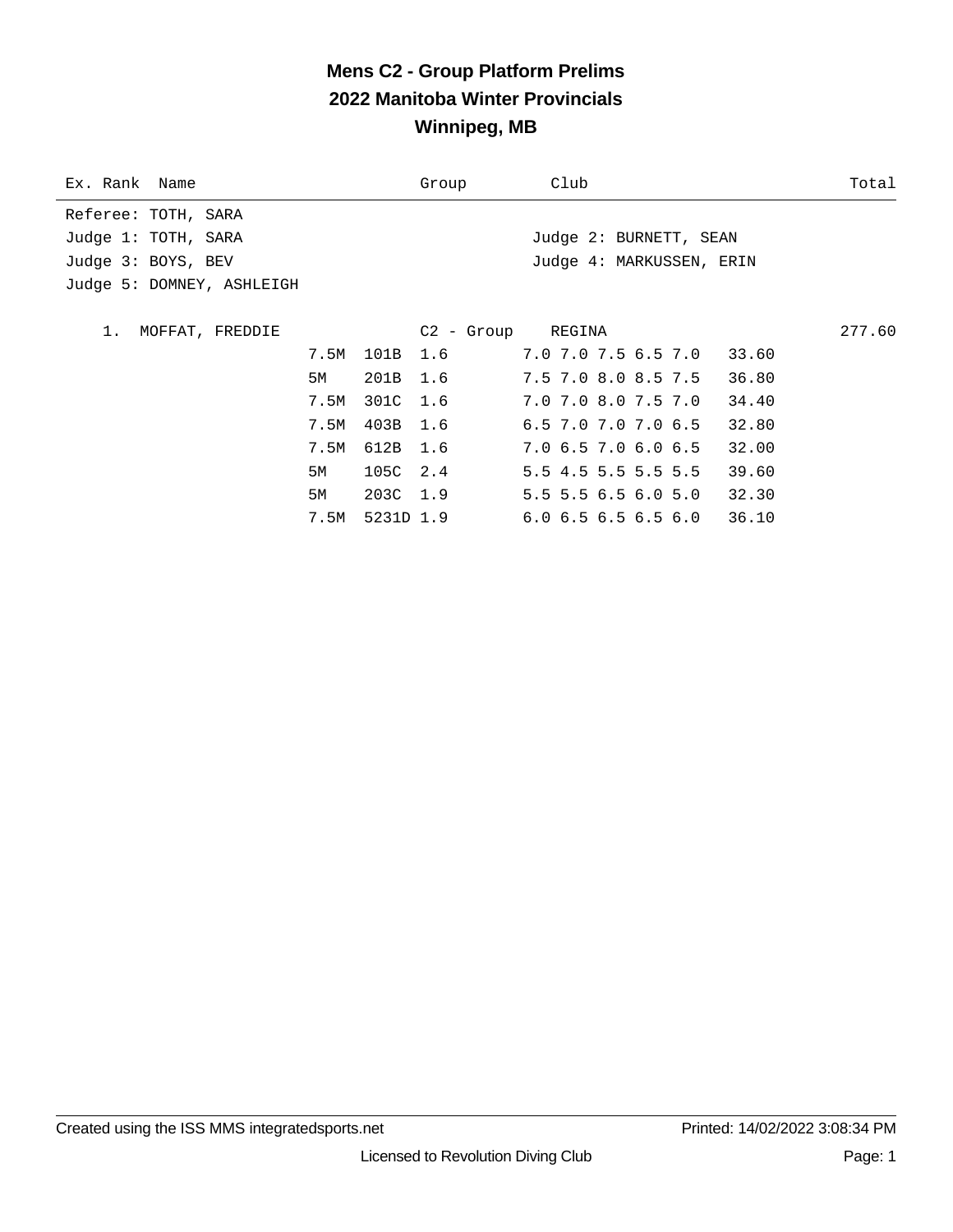| Ex. Rank Name        | Group                   | Club                      | Total  |
|----------------------|-------------------------|---------------------------|--------|
| 1. BROMBACH, GABRIEL | D - Group T2 REVOLUTION |                           | 130.40 |
|                      | 101C 1.2                | $6.5$ $6.0$ $6.5$ $22.80$ |        |
|                      | 401C 1.4                | $6.0 \t6.5 \t7.0 \t27.30$ |        |
|                      | 201C 1.5                | $5.0$ 5.5 5.5 24.00       |        |
|                      | 301C 1.6                | 30.40<br>6.06.07.0        |        |
|                      | 102C 1.4                | 25.90<br>6.06.56.0        |        |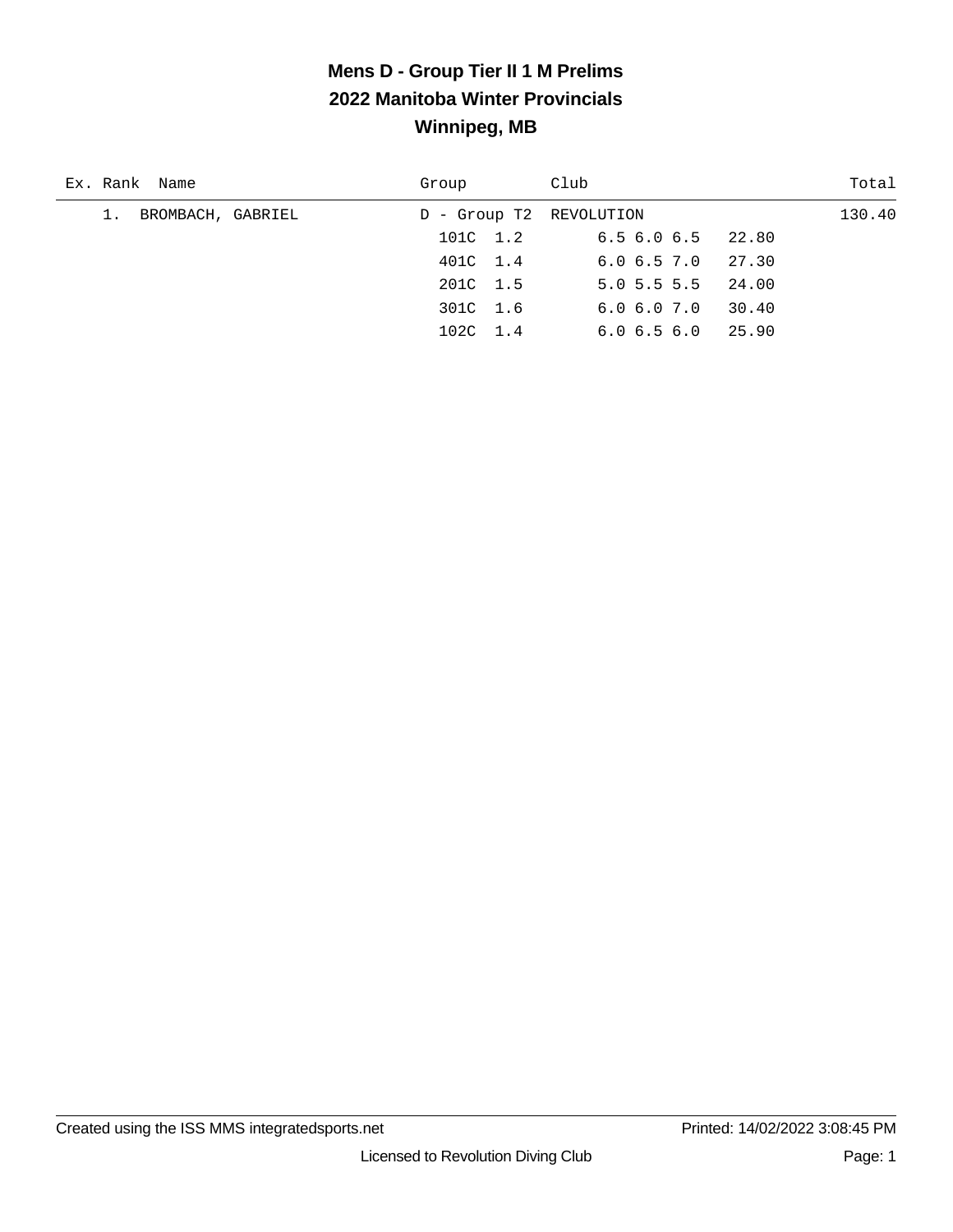| Ex. Rank Name              | Group             | Club                           | Total  |
|----------------------------|-------------------|--------------------------------|--------|
| Referee: BOYS, BEV         |                   |                                |        |
| Judge 1: BOYS, BEV         |                   | Judge 2: TOTH, SARA            |        |
| Judge 3: RICHARDSON, KELLY |                   | Judge 4: DOMNEY, ASHLEIGH      |        |
| Judge $5: ?$ , ANN         |                   |                                |        |
|                            |                   |                                |        |
| 1.<br>BURNETT, HAWKSLEY    | D1 - Group REGINA |                                | 126.40 |
|                            | 101C 1.6          | 5.5 5.0 5.0 5.5 5.5 25.60      |        |
|                            | 201C 1.6          | 5.5 4.0 5.0 5.5 5.0 24.80      |        |
|                            | 301C 1.6          | 5.56.05.55.56.0<br>27.20       |        |
|                            | 401C 1.6          | $5.5$ 5.0 5.0 5.5 5.0<br>24.80 |        |
|                            | 103C 1.6          | 5.0 5.0 5.0 5.0 5.5 24.00      |        |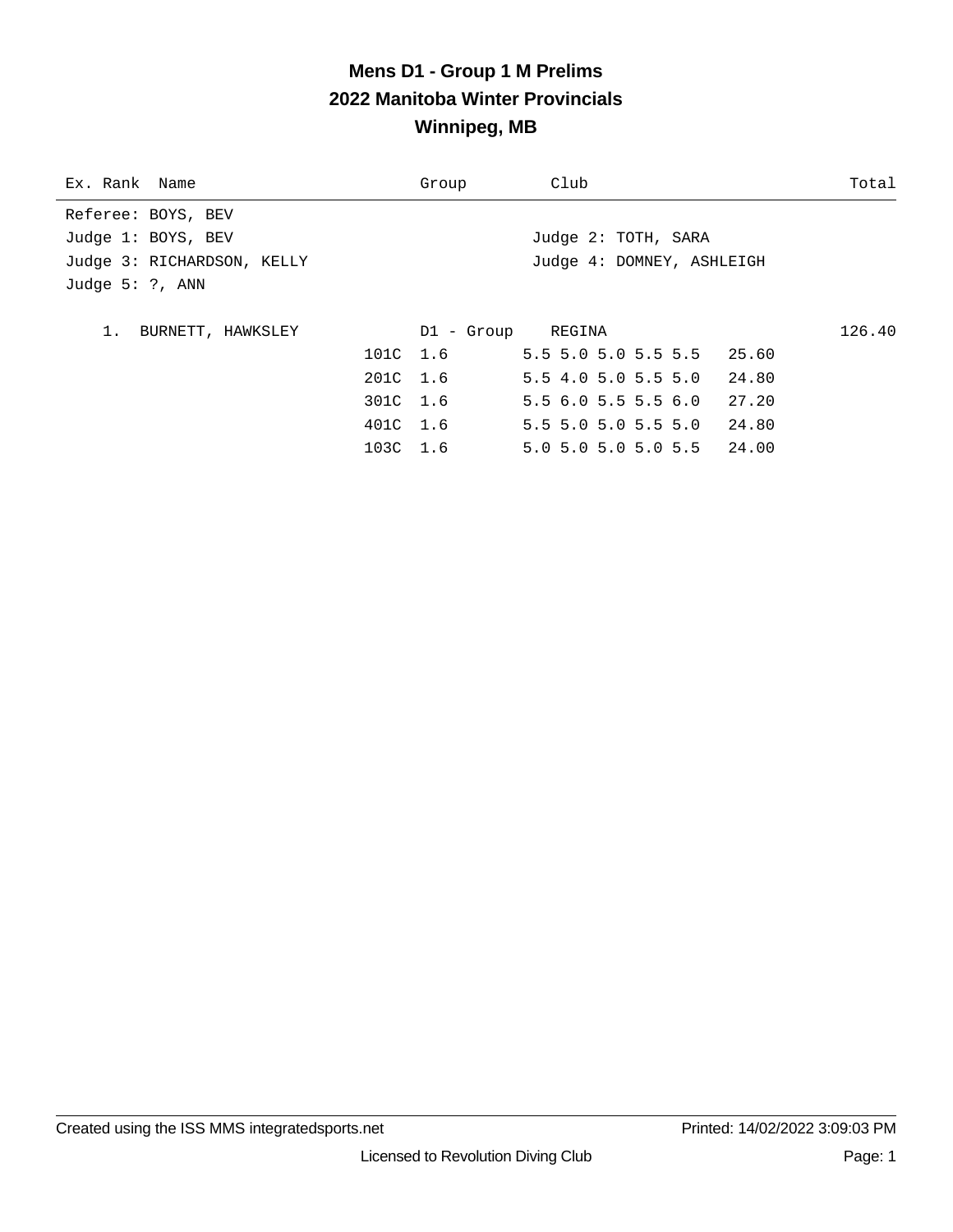| Ex. Rank Name             | Group    | Club                          | Total  |
|---------------------------|----------|-------------------------------|--------|
| Referee: TOTH, SARA       |          |                               |        |
| Judge 1: TOTH, SARA       |          | Judge 2: LUDWICK, DALLAS      |        |
| Judge 3: BOYS, BEV        |          | Judge 4: MCLEAN, CAM          |        |
| Judge 5: DESAUTELS, LAURA |          |                               |        |
|                           |          |                               |        |
| 1.<br>BURNETT, HAWKSLEY   |          | D1 - Group REGINA             | 109.60 |
|                           | 101C 1.6 | 5.5 6.0 5.0 5.5 5.5 26.40     |        |
|                           | 201C 1.6 | 5.0 4.5 4.5 5.0 4.5 22.40     |        |
|                           | 301C 1.6 | 4.5 5.0 4.5 4.5 4.0           | 21.60  |
|                           | 401C 1.6 | $5.0$ $5.0$ $4.5$ $5.0$ $5.0$ | 24.00  |
|                           | 103C 1.6 | $3.5$ 2.0 3.0 4.0 3.0 15.20   |        |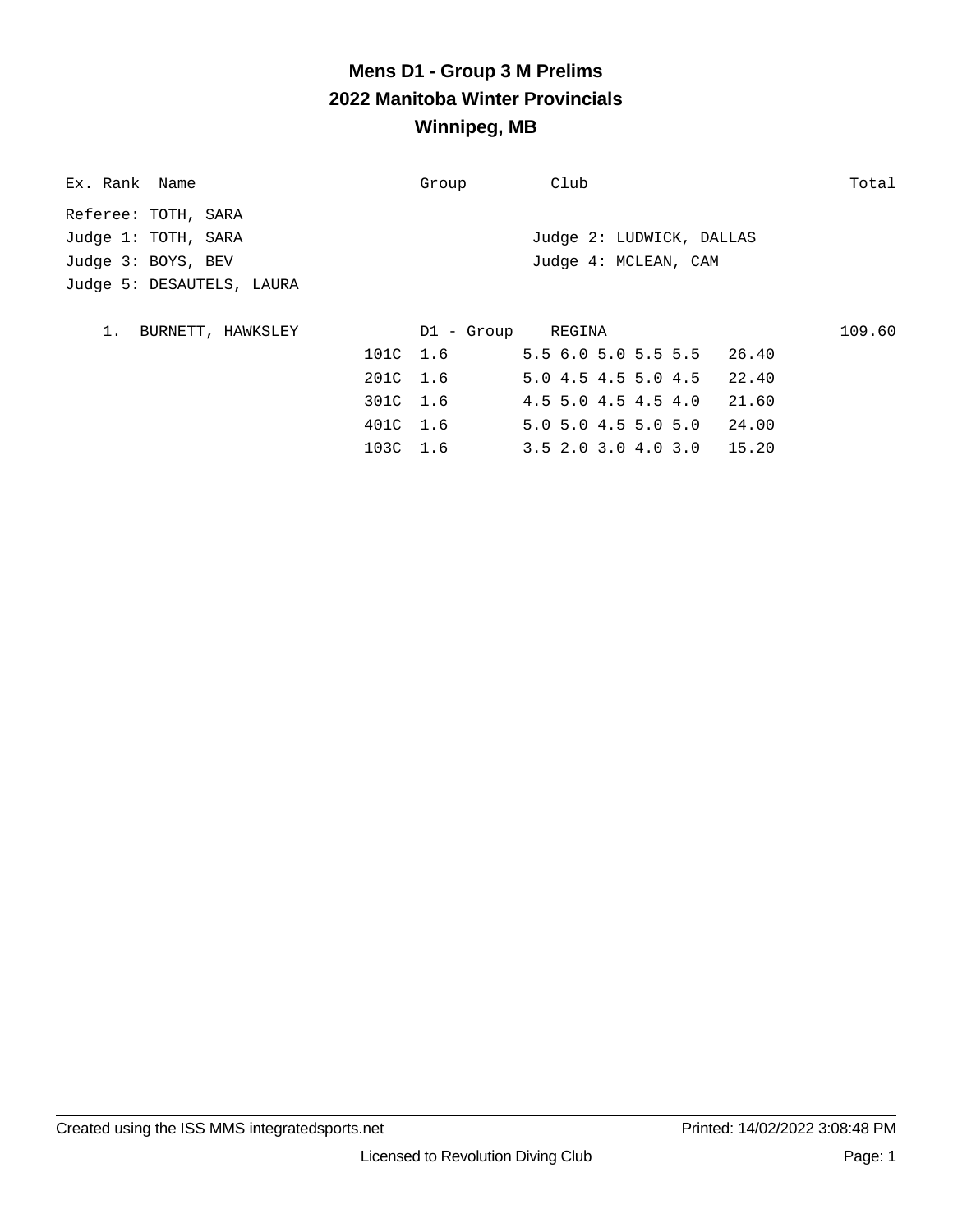| Ex. Rank Name              | Group    | Club                                  | Total  |
|----------------------------|----------|---------------------------------------|--------|
| Referee: BOYS, BEV         |          |                                       |        |
| Judge 1: BOYS, BEV         |          | Judge 2: TOTH, SARA                   |        |
| Judge 3: RICHARDSON, KELLY |          | Judge 4: DOMNEY, ASHLEIGH             |        |
| Judge $5: ?$ , ANN         |          |                                       |        |
|                            |          |                                       |        |
| LANDRY, NICOLAS            |          | D2 - Group REVOLUTION                 | 160.80 |
|                            | 101C 1.6 | 7.0 7.5 7.0 7.5 7.0<br>34.40          |        |
|                            | 201C 1.6 | $6.0$ $6.0$ $6.0$ $6.0$ $6.5$ $28.80$ |        |
|                            | 301C 1.6 | $6.5$ 7.5 7.0 $6.5$ 7.0<br>32.80      |        |
|                            | 401C 1.6 | 7.5 7.5 8.0 8.0 8.0<br>37.60          |        |
|                            | 103C 1.6 | $5.5$ 5.5 6.0 6.0 5.5 27.20           |        |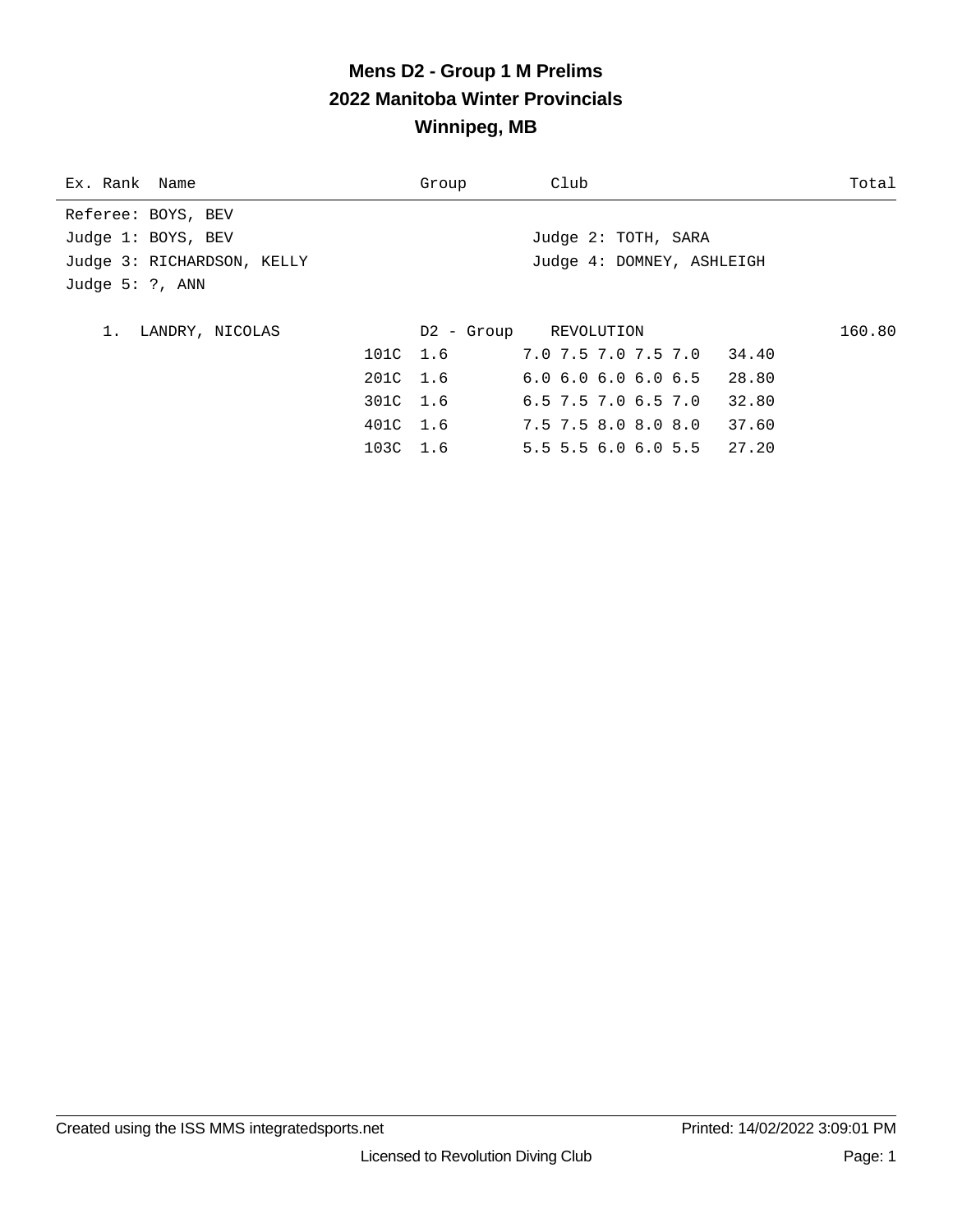| Ex. Rank Name             | Group | Club                                  | Total  |
|---------------------------|-------|---------------------------------------|--------|
| Referee: TOTH, SARA       |       |                                       |        |
| Judge 1: TOTH, SARA       |       | Judge 2: LUDWICK, DALLAS              |        |
| Judge 3: BOYS, BEV        |       | Judge 4: MCLEAN, CAM                  |        |
| Judge 5: DESAUTELS, LAURA |       |                                       |        |
|                           |       |                                       |        |
| LANDRY, NICOLAS<br>$1$ .  |       | D2 - Group REVOLUTION                 | 173.60 |
| 101C 1.6                  |       | 7.0 6.5 7.0 7.0 7.0                   | 33.60  |
| 201C 1.6                  |       | 7.5 7.5 7.5 7.0 7.5                   | 36.00  |
| 301C 1.6                  |       | 7.0 7.5 7.0 6.5 7.0                   | 33.60  |
| 401C 1.6                  |       | 8.5 8.0 8.0 8.0 8.0                   | 38.40  |
| 103C 1.6                  |       | $6.5$ $6.5$ $7.0$ $6.5$ $7.0$ $32.00$ |        |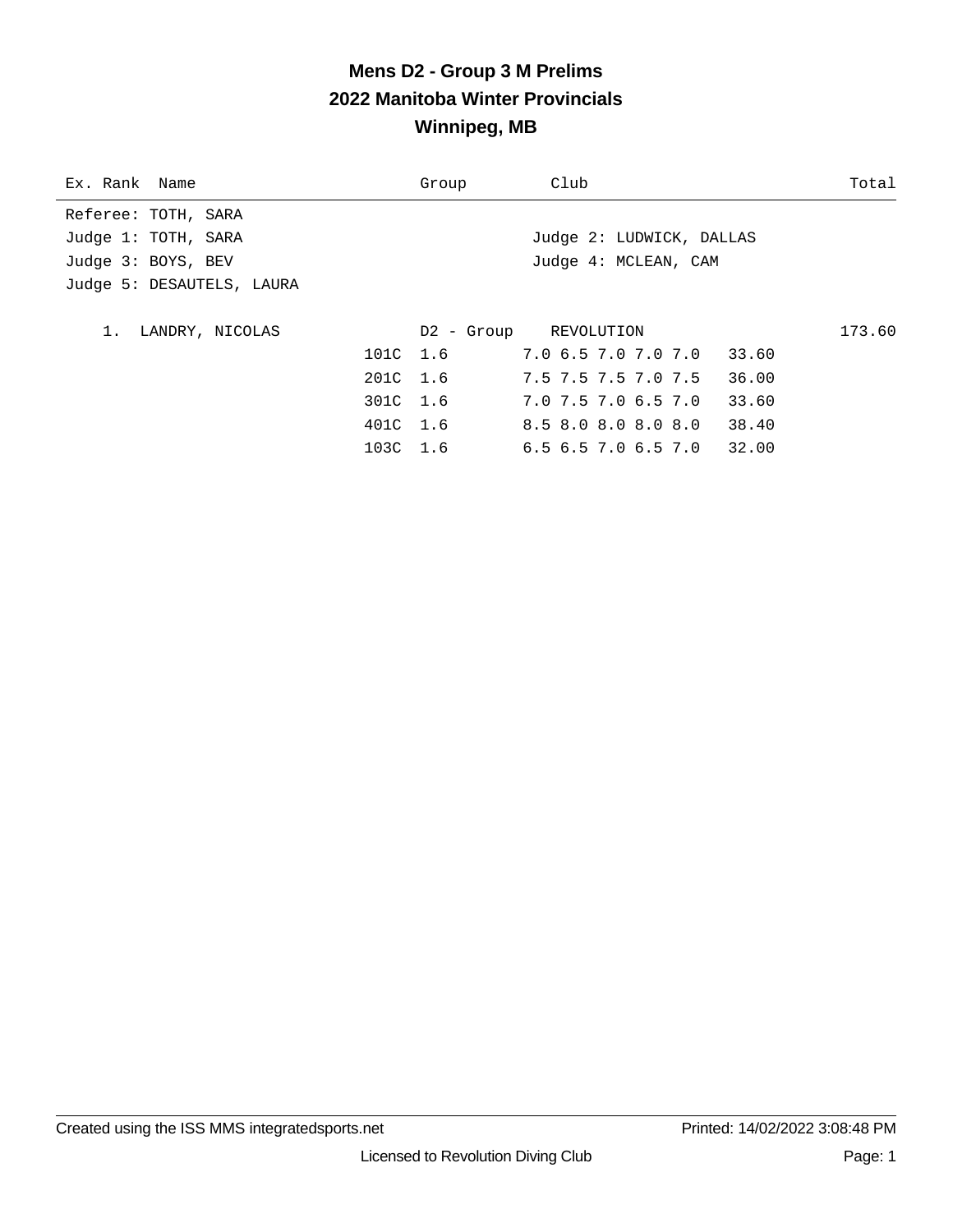# **Mens D2 - Group Platform Prelims 2022 Manitoba Winter Provincials Winnipeg, MB**

| Ex. Rank Name            |    |          | Group | Club                               | Total  |
|--------------------------|----|----------|-------|------------------------------------|--------|
| Referee: BOYS, BEV       |    |          |       |                                    |        |
| Judge 1: BOYS, BEV       |    |          |       | Judge 2: SCHOLL, SASHA             |        |
| Judge 3: TOTH, SARA      |    |          |       | Judge 4: DESAUTELS, LAURA          |        |
| Judge 5: LUDWICK, DALLAS |    |          |       |                                    |        |
|                          |    |          |       |                                    |        |
| LANDRY, NICOLAS<br>$1$ . |    |          |       | D2 - Group REVOLUTION              | 149.60 |
|                          | 5M | 101C 1.6 |       | $6.5\,5.5\,5.5\,6.0\,6.0$<br>28.00 |        |
|                          | 5M | 201C 1.6 |       | 5.56.56.06.05.5<br>28.00           |        |
|                          | 5M | 301C 1.6 |       | 5.56.56.06.06.5<br>29.60           |        |
|                          | 5M | 401C 1.6 |       | 6.05.56.06.56.0<br>28.80           |        |
|                          | 5M | 103C 1.6 |       | $6.5$ 7.5 7.5 7.5 7.0 35.20        |        |
|                          |    |          |       |                                    |        |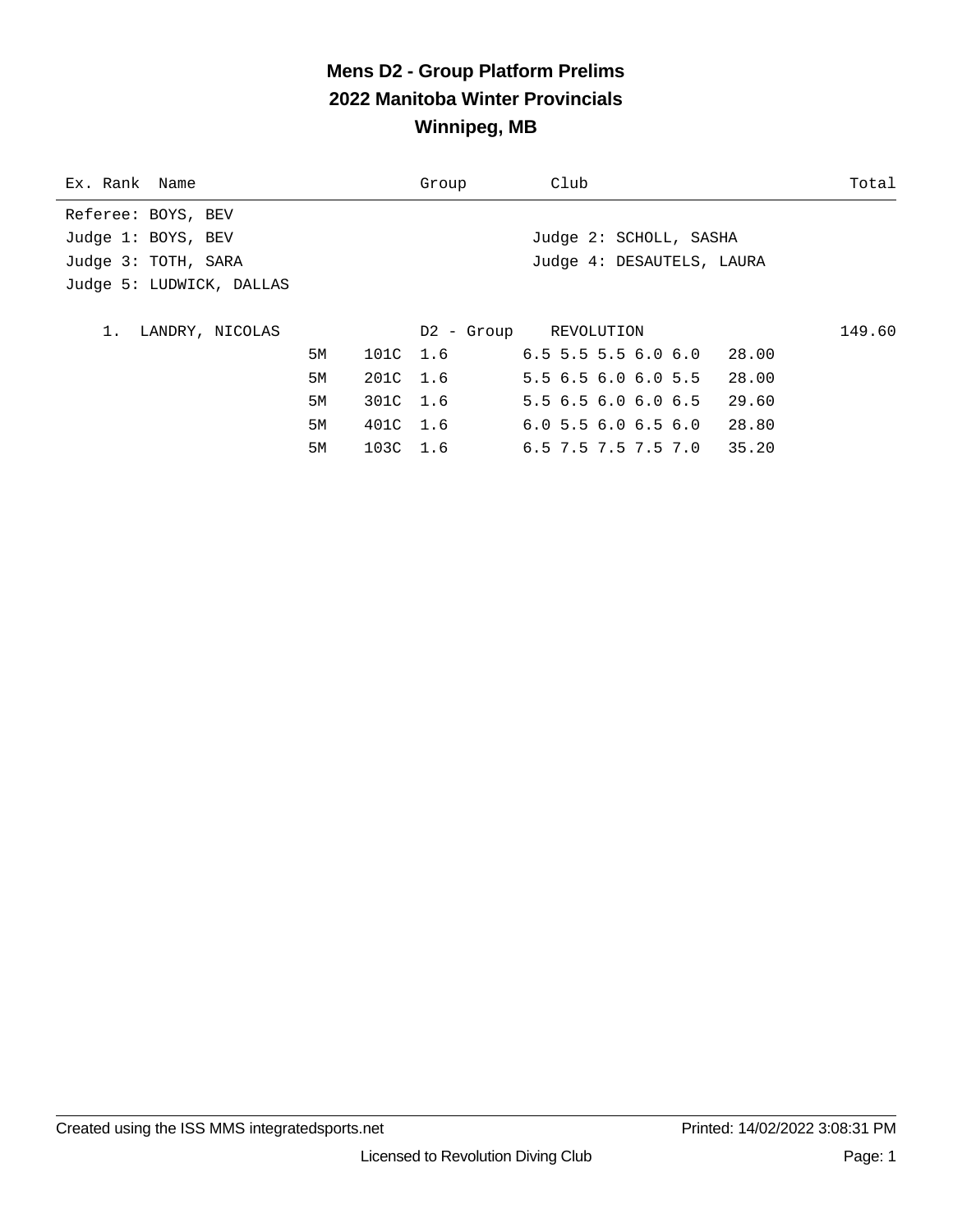| Ex. Rank Name           | Group       | Club                   | Total  |
|-------------------------|-------------|------------------------|--------|
| BURNETT, HAWKSLEY<br>1. | $E -$ Group | REGINA                 | 179.10 |
|                         | 100A 1.8    | 6.56.06.0<br>33.30     |        |
|                         | 200A 1.8    | 33.30<br>6.56.06.0     |        |
|                         | 101C 1.8    | 27.00<br>5.05.05.0     |        |
|                         | 201C 1.8    | 27.90<br>$5.0$ 5.5 5.0 |        |
|                         | 401C 1.8    | $5.0$ 5.0 5.5<br>27.90 |        |
|                         | 102C 1.8    | 29.70<br>6.05.55.0     |        |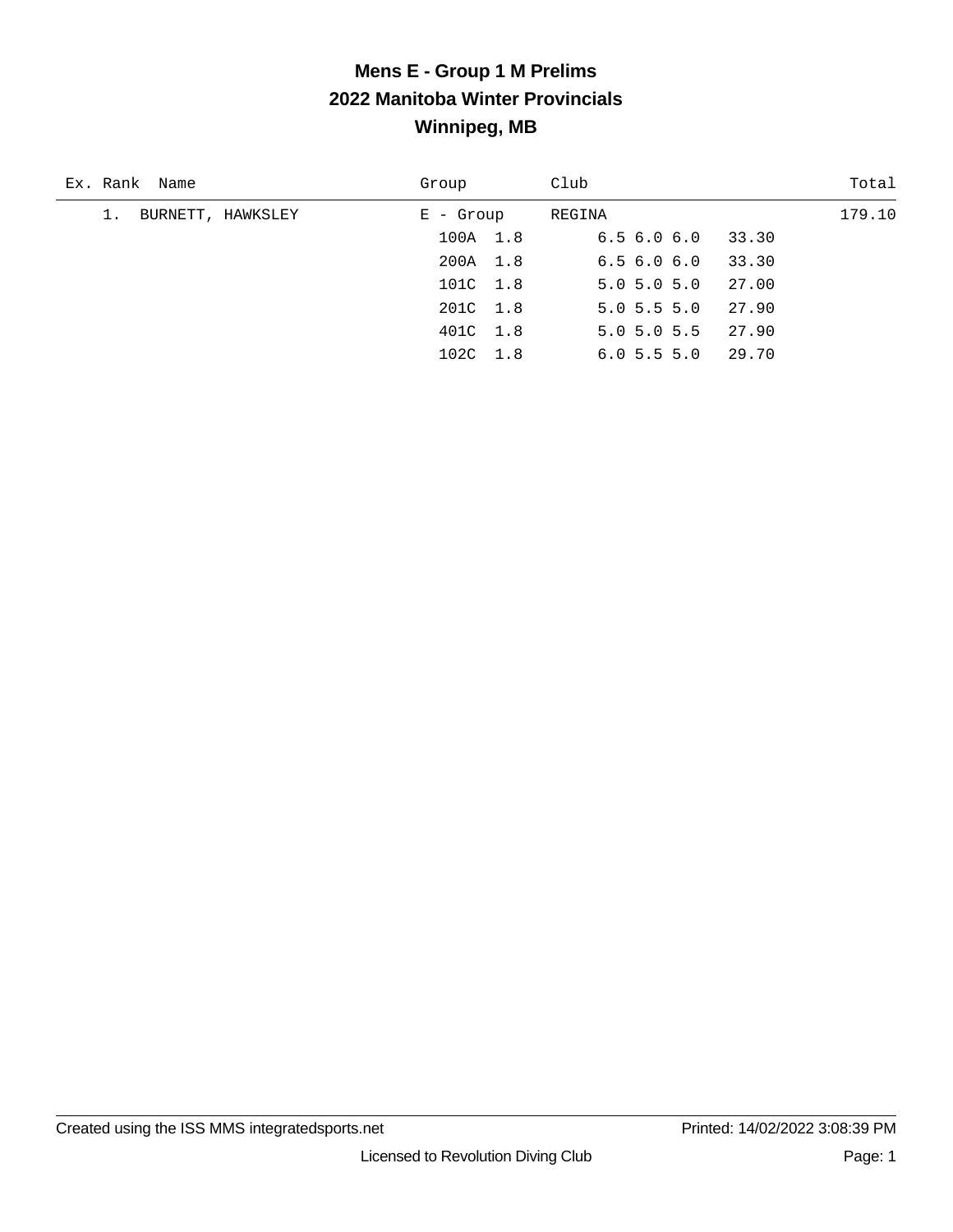| Ex. Rank Name             | Group            | Club                      |       | Total  |
|---------------------------|------------------|---------------------------|-------|--------|
| Referee: MARKUSSEN, ERIN  |                  |                           |       |        |
| Judge 1: MARKUSSEN, ERIN  |                  | Judge 2: CONLAN, CAMILLA  |       |        |
| Judge 3: DOMNEY, ASHLEIGH |                  |                           |       |        |
|                           |                  |                           |       |        |
| 1.<br>BURNETT, HAWKSLEY   | E - Group REGINA |                           |       | 217.55 |
|                           | 001B 1.9         | 7.0 7.5 8.0 42.75         |       |        |
|                           | 002A 1.9         | 7.5 8.0 6.5 41.80         |       |        |
|                           | 100B 1.9         | 6.05.56.0                 | 33.25 |        |
|                           | 101C 1.9         | $6.0$ $6.0$ $5.5$ $33.25$ |       |        |
|                           | 201C 1.9         | $5.5$ 5.5 5.5 31.35       |       |        |
|                           | 401C 1.9         | $6.0$ $6.0$ $6.5$ $35.15$ |       |        |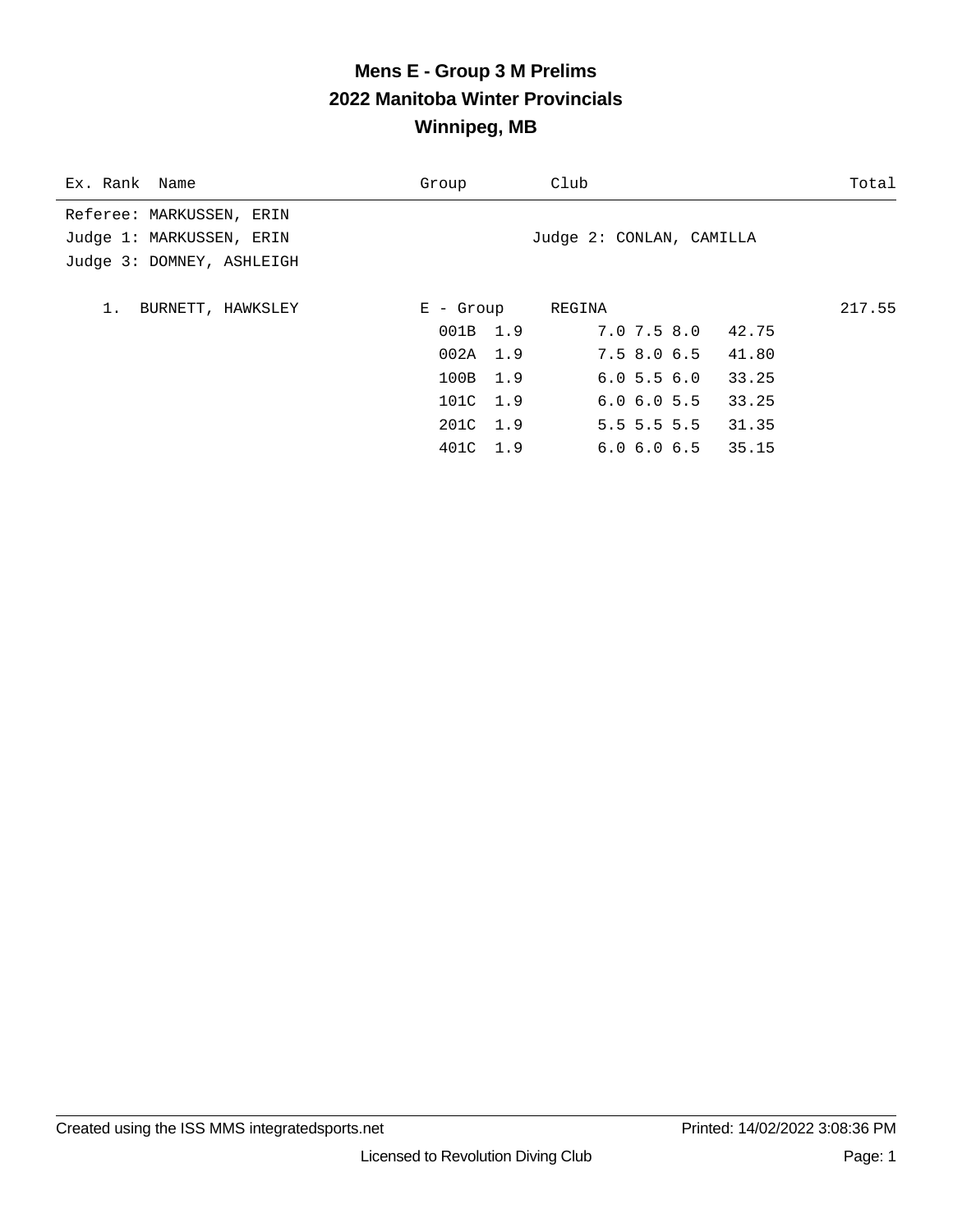# **Mens E - Group Platform Prelims 2022 Manitoba Winter Provincials Winnipeg, MB**

| Ex. Rank Name     | Group        | Club                       | Total  |
|-------------------|--------------|----------------------------|--------|
| BURNETT, HAWKSLEY | $E -$ Group  | REGINA                     | 239.00 |
| 3M                | $001B$ $2.0$ | 10.0 0.0 5.5 6.0 7.0 37.00 |        |
| 3M                | $002A$ 2.0   | 10.0 0.0 6.5 7.0 7.0 41.00 |        |
| 5M                | 100B 2.0     | 10.0 0.0 8.0 8.0 7.5 47.00 |        |
| 3M                | 101C 2.0     | 10.0 0.0 6.5 6.5 6.0 38.00 |        |
| 3M                | 201C 2.0     | 10.0 0.0 6.5 6.0 6.5 38.00 |        |
| 3M                | 401C 2.0     | 10.0 0.0 6.0 6.5 6.5 38.00 |        |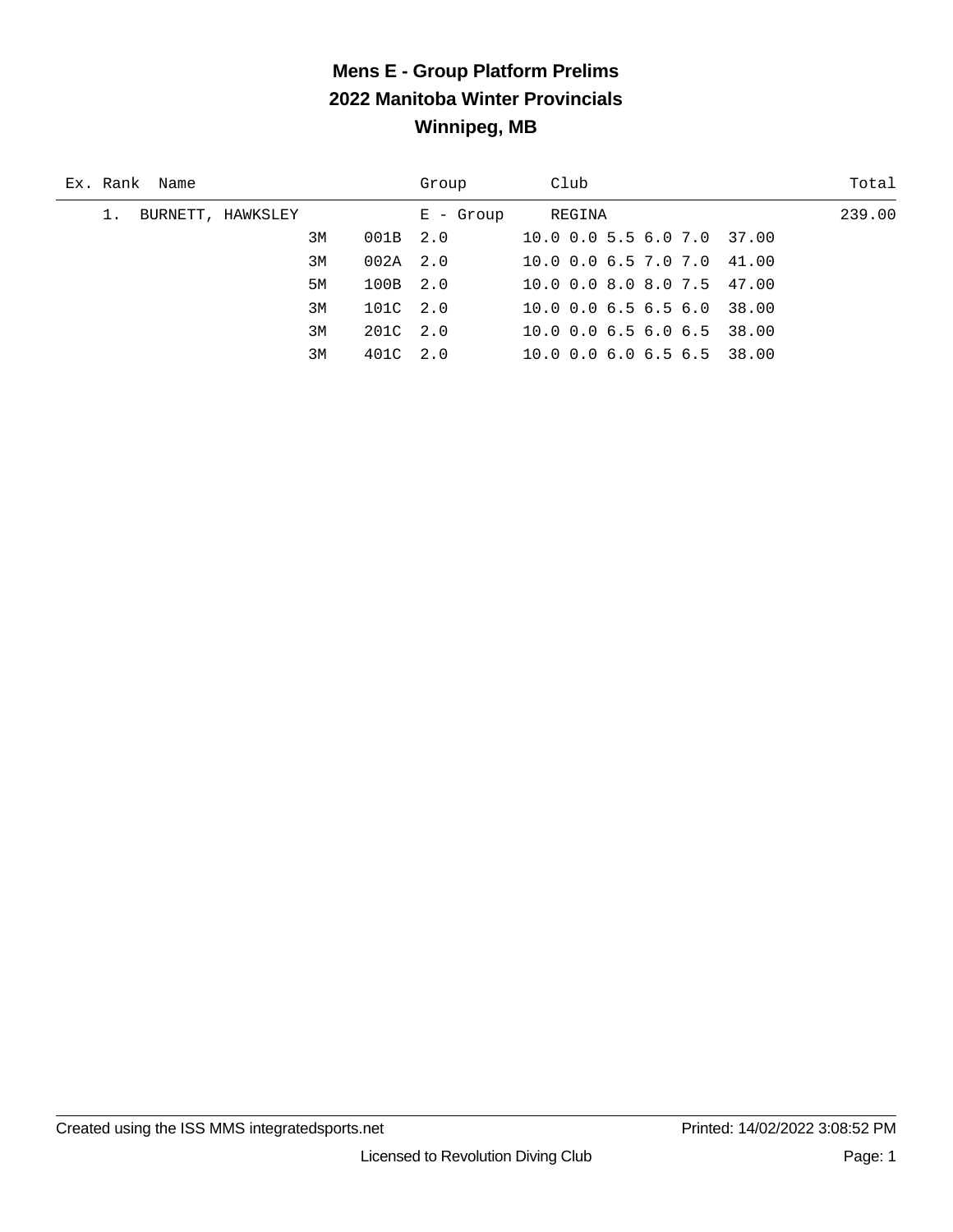| Ex. Rank Name         | Group                   | Club                      | Total  |
|-----------------------|-------------------------|---------------------------|--------|
| 1.<br>KENNEDY, CARTER | E - Group T2 REVOLUTION |                           | 140.80 |
|                       | 100A 1.8                | $6.0$ $6.5$ $6.5$ $34.20$ |        |
|                       | 200A 1.8                | 6.05.06.0                 | 30.60  |
|                       | 001A 1.6                | 5.05.56.0                 | 26.40  |
|                       | 001B 1.6                | 5.05.05.0                 | 24.00  |
|                       | $002A$ 1.6              | $5.0 \, 5.5 \, 5.5$       | 25.60  |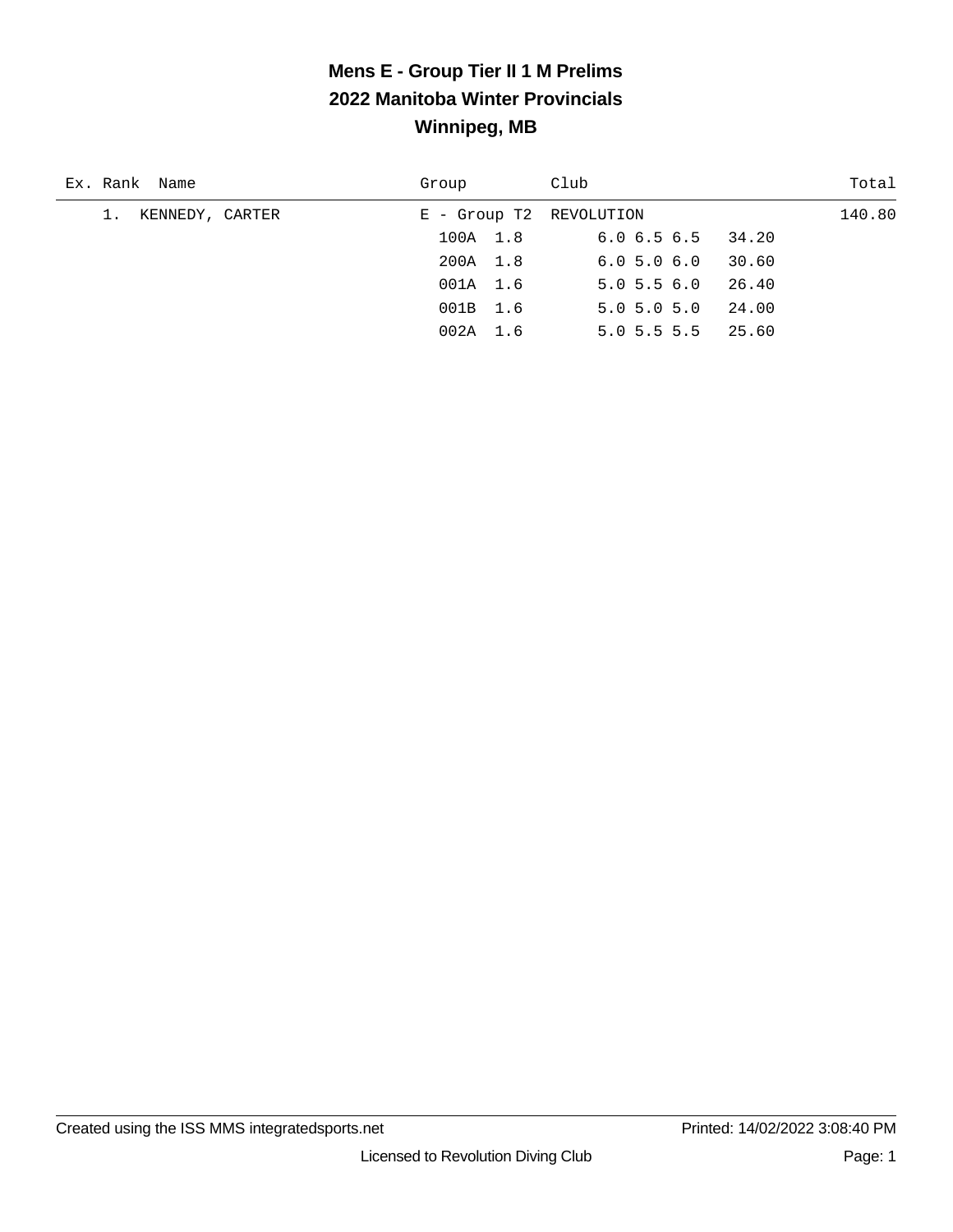# **Mens E - Group Tier II 3 M Prelims 2022 Manitoba Winter Provincials Winnipeg, MB**

| Ex. Rank Name             | Group            | Club                    |                           |       | Total  |
|---------------------------|------------------|-------------------------|---------------------------|-------|--------|
| Referee: MARKUSSEN, ERIN  |                  |                         |                           |       |        |
| Judge 1: MARKUSSEN, ERIN  |                  |                         | Judge 2: CONLAN, CAMILLA  |       |        |
| Judge 3: DOMNEY, ASHLEIGH |                  |                         |                           |       |        |
| 1.<br>KENNEDY, CARTER     |                  | E - Group T2 REVOLUTION |                           |       | 143.45 |
|                           |                  | 100B 1.9                | $5.0$ 5.5 5.5 30.40       |       |        |
|                           | 200A 1.9         |                         | 4.04.04.0                 | 22.80 |        |
|                           | 001A 1.9         |                         | $5.5$ 5.5 5.5             | 31.35 |        |
|                           | 001B 1.9         |                         | $5.0$ $5.0$ $5.0$ $28.50$ |       |        |
|                           | $002A \quad 1.9$ |                         | 6.05.05.0                 | 30.40 |        |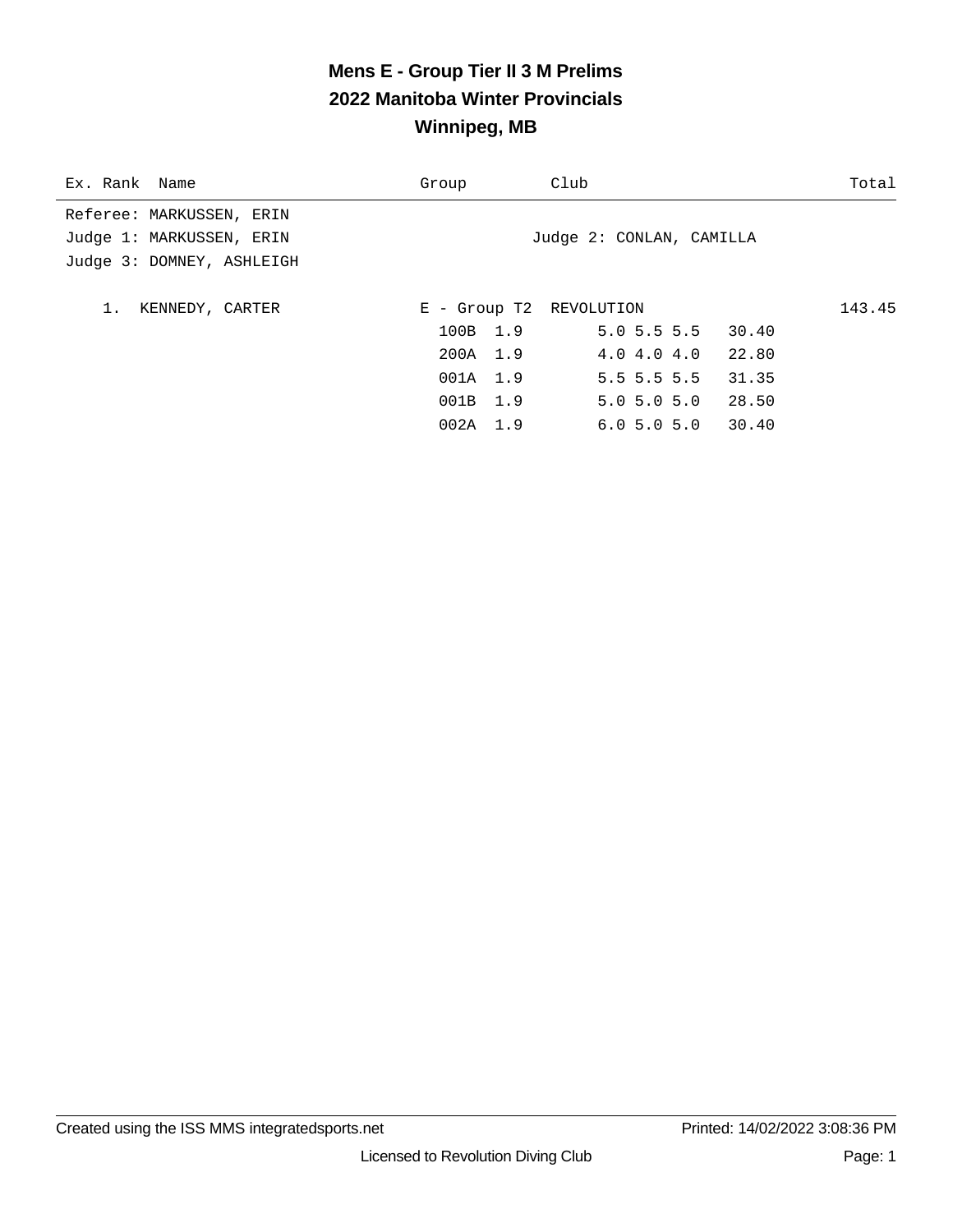## **Mens E - Group Tier II Platform Prelims 2022 Manitoba Winter Provincials Winnipeg, MB**

| Ex. Rank Name         | Group                   | Club                      | Total |
|-----------------------|-------------------------|---------------------------|-------|
| KENNEDY, CARTER<br>1. | E - Group T2 REVOLUTION |                           | 88.50 |
| 5M                    | 100B 1.0                | $5.0$ $5.0$ $5.5$ $15.50$ |       |
| 5M                    | 200A 1.0                | $6.0$ $6.0$ $6.5$ $18.50$ |       |
| 3M                    | 001A 1.0                | $5.5$ 5.5 5.5 16.50       |       |
| 3M                    | 001B 1.0                | 6.56.57.0                 | 20.00 |
| 3M                    | 002A 1.0                | 6.0 6.0 6.0               | 18.00 |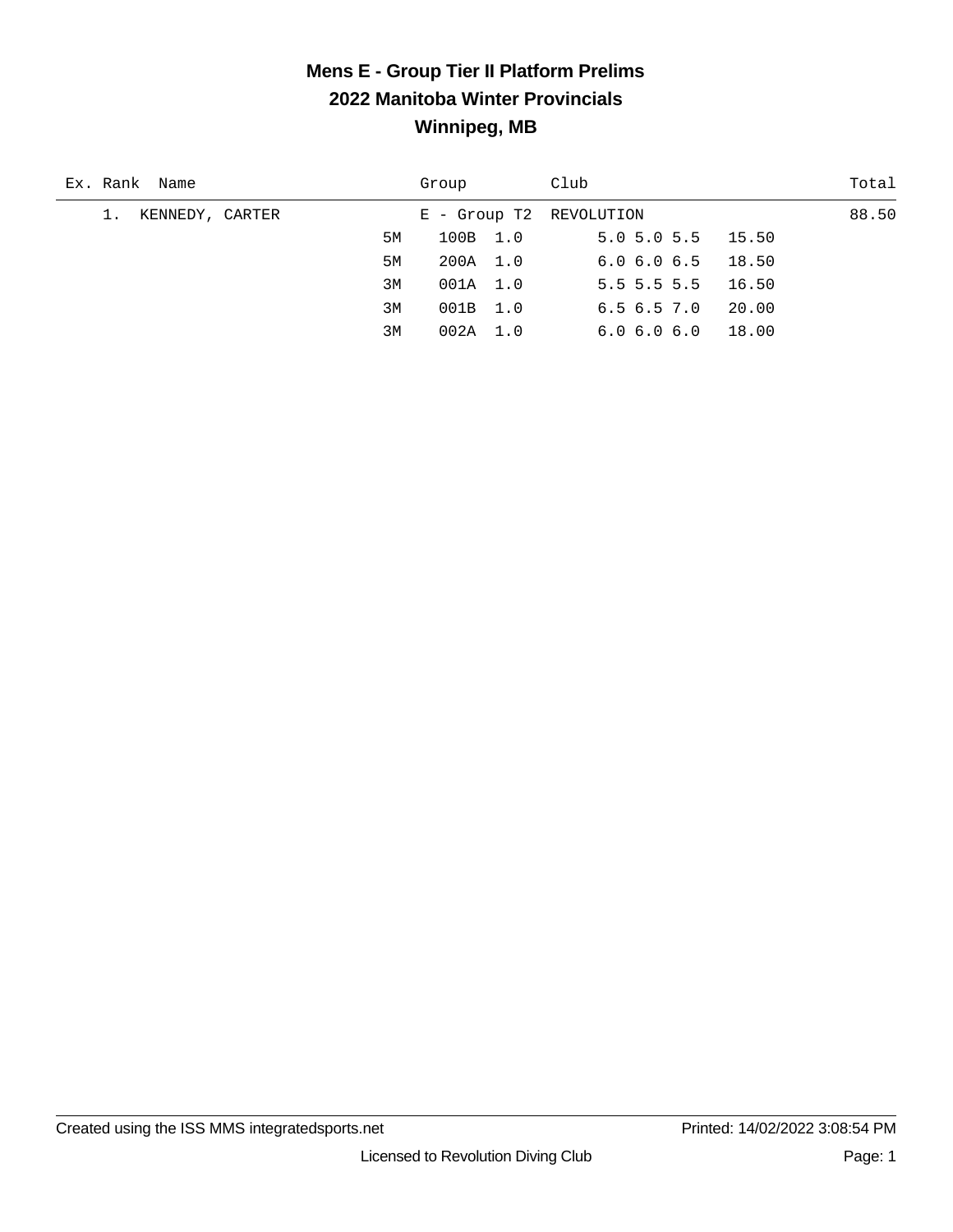# **Mens Open 1 M Finals 2022 Manitoba Winter Provincials Winnipeg, MB**

|    | Ex. Rank Name        |           | Group | Club                           | Total  |
|----|----------------------|-----------|-------|--------------------------------|--------|
| 1. | COHEN, ADAM          |           | Open  | REVOLUTION                     | 323.85 |
|    |                      | 403B      | 2.4   | 9.0 9.0 8.5 8.5 8.0<br>62.40   |        |
|    |                      | 5331D 2.2 |       | 7.5 7.0 7.0 7.5 6.5<br>47.30   |        |
|    |                      | 203B      | 2.3   | 6.0 6.5 6.5 6.5 6.5<br>44.85   |        |
|    |                      | 303B      | 2.4   | 8.0 8.0 8.0 7.5 8.0<br>57.60   |        |
|    |                      | 105B      | 2.6   | 7.5 7.0 7.0 7.5 7.0<br>55.90   |        |
|    |                      | 405C      | 3.1   | 5.5 6.5 5.5 6.0 6.5<br>55.80   |        |
| 2. | BERNATSKY, ATTILA    |           | Open  | REVOLUTION                     | 293.60 |
|    |                      | 403B      | 2.4   | 7.5 7.5 7.5 7.0 6.5<br>52.80   |        |
|    |                      | 105B      | 2.6   | 7.0 6.5 6.5 6.5 6.5<br>50.70   |        |
|    |                      | 203B      | 2.3   | 7.0 7.0 7.0 7.5 7.0<br>48.30   |        |
|    |                      | 303B      | 2.4   | 7.0 7.0 7.0 7.0 7.0<br>50.40   |        |
|    |                      | 5231D 2.1 |       | 7.0 7.0 7.0 7.0 7.0<br>44.10   |        |
|    |                      | 5331D 2.2 |       | 7.5 7.0 7.0 7.0 7.5<br>47.30   |        |
| 3. | TIAGLEI, ALEX        |           | Open  | REVOLUTION                     | 248.00 |
|    |                      | 5223D 2.3 |       | 5.0 4.5 4.5 5.5 5.0<br>33.35   |        |
|    |                      | 105C 2.4  |       | 6.0 5.5 5.5 6.5 5.5<br>40.80   |        |
|    |                      | 203B      | 2.3   | 6.5 6.5 6.5 7.0 6.5<br>44.85   |        |
|    |                      | 303C      | 2.1   | 6.0 5.5 5.5 5.5 6.5<br>35.70   |        |
|    |                      | 5231D 2.1 |       | 6.5 7.0 7.0 7.0 7.0<br>44.10   |        |
|    |                      | 403B 2.4  |       | 7.0 6.5 7.0 6.5 7.0<br>49.20   |        |
| 4. | SIME-SURCON, BENNETT |           | Open  | REVOLUTION                     | 202.00 |
|    |                      | 403B      | 2.4   | $6.5$ 5.5 5.0 5.5 6.0<br>40.80 |        |
|    |                      | 203B      | 2.3   | 4.5 4.5 4.5 5.0 4.5<br>31.05   |        |
|    |                      | 303C      | 2.1   | 6.0 6.0 6.0 5.5 5.5<br>36.75   |        |
|    |                      | 5231D 2.1 |       | 7.0 6.5 6.0 6.5 6.0<br>39.90   |        |
|    |                      | 105B      | 2.6   | 5.0 4.0 4.5 4.0 6.0<br>35.10   |        |
|    |                      | 5223D 2.3 |       | 3.5 2.0 2.0 3.0 3.0<br>18.40   |        |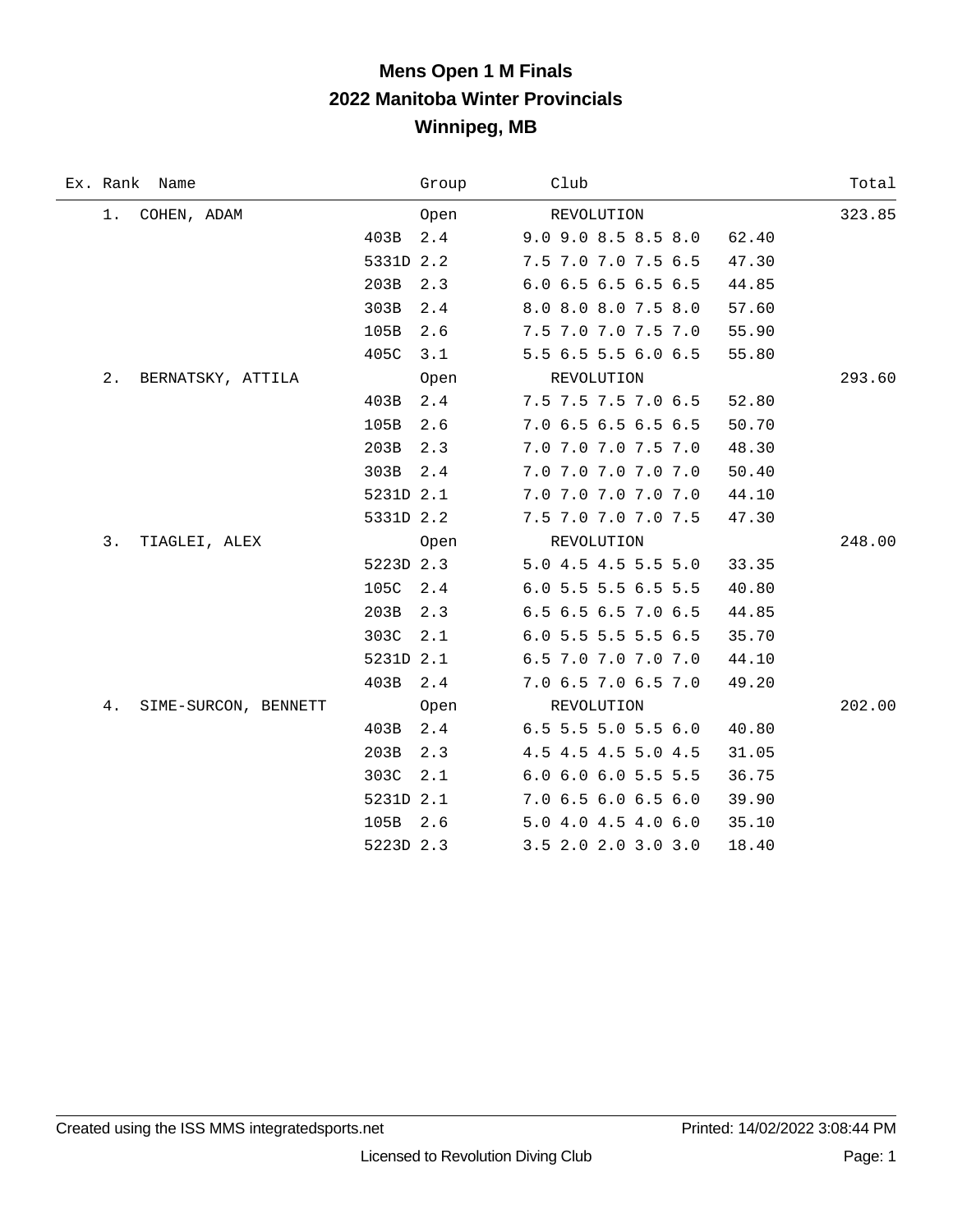## **Mens Open 3 M Prelims 2022 Manitoba Winter Provincials Winnipeg, MB**

| Ex. Rank<br>Name           |           | Group | Club                          | Total  |
|----------------------------|-----------|-------|-------------------------------|--------|
| Referee: BURNETT, SEAN     |           |       |                               |        |
| Judge 1: BURNETT, SEAN     |           |       | Judge 2: TOTH, SARA           |        |
| Judge 3: MCLEAN, CAM       |           |       | Judge 4: BOYS, BEV            |        |
| Judge 5: MARKUSSEN, ERIN   |           |       |                               |        |
| COHEN, ADAM<br>1.          |           | Open  | REVOLUTION                    | 315.65 |
|                            | 107B      | 3.1   | 6.5 6.0 6.0 6.0 6.5           | 57.35  |
|                            | 405B      | 3.0   | 4.5 4.5 4.5 5.0 4.5           | 40.50  |
|                            | 5351B 2.7 |       | 8.0 8.0 7.5 8.0 8.0           | 64.80  |
|                            | 205B      | 3.0   | 6.0 5.5 5.0 5.5 5.5           | 49.50  |
|                            | 305B      | 3.0   | 6.0 5.0 6.0 5.5 5.5           | 51.00  |
|                            | 5152B 3.0 |       | 6.0 6.0 5.5 6.0 5.0           | 52.50  |
| 2.<br>TIAGLEI, ALEX        |           | Open  | REVOLUTION                    | 302.70 |
|                            | 105B      | 2.4   | 5.5 6.0 6.0 5.5 6.5           | 42.00  |
|                            | 5331D 2.1 |       | 6.5 7.0 6.5 6.5 7.0           | 42.00  |
|                            | 205C      | 2.8   | 6.5 6.5 6.5 6.0 6.5           | 54.60  |
|                            | 305C      | 2.8   | 7.5 7.5 7.5 7.5 7.5           | 63.00  |
|                            | 405C      | 2.7   | 7.0 6.0 7.0 7.0 7.0           | 56.70  |
|                            | 5233D 2.4 |       | 6.0 6.0 6.0 6.5 6.5           | 44.40  |
| 3.<br>BERNATSKY, ATTILA    |           | 0pen  | REVOLUTION                    | 290.75 |
|                            | 105B      | 2.4   | 7.0 7.5 7.5 7.0 7.5           | 52.80  |
|                            | 107C      | 2.8   | $6.0$ $6.0$ $6.5$ $6.0$ $5.0$ | 50.40  |
|                            | 205C      | 2.8   | 5.0 5.0 5.5 5.5 5.5           | 44.80  |
|                            | 305C      | 2.8   | 6.5 5.5 6.0 6.5 7.0           | 53.20  |
|                            | 405C      | 2.7   | 6.06.56.06.06.0               | 48.60  |
|                            | 5331D 2.1 |       | 7.0 6.5 6.5 6.5 6.5           | 40.95  |
| 4.<br>SIME-SURCON, BENNETT |           | 0pen  | REVOLUTION                    | 250.00 |
|                            | 403B      | 2.1   | 6.5 6.5 6.5 6.5 6.5           | 40.95  |
|                            | 203B      | 2.2   | 6.06.06.06.06.0               | 39.60  |
|                            | 303C      | 2.0   | 5.5 5.5 6.0 6.0 5.5           | 34.00  |
|                            | 5231D 2.0 |       | 6.0 6.0 6.5 6.0 5.5           | 36.00  |
|                            | 105B      | 2.4   | 6.5 6.0 7.0 6.5 6.5           | 46.80  |
|                            | 405C      | 2.7   | 6.5 6.5 6.5 6.5 7.0           | 52.65  |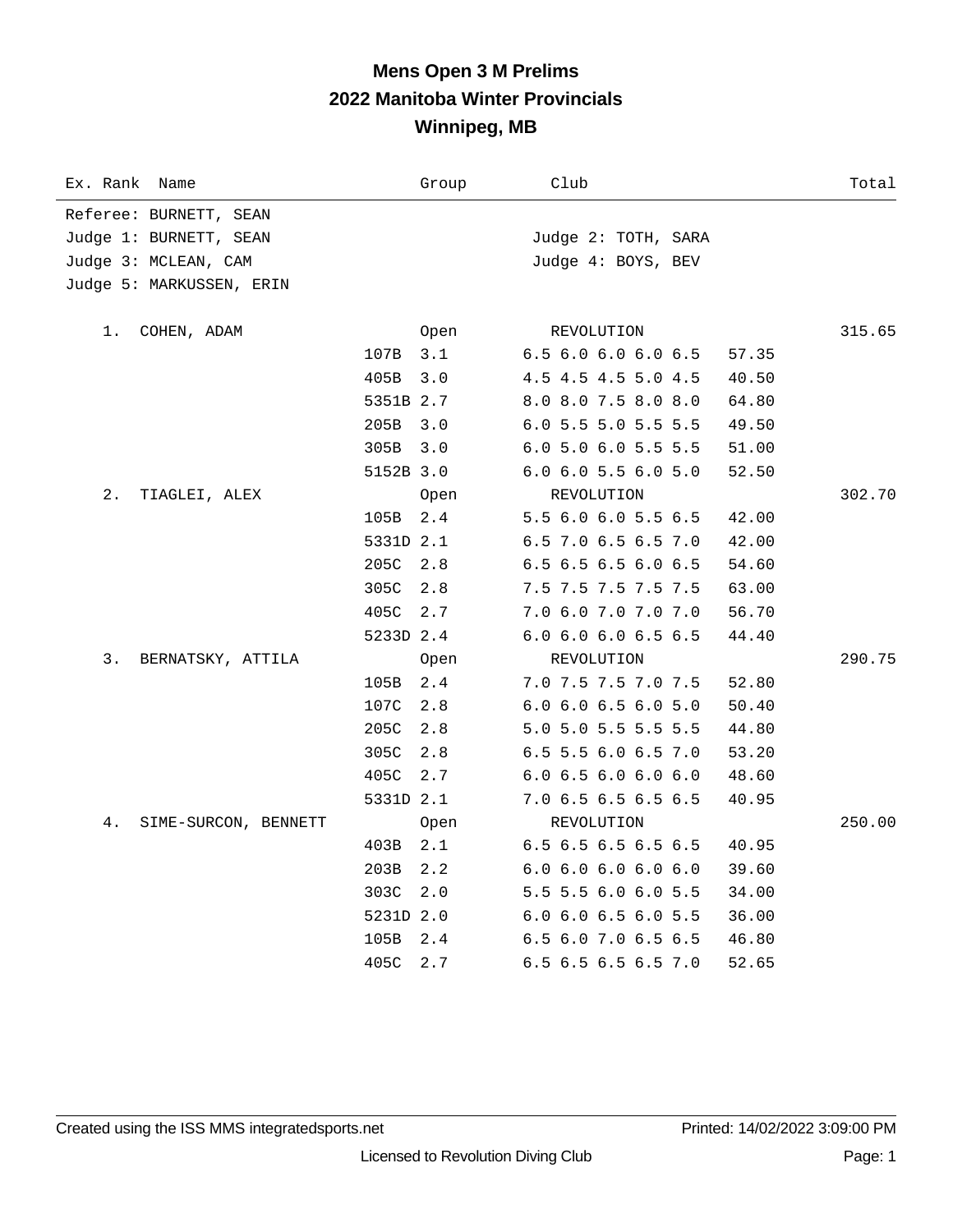## **Mens Open Platform Prelims 2022 Manitoba Winter Provincials Winnipeg, MB**

|    | Ex. Rank Name     |      |           | Group | Club                  |            |  |       | Total  |
|----|-------------------|------|-----------|-------|-----------------------|------------|--|-------|--------|
| 1. | BERNATSKY, ATTILA |      |           | Open  |                       | REVOLUTION |  |       | 294.25 |
|    |                   | 10M  | 405B      | 2.8   | 7.5 7.0 6.5 7.0 7.0   |            |  | 58.80 |        |
|    |                   | 7.5M | 105B      | 2.4   | 5.5 6.0 5.5 6.5 5.5   |            |  | 40.80 |        |
|    |                   | 5М   | 303C      | 2.1   | $6.0$ 5.0 4.5 6.0 6.0 |            |  | 35.70 |        |
|    |                   | 10M  | 205B      | 2.9   | 7.5 7.5 6.5 6.5 7.5   |            |  | 62.35 |        |
|    |                   | 10M  | 5251B 2.6 |       | 7.5 7.0 6.5 7.0 7.0   |            |  | 54.60 |        |
|    |                   | 10M  | 614B      | 2.4   | 6.5 5.5 6.0 5.5 6.0   |            |  | 42.00 |        |
| 2. | TIAGLEI, ALEX     |      |           | Open  |                       | REVOLUTION |  |       | 288.00 |
|    |                   | 10M  | 403B      | 2.0   | 8.0 7.5 8.0 7.0 8.0   |            |  | 47.00 |        |
|    |                   | 7.5M | 105B      | 2.4   | 7.0 7.0 6.0 7.0 7.0   |            |  | 50.40 |        |
|    |                   | 10M  | 205B      | 2.9   | 6.5 6.0 5.5 6.5 5.5   |            |  | 52.20 |        |
|    |                   | 10M  | 305C      | 2.8   | 5.5 5.0 6.0 6.0 4.0   |            |  | 46.20 |        |
|    |                   | 10M  | 5251B 2.6 |       | 5.5 6.0 5.0 5.5 6.0   |            |  | 44.20 |        |
|    |                   | 10M  | 614B      | 2.4   | $6.5$ 7.0 6.5 6.5 7.0 |            |  | 48.00 |        |
| 3. | COHEN, ADAM       |      |           | Open  |                       | REVOLUTION |  |       | 262.35 |
|    |                   | 5M   | 403B      | 2.4   | 8.0 7.5 8.0 8.0 7.5   |            |  | 56.40 |        |
|    |                   | 5M   | 105B      | 2.6   | 4.0 4.0 4.0 4.5 3.5   |            |  | 31.20 |        |
|    |                   | 7.5M | 612B      | 1.8   | 7.0 7.5 8.0 7.0 7.0   |            |  | 38.70 |        |
|    |                   | 5M   | 5231D 2.1 |       | 6.0 5.0 6.0 5.5 6.0   |            |  | 36.75 |        |
|    |                   | 5M   | 203B      | 2.3   | 8.0 7.5 8.0 8.0 8.0   |            |  | 55.20 |        |
|    |                   | 5М   | 303C      | 2.1   | 7.0 6.0 7.0 7.5 7.0   |            |  | 44.10 |        |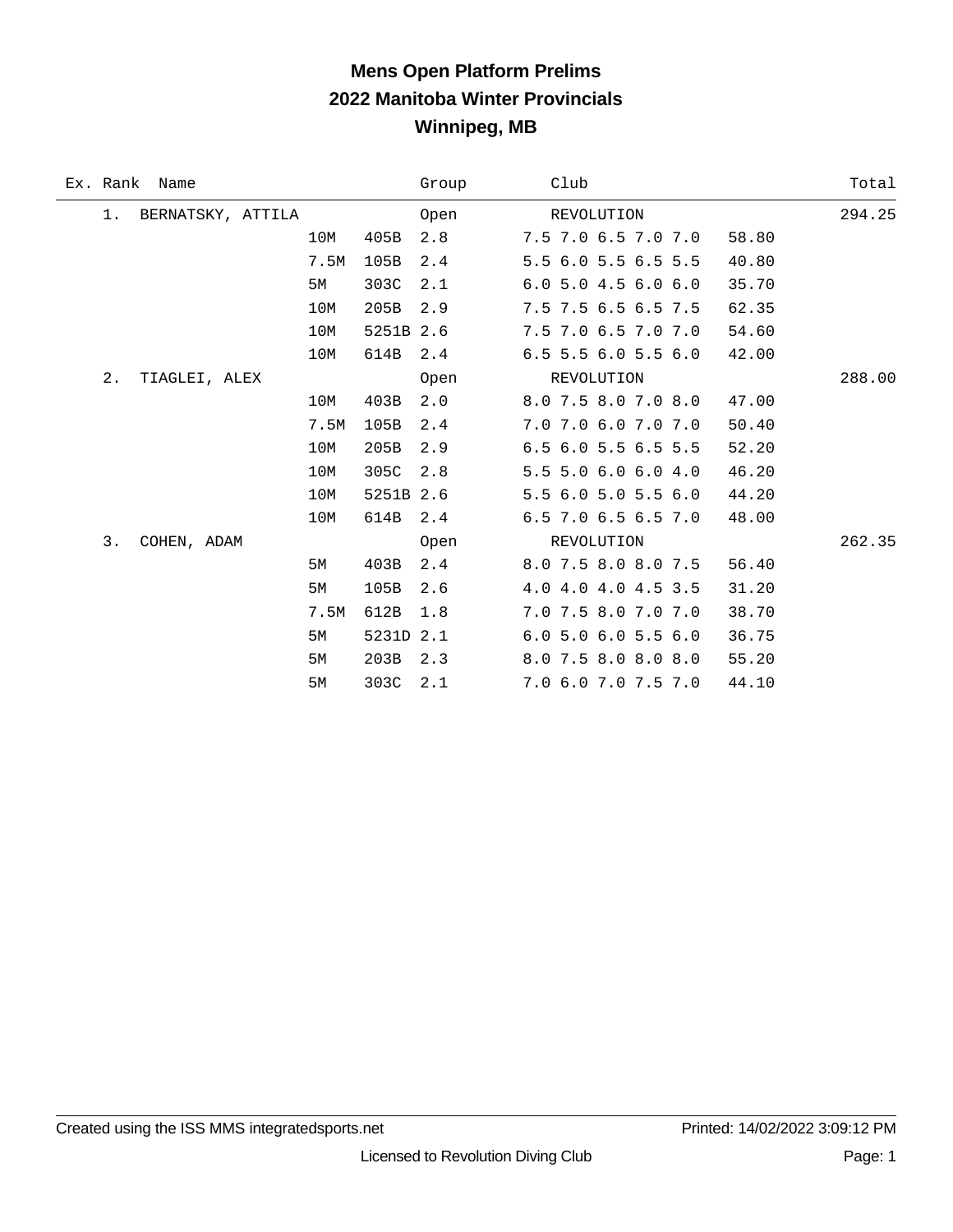# **Mens Open Tier II 1 M Prelims 2022 Manitoba Winter Provincials Winnipeg, MB**

| Ex. Rank Name       | Group     | Club                     | Total  |
|---------------------|-----------|--------------------------|--------|
| YUNANOV, ILYA<br>1. | Open T2   | REVOLUTION               | 253.70 |
|                     | 103C 1.6  | 6.56.57.0<br>32.00       |        |
|                     | 201C 1.5  | 35.25<br>$8.0$ 7.5 $8.0$ |        |
|                     | 301C 1.6  | 36.00<br>7.5 7.5 7.5     |        |
|                     | 401B 1.5  | 7.5 7.0 6.5<br>31.50     |        |
|                     | 103B 1.7  | 8.0 7.0 6.5<br>36.55     |        |
|                     | 201B 1.6  | 8.0 8.0 8.0<br>38.40     |        |
|                     | 5132D 2.2 | 44.00<br>7.0 7.0 6.0     |        |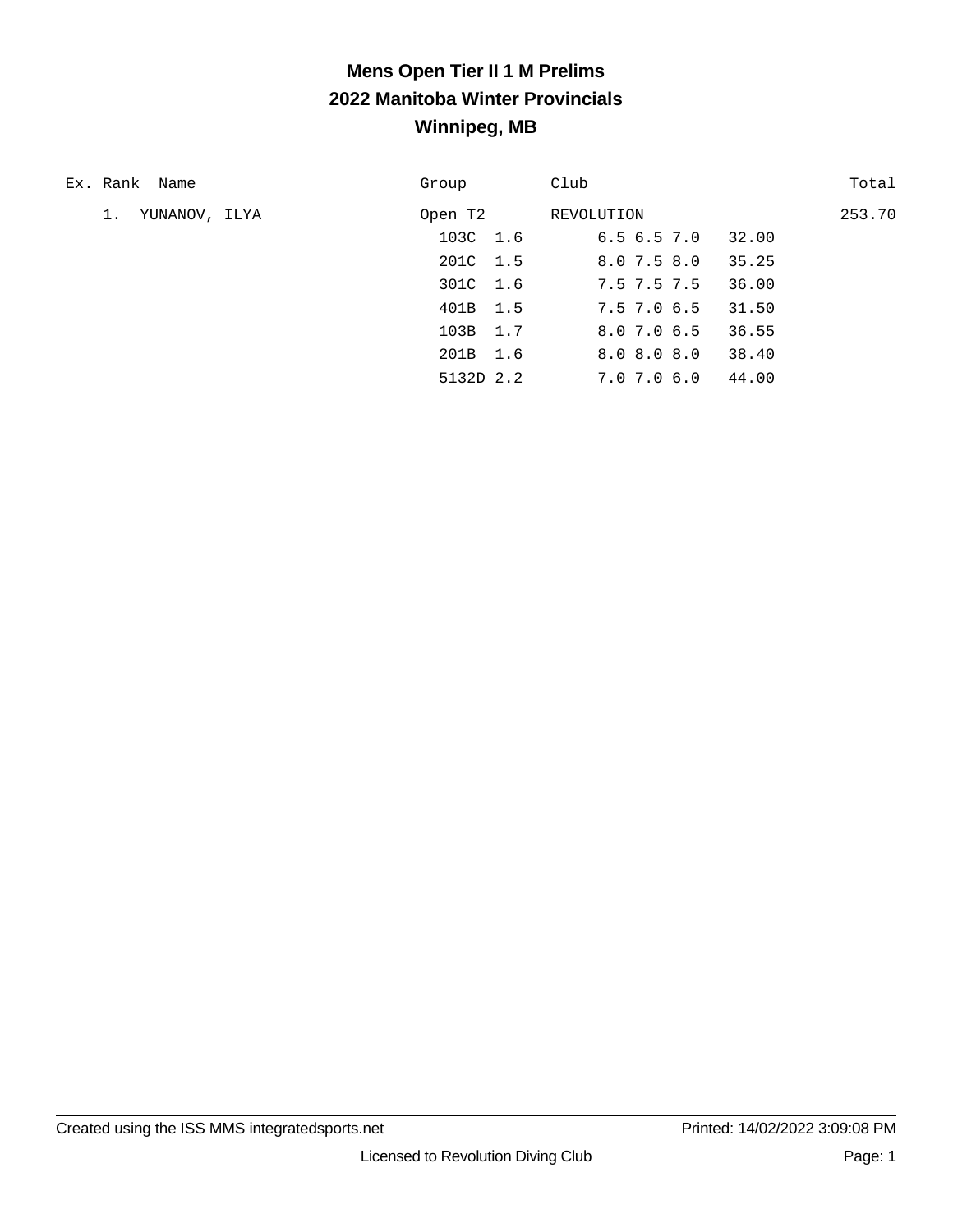# **Mens Other Tier II 1 M Prelims 2022 Manitoba Winter Provincials Winnipeg, MB**

| Ex. Rank Name      | Group      | Club                      | Total |
|--------------------|------------|---------------------------|-------|
| 1. MAGNUSSON, SAUL | Other T2   | REVOLUTION                | 70.50 |
|                    | 100A 1.0   | $6.5$ $6.0$ $5.5$ $18.00$ |       |
|                    | 101A 1.4   | $5.0$ $5.0$ $5.0$ $21.00$ |       |
|                    | 200A 1.0   | $5.0$ 5.5 5.5 16.00       |       |
|                    | $002A$ 1.0 | $5.0$ $5.0$ $5.5$ $15.50$ |       |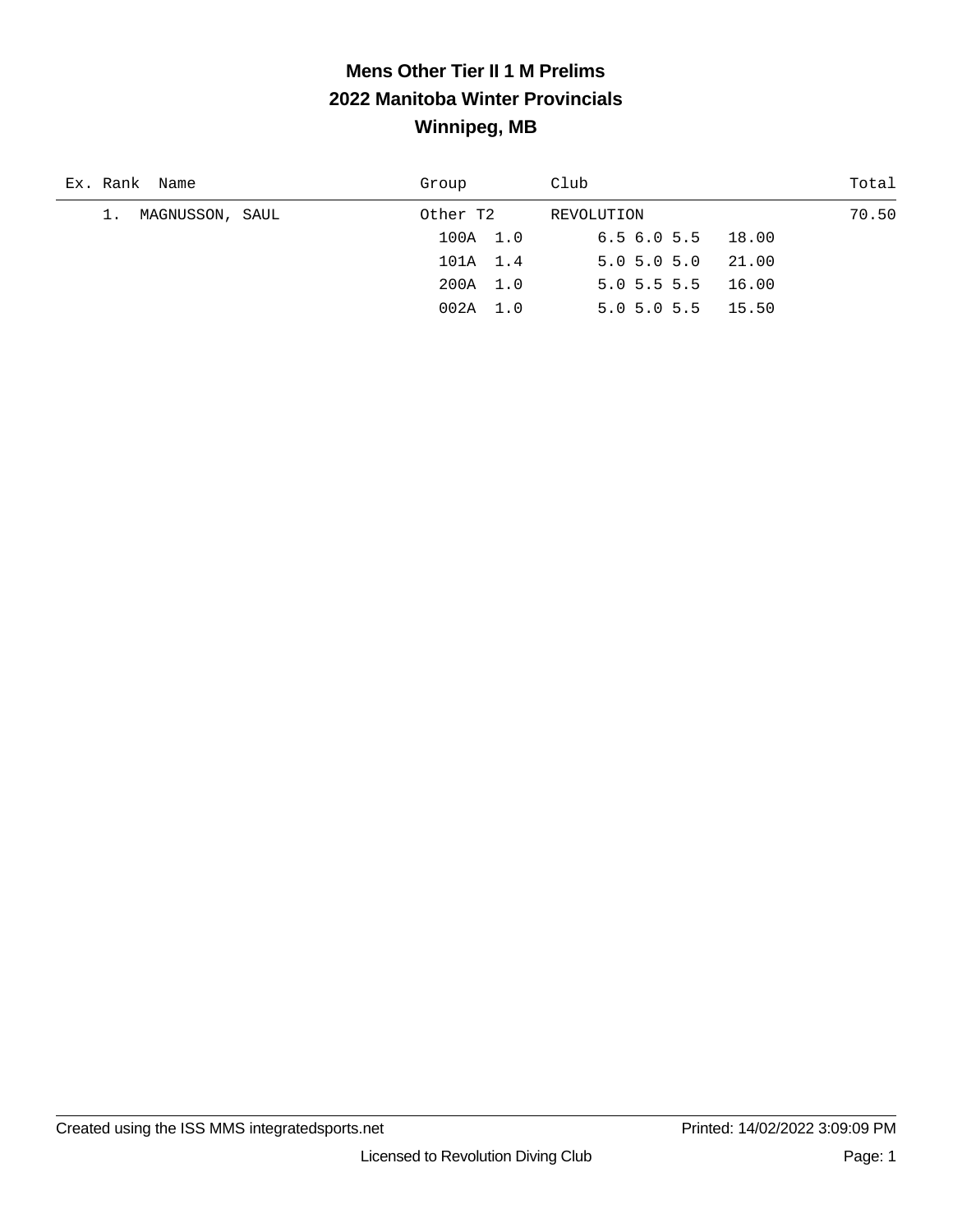| Referee: BURNETT, SEAN<br>Judge 1: BURNETT, SEAN<br>Judge 2: BOYS, BEV<br>Judge 3: KLEIN, JANA<br>Judge 4: TOTH, SARA<br>Judge 5: CAMPUZANO, JUAN |
|---------------------------------------------------------------------------------------------------------------------------------------------------|
|                                                                                                                                                   |
|                                                                                                                                                   |
|                                                                                                                                                   |
|                                                                                                                                                   |
|                                                                                                                                                   |
| 399.55<br>CLAIRMONT, KELSEY<br>A - Group<br>REGINA<br>1.                                                                                          |
| 7.5 8.0 7.0 7.5 7.0<br>201B<br>1.6<br>35.20                                                                                                       |
| 103B<br>1.7<br>7.0 7.0 7.0 7.5 7.0<br>35.70                                                                                                       |
| 401B<br>1.5<br>7.5 7.5 7.0 7.5 7.5<br>33.75                                                                                                       |
| 301B<br>1.7<br>7.0 7.0 7.5 7.5 7.5<br>37.40                                                                                                       |
| 5231D 2.1<br>7.0 6.5 6.5 6.5 6.0<br>40.95                                                                                                         |
| 5132D 2.2<br>6.0 6.0 6.0 7.0 6.0<br>39.60                                                                                                         |
| 403B<br>2.4<br>7.0 7.5 7.0 7.0 7.0<br>50.40                                                                                                       |
| 5.5 5.5 5.5 6.5 6.0<br>105C<br>2.4<br>40.80                                                                                                       |
| 303B<br>2.4<br>6.05.56.06.06.0<br>43.20                                                                                                           |
| 203B 2.3<br>6.0 6.5 6.5 5.5 6.0<br>42.55                                                                                                          |
| REGINA<br>396.40<br>2.<br>O'DAY, BROOKLYN<br>A - Group                                                                                            |
| 103B<br>1.7<br>7.5 7.5 7.0 7.5 7.0<br>37.40                                                                                                       |
| 401B<br>1.5<br>8.0 7.5 7.5 8.0 7.5<br>34.50                                                                                                       |
| 201B<br>1.6<br>7.0 7.5 7.5 7.0 7.0<br>34.40                                                                                                       |
| 1.7<br>7.0 7.0 7.0 7.0 7.0<br>35.70<br>301B                                                                                                       |
| 5231D 2.1<br>7.0 7.0 6.5 7.0 6.5<br>43.05                                                                                                         |
| 105C<br>2.4<br>5.5 5.0 5.0 5.5 5.0<br>37.20                                                                                                       |
| 403B<br>2.4<br>7.0 7.0 6.5 7.0 6.5<br>49.20                                                                                                       |
| 2.3<br>5.5 5.5 5.5 5.5 6.0<br>203B<br>37.95                                                                                                       |
| 303C 2.1<br>7.5 6.0 7.0 7.0 7.0<br>44.10                                                                                                          |
| 5132D 2.2<br>6.5 6.5 6.0 7.0 6.5<br>42.90                                                                                                         |
| 359.20<br>3.<br>A - Group<br>REGINA<br>DOROSH, CHELSEY                                                                                            |
| 401B 1.5<br>6.5 6.5 6.0 7.0 6.0<br>28.50                                                                                                          |
| 5.5 5.5 5.5 5.5 6.0<br>103B<br>1.7<br>28.05                                                                                                       |
| 201B<br>1.6<br>6.5 7.0 6.5 7.0 6.5<br>32.00                                                                                                       |
| 301B<br>1.7<br>4.5 4.5 6.0 5.5 6.0<br>27.20                                                                                                       |
| 5231D 2.1<br>$6.0$ 6.5 6.0 6.5 6.5<br>39.90                                                                                                       |
| 6.0 6.0 6.0 6.5 6.0<br>403B<br>2.4<br>43.20                                                                                                       |
| 105C<br>6.0 6.5 7.0 7.0 6.0<br>2.4<br>46.80                                                                                                       |
| 203C<br>2.0<br>6.0 6.0 6.0 7.0 6.0<br>36.00                                                                                                       |
| 5.0 5.5 5.5 6.0 5.5<br>303C<br>2.1<br>34.65                                                                                                       |
| 5132D 2.2<br>6.5 6.5 6.5 6.0 6.5<br>42.90                                                                                                         |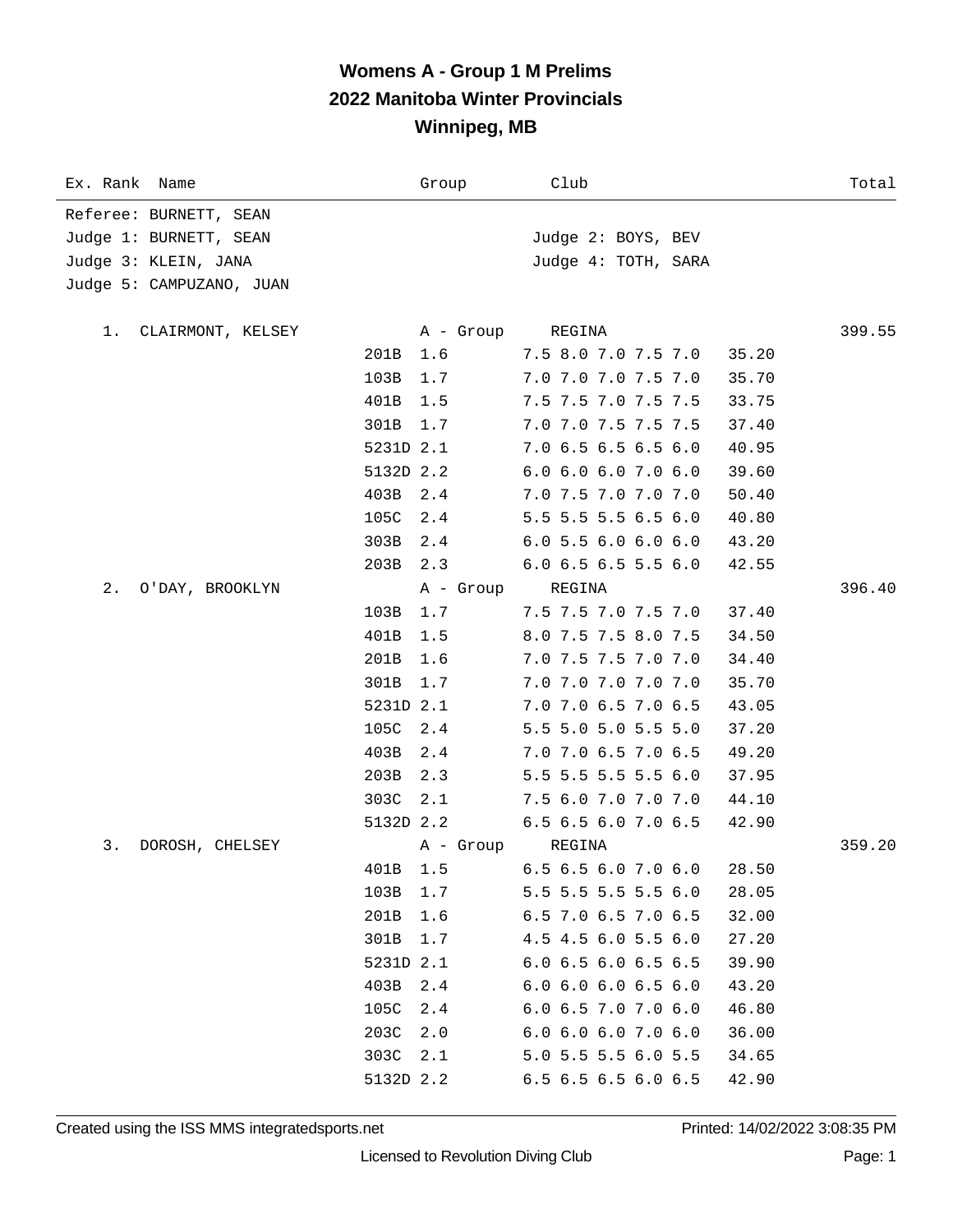| Ex. Rank<br>Name         | Group     | Club                          | Total  |
|--------------------------|-----------|-------------------------------|--------|
| 4.<br>BERMAN, LEIA       | A - Group | REVOLUTION                    | 357.90 |
| 103B                     | 1.7       | 6.5 6.5 6.0 6.5 6.5           | 33.15  |
| 201B                     | 1.6       | 7.5 7.0 7.0 8.0 7.0           | 34.40  |
| 301B                     | 1.7       | 6.0 6.5 6.0 7.0 6.5           | 32.30  |
| 401B                     | $1.5\,$   | 6.5 6.5 6.5 7.0 7.0           | 30.00  |
|                          | 5231D 2.1 | 6.5 7.0 7.0 7.0 6.5           | 43.05  |
| 105C                     | 2.4       | 5.5 5.5 6.0 6.5 6.0           | 42.00  |
| 203C                     | 2.0       | 6.5 7.0 6.5 6.0 6.5           | 39.00  |
| 303C                     | 2.1       | 5.0 5.5 5.5 5.0 5.5           | 33.60  |
| 403C                     | 2.2       | 5.5 6.5 6.0 6.0 6.5           | 40.70  |
|                          | 5132D 2.2 | 4.5 4.0 4.0 5.0 5.0           | 29.70  |
| 5.<br>SHARP, AMELIA      |           | A - Group REGINA              | 350.20 |
| 103B                     | $1.7$     | 6.0 5.5 6.5 6.5 6.5           | 32.30  |
| 201B                     | 1.6       | 6.5 5.5 6.0 6.0 6.0           | 28.80  |
| 301B                     | 1.7       | 6.5 6.0 5.5 6.5 6.5           | 32.30  |
| 401B                     | 1.5       | 6.0 5.0 5.0 5.5 4.5           | 23.25  |
|                          | 5231D 2.1 | 6.5 6.0 5.5 6.5 6.0           | 38.85  |
| 105C                     | 2.4       | 4.0 4.5 4.0 3.5 4.5           | 30.00  |
| 203B                     | 2.3       | 5.5 5.5 5.5 5.5 6.0           | 37.95  |
| 303C                     | 2.1       | 6.5 6.5 6.5 6.5 6.5           | 40.95  |
| 403C                     | 2.2       | 7.0 7.0 7.0 6.5 7.0           | 46.20  |
|                          | 5132D 2.2 | $6.0$ $6.0$ $5.5$ $6.0$ $6.0$ | 39.60  |
| б.<br>CROMWELL, NATHALIE | A - Group | REVOLUTION                    | 331.85 |
| 103B                     | 1.7       | 6.0 6.5 7.0 5.5 6.5           | 32.30  |
| 201B                     | 1.6       | 3.5 3.5 3.0 3.5 4.0           | 16.80  |
| 301B                     | 1.7       | 7.0 7.0 6.0 7.0 6.5           | 34.85  |
| 401B                     | 1.5       | 8.0 7.5 7.5 7.5 7.0           | 33.75  |
|                          | 5231D 2.1 | 4.5 4.0 5.0 4.0 4.5           | 27.30  |
| 105C                     | 2.4       | 4.0 3.5 4.5 3.5 4.0           | 27.60  |
| 203B                     | 2.3       | 4.5 6.0 4.5 5.0 5.0           | 33.35  |
| 303C                     | 2.1       | 7.5 8.0 7.5 8.0 7.0           | 48.30  |
| 403B                     | 2.4       | 6.5 7.0 6.5 6.5 6.0           | 46.80  |
|                          | 5132D 2.2 | 4.5 4.5 5.0 4.5 5.0           | 30.80  |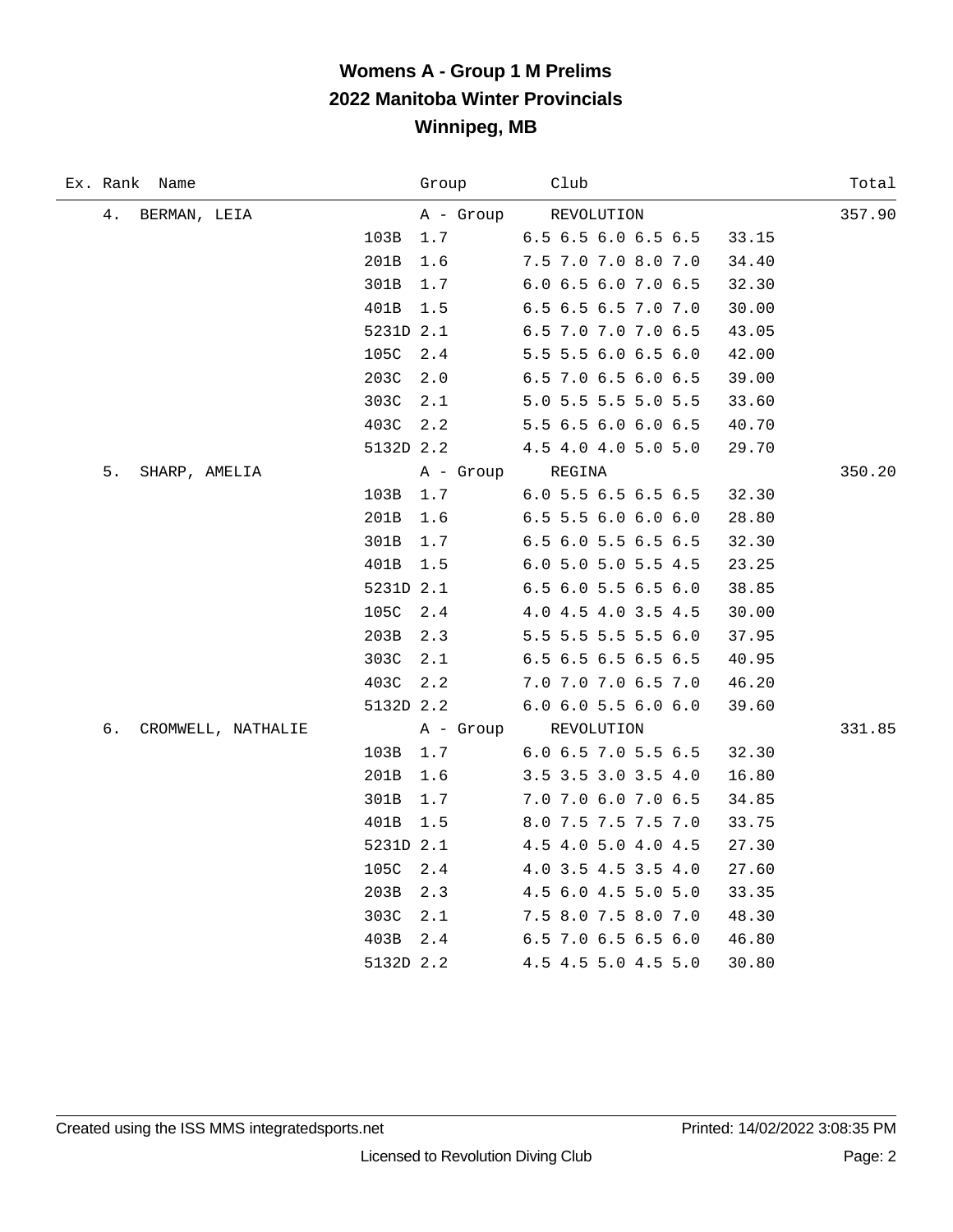| Ex. Rank Name           |           | Group     | Club                                         | Total  |
|-------------------------|-----------|-----------|----------------------------------------------|--------|
| 7.<br>WERNER, CLAIRE    |           | A - Group | REGINA                                       | 326.65 |
|                         | 103B      | 1.7       | 6.0 5.5 6.0 6.5 5.5<br>29.75                 |        |
|                         | 201B      | 1.6       | 6.5 7.0 6.5 6.5 6.0<br>31.20                 |        |
|                         | 301B      | $1.7$     | 6.5 6.5 6.0 6.0 6.0<br>31.45                 |        |
|                         | 401B      | 1.5       | 6.5 7.0 6.5 6.5 6.5<br>29.25                 |        |
|                         | 5132D 2.2 |           | 5.5 5.5 6.0 6.0 5.0<br>37.40                 |        |
|                         | 105C      | 2.4       | 3.0 2.5 3.0 2.0 2.0<br>18.00                 |        |
|                         | 203B      | 2.3       | 6.0 6.0 6.0 5.5 5.0<br>40.25                 |        |
|                         | 303C      | 2.1       | 5.5 5.0 5.5 5.5 5.5<br>34.65                 |        |
|                         | 403B      | 2.4       | 6.5 7.0 5.5 6.0 4.5<br>43.20                 |        |
|                         | 5231D 2.1 |           | 5.0 5.0 5.5 4.5 5.0<br>31.50                 |        |
| 8.<br>OUNSWORTH, ABBY   |           | A - Group | REGINA                                       | 324.80 |
|                         | 103B      | 1.7       | 5.5 4.5 6.0 6.0 5.5<br>28.90                 |        |
|                         | 401B      | 1.5       | 6.5 7.0 6.0 7.0 6.5<br>30.00                 |        |
|                         | 201B      | 1.6       | 6.5 6.0 6.5 6.0 5.5<br>29.60                 |        |
|                         | 301B      | 1.7       | 5.5 5.5 6.0 6.0 5.5<br>28.90                 |        |
|                         | 5231D 2.1 |           | 6.0 6.0 6.0 6.0 4.5<br>37.80                 |        |
|                         | 5132D 2.2 |           | 5.0 5.0 5.0 4.5 4.0<br>31.90                 |        |
|                         | 104B      | 2.3       | 5.5 5.5 5.0 5.0 5.0<br>35.65                 |        |
|                         | 203B      | 2.3       | 5.0 6.0 5.5 5.0 5.5<br>36.80                 |        |
|                         | 303C      | 2.1       | 3.5 3.5 4.0 3.5 3.5<br>22.05                 |        |
|                         | 403B      | $2.4$     | 6.0 6.0 6.0 5.5 6.0<br>43.20                 |        |
| 9.<br>CHRISTOPHER, LUCY |           |           | A - Group REVOLUTION                         | 286.40 |
|                         | 401B      | 1.5       | 7.0 7.0 6.5 7.0 6.5<br>30.75                 |        |
|                         | 201B      | 1.6       | 5.5 5.5 5.5 6.0 5.5<br>26.40                 |        |
|                         | 301B      | 1.7       | 5.0 4.5 5.0 5.5 5.5<br>26.35                 |        |
|                         | 103B      | 1.7       | 6.0 5.5 5.0 6.0 5.5<br>28.90                 |        |
|                         | 5231D 2.1 |           | 6.0 6.5 6.0 6.0 5.5<br>37.80                 |        |
|                         | 104B      | 2.3       | $4.0$ $4.0$ $4.0$ $4.0$ $4.0$ $4.0$<br>27.60 |        |
|                         | 203C      | 2.0       | 4.0 4.5 5.5 4.0 4.5<br>26.00                 |        |
|                         | 303C      | 2.1       | 3.0 2.5 3.5 3.0 3.0<br>18.90                 |        |
|                         | 403B      | 2.4       | 6.0 5.5 5.5 5.0 5.0<br>38.40                 |        |
|                         | 5331D 2.2 |           | 4.0 3.5 4.5 3.5 4.0<br>25.30                 |        |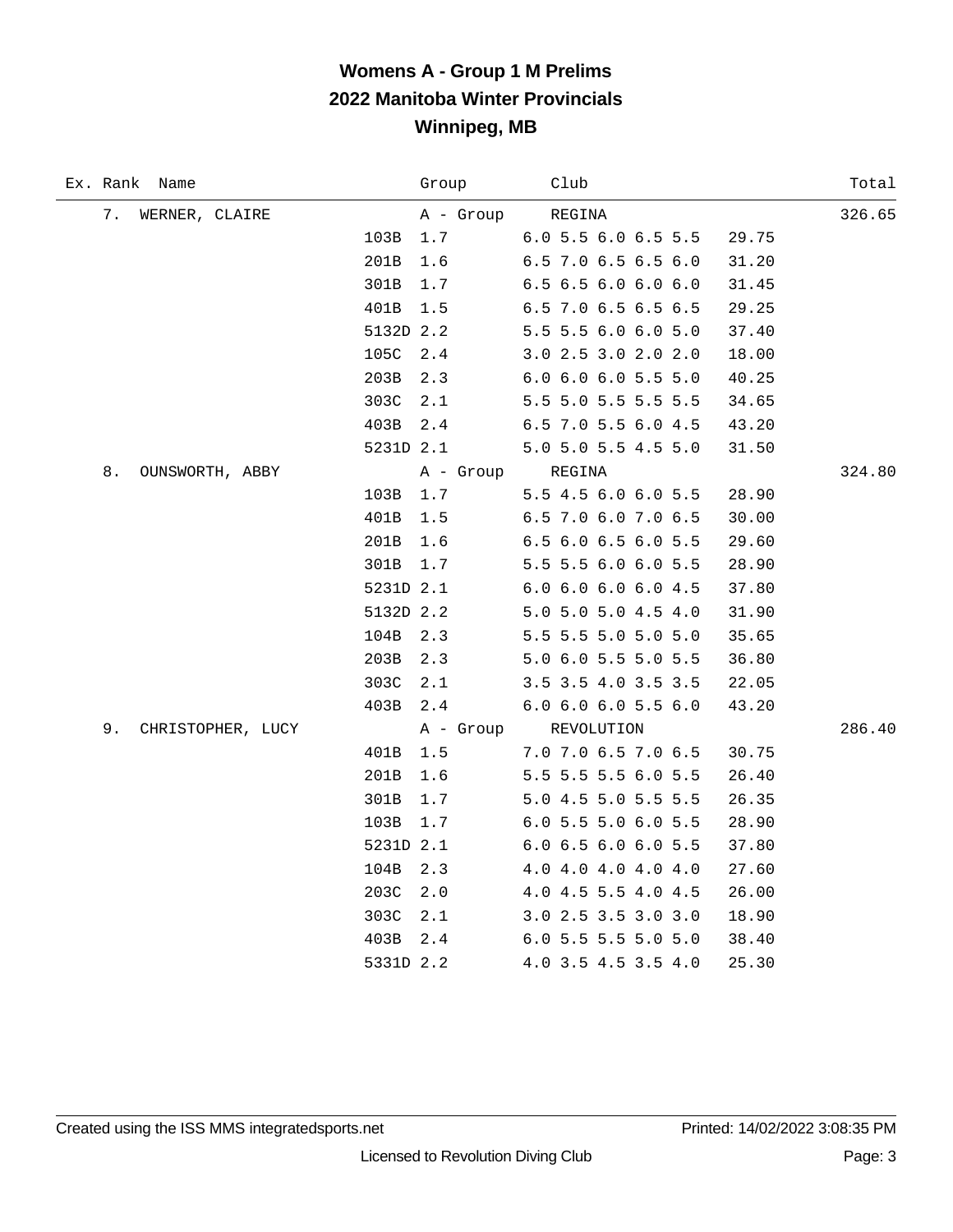| Ex. Rank Name        |           | Group     | Club                  | Total  |
|----------------------|-----------|-----------|-----------------------|--------|
| 10. GIRARDIN, OLIVIA |           | A - Group | REVOLUTION            | 271.30 |
|                      | 103B      | 1.7       | 6.5 7.0 7.0 6.5 6.0   | 34.00  |
|                      | 201B      | 1.6       | 4.0 4.5 5.0 4.5 4.5   | 21.60  |
|                      | 301B      | 1.7       | 6.5 6.5 6.5 6.5 6.0   | 33.15  |
|                      | 401B      | 1.5       | 6.06.06.06.06.0       | 27.00  |
|                      | 5122D 1.9 |           | $4.5$ 4.5 4.5 4.5 4.0 | 25.65  |
|                      | 104C      | 2.2       | 3.5 3.5 3.0 2.0 3.5   | 22.00  |
|                      | 203C      | 2.0       | 6.0 5.5 5.0 5.5 5.5   | 33.00  |
|                      | 303C      | 2.1       | 3.0 2.5 2.0 3.0 2.0   | 15.75  |
|                      | 403C 2.2  |           | 6.06.06.06.06.5       | 39.60  |
|                      | 5221D 1.7 |           | 4.5 4.0 4.0 3.5 3.5   | 19.55  |
| 11. MUTH, EMILY      |           | A - Group | REVOLUTION            | 267.65 |
|                      | 103B      | 1.7       | 6.06.06.06.06.0       | 30.60  |
|                      | 201B      | 1.6       | 4.0 4.5 4.5 4.0 4.0   | 20.00  |
|                      | 301B      | 1.7       | 4.5 4.5 5.0 4.5 5.0   | 23.80  |
|                      | 401B      | 1.5       | 6.0 5.5 6.5 6.5 6.0   | 27.75  |
|                      | 5231D 2.1 |           | 5.5 5.5 4.0 5.0 5.0   | 32.55  |
|                      | 105C      | 2.4       | 2.5 3.0 3.0 3.0 3.0   | 21.60  |
|                      | 203C      | 2.0       | 6.0 6.0 5.5 5.5 6.5   | 35.00  |
|                      | 303C      | 2.1       | 1.5 2.0 1.5 2.0 2.0   | 11.55  |
|                      | 403B      | 2.4       | 5.0 5.0 5.5 5.0 5.5   | 37.20  |
|                      | 5223D 2.3 |           | 4.5 4.0 4.0 4.0 4.0   | 27.60  |
| 12. JONES, CHLOE     |           | A - Group | REGINA                | 258.70 |
|                      | 103B      | 1.7       | 5.0 5.5 6.0 5.5 5.5   | 28.05  |
|                      | 201B      | 1.6       | 6.5 7.0 6.5 6.0 6.0   | 30.40  |
|                      | 301B      | 1.7       | 5.0 5.0 6.0 6.5 5.5   | 28.05  |
|                      | 401B      | 1.5       | 6.0 5.5 6.0 5.0 5.5   | 25.50  |
|                      | 5221D 1.7 |           | 4.0 3.5 3.5 4.0 4.0   | 19.55  |
|                      | 104C      | 2.2       | 4.0 4.0 4.0 4.0 4.5   | 26.40  |
|                      | 203C      | 2.0       | 4.5 5.0 5.0 5.5 4.0   | 29.00  |
|                      | 303C      | 2.1       | 2.0 3.0 2.0 2.5 2.5   | 14.70  |
|                      | 403C      | 2.2       | 4.5 4.0 5.0 5.0 4.5   | 30.80  |
|                      | 5231D 2.1 |           | 4.0 4.5 5.0 4.0 4.0   | 26.25  |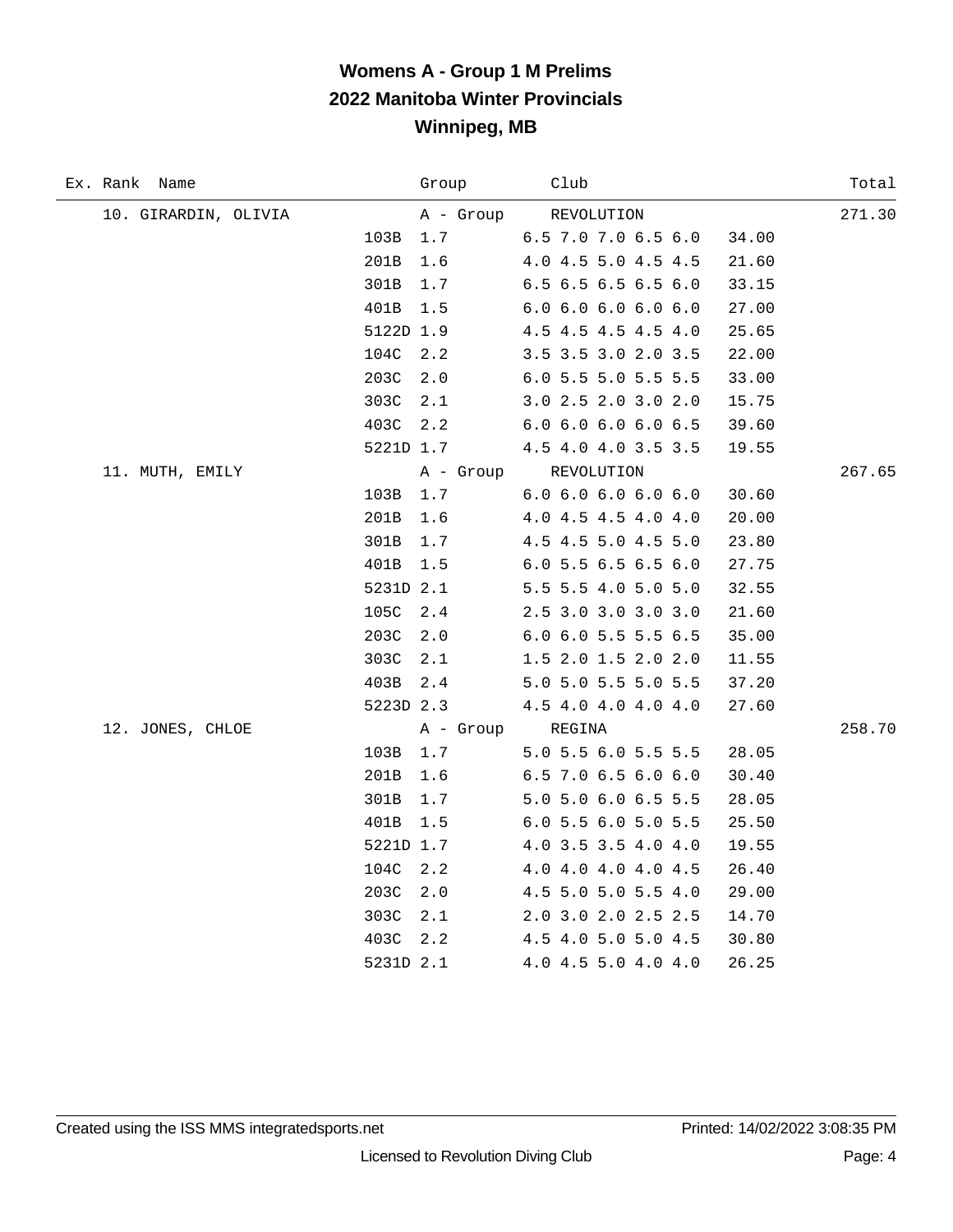| Ex. Rank Name              | Group       | Club                  | Total  |
|----------------------------|-------------|-----------------------|--------|
| Referee: BURNETT, SEAN     |             |                       |        |
| Judge 1: BURNETT, SEAN     |             | Judge 2: TOTH, SARA   |        |
| Judge 3: BOYS, BEV         |             | Judge 4: MCLEAN, CAM  |        |
| Judge 5: MARKUSSEN, ERIN   |             |                       |        |
| O'DAY, BROOKLYN<br>1.      | A - Group   | REGINA                | 456.65 |
|                            | 103B<br>1.6 | 7.5 7.0 7.0 7.5 7.0   | 34.40  |
|                            | 403B<br>2.1 | 7.5 7.5 7.5 7.5 7.0   | 47.25  |
|                            | 201B<br>1.8 | 7.0 7.5 7.5 8.0 7.0   | 39.60  |
|                            | 301B<br>1.9 | 7.0 7.0 7.0 7.0 7.5   | 39.90  |
|                            | 5231D 2.0   | 7.5 7.0 7.5 8.0 7.5   | 45.00  |
|                            | 105B<br>2.4 | 6.5 6.5 7.0 7.5 6.0   | 48.00  |
|                            | 405C<br>2.7 | $6.0$ 6.5 6.5 6.5 6.0 | 51.30  |
|                            | 205C<br>2.8 | 5.5 6.5 6.0 6.0 6.5   | 51.80  |
|                            | 305C 2.8    | 5.5 6.5 6.5 6.5 6.0   | 53.20  |
|                            | 5235D 2.8   | 5.5 5.5 5.5 6.0 5.5   | 46.20  |
| $2$ .<br>CLAIRMONT, KELSEY | A - Group   | REGINA                | 425.85 |
|                            | 201B<br>1.8 | 7.0 8.0 8.0 8.0 7.0   | 41.40  |
|                            | 103B<br>1.6 | 7.0 7.0 7.5 7.5 7.0   | 34.40  |
|                            | 401B<br>1.4 | 7.5 7.0 7.5 7.5 6.5   | 30.80  |
|                            | 301B<br>1.9 | 7.0 7.0 8.0 7.5 7.5   | 41.80  |
|                            | 5231D 2.0   | 7.0 7.0 7.5 7.0 7.0   | 42.00  |
|                            | 5132D 2.1   | 6.5 6.5 6.5 6.0 5.5   | 39.90  |
|                            | 105B<br>2.4 | 6.5 6.5 6.5 7.0 6.5   | 46.80  |
|                            | 403B<br>2.1 | 7.0 7.0 7.5 8.0 7.0   | 45.15  |
|                            | 305C<br>2.8 | 5.0 4.5 4.5 5.0 5.5   | 40.60  |
|                            | 205C<br>2.8 | 7.0 7.5 8.0 8.0 7.0   | 63.00  |
| 3.<br>BERMAN, LEIA         | A - Group   | REVOLUTION            | 416.30 |
|                            | 103B 1.6    | 6.5 6.5 6.5 6.5 7.0   | 31.20  |
|                            | 201B<br>1.8 | 8.0 8.0 8.5 8.5 8.0   | 44.10  |
|                            | 301B 1.9    | 8.0 8.0 7.5 8.0 8.0   | 45.60  |
|                            | 401B 1.4    | 7.5 8.5 8.0 8.0 8.0   | 33.60  |
|                            | 5231D 2.0   | 6.5 6.5 6.5 7.0 6.5   | 39.00  |
|                            | 105B<br>2.4 | 6.06.06.06.56.0       | 43.20  |
|                            | 303C 2.0    | 7.5 7.0 6.5 7.5 7.5   | 44.00  |
|                            | 5233D 2.4   | 6.5 5.5 6.0 5.0 6.5   | 43.20  |
|                            | 205C 2.8    | 5.5 5.5 6.0 7.0 6.5   | 50.40  |
|                            | 403B<br>2.1 | 6.5 7.0 6.0 6.5 7.0   | 42.00  |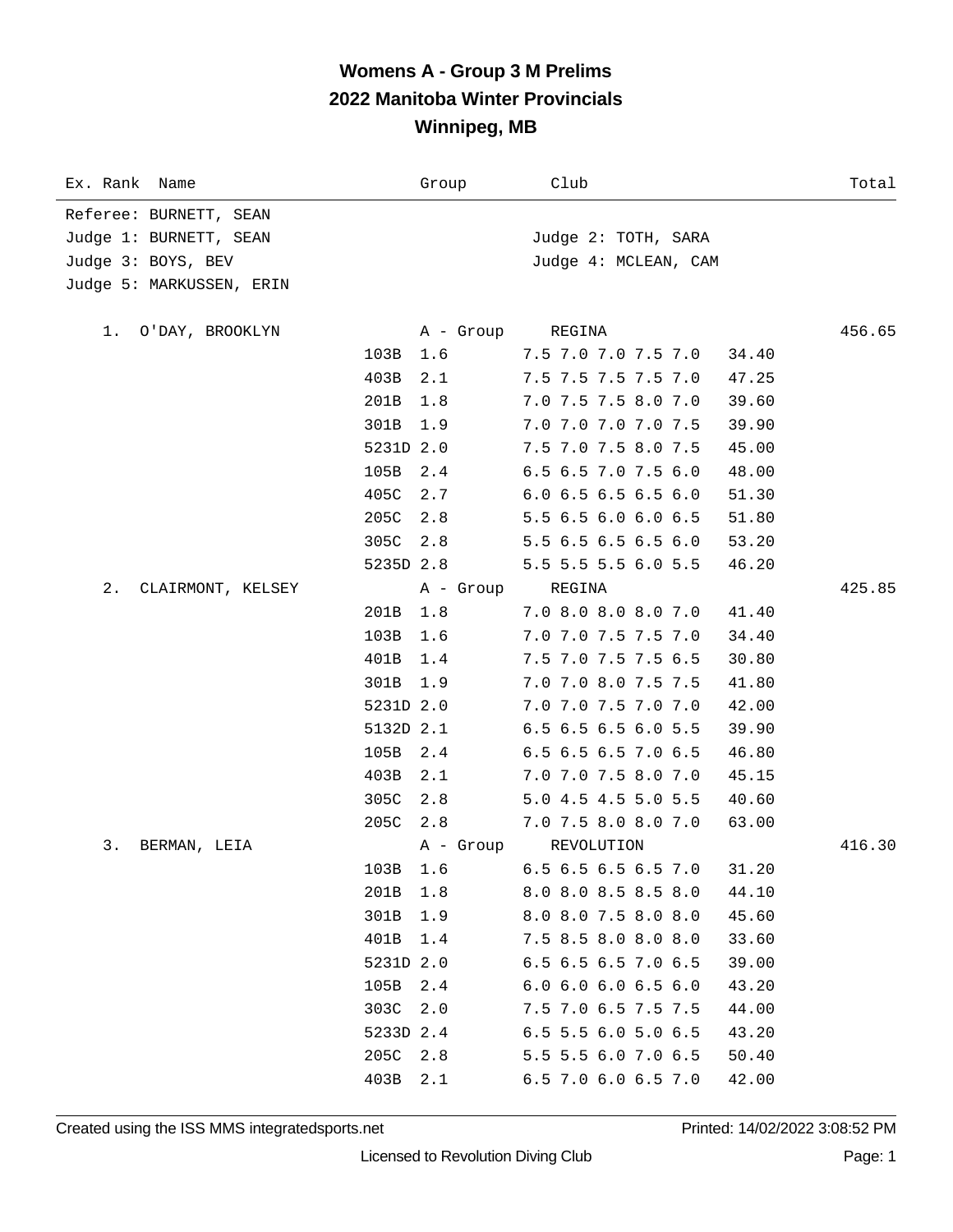| Ex. Rank Name            | Group       | Club                | Total  |
|--------------------------|-------------|---------------------|--------|
| 4.<br>SHARP, AMELIA      | A - Group   | REGINA              | 375.35 |
|                          | 103B<br>1.6 | 6.5 6.0 6.0 6.5 6.0 | 29.60  |
|                          | 201B<br>1.8 | 7.0 6.0 6.5 6.0 6.5 | 34.20  |
|                          | 301B<br>1.9 | 7.0 7.0 7.0 7.5 6.5 | 39.90  |
|                          | 403B<br>2.1 | 7.5 7.0 7.0 7.5 7.0 | 45.15  |
|                          | 5231D 2.0   | 6.0 6.5 6.0 7.0 6.5 | 38.00  |
|                          | 105B<br>2.4 | 6.0 5.5 5.5 5.0 5.5 | 39.60  |
|                          | 205C<br>2.8 | 4.5 4.5 5.0 5.5 4.5 | 39.20  |
|                          | 303C<br>2.0 | 6.0 5.5 5.5 6.5 6.0 | 35.00  |
|                          | 405C<br>2.7 | 4.0 4.0 4.5 5.0 4.5 | 35.10  |
|                          | 5233D 2.4   | 5.5 5.5 5.5 5.5 5.5 | 39.60  |
| 5.<br>DOROSH, CHELSEY    | A - Group   | REGINA              | 373.80 |
|                          | 403B<br>2.1 | 6.0 6.0 6.0 6.5 6.5 | 38.85  |
|                          | 103B<br>1.6 | 6.5 6.0 6.0 7.0 6.5 | 30.40  |
|                          | 201B<br>1.8 | 7.0 7.0 7.0 7.5 6.5 | 37.80  |
|                          | 301B<br>1.9 | 6.0 6.0 5.0 6.5 6.0 | 34.20  |
|                          | 5231D 2.0   | 6.0 6.0 7.0 6.5 5.5 | 37.00  |
|                          | 405C<br>2.7 | 4.5 5.5 5.5 5.5 6.0 | 44.55  |
|                          | 105B<br>2.4 | 5.5 5.5 5.5 5.5 6.0 | 39.60  |
|                          | 205C<br>2.8 | 4.5 5.0 4.5 5.0 5.0 | 40.60  |
|                          | 305C<br>2.8 | 2.5 2.5 3.0 3.5 3.5 | 25.20  |
|                          | 5233D 2.4   | 6.0 6.5 6.0 6.5 6.5 | 45.60  |
| б.<br>CROMWELL, NATHALIE | A - Group   | REVOLUTION          | 355.25 |
|                          | 103B<br>1.6 | 7.0 7.0 6.5 6.5 7.0 | 32.80  |
|                          | 201B<br>1.8 | 6.0 5.5 5.0 6.5 7.0 | 32.40  |
|                          | 301B<br>1.9 | 7.0 6.5 7.0 7.0 7.0 | 39.90  |
|                          | 403B<br>2.1 | 6.0 6.5 7.0 6.0 6.5 | 39.90  |
|                          | 5231D 2.0   | 6.5 5.5 6.0 6.5 5.5 | 36.00  |
|                          | 105B<br>2.4 | 2.0 2.0 2.0 3.0 2.5 | 15.60  |
|                          | 405C<br>2.7 | 3.5 4.0 4.0 4.5 5.0 | 33.75  |
|                          | 303C<br>2.0 | 6.5 6.5 7.0 7.0 6.5 | 40.00  |
|                          | 203B<br>2.2 | 6.0 6.5 6.0 7.0 7.0 | 42.90  |
|                          | 5132D 2.1   | 6.5 7.0 6.5 7.0 6.5 | 42.00  |

÷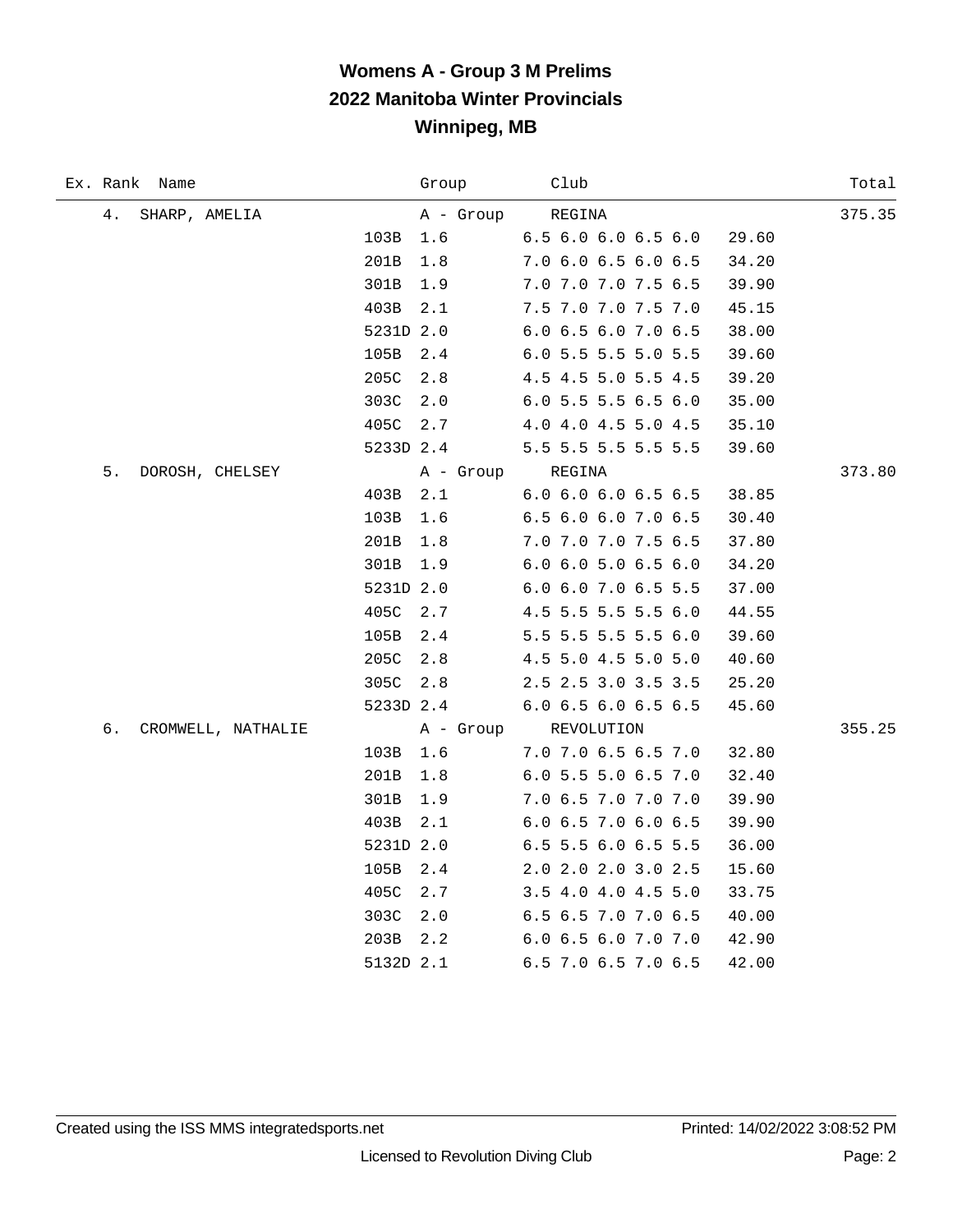|    | Ex. Rank Name  |                  |           | Group                | Club |                               |       | Total  |
|----|----------------|------------------|-----------|----------------------|------|-------------------------------|-------|--------|
| 7. | WERNER, CLAIRE |                  |           | A - Group REGINA     |      |                               |       | 340.40 |
|    |                |                  | 103B      | 1.6                  |      | $6.5$ $6.5$ $6.5$ $7.0$ $6.5$ | 31.20 |        |
|    |                |                  | 201B      | 1.8                  |      | 5.5 5.5 5.5 6.0 5.5           | 29.70 |        |
|    |                |                  | 301B      | 1.9                  |      | 5.5 5.0 4.5 5.0 5.0           | 28.50 |        |
|    |                |                  | 403B      | 2.1                  |      | 7.0 7.0 6.5 7.5 6.5           | 43.05 |        |
|    |                |                  | 5132D 2.1 |                      |      | 6.06.06.06.56.0               | 37.80 |        |
|    |                |                  | 105B      | 2.4                  |      | 5.0 5.0 4.5 5.0 5.0           | 36.00 |        |
|    |                |                  | 405C      | 2.7                  |      | 1.5 1.5 1.5 2.0 2.0           | 13.50 |        |
|    |                |                  | 303B      | 2.3                  |      | 6.5 6.0 6.5 7.0 6.5           | 44.85 |        |
|    |                |                  | 203B      | 2.2                  |      | 6.5 5.5 6.0 6.5 7.0           | 41.80 |        |
|    |                |                  | 5231D 2.0 |                      |      | 5.5 5.0 5.5 6.5 6.0           | 34.00 |        |
| 8. |                | GIRARDIN, OLIVIA |           | A - Group REVOLUTION |      |                               |       | 266.45 |
|    |                |                  | 103B      | 1.6                  |      | 5.0 4.5 4.5 4.5 5.5           | 22.40 |        |
|    |                |                  | 201B      | 1.8                  |      | 5.5 5.5 5.5 6.5 5.0           | 29.70 |        |
|    |                |                  | 301B      | 1.9                  |      | 6.0 4.5 4.5 5.0 5.5           | 28.50 |        |
|    |                |                  | 401B      | 1.4                  |      | 6.0 6.0 6.5 7.0 6.5           | 26.60 |        |
|    |                |                  | 5132D 2.1 |                      |      | 2.0 2.0 2.0 2.0 2.0           | 12.60 |        |
|    |                |                  | 105C      | 2.2                  |      | 3.5 3.0 3.5 4.5 3.5           | 23.10 |        |
|    |                |                  | 203B      | 2.2                  |      | 4.0 4.5 4.5 4.5 5.0           | 29.70 |        |
|    |                |                  | 303C      | 2.0                  |      | 3.5 4.0 4.0 4.0 4.0           | 24.00 |        |
|    |                |                  | 403B      | 2.1                  |      | 6.0 6.0 5.5 6.5 6.5           | 38.85 |        |
|    |                |                  | 5231D 2.0 |                      |      | 5.0 5.0 5.5 6.0 5.0           | 31.00 |        |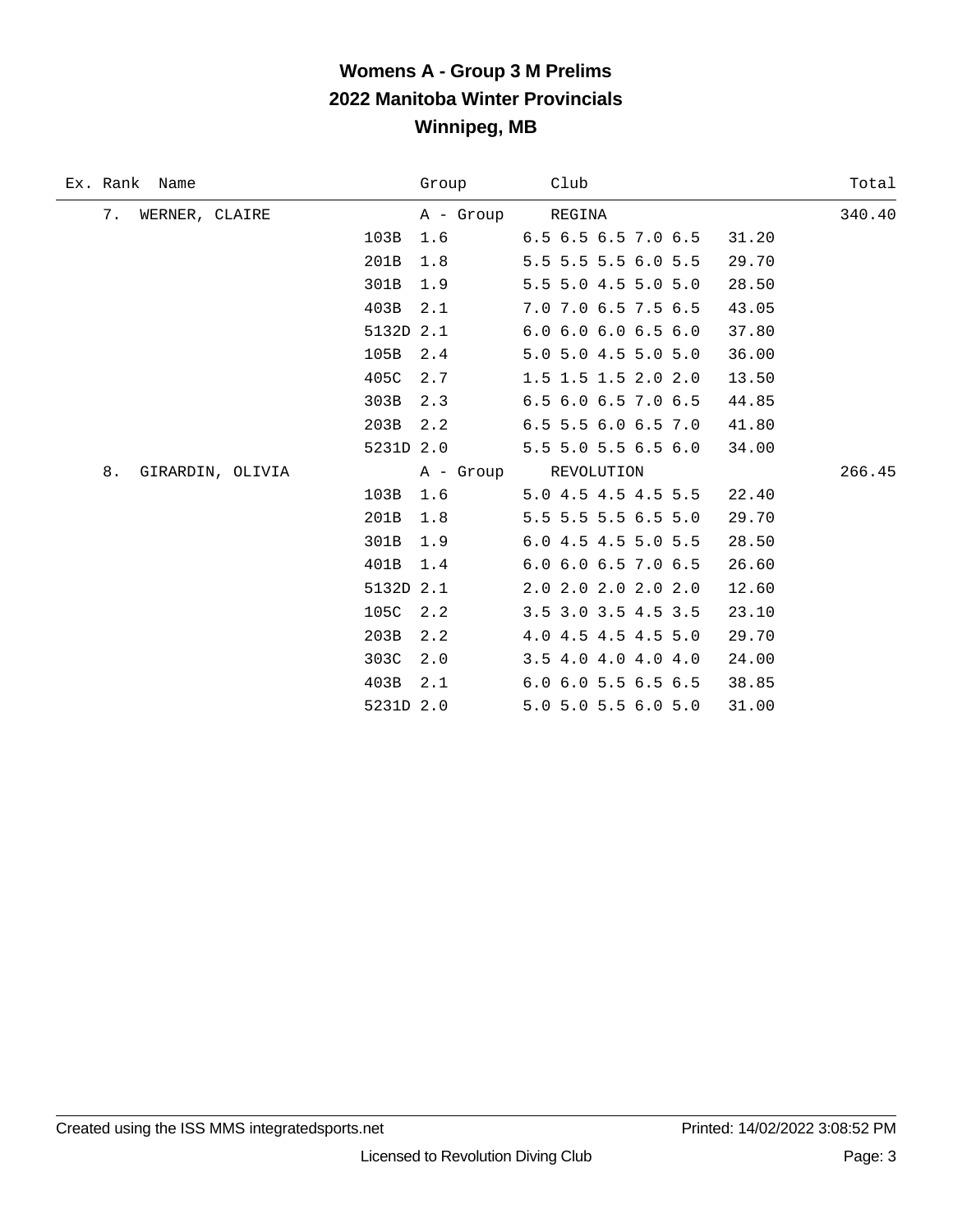### **Womens A - Group Platform Prelims 2022 Manitoba Winter Provincials Winnipeg, MB**

| Ex. Rank Name           |      |           | Group     | Club                           | Total  |
|-------------------------|------|-----------|-----------|--------------------------------|--------|
| Referee: TOTH, SARA     |      |           |           | Asst. Referee: MARKUSSEN, ERIN |        |
| Judge 1: TOTH, SARA     |      |           |           | Judge 2: BURNETT, SEAN         |        |
| Judge 3: ?, ANN         |      |           |           | Judge 4: RICHARDSON, KELLY     |        |
| Judge 5: BOYS, BEV      |      |           |           |                                |        |
|                         |      |           |           |                                |        |
| O'DAY, BROOKLYN<br>1.   |      |           | A - Group | REGINA                         | 377.50 |
|                         | 10M  | 103B      | 1.6       | 8.0 8.0 7.5 7.5 8.0<br>37.60   |        |
|                         | 7.5M | 403B      | 2.1       | 7.0 7.5 6.5 7.5 7.5<br>46.20   |        |
|                         | 7.5M | 5231D 2.0 |           | 7.0 7.5 7.0 7.5 7.5<br>44.00   |        |
|                         | 10M  | 612B      | 1.9       | 9.0 8.5 9.0 9.0 8.5<br>50.35   |        |
|                         | 10M  | 405B      | 2.8       | 6.5 6.5 5.5 6.0 6.0<br>51.80   |        |
|                         | 10M  | 205B      | 2.9       | 7.0 7.0 6.5 6.0 7.0<br>59.45   |        |
|                         | 10M  | 305C      | 2.8       | 6.0 6.0 7.0 6.0 6.0<br>50.40   |        |
|                         | 10M  | 5251B 2.6 |           | 5.0 5.0 5.5 4.0 4.5<br>37.70   |        |
| 2.<br>CLAIRMONT, KELSEY |      |           | A - Group | REGINA                         | 346.25 |
|                         | 10M  | 103B      | 1.6       | 7.0 7.5 7.5 7.5 7.0<br>35.20   |        |
|                         | 7.5M | 401B      | 1.4       | 8.0 8.0 8.0 8.0 8.5<br>33.60   |        |
|                         | 10M  | 301B      | 1.9       | 8.0 7.0 8.0 6.5 8.0<br>43.70   |        |
|                         | 5М   | 203B      | 2.3       | 7.0 7.0 7.5 7.0 7.0<br>48.30   |        |
|                         | 5М   | 5132D 2.2 |           | 5.5 5.0 5.5 5.5 4.5<br>35.20   |        |
|                         | 10M  | 105B      | 2.3       | $6.0$ 5.0 5.5 6.0 6.0<br>40.25 |        |
|                         | 5M   | 403B      | 2.4       | 6.5 6.5 5.5 6.0 6.5<br>45.60   |        |
|                         | 10M  | 305C      | 2.8       | 7.5 7.0 8.0 8.0 7.5<br>64.40   |        |
| 3.<br>DOROSH, CHELSEY   |      |           | A - Group | REGINA                         | 317.55 |
|                         | 10M  | 103B      | 1.6       | 7.5 7.5 7.5 8.0 7.5<br>36.00   |        |
|                         | 10M  | 403B      | 2.0       | 7.5 7.0 7.0 6.0 7.5<br>43.00   |        |
|                         | 7.5M | 301C      | 1.8       | 6.5 6.5 6.0 6.5 6.5<br>35.10   |        |
|                         | 7.5M | 5231D 2.0 |           | 6.0 6.5 5.5 7.0 6.5<br>38.00   |        |
|                         | 7.5M | 105B      | 2.4       | 7.0 7.0 7.0 7.0 7.0<br>50.40   |        |
|                         | 7.5M | 405C      | 2.7       | 6.0 5.5 5.5 6.5 6.0<br>47.25   |        |
|                         | 7.5M | 5233D 2.4 |           | 5.0 5.0 5.5 4.5 4.5<br>34.80   |        |
|                         | 5М   | 203C      | 2.0       | 5.5 5.5 5.5 5.5 5.5<br>33.00   |        |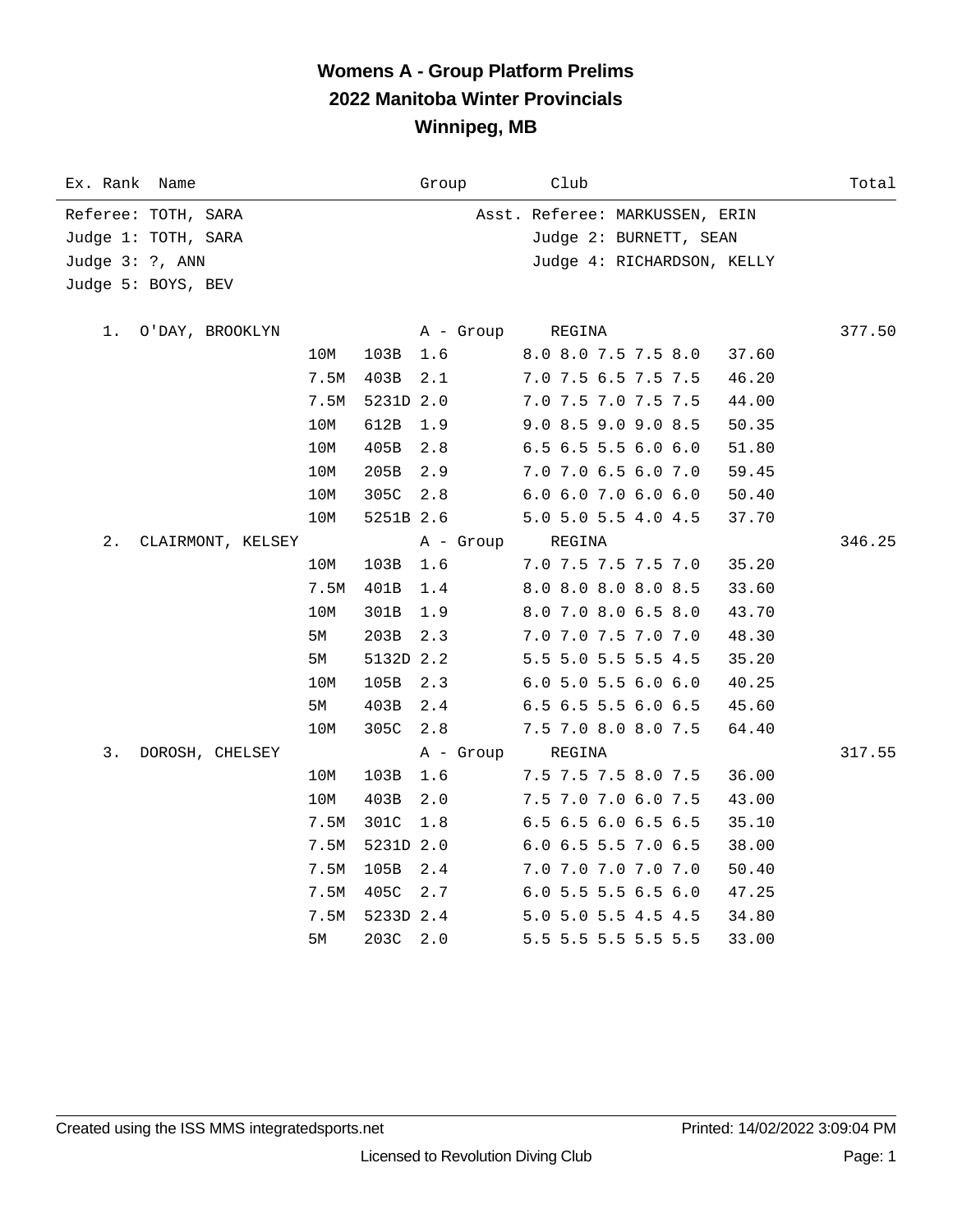### **Womens A - Group Platform Prelims 2022 Manitoba Winter Provincials Winnipeg, MB**

|    | Ex. Rank Name     |      |               | Group Club       |                                   |       | Total  |
|----|-------------------|------|---------------|------------------|-----------------------------------|-------|--------|
| 4. | SHARP, AMELIA     |      |               | A - Group REGINA |                                   |       | 308.85 |
|    |                   | 10M  | 103B          | 1.6              | 8.5 8.0 7.5 8.0 8.0               | 38.40 |        |
|    |                   | 7.5M | 301B          | 1.9              | 6.0 6.5 7.0 5.5 7.0               | 37.05 |        |
|    |                   | 7.5M | 403B          | 2.1              | $6.0 \, 6.0 \, 6.5 \, 6.0 \, 6.0$ | 37.80 |        |
|    |                   | 10M  | 612B          | 1.9              | 6.5 6.0 6.0 5.0 6.0               | 34.20 |        |
|    |                   | 7.5M | 105B          | 2.4              | 6.0 6.0 5.5 5.5 6.0               | 42.00 |        |
|    |                   | 7.5M | 205C          | 2.8              | 4.0 4.0 4.0 4.5 4.0               | 33.60 |        |
|    |                   | 7.5M | 405C          | 2.7              | 6.5 6.0 4.5 5.0 6.0               | 45.90 |        |
|    |                   | 5M   |               |                  | 5231D 2.1 6.5 6.5 6.5 6.0 6.0     | 39.90 |        |
| 5. | WERNER, CLAIRE    |      |               | A - Group REGINA |                                   |       | 290.70 |
|    |                   |      | 7.5M 103B 1.6 |                  | $6.5$ $6.5$ $6.5$ $6.5$ $7.0$     | 31.20 |        |
|    |                   | 5M   | 203B          | 2.3              | 6.5 6.5 6.5 6.0 6.0               | 43.70 |        |
|    |                   | 7.5M | 301B          | 1.9              | 6.0 7.0 6.5 7.0 7.0               | 38.95 |        |
|    |                   | 7.5M | 401B          | 1.4              | 6.0 6.0 6.5 7.0 7.0               | 27.30 |        |
|    |                   | 5M   | 5132D 2.2     |                  | 6.0 5.0 5.5 5.0 6.0               | 36.30 |        |
|    |                   | 7.5M | 105B          | 2.4              | 5.5 5.5 5.5 5.0 6.0               | 39.60 |        |
|    |                   | 5M   | 303C          | 2.1              | 6.56.06.56.06.0                   | 38.85 |        |
|    |                   | 5M   | 403B          | 2.4              | 5.5 5.0 5.0 4.5 4.5               | 34.80 |        |
| б. | CHRISTOPHER, LUCY |      |               |                  | A - Group REVOLUTION              |       | 249.25 |
|    |                   | 7.5M | 101B          | 1.5              | $6.5$ 6.5 7.0 7.5 6.5             | 30.00 |        |
|    |                   | 5M   | 201B          | 1.6              | $6.5$ $6.5$ $7.0$ $6.0$ $6.0$     | 30.40 |        |
|    |                   | 7.5M | 612B          | 1.8              | 3.0 5.0 4.5 5.0 4.0               | 24.30 |        |
|    |                   | 7.5M | 401B          | 1.4              | 6.0 6.5 7.0 7.0 6.0               | 27.30 |        |
|    |                   | 5M   | 301B          | 1.7              | 6.0 6.5 7.0 6.0 6.0               | 31.45 |        |
|    |                   | 5M   | 103B          | 1.7              | $6.0$ $6.0$ $6.0$ $6.5$ $6.0$     | 30.60 |        |
|    |                   | 5M   | 403C          | 2.2              | 5.5 5.5 6.0 6.5 5.5               | 37.40 |        |
|    |                   | 5M   |               |                  | 5231D 2.1 6.0 6.0 6.0 6.5 6.0     | 37.80 |        |
| 7. | MUTH, EMILY       |      |               | A - Group        | REVOLUTION                        |       | 244.55 |
|    |                   |      | 7.5M 103B 1.6 |                  | $6.0 \t6.0 \t6.0 \t6.0 \t6.0$     | 28.80 |        |
|    |                   | 5M   | 201B          | 1.6              | 5.0 6.5 6.0 6.5 5.5               | 28.80 |        |
|    |                   | 7.5M | 301B          | 1.9              | 3.5 4.5 4.0 4.0 3.5               | 21.85 |        |
|    |                   | 7.5M | 401B          | 1.4              | 5.5 5.0 5.0 5.5 5.5               | 22.40 |        |
|    |                   | 7.5M | 612B          | 1.8              | 5.5 5.5 5.0 5.5 5.5               | 29.70 |        |
|    |                   | 7.5M | 105B          | 2.4              | 5.0 4.5 5.5 6.0 5.5               | 38.40 |        |
|    |                   | 5M   | 203C          | 2.0              | 5.5 6.0 5.5 6.0 6.0               | 35.00 |        |
|    |                   | 5M   | 403C          | 2.2              | 6.0 6.0 6.5 6.0 6.0               | 39.60 |        |

 $\overline{\phantom{0}}$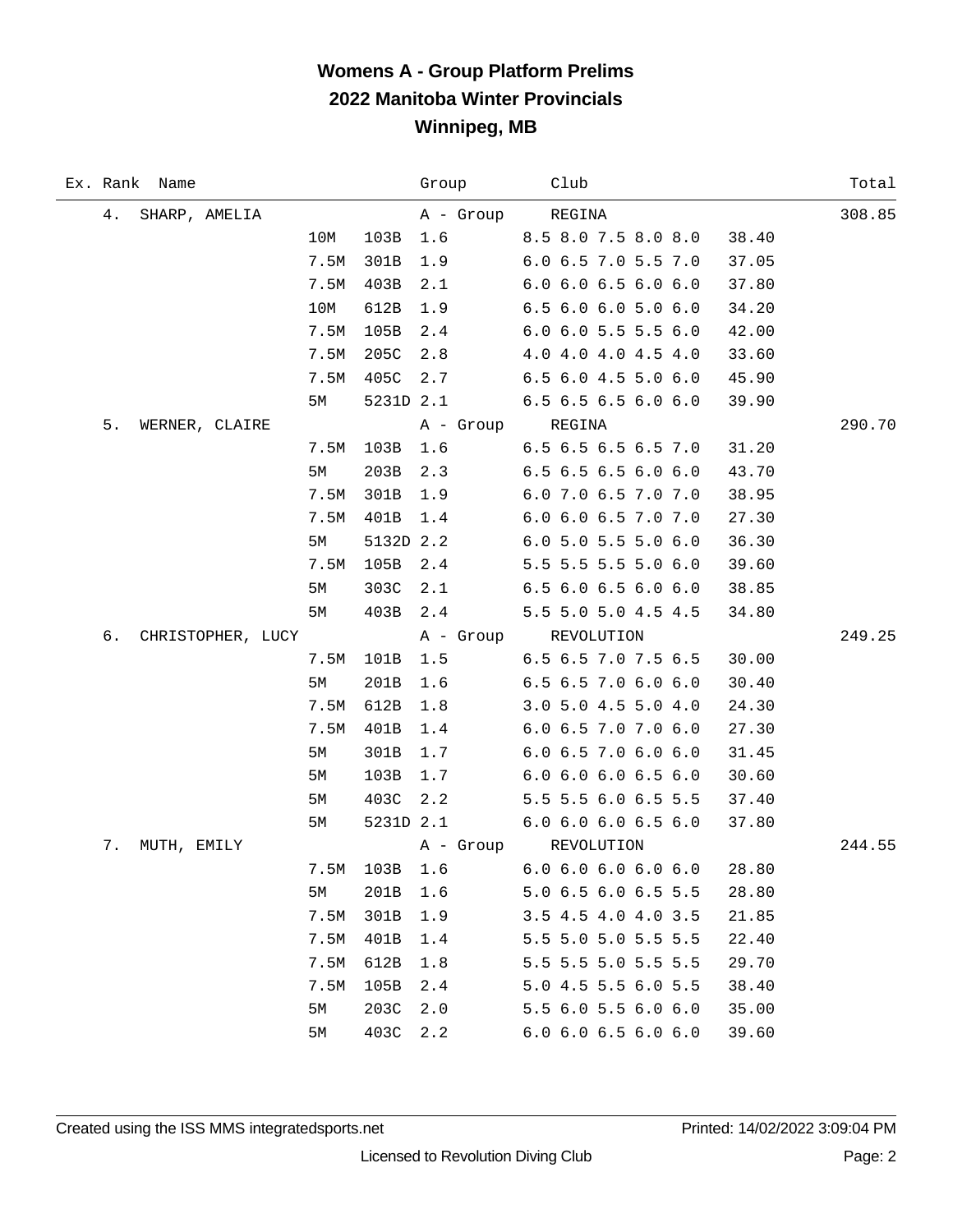### **Womens A - Group Platform Prelims 2022 Manitoba Winter Provincials Winnipeg, MB**

| 8.<br>JONES, CHLOE<br>REGINA<br>A - Group<br>103B<br>6.0 5.5 6.0 5.5 5.5<br>7.5M<br>1.6<br>27.20<br>7.5M<br>201B<br>$6.0$ $6.0$ $6.5$ $6.5$ $6.5$<br>34.20<br>1.8<br>401B<br>$5.0$ 5.5 6.0 6.0 6.0<br>7.5M<br>1.4<br>24.50<br>612B<br>4.5 4.0 4.5 5.0 5.0<br>7.5M<br>1.8<br>25.20<br>5231D 2.1<br>3.0 3.0 3.5 3.5 3.5<br>21.00<br>5М | Total  |  |
|--------------------------------------------------------------------------------------------------------------------------------------------------------------------------------------------------------------------------------------------------------------------------------------------------------------------------------------|--------|--|
|                                                                                                                                                                                                                                                                                                                                      | 221.40 |  |
|                                                                                                                                                                                                                                                                                                                                      |        |  |
|                                                                                                                                                                                                                                                                                                                                      |        |  |
|                                                                                                                                                                                                                                                                                                                                      |        |  |
|                                                                                                                                                                                                                                                                                                                                      |        |  |
|                                                                                                                                                                                                                                                                                                                                      |        |  |
| 105C<br>2.2<br>4.5 4.0 5.0 6.5 4.5<br>30.80<br>7.5M                                                                                                                                                                                                                                                                                  |        |  |
| 203C<br>2.0<br>4.5 4.5 5.0 4.0 4.5<br>27.00<br>5М                                                                                                                                                                                                                                                                                    |        |  |
| 403B<br>4.5 5.5 5.5 5.0 4.5<br>7.5M<br>2.1<br>31.50                                                                                                                                                                                                                                                                                  |        |  |
| 9.<br>GIRARDIN, OLIVIA<br>A - Group REVOLUTION                                                                                                                                                                                                                                                                                       | 220.50 |  |
| 7.5M<br>101B<br>$5.5$ 6.0 6.5 6.0 6.0<br>27.00<br>1.5                                                                                                                                                                                                                                                                                |        |  |
| 5.0 5.0 5.5 5.5 5.0<br>201B<br>1.6<br>24.80<br>5М                                                                                                                                                                                                                                                                                    |        |  |
| 301B<br>5.0 4.5 5.0 5.0 5.0<br>25.50<br>1.7<br>5М                                                                                                                                                                                                                                                                                    |        |  |
| 5.5 5.5 6.5 5.5 5.5<br>7.5M<br>401B<br>23.10<br>1.4                                                                                                                                                                                                                                                                                  |        |  |
| 612B<br>7.5M<br>1.8<br>4.5 4.0 4.5 3.0 5.0<br>23.40                                                                                                                                                                                                                                                                                  |        |  |
| 103B<br>7.5M<br>$5.0$ 5.5 6.5 5.0 6.0<br>26.40<br>1.6                                                                                                                                                                                                                                                                                |        |  |
| 203C<br>2.0<br>6.0 6.0 5.0 5.5 5.5<br>5M<br>34.00                                                                                                                                                                                                                                                                                    |        |  |
| 403C<br>2.2<br>5M<br>5.5 5.5 5.5 5.5 5.5<br>36.30                                                                                                                                                                                                                                                                                    |        |  |

 $\overline{\phantom{0}}$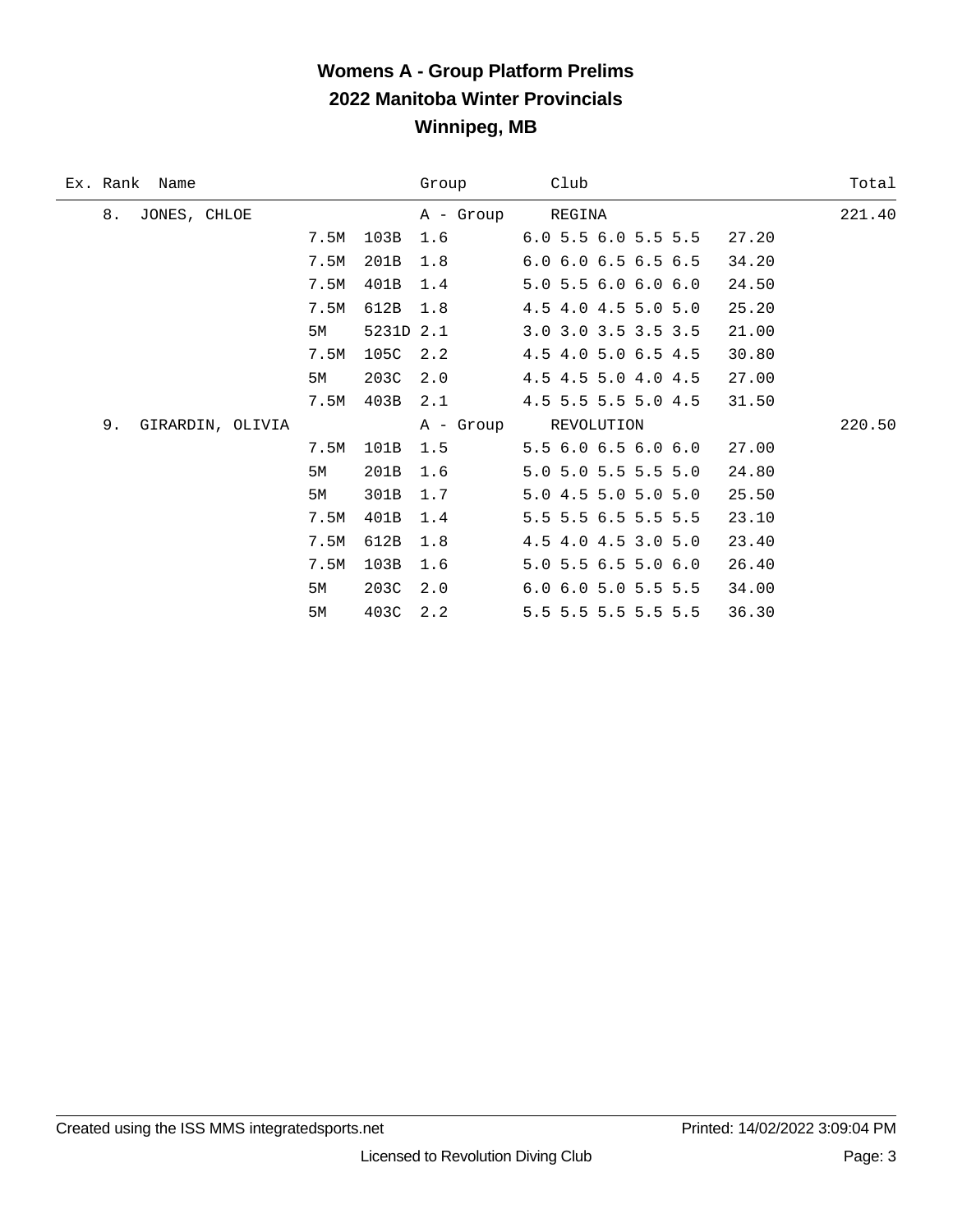### **Womens A - Group Tier II 1 M Prelims 2022 Manitoba Winter Provincials Winnipeg, MB**

| Ex. Rank Name       | Group        | Club                   | Total  |
|---------------------|--------------|------------------------|--------|
| FRIESEN, AZSA<br>1. | A - Group T2 | REVOLUTION             | 231.10 |
|                     | 101B<br>1.3  | 6.07.07.0<br>26.00     |        |
|                     | 201B<br>1.6  | 6.56.57.0<br>32.00     |        |
|                     | 301B<br>1.7  | $4.5$ 5.5 5.0<br>25.50 |        |
|                     | 401B<br>1.5  | 6.56.56.0<br>28.50     |        |
|                     | 103B<br>1.7  | 5.56.05.5<br>28.90     |        |
|                     | 203C<br>2.0  | 4.5 3.5 3.5<br>23.00   |        |
|                     | 302C<br>1.6  | 6.05.03.5<br>23.20     |        |
|                     | 403C<br>2.2  | 7.06.56.5<br>44.00     |        |
| 2.<br>WIENS, TAYLOR | A - Group T2 | REGINA                 | 223.80 |
|                     | 101B<br>1.3  | 6.07.06.0<br>24.70     |        |
|                     | 401B<br>1.5  | 6.56.05.5<br>27.00     |        |
|                     | 201B<br>1.6  | 7.0 7.0 7.0<br>33.60   |        |
|                     | 301B<br>1.7  | $5.5$ 5.5 6.0<br>28.90 |        |
|                     | 103B<br>1.7  | 6.05.06.0<br>28.90     |        |
|                     | 202B<br>1.6  | 6.0 6.0 5.5<br>28.00   |        |
|                     | 402B<br>1.7  | 4.5 4.5 5.5<br>24.65   |        |
|                     | 5221D 1.7    | 5.56.05.0<br>28.05     |        |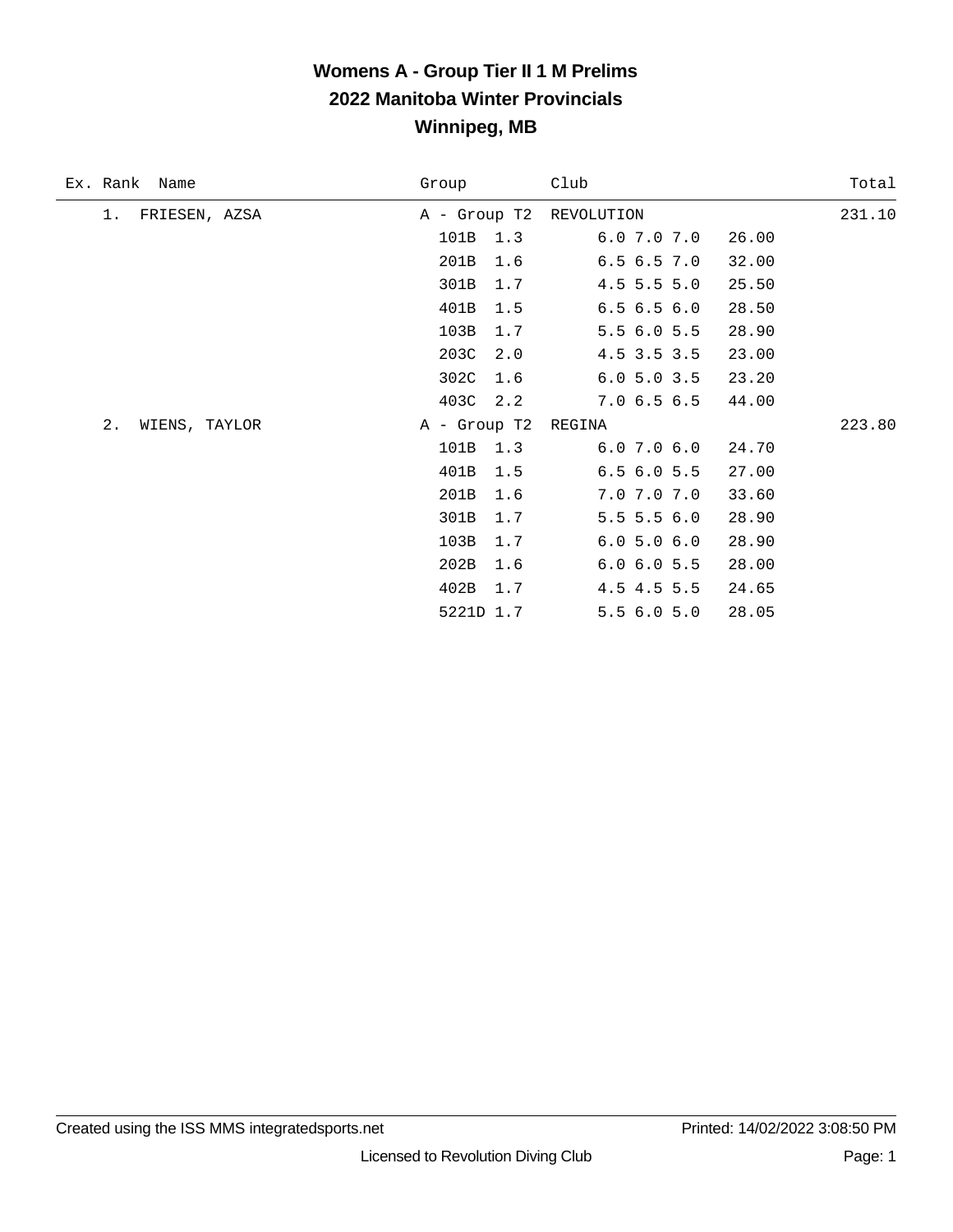#### **Womens A - Group Tier II 3 M Prelims 2022 Manitoba Winter Provincials Winnipeg, MB**

| Ex. Rank Name              | Group                   | Club          | Total  |
|----------------------------|-------------------------|---------------|--------|
| CHRISTOPHER, LUCY<br>$1$ . | A - Group T2 REVOLUTION |               | 260.30 |
|                            | 103B<br>1.6             | 6.06.06.5     | 29.60  |
|                            | 301B<br>1.9             | 7.0 7.5 7.0   | 40.85  |
|                            | 401B<br>1.4             | 6.56.56.5     | 27.30  |
|                            | 5231D 2.0               | 6.56.57.0     | 40.00  |
|                            | 105B<br>2.4             | $5.0$ 5.0 6.5 | 39.60  |
|                            | 403B<br>2.1             | 7.0 7.0 7.0   | 44.10  |
|                            | 5331D 2.1               | 6.0 6.0 6.5   | 38.85  |
| WIENS, TAYLOR<br>2.        | A - Group T2            | REGINA        | 232.55 |
|                            | 101B<br>1.5             | 6.56.05.5     | 27.00  |
|                            | 401B<br>1.4             | 6.06.56.0     | 25.90  |
|                            | 201B<br>1.8             | 6.56.55.5     | 33.30  |
|                            | 301B<br>1.9             | 6.5 7.0 7.0   | 38.95  |
|                            | 103B<br>1.6             | 6.06.56.0     | 29.60  |
|                            | 203B<br>2.2             | 6.56.56.0     | 41.80  |
|                            | 5231D 2.0               | 6.0 6.0 6.0   | 36.00  |
| 3.<br>FRIESEN, AZSA        | A - Group T2            | REVOLUTION    | 217.45 |
|                            | 101B<br>1.5             | 7.06.56.5     | 30.00  |
|                            | 201B<br>1.8             | 6.0 6.0 6.0   | 32.40  |
|                            | 301B<br>1.9             | 6.0 6.0 6.0   | 34.20  |
|                            | 401B<br>1.4             | 7.0 7.0 7.0   | 29.40  |
|                            | 103B<br>1.6             | 4.5 5.0 5.5   | 24.00  |
|                            | 403C<br>1.9             | 6.56.57.0     | 38.00  |
|                            | 203C<br>1.9             | $5.0$ 5.5 5.0 | 29.45  |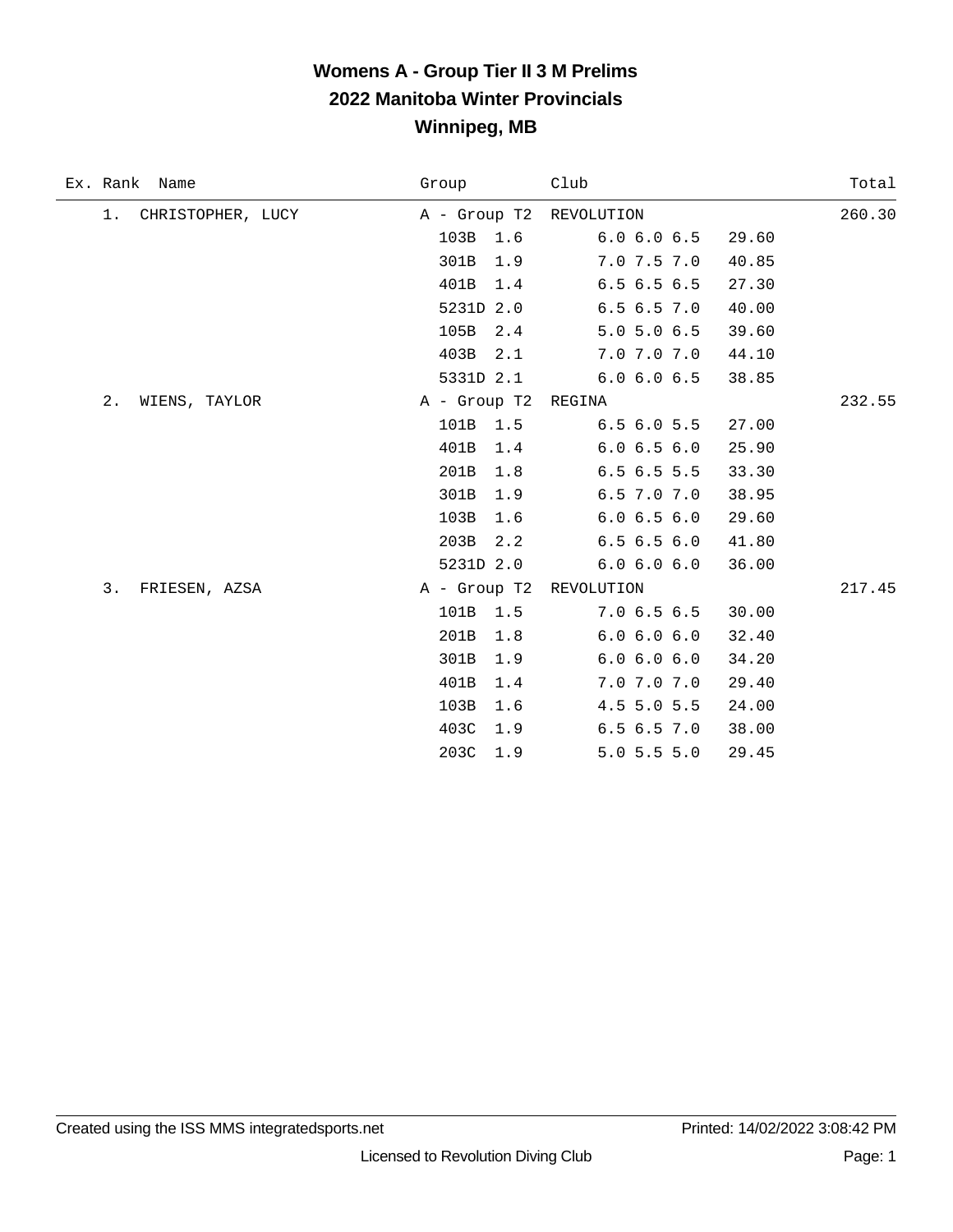# **Womens B - Group 1 M Prelims 2022 Manitoba Winter Provincials Winnipeg, MB**

| Ex. Rank Name            |           | Group     | Club                          | Total  |
|--------------------------|-----------|-----------|-------------------------------|--------|
| Referee: TOTH, SARA      |           |           |                               |        |
| Judge 1: TOTH, SARA      |           |           | Judge 2: BOYS, BEV            |        |
| Judge 3: BURNETT, SEAN   |           |           | Judge 4: SCHOLL, SASHA        |        |
| Judge 5: KLEIN, JANA     |           |           |                               |        |
|                          |           |           |                               |        |
| 1. MARKUSSON, BROOKLYN   |           | B - Group | REGINA                        | 341.05 |
|                          | 401B      | 1.5       | 8.0 7.5 7.5 7.0 7.5           | 33.75  |
|                          | 201B      | 1.6       | 7.5 8.0 7.0 8.0 7.0           | 36.00  |
|                          | 301B      | 1.7       | 7.0 8.0 8.0 7.0 7.5           | 38.25  |
|                          | 103B      | 1.7       | 8.0 7.5 7.0 6.5 7.5           | 37.40  |
|                          | 5132D 2.2 |           | 5.5 5.5 6.0 5.5 5.5           | 36.30  |
|                          | 105C      | 2.4       | 6.0 5.5 5.5 7.0 5.5           | 40.80  |
|                          | 203B      | 2.3       | $6.5$ 6.5 6.5 5.5 6.0         | 43.70  |
|                          | 303C      | 2.1       | 3.0 3.5 3.5 5.5 3.5           | 22.05  |
|                          | 403B      | 2.4       | 7.5 7.5 7.5 7.0 7.0           | 52.80  |
| $2$ .<br>BERNATSKY, ZITA |           | B - Group | REVOLUTION                    | 316.95 |
|                          | 103B      | 1.7       | 6.5 5.5 6.0 6.5 6.5           | 32.30  |
|                          | 201B      | 1.6       | 6.5 6.5 6.0 7.0 6.5           | 31.20  |
|                          | 301B      | 1.7       | 6.5 6.0 6.0 6.5 5.5           | 31.45  |
|                          | 401B      | 1.5       | 5.5 6.0 6.5 6.5 6.0           | 27.75  |
|                          | 5231D 2.1 |           | 6.0 5.5 6.0 5.5 6.5           | 36.75  |
|                          | 105C      | 2.4       | 4.5 4.5 4.5 6.0 4.5           | 32.40  |
|                          | 203C      | 2.0       | 4.0 5.0 5.0 5.5 5.0           | 30.00  |
|                          | 403B      | 2.4       | 8.0 8.0 7.5 7.5 7.5           | 55.20  |
|                          | 303C      | 2.1       | 6.0 7.0 6.0 7.0 6.0           | 39.90  |
| PROBE, AUDREY<br>3.      |           | B - Group | REGINA                        | 315.30 |
|                          | 401B      | 1.5       | 7.5 7.5 7.0 7.5 7.0           | 33.00  |
|                          | 301B      | 1.7       | 6.5 6.0 5.5 5.5 6.0           | 29.75  |
|                          | 201B 1.6  |           | 5.0 5.5 6.0 5.0 6.0           | 26.40  |
|                          | 103B      | 1.7       | 5.5 6.0 6.5 5.5 6.0           | 29.75  |
|                          | 5231D 2.1 |           | 5.5 5.5 5.5 5.5 6.0           | 34.65  |
|                          | 105C      | 2.4       | 5.5 5.5 5.5 5.5 6.0           | 39.60  |
|                          | 203B      | 2.3       | $6.0$ $6.0$ $5.5$ $5.0$ $6.0$ | 40.25  |
|                          | 303C      | 2.1       | 5.0 5.0 5.0 5.0 4.5           | 31.50  |
|                          | 403B      | 2.4       | 7.0 7.5 7.5 6.0 6.5           | 50.40  |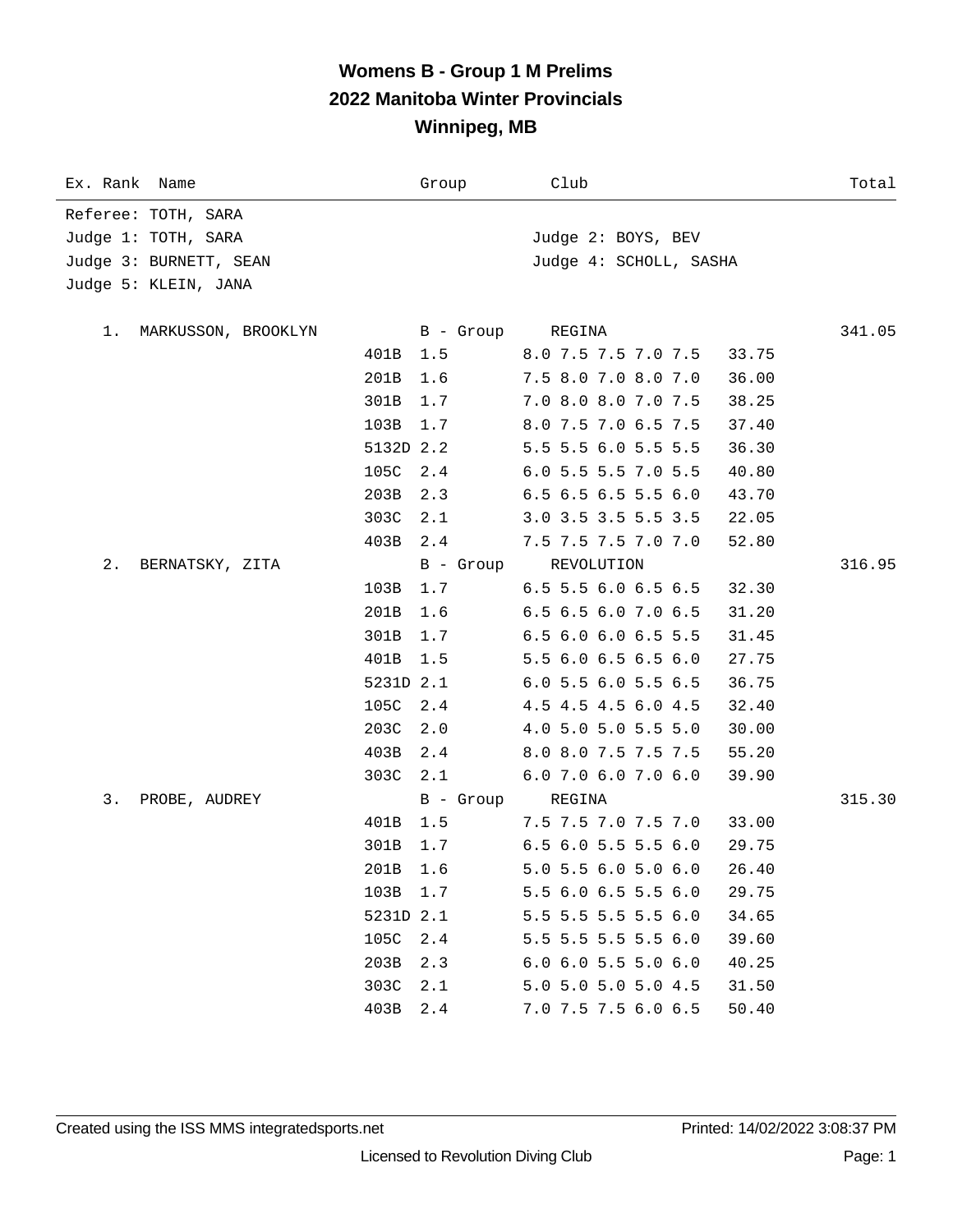# **Womens B - Group 1 M Prelims 2022 Manitoba Winter Provincials Winnipeg, MB**

| Ex. Rank Name        | Group         | Club                 | Total  |
|----------------------|---------------|----------------------|--------|
| 4.<br>SHARP, FINLEE  | B - Group     | REGINA               | 310.95 |
|                      | 101B<br>1.3   | 7.5 8.0 7.5 8.0 7.0  | 29.90  |
|                      | 201C<br>1.5   | 7.5 8.0 7.5 8.5 8.0  | 35.25  |
|                      | 301C<br>1.6   | 7.0 6.5 6.5 6.5 6.5  | 31.20  |
|                      | 401B<br>1.5   | 6.5 7.5 7.0 8.0 7.0  | 32.25  |
|                      | 5231D 2.1     | 4.5 4.5 5.5 5.5 4.5  | 30.45  |
|                      | 104C<br>2.2   | 5.0 5.5 5.5 5.0 5.0  | 34.10  |
|                      | 203C<br>2.0   | 7.0 6.0 6.0 6.0 6.5  | 37.00  |
|                      | 303C<br>2.1   | 6.0 6.0 5.5 5.0 5.5  | 35.70  |
|                      | 403C<br>2.2   | 6.5 7.0 7.0 7.0 6.0  | 45.10  |
| 5.<br>DOWNEY, ADYSON |               | B - Group REVOLUTION | 277.20 |
|                      | 103B<br>$1.7$ | 7.0 6.5 6.5 7.0 6.0  | 34.00  |
|                      | 201B<br>1.6   | 5.5 6.0 5.5 6.5 6.5  | 28.80  |
|                      | 301B<br>1.7   | 6.0 6.0 6.5 6.5 6.5  | 32.30  |
|                      | 401B<br>1.5   | 6.5 6.5 6.0 6.5 6.5  | 29.25  |
|                      | 5221D 1.7     | 4.5 4.5 4.5 4.5 5.0  | 22.95  |
|                      | 104C<br>2.2   | 4.5 5.0 5.0 5.5 4.5  | 31.90  |
|                      | 203C<br>2.0   | 5.5 5.0 4.5 5.5 5.5  | 32.00  |
|                      | 303C<br>2.1   | 4.0 4.0 4.0 4.0 4.0  | 25.20  |
|                      | 403B<br>2.4   | 6.0 5.5 5.0 6.0 5.5  | 40.80  |
| б.<br>WYLIE, ANNA    |               | B - Group REVOLUTION | 268.80 |
|                      | 103C<br>1.6   | 5.0 6.0 6.0 7.0 6.0  | 28.80  |
|                      | 201C<br>1.5   | 7.5 7.5 7.0 8.0 7.0  | 33.00  |
|                      | 301C<br>1.6   | 6.0 6.5 6.5 6.5 6.0  | 30.40  |
|                      | 401C<br>$1.4$ | 7.5 6.5 6.0 7.0 6.5  | 28.00  |
|                      | 5221D 1.7     | 7.0 7.0 6.5 6.0 6.5  | 34.00  |
|                      | 104C<br>2.2   | 4.5 5.0 4.5 5.0 4.5  | 30.80  |
|                      | 203C<br>2.0   | 3.5 4.0 3.0 3.5 4.0  | 22.00  |
|                      | 303C<br>2.1   | 3.0 3.5 3.0 3.0 3.0  | 18.90  |
|                      | 403C<br>2.2   | 6.5 6.0 6.5 6.5 6.5  | 42.90  |

÷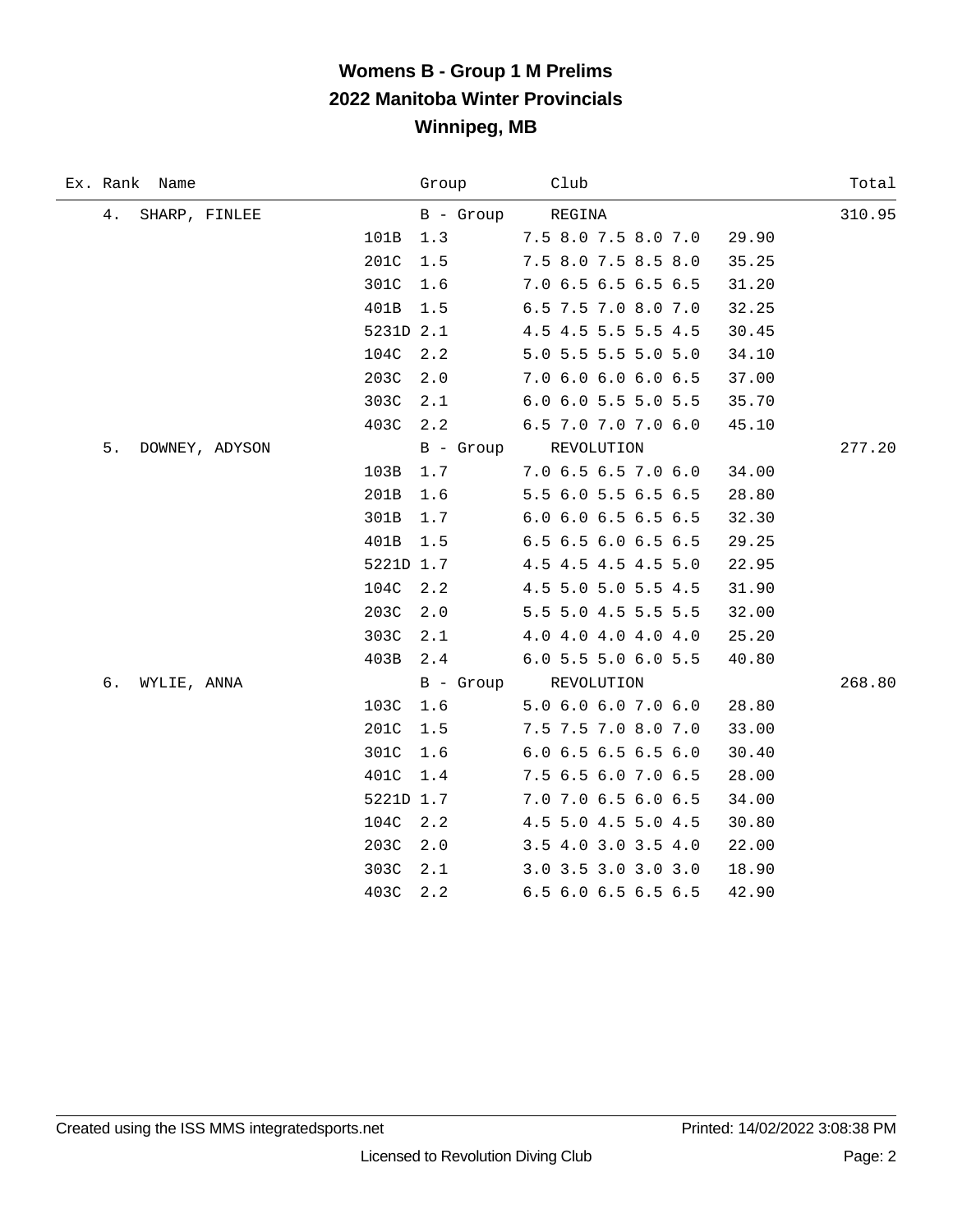# **Womens B - Group 1 M Prelims 2022 Manitoba Winter Provincials Winnipeg, MB**

| Group | Club                                | Total                             |
|-------|-------------------------------------|-----------------------------------|
|       |                                     | 243.35                            |
| 1.3   | 5.5 5.0 5.0 5.0 5.5                 | 20.15                             |
| 1.5   | 6.5 7.0 5.5 6.5 6.0                 | 28.50                             |
| 1.6   | 5.5 5.0 4.5 5.0 5.0                 | 24.00                             |
| 1.5   | $6.0$ $6.0$ $6.0$ $5.0$ $6.0$       | 27.00                             |
|       | 5.0 5.0 5.5 4.0 5.0                 | 25.50                             |
| 2.2   | 4.0 4.0 4.5 4.5 4.5                 | 28.60                             |
| 2.0   | 4.0 4.0 4.5 5.0 4.5                 | 26.00                             |
| 2.1   | 4.5 4.0 3.5 4.5 4.5                 | 27.30                             |
| 2.2   | 5.5 5.5 5.5 5.5 5.5                 | 36.30                             |
|       | REVOLUTION                          | 231.90                            |
| 1.3   | $6.5$ $6.5$ $6.5$ $6.0$ $6.0$       | 24.70                             |
| 1.6   | 5.5 5.0 5.0 5.5 5.0                 | 24.80                             |
| 1.6   | 5.0 5.5 5.5 5.0 5.5                 | 25.60                             |
| 1.5   | 6.06.06.06.06.0                     | 27.00                             |
|       | 5.0 4.5 4.5 5.0 4.5                 | 26.60                             |
| 1.7   | 5.5 6.0 6.0 6.0 6.0                 | 30.60                             |
| 2.0   | 3.0 3.5 3.5 4.0 4.0                 | 22.00                             |
| 2.2   | 5.0 5.0 4.5 4.5 5.0                 | 31.90                             |
|       | 4.0 2.5 4.0 4.0 3.0                 | 18.70                             |
|       | 5221D 1.7<br>5122D 1.9<br>5221D 1.7 | B - Group REVOLUTION<br>B - Group |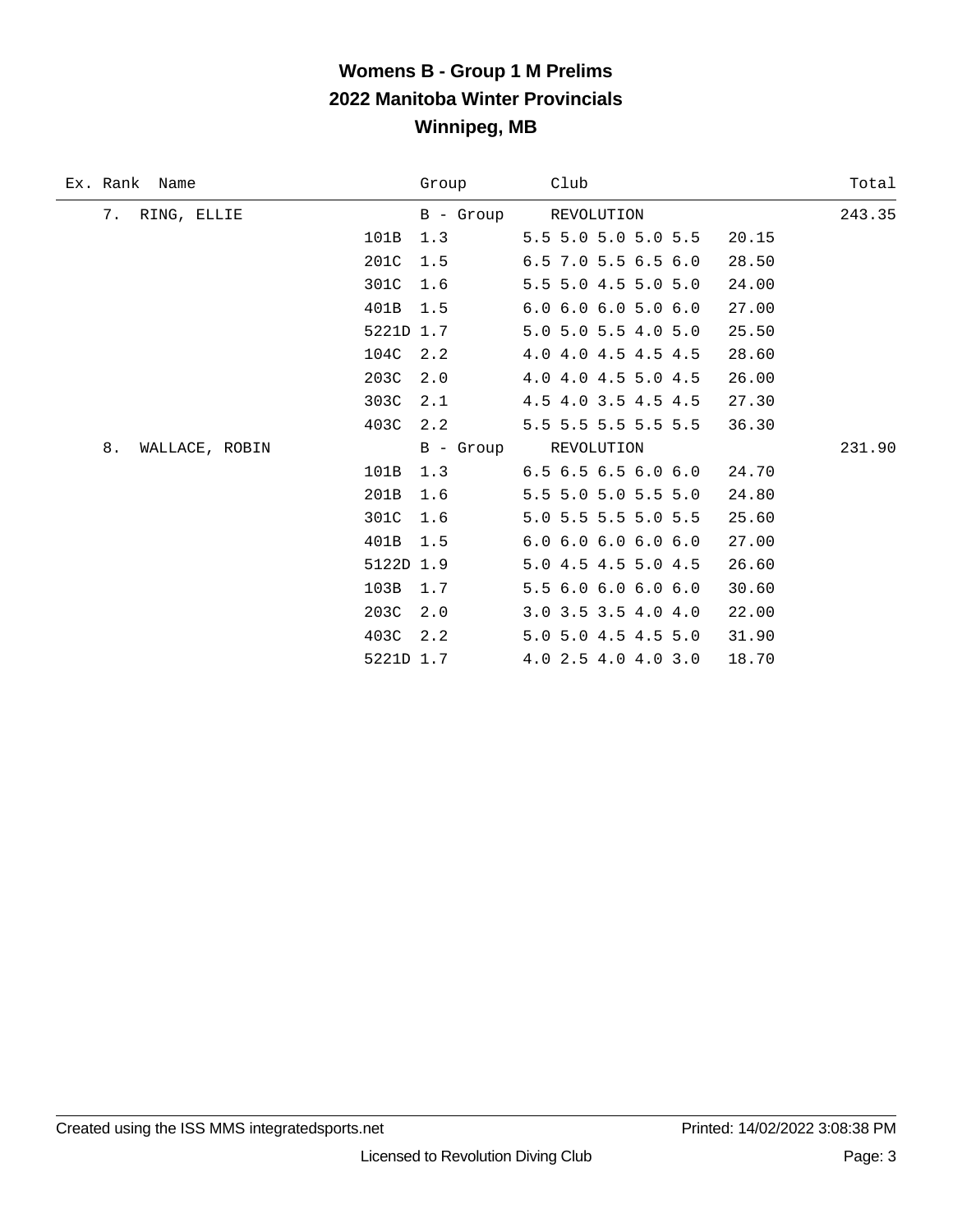# **Womens B - Group 3 M Prelims 2022 Manitoba Winter Provincials Winnipeg, MB**

|       | Ex. Rank Name       |           | Group            | Club                 | Total  |
|-------|---------------------|-----------|------------------|----------------------|--------|
| $1$ . | MARKUSSON, BROOKLYN |           | B - Group        | REGINA               | 383.60 |
|       |                     | 201B      | 1.8              | 7.0 7.5 6.5 6.5 7.0  | 36.90  |
|       |                     | 301B      | 1.9              | 7.5 7.0 7.0 7.5 7.0  | 40.85  |
|       |                     | 103B      | 1.6              | 7.5 8.0 7.5 7.5 8.0  | 36.80  |
|       |                     | 5132D 2.1 |                  | 7.5 6.5 7.5 7.5 7.5  | 47.25  |
|       |                     | 403B      | 2.1              | 6.5 5.5 6.0 6.5 6.5  | 39.90  |
|       |                     | 405C      | 2.7              | 6.0 7.0 6.5 6.5 7.0  | 54.00  |
|       |                     | 203B      | 2.2              | 6.5 6.5 7.0 7.0 7.0  | 45.10  |
|       |                     | 303B      | 2.3              | 4.0 3.5 4.0 4.0 4.0  | 27.60  |
|       |                     | 105B      | 2.4              | 7.5 8.0 7.5 8.0 7.5  | 55.20  |
| 2.    | BERNATSKY, ZITA     |           |                  | B - Group REVOLUTION | 351.55 |
|       |                     | 103B      | 1.6              | 7.5 7.0 7.0 7.0 6.5  | 33.60  |
|       |                     | 201B      | 1.8              | 6.5 7.0 7.0 6.5 7.0  | 36.90  |
|       |                     | 301B      | 1.9              | 7.0 8.0 7.5 7.0 6.5  | 40.85  |
|       |                     | 403B      | 2.1              | 6.0 6.0 6.5 6.5 5.5  | 38.85  |
|       |                     | 5132D 2.1 |                  | 7.0 6.5 7.0 7.0 6.0  | 43.05  |
|       |                     | 205C      | 2.8              | 4.5 4.0 4.5 4.0 4.0  | 35.00  |
|       |                     | 105B      | 2.4              | 7.0 6.0 6.5 7.0 6.5  | 48.00  |
|       |                     | 305C      | 2.8              | 3.5 4.5 3.0 3.5 3.5  | 29.40  |
|       |                     | 405C      | 2.7              | 5.5 6.0 5.0 6.5 5.5  | 45.90  |
| 3.    | SHARP, FINLEE       |           | B - Group REGINA |                      | 323.55 |
|       |                     | 103B      | 1.6              | 7.5 8.0 7.0 7.5 8.0  | 36.80  |
|       |                     | 201C      | 1.7              | 6.5 6.5 7.0 7.0 7.5  | 34.85  |
|       |                     | 301C      | 1.8              | 7.5 7.0 7.5 7.5 7.0  | 39.60  |
|       |                     | 401B      | 1.4              | 7.5 7.5 7.5 7.5 7.0  | 31.50  |
|       |                     | 5231D 2.0 |                  | 6.5 6.0 6.0 6.5 6.0  | 37.00  |
|       |                     | 105C      | 2.2              | 6.0 6.0 6.0 6.0 5.5  | 39.60  |
|       |                     | 203C      | 1.9              | 5.0 6.0 4.5 6.0 6.5  | 32.30  |
|       |                     | 303C      | 2.0              | 5.0 6.0 5.5 5.5 5.0  | 32.00  |
|       |                     | 403C      | 1.9              | 7.0 7.0 6.5 7.0 7.0  | 39.90  |

÷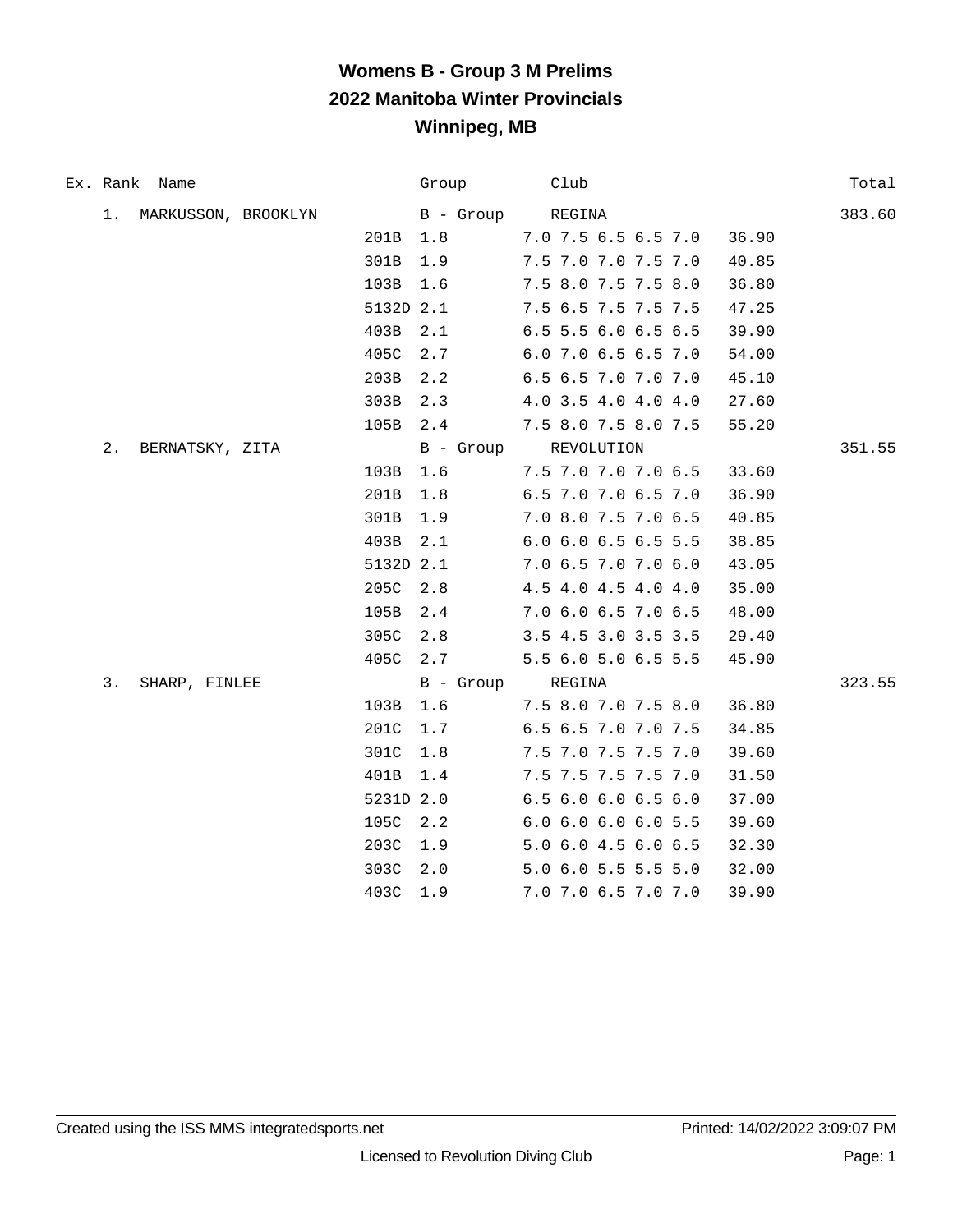# **Womens B - Group 3 M Prelims 2022 Manitoba Winter Provincials Winnipeg, MB**

| Ex. Rank Name        |           | Group     | Club                  | Total  |
|----------------------|-----------|-----------|-----------------------|--------|
| 4.<br>PROBE, AUDREY  |           | B - Group | REGINA                | 314.30 |
|                      | 403B      | 2.1       | 7.0 6.0 6.5 6.5 7.0   | 42.00  |
|                      | 201B      | 1.8       | 5.5 6.0 6.0 6.0 6.0   | 32.40  |
|                      | 301B      | 1.9       | 5.5 6.0 5.5 6.0 5.5   | 32.30  |
|                      | 103B      | 1.6       | 6.5 6.5 6.5 6.5 6.5   | 31.20  |
|                      | 5231D 2.0 |           | 4.5 4.0 4.5 4.5 4.5   | 27.00  |
|                      | 105B      | $2.4\,$   | 4.5 5.0 4.5 5.0 5.0   | 34.80  |
|                      | 203B      | 2.2       | 5.5 5.0 5.5 5.5 5.0   | 35.20  |
|                      | 303B      | 2.3       | 6.0 5.5 6.0 6.5 5.5   | 40.25  |
|                      | 405C      | 2.7       | 5.0 4.0 4.5 5.0 5.0   | 39.15  |
| 5.<br>DOWNEY, ADYSON |           |           | B - Group REVOLUTION  | 294.85 |
|                      | 103B      | 1.6       | 6.5 7.0 6.0 7.0 7.0   | 32.80  |
|                      | 201B      | 1.8       | 7.5 8.0 8.0 8.0 7.5   | 42.30  |
|                      | 301B      | 1.9       | 6.0 7.0 6.0 6.5 6.0   | 35.15  |
|                      | 401B      | 1.4       | 7.5 7.5 7.0 8.0 7.0   | 30.80  |
|                      | 5231D 2.0 |           | 5.5 5.5 6.0 6.0 5.5   | 34.00  |
|                      | 105C      | 2.2       | 5.5 7.0 5.5 5.5 5.5   | 36.30  |
|                      | 203B      | 2.2       | 3.5 4.0 4.0 4.0 3.5   | 25.30  |
|                      | 303C      | 2.0       | 2.0 2.5 2.0 2.0 2.0   | 12.00  |
|                      | 403B      | 2.1       | 7.5 7.0 7.0 7.5 7.5   | 46.20  |
| б.<br>WYLIE, ANNA    |           |           | B - Group REVOLUTION  | 293.85 |
|                      | 103C      | 1.5       | $6.0$ 6.5 5.5 6.5 6.0 | 27.75  |
|                      | 201C      | 1.7       | 5.0 4.0 5.0 5.0 4.0   | 23.80  |
|                      | 301C      | 1.8       | 6.5 6.5 6.5 6.5 6.5   | 35.10  |
|                      | 401C      | 1.3       | 7.5 7.5 7.5 7.5 8.0   | 29.25  |
|                      | 5231D 2.0 |           | 7.0 7.5 7.0 7.5 7.0   | 43.00  |
|                      | 105C      | 2.2       | 6.0 5.0 5.5 6.0 5.5   | 37.40  |
|                      | 203C      | 1.9       | 5.0 5.5 4.5 5.0 5.0   | 28.50  |
|                      | 303C      | 2.0       | 5.0 5.5 5.0 5.5 5.5   | 32.00  |
|                      | 403C      | 1.9       | 6.5 6.5 6.5 7.0 6.5   | 37.05  |

÷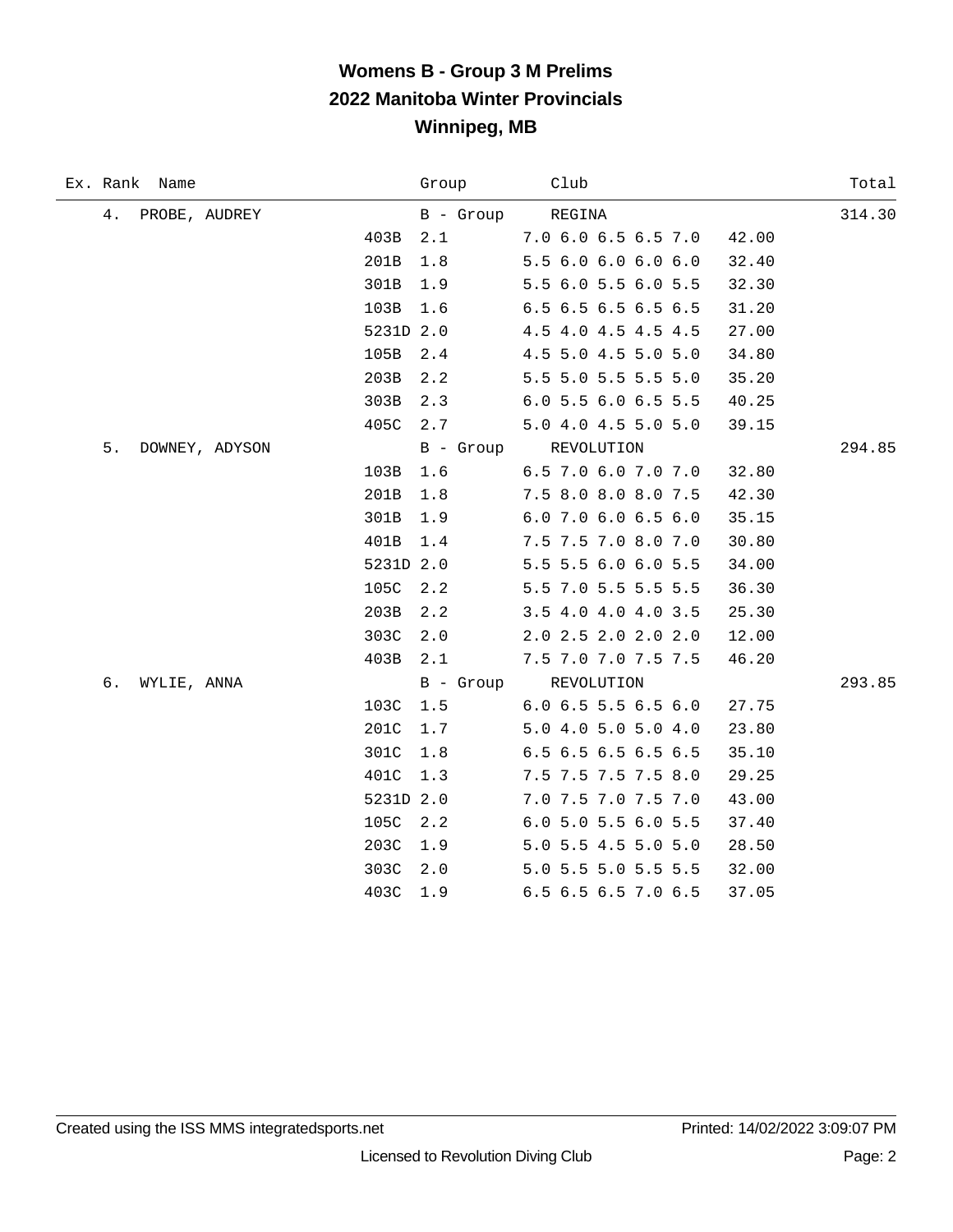# **Womens B - Group 3 M Prelims 2022 Manitoba Winter Provincials Winnipeg, MB**

| Ex. Rank Name           |           | Group     | Club                 | Total  |
|-------------------------|-----------|-----------|----------------------|--------|
| 7.<br>RING, ELLIE       |           |           | B - Group REVOLUTION | 285.35 |
|                         | 101B      | 1.5       | 4.5 5.5 5.0 4.5 4.5  | 21.00  |
|                         | 201C      | 1.7       | 7.0 7.5 8.0 7.5 8.0  | 39.10  |
|                         | 301C      | 1.8       | 5.0 6.0 5.5 5.0 5.5  | 28.80  |
|                         | 401B      | 1.4       | 6.5 6.5 7.0 6.5 6.5  | 27.30  |
|                         | 5231D 2.0 |           | 6.06.06.06.06.0      | 36.00  |
|                         | 105C      | 2.2       | 5.0 4.5 4.5 5.0 4.0  | 30.80  |
|                         | 203C      | 1.9       | 7.0 7.5 7.0 7.5 7.0  | 40.85  |
|                         | 303C      | 2.0       | 5.5 5.5 5.5 6.0 5.5  | 33.00  |
|                         | 403C      | 1.9       | 5.5 5.0 4.5 5.0 5.0  | 28.50  |
| $8$ .<br>WALLACE, ROBIN |           | B - Group | REVOLUTION           | 271.80 |
|                         | 101B      | 1.5       | 5.5 6.0 6.0 6.0 6.5  | 27.00  |
|                         | 201B      | 1.8       | 5.0 4.5 5.5 5.5 5.5  | 28.80  |
|                         | 301B      | 1.9       | 6.5 6.5 6.0 7.0 6.5  | 37.05  |
|                         | 401B      | 1.4       | 7.0 6.0 6.5 7.0 7.0  | 28.70  |
|                         | 5231D     | 2.0       | 4.5 5.0 3.5 4.5 4.5  | 27.00  |
|                         | 103B      | 1.6       | 6.0 6.5 6.5 7.0 6.0  | 30.40  |
|                         | 203C      | 1.9       | 4.5 4.0 5.0 5.0 4.0  | 25.65  |
|                         | 303C      | 2.0       | 5.0 6.0 5.0 6.0 5.5  | 33.00  |
|                         | 403C      | 1.9       | 5.0 6.0 6.0 7.0 6.0  | 34.20  |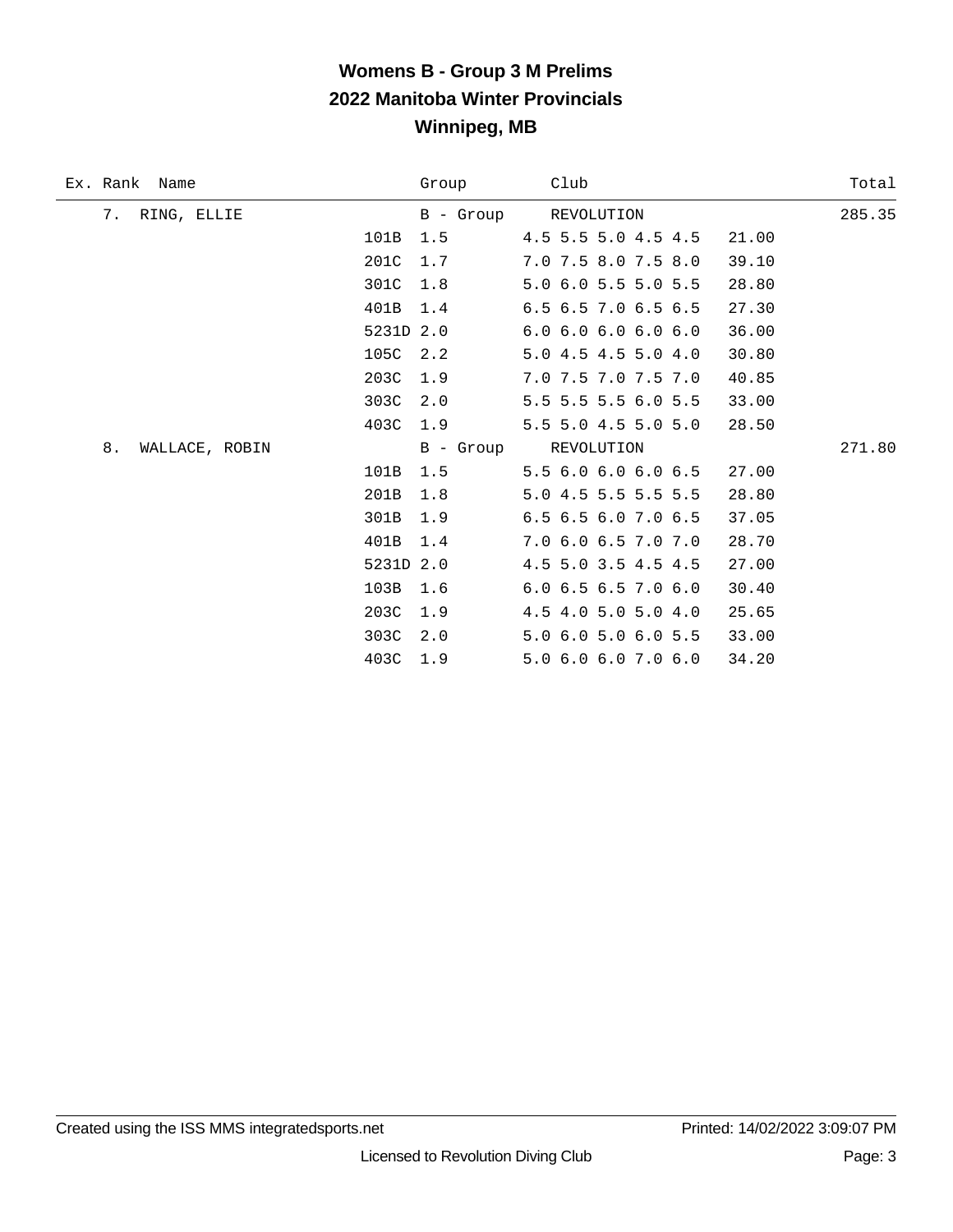#### **Womens B - Group Platform Prelims 2022 Manitoba Winter Provincials Winnipeg, MB**

| Ex. Rank<br>Name            |      |           | Group     | Club                                   | Total  |
|-----------------------------|------|-----------|-----------|----------------------------------------|--------|
| Referee: TOTH, SARA         |      |           |           |                                        |        |
| Judge 1: TOTH, SARA         |      |           |           | Judge 2: BURNETT, SEAN                 |        |
| Judge 3: BOYS, BEV          |      |           |           | Judge 4: MCLEAN, CAM                   |        |
| Judge 5: MCLEAN, CAM        |      |           |           |                                        |        |
|                             |      |           |           |                                        |        |
| MARKUSSON, BROOKLYN<br>1. . |      |           | B - Group | REGINA                                 | 297.90 |
|                             | 10M  | 301B      | 1.9       | 7.0 7.0 7.5 7.5 7.5<br>41.80           |        |
|                             | 10M  | 103B      | 1.6       | 7.5 7.0 7.0 7.5 7.0<br>34.40           |        |
|                             | 10M  | 403B      | 2.0       | 8.0 7.5 7.5 8.0 7.0<br>46.00           |        |
|                             | 5М   | 5231D 2.1 |           | 7.0 6.5 6.0 6.5 5.5<br>39.90           |        |
|                             | 10M  | 105B      | 2.3       | 7.0 6.5 7.5 7.5 7.5<br>50.60           |        |
|                             | 5М   | 203B      | 2.3       | 5.5 5.5 5.5 5.5 6.0<br>37.95           |        |
|                             | 7.5M | 405C      | 2.7       | 6.0 5.5 6.0 5.5 6.5<br>47.25           |        |
| 2.<br>PROBE, AUDREY         |      |           | B - Group | REGINA                                 | 271.10 |
|                             | 5M   | 403B      | 2.4       | 6.05.06.05.05.0<br>38.40               |        |
|                             | 5М   | 201B      | 1.6       | 6.5 6.5 7.5 7.0 7.0<br>32.80           |        |
|                             | 7.5M | 103B      | 1.6       | 4.5 5.5 5.5 6.0 5.5<br>26.40           |        |
|                             | 7.5M | 5231D 2.0 |           | 6.06.56.56.06.0<br>37.00               |        |
|                             | 7.5M | 105B      | 2.4       | 6.5 6.5 7.0 7.5 7.0<br>49.20           |        |
|                             | 5M   | 303C      | 2.1       | 6.0 5.5 5.5 5.5 5.5<br>34.65           |        |
|                             | 7.5M | 405C      | 2.7       | 6.5 6.5 6.5 7.5 5.5<br>52.65           |        |
| 3.<br>BERNATSKY, ZITA       |      |           | B - Group | REVOLUTION                             | 248.65 |
|                             | 10M  | 103B      | 1.6       | 7.0 6.5 6.5 6.5 7.0<br>32.00           |        |
|                             | 10M  | 301B      | 1.9       | 8.0 8.0 7.5 8.0 8.0<br>45.60           |        |
|                             | 10M  | 403B      | 2.0       | 6.5 6.5 6.5 6.5 6.0<br>39.00           |        |
|                             | 7.5M | 5231D 2.0 |           | $6.5$ $6.5$ $6.0$ $6.0$ $6.0$<br>37.00 |        |
|                             | 7.5M | 105B      | 2.4       | 5.0 4.5 5.0 5.0 5.5<br>36.00           |        |
|                             | 7.5M | 405C      | 2.7       | 2.5 4.0 3.5 4.5 4.0<br>31.05           |        |
|                             | 5M   | 203C 2.0  |           | 4.0 5.0 4.5 5.5 4.5<br>28.00           |        |
| 4.<br>WYLIE, ANNA           |      |           |           | B - Group REVOLUTION                   | 243.20 |
|                             | 10M  | 103B      | 1.6       | 8.5 8.0 8.5 8.5 8.0<br>40.00           |        |
|                             | 7.5M | 201C      | 1.7       | 8.0 8.0 8.5 8.5 8.5<br>42.50           |        |
|                             | 10M  | 301C      | 1.8       | 4.0 4.5 5.0 4.5 3.5<br>23.40           |        |
|                             | 10M  | 612B      | 1.9       | 7.0 7.0 7.0 7.0 7.0<br>39.90           |        |
|                             | 5M   | 105C      | 2.4       | 4.0 4.5 4.5 4.5 4.5<br>32.40           |        |
|                             | 5M   | 403C      | 2.2       | 6.5 6.5 7.0 7.5 6.5<br>44.00           |        |
|                             | 5M   | 203C      | 2.0       | 3.0 3.5 3.5 4.0 3.5<br>21.00           |        |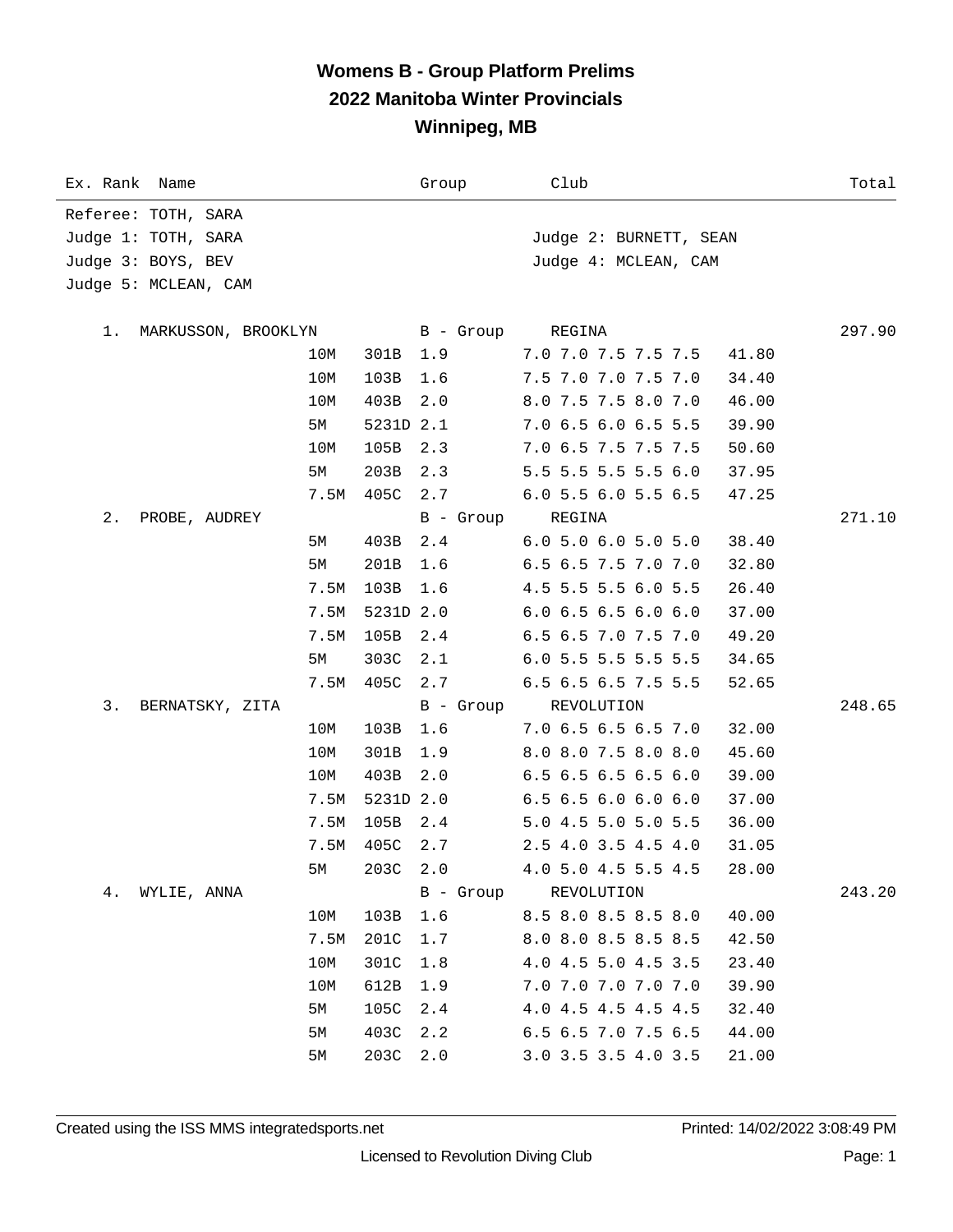### **Womens B - Group Platform Prelims 2022 Manitoba Winter Provincials Winnipeg, MB**

|    | Ex. Rank Name  |      |           | Group            | Club                         | Total  |
|----|----------------|------|-----------|------------------|------------------------------|--------|
| 5. | DOWNEY, ADYSON |      |           | B - Group        | REVOLUTION                   | 240.85 |
|    |                | 10M  | 101B      | $1.5$            | 8.5 8.0 7.5 7.5 8.0<br>35.25 |        |
|    |                | 10M  | 401B      | 1.4              | 5.5 5.5 5.5 4.5 5.5<br>23.10 |        |
|    |                | 7.5M | 301B      | 1.9              | 6.0 6.5 6.5 6.0 7.0<br>36.10 |        |
|    |                | 5M   | 612B      | 1.7              | 4.5 4.5 5.5 5.0 5.0<br>24.65 |        |
|    |                | 7.5M | 105B      | 2.4              | 6.0 6.0 5.5 6.5 5.5<br>42.00 |        |
|    |                | 5M   | 203B      | 2.3              | 5.0 5.0 5.5 5.0 5.5<br>35.65 |        |
|    |                | 7.5M | 403B      | 2.1              | 7.0 6.5 7.0 7.5 7.0<br>44.10 |        |
| б. | SHARP, FINLEE  |      |           | B - Group REGINA |                              | 238.10 |
|    |                | 7.5M | 103B      | 1.6              | 7.0 6.5 6.5 6.5 6.0<br>31.20 |        |
|    |                | 5M   | 203C      | 2.0              | 7.0 7.5 7.5 7.5 7.0<br>44.00 |        |
|    |                | 7.5M | 301C      | $1.8$            | 6.0 6.0 6.0 5.5 5.5<br>31.50 |        |
|    |                | 5M   | 5231D 2.1 |                  | 4.5 5.0 5.5 5.0 6.0<br>32.55 |        |
|    |                | 5M   | 105C      | 2.4              | 3.5 3.5 3.5 4.5 4.0<br>26.40 |        |
|    |                | 5M   | 303C      | 2.1              | 4.5 4.5 4.5 4.5 5.0<br>28.35 |        |
|    |                | 7.5M | 403B      | 2.1              | 7.0 7.0 7.0 7.5 7.0<br>44.10 |        |
| 7. | WALLACE, ROBIN |      |           |                  | B - Group REVOLUTION         | 225.50 |
|    |                | 7.5M | 101B      | $1.5$            | 7.0 6.5 7.0 7.0 7.0<br>31.50 |        |
|    |                | 10M  | 401B      | 1.4              | 7.5 8.0 8.0 8.0 8.0<br>33.60 |        |
|    |                | 5М   | 301C      | 1.6              | 6.5 6.5 6.5 7.5 7.5<br>32.80 |        |
|    |                | 7.5M | 612B      | 1.8              | 5.5 6.0 5.5 6.0 5.5<br>30.60 |        |
|    |                | 7.5M | 103B      | 1.6              | 7.5 7.0 7.0 8.0 6.5<br>34.40 |        |
|    |                | 5M   | 403C      | 2.2              | 5.5 6.5 6.0 6.5 5.0<br>39.60 |        |
|    |                | 5M   | 203C      | 2.0              | 3.0 4.0 4.0 3.5 4.5<br>23.00 |        |
| 8. | RING, ELLIE    |      |           |                  | B - Group REVOLUTION         | 212.05 |
|    |                | 5М   | 201C      | 1.5              | 6.5 6.0 7.0 7.0 7.0<br>30.75 |        |
|    |                | 7.5M | 301C      | 1.8              | 6.5 6.5 7.0 6.5 6.5<br>35.10 |        |
|    |                | 5M   | 401B      | $1.5\,$          | 6.5 6.5 6.5 6.5 6.5<br>29.25 |        |
|    |                | 5M   | 612B      | 1.7              | 4.0 3.5 4.0 4.5 5.0<br>21.25 |        |
|    |                | 5M   | 103C      | 1.6              | 5.5 5.0 6.0 5.5 5.0<br>25.60 |        |
|    |                | 5M   | 203C      | 2.0              | 6.06.06.06.56.0<br>36.00     |        |
|    |                | 5M   | 403C      | 2.2              | 5.0 5.0 5.0 5.5 6.0<br>34.10 |        |

÷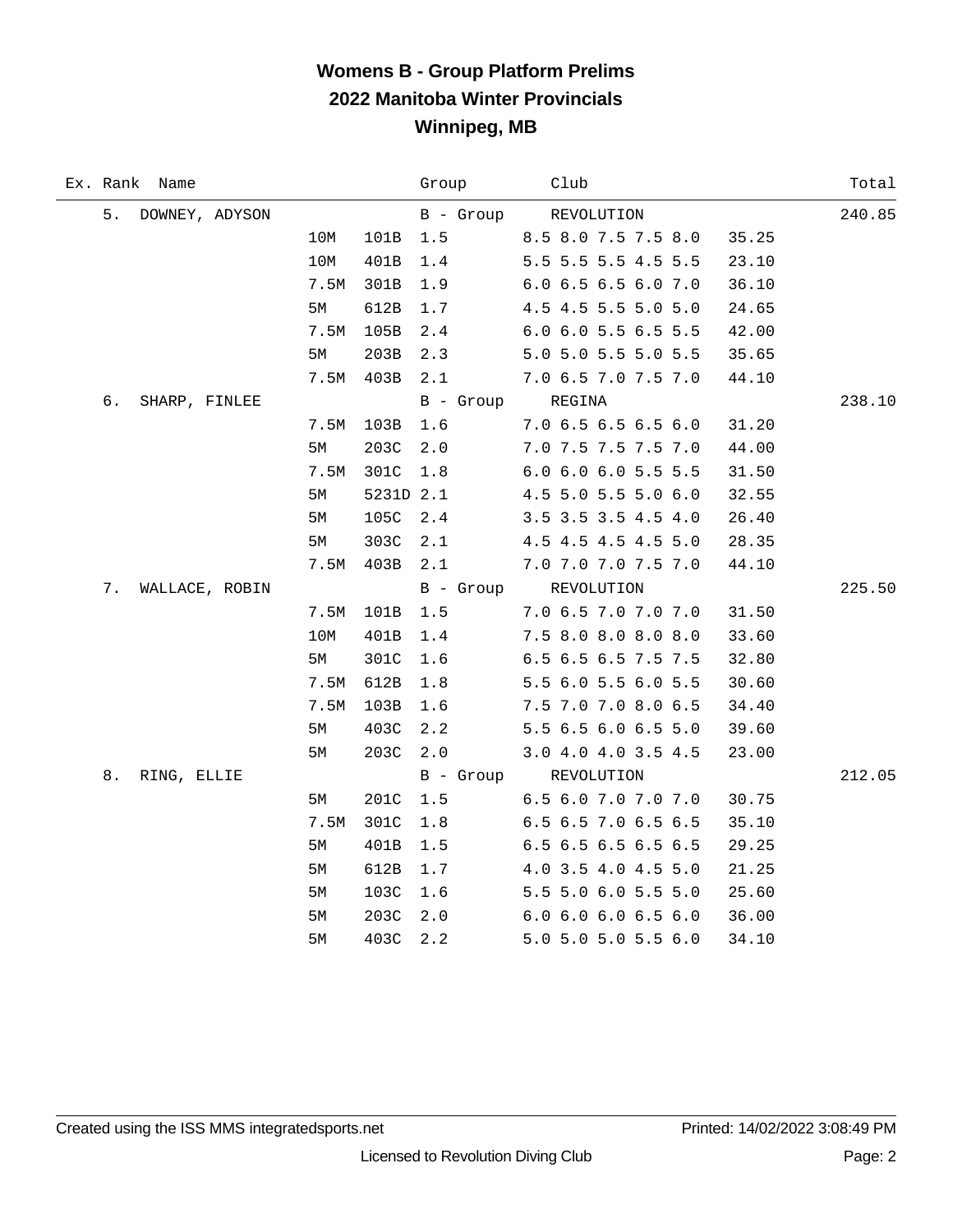# **Womens B - Group Platform Prelims 2022 Manitoba Winter Provincials Winnipeg, MB**

| Ex. Rank Name         |      |          | Group     | Club                                   | Total  |
|-----------------------|------|----------|-----------|----------------------------------------|--------|
| KLUMPER, ANNIKA<br>9. |      |          | B - Group | REVOLUTION                             | 206.25 |
|                       | 7.5M | 101B 1.5 |           | $4.5$ 5.5 5.5 5.0 6.5<br>24.00         |        |
|                       | 5M   | 201C 1.5 |           | 30.75<br>6.06.57.07.07.0               |        |
|                       | 7.5M | 401B 1.4 |           | 25.90<br>$6.0$ $6.0$ $6.5$ $5.5$ $6.5$ |        |
|                       | 7.5M | 612B 1.8 |           | 6.05.56.06.05.5<br>31.50               |        |
|                       | 5M   | 301C 1.6 |           | 28.80<br>6.06.06.05.56.5               |        |
|                       | 5M   | 103B 1.7 |           | 32.30<br>6.56.56.06.06.5               |        |
|                       | 5M   | 403C 2.2 |           | 33.00<br>5.04.55.05.06.0               |        |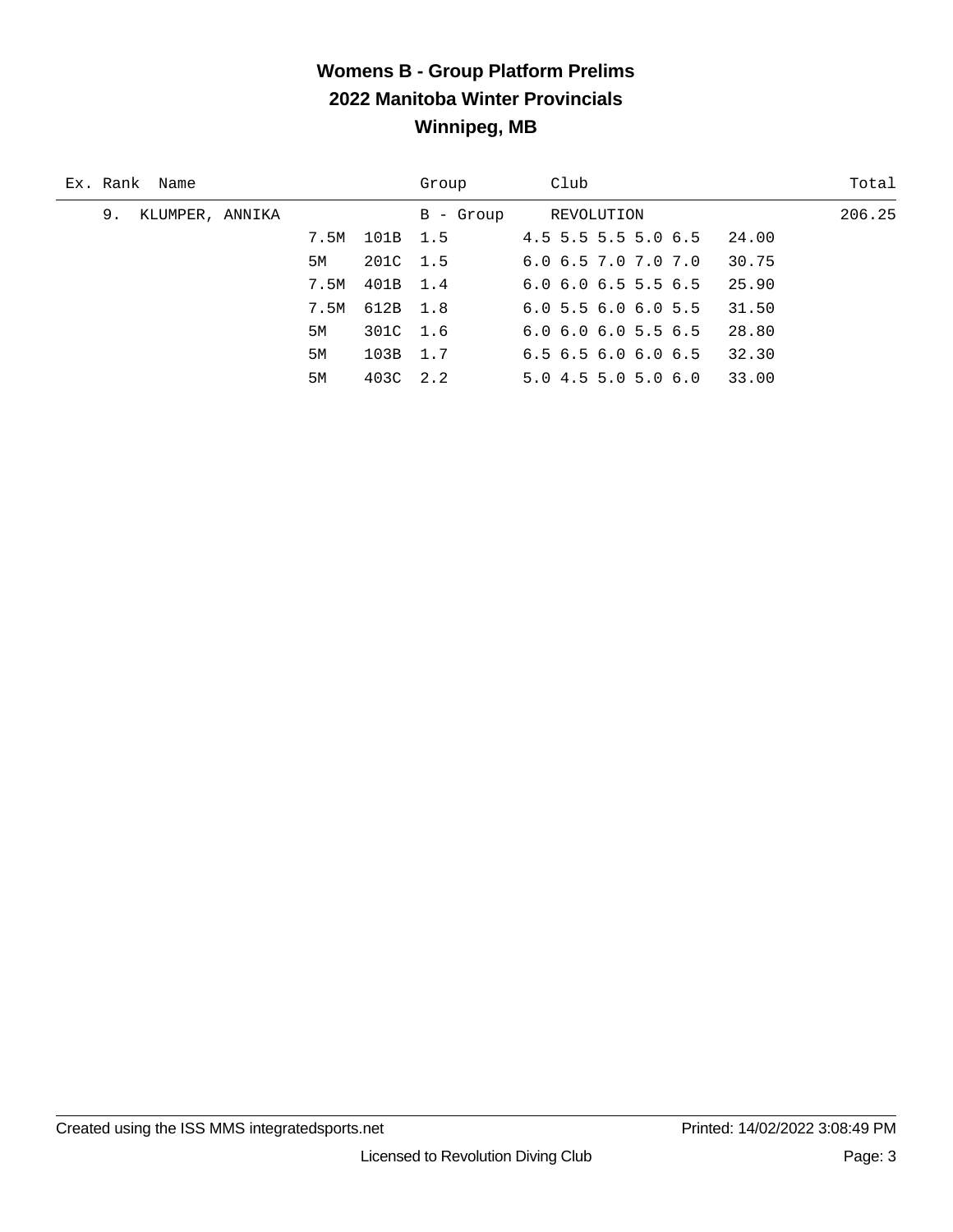### **Womens B - Group Tier II 1 M Prelims 2022 Manitoba Winter Provincials Winnipeg, MB**

| Ex. Rank<br>Name        | Group          | Club              | Total  |
|-------------------------|----------------|-------------------|--------|
| KLUMPER, ANNIKA<br>1.   | $B -$ Group T2 | REVOLUTION        | 222.60 |
|                         | 101B<br>1.3    | 6.56.56.0         | 24.70  |
|                         | 201C<br>1.5    | $5.5$ 5.5 5.0     | 24.00  |
|                         | 301C<br>1.6    | $6.0$ $7.0$ $7.0$ | 32.00  |
|                         | 401B<br>1.5    | 7.0 7.5 7.5       | 33.00  |
|                         | 5122D 1.9      | 6.05.56.5         | 34.20  |
|                         | 103B 1.7       | 6.56.57.0         | 34.00  |
|                         | 403C<br>2.2    | $5.5$ 5.5 7.5     | 40.70  |
| 2.<br>GUDMUNDSON, CHLOE | B - Group T2   | REVOLUTION        | 202.95 |
|                         | 301C 1.6       | 6.06.56.5         | 30.40  |
|                         | 201C<br>1.5    | 7.06.57.0         | 30.75  |
|                         | 401C<br>1.4    | 7.58.06.5         | 30.80  |
|                         | 101C<br>1.2    | 8.0 8.0 7.5       | 28.20  |
|                         | 202C<br>1.5    | $5.5$ 5.5 6.0     | 25.50  |
|                         | 402C<br>1.6    | 5.06.06.0         | 27.20  |
|                         | 102C<br>1.4    | 7.0 7.5 7.0       | 30.10  |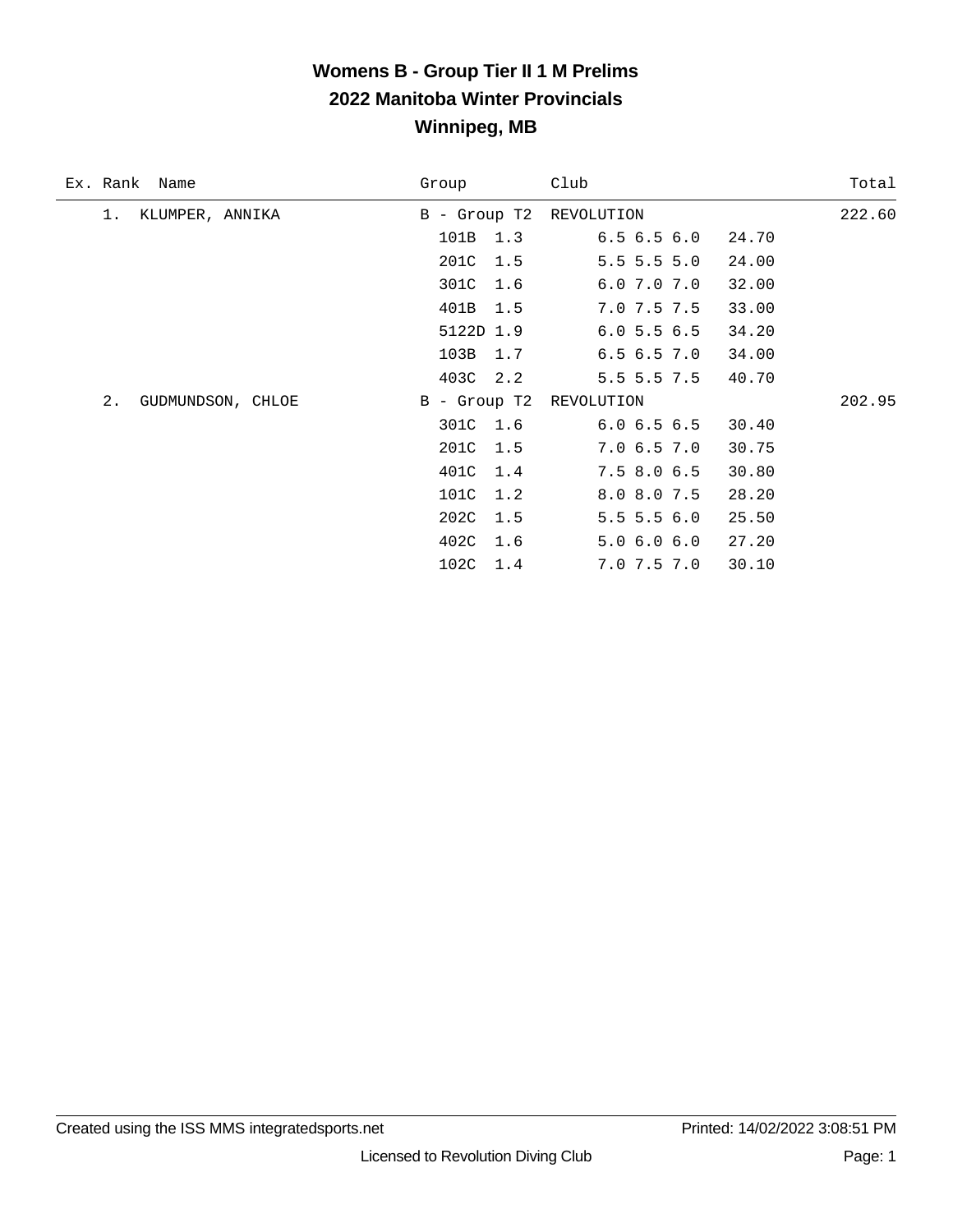## **Womens B - Group Tier II 3 M Prelims 2022 Manitoba Winter Provincials Winnipeg, MB**

| Ex. Rank Name         | Group                   | Club        | Total  |
|-----------------------|-------------------------|-------------|--------|
| KLUMPER, ANNIKA<br>1. | B - Group T2 REVOLUTION |             | 201.05 |
|                       | 101B 1.5                | 6.5 7.0 7.0 | 30.75  |
|                       | 201C 1.7                | 7.0 7.0 7.0 | 35.70  |
|                       | 301C 1.8                | 6.56.06.5   | 34.20  |
|                       | 401B 1.4                | 7.0 7.5 7.0 | 30.10  |
|                       | 103B 1.6                | 6.06.56.5   | 30.40  |
|                       | 403C 1.9                | 7.0 7.0 7.0 | 39.90  |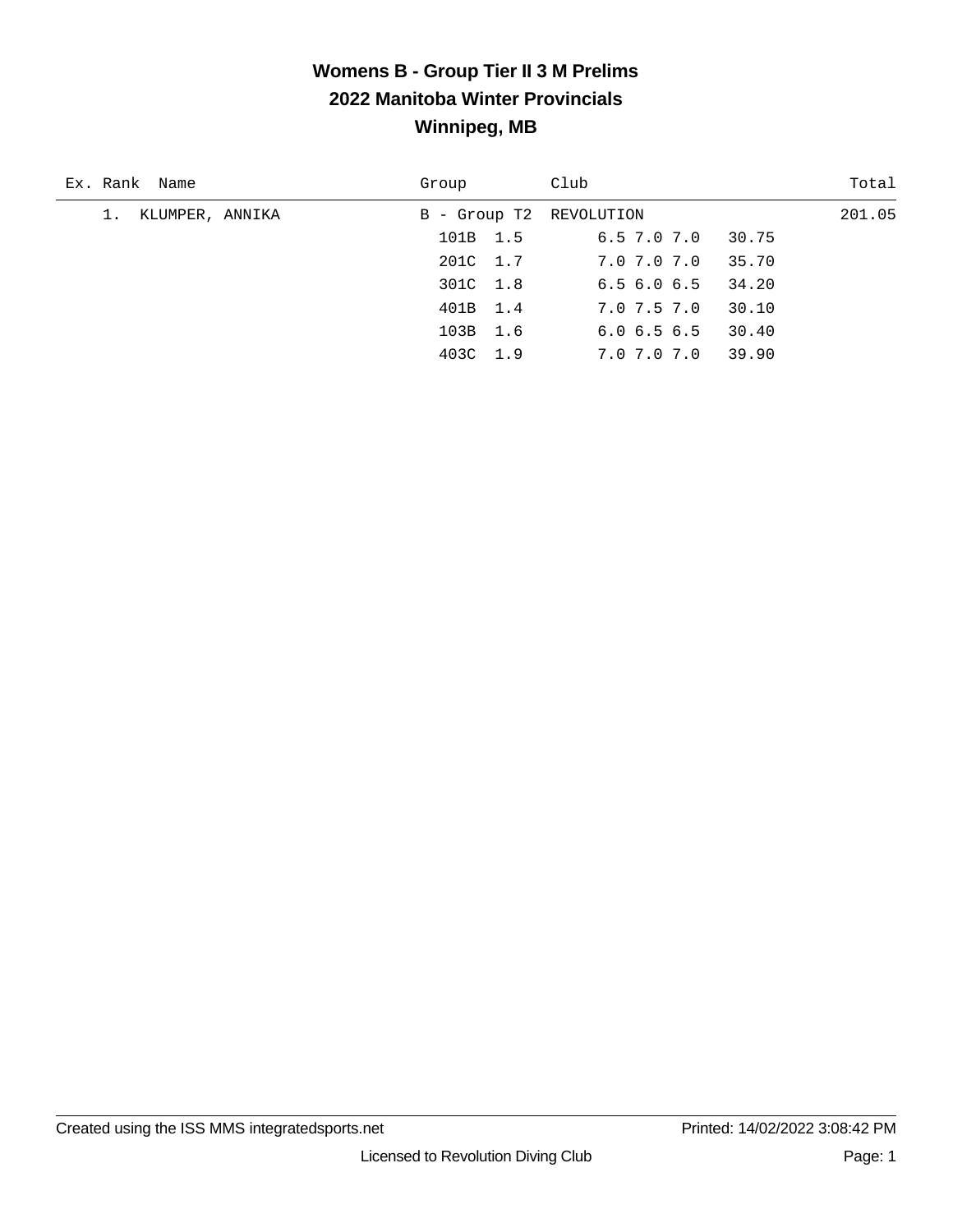### **Womens C - Group Tier II 1 M Prelims 2022 Manitoba Winter Provincials Winnipeg, MB**

| Ex. Rank Name        | Group                   | Club                      | Total  |
|----------------------|-------------------------|---------------------------|--------|
| MEAKIN, HAYLEY<br>1. | C - Group T2 REVOLUTION |                           | 224.10 |
|                      | 101B 1.8                | $6.5$ $6.0$ $6.5$ $34.20$ |        |
|                      | 401B 1.8                | 7.5 7.5 8.0 41.40         |        |
|                      | 201C 1.8                | 42.30<br>8.0 8.0 7.5      |        |
|                      | 301C 1.8                | 32.40<br>$6.5\,5.5\,6.0$  |        |
|                      | 402C 1.8                | 36.00<br>7.0 7.0 6.0      |        |
|                      | 103C 1.8                | 37.80<br>7.5 6.5 7.0      |        |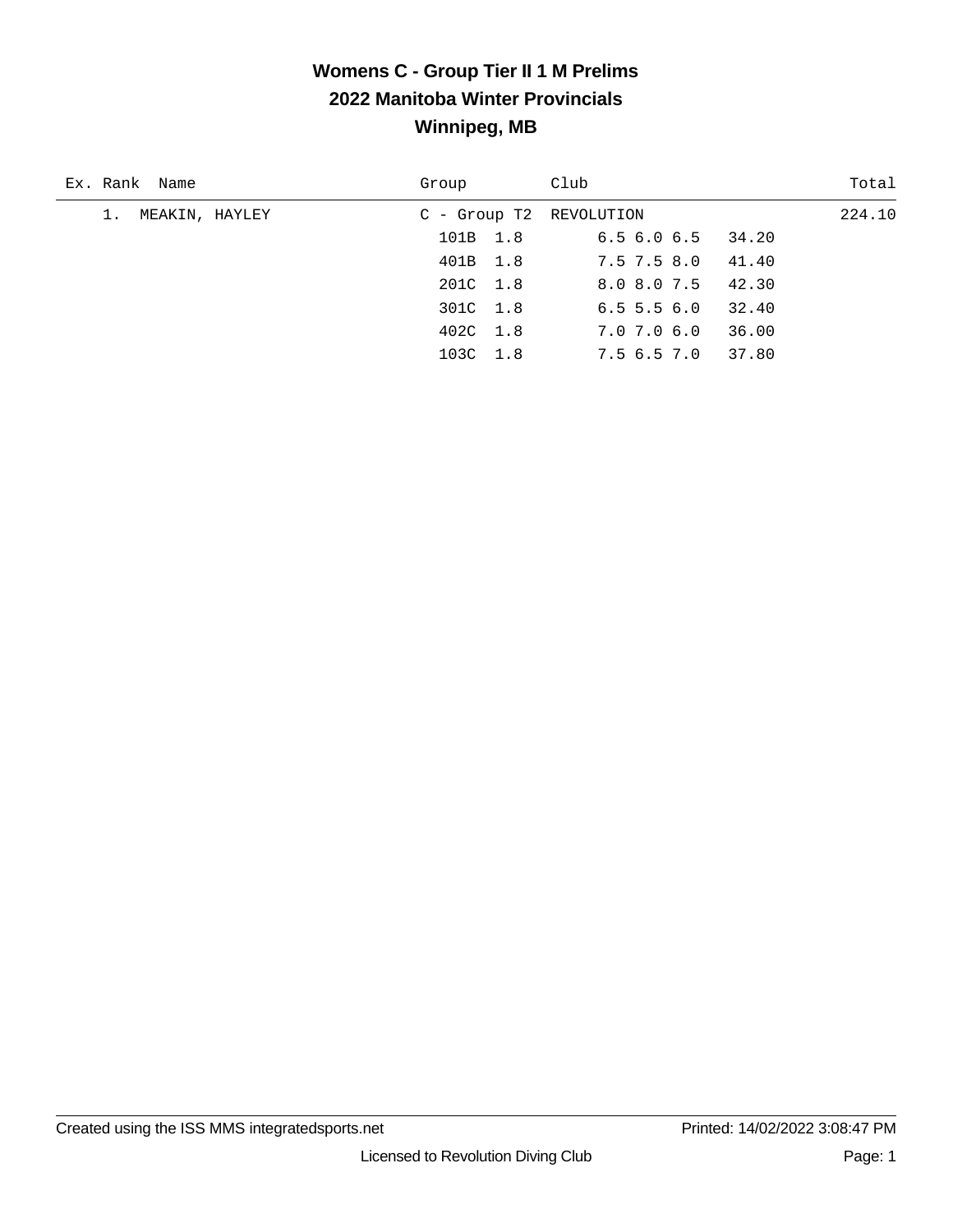#### **Womens C - Group Tier II 3 M Prelims 2022 Manitoba Winter Provincials Winnipeg, MB**

| Ex. Rank Name                                                                    | Group                                                                               | Club                                                                                                                             | Total  |
|----------------------------------------------------------------------------------|-------------------------------------------------------------------------------------|----------------------------------------------------------------------------------------------------------------------------------|--------|
| Referee: MARKUSSEN, ERIN<br>Judge 1: MARKUSSEN, ERIN<br>Judge 3: MARKUSSEN, ERIN |                                                                                     | Judge 2: MARKUSSEN, ERIN                                                                                                         |        |
| 1. MEAKIN, HAYLEY                                                                | C - Group T2 REVOLUTION<br>101B 1.9<br>401B 1.9<br>201C 1.9<br>301C 1.9<br>103C 1.9 | $6.5$ $6.5$ $6.0$ $36.10$<br>$7.5$ $7.0$ $6.5$ $39.90$<br>7.5 7.0 7.5<br>41.80<br>$6.5$ $6.5$ $7.5$ $38.95$<br>7.5 7.5 7.5 42.75 | 199.50 |
| 2.<br>MAYER, MOLLY                                                               | C - Group T2 REGINA<br>101B 1.9<br>201B<br>1.9<br>103C 1.9<br>403C 1.9<br>203C 1.9  | 6.0 6.0 5.5 33.25<br>6.06.56.0<br>35.15<br>$6.0$ $6.5$ $7.5$ $38.00$<br>6.0 6.0 6.0 34.20<br>$5.5$ 6.5 6.0 34.20                 | 174.80 |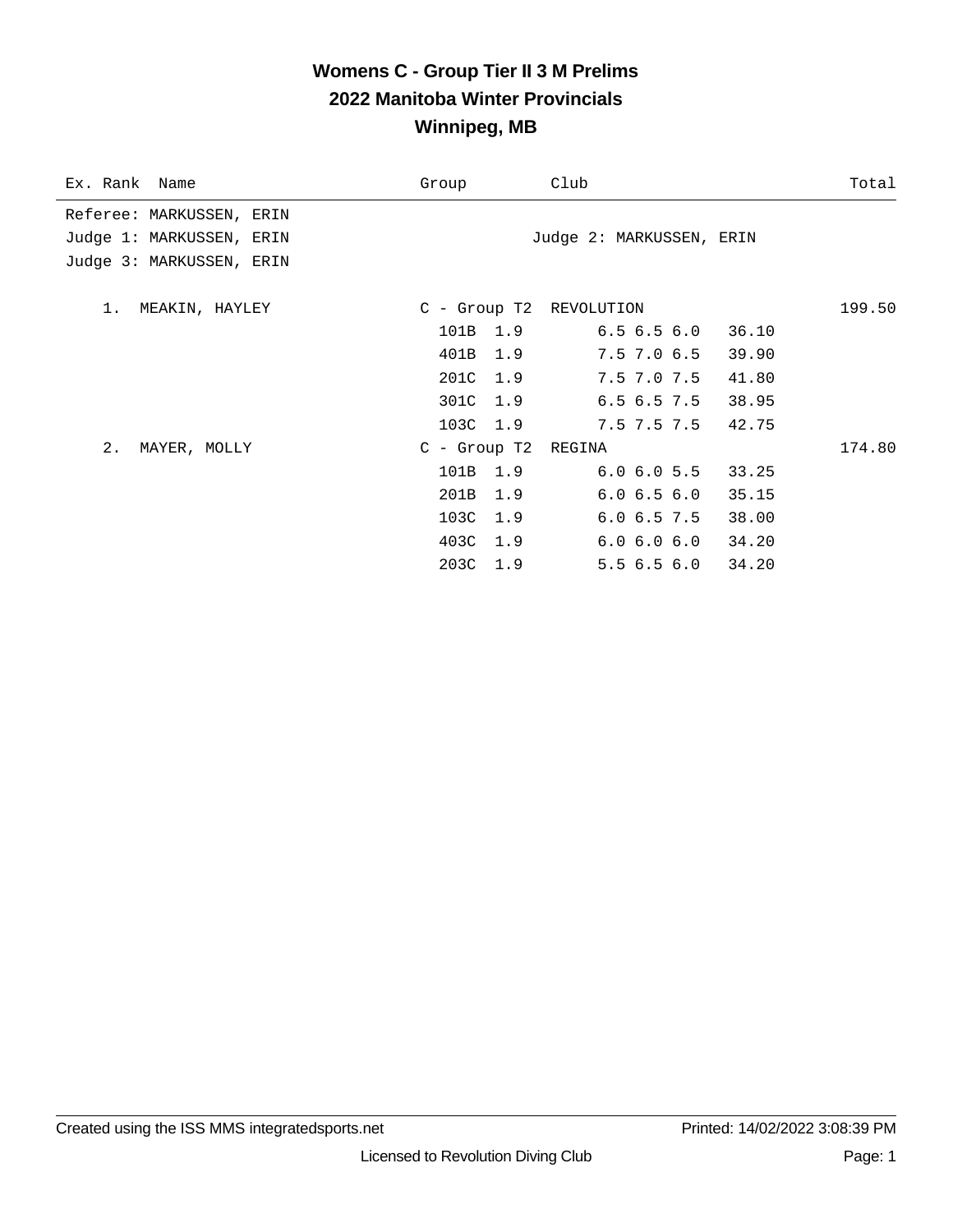## **Womens C - Group Tier II Platform Prelims 2022 Manitoba Winter Provincials Winnipeg, MB**

| Ex. Rank Name        |      | Group          | Club                    | Total  |
|----------------------|------|----------------|-------------------------|--------|
| MAYER, MOLLY<br>1.   |      | $C -$ Group T2 | REGINA                  | 151.85 |
|                      | 7.5M | 001B<br>1.0    | 6.56.57.0               | 20.00  |
|                      | 5М   | 401B<br>1.5    | 6.56.56.0               | 28.50  |
|                      | 5M   | 103C 1.6       | 6.56.06.0               | 29.60  |
|                      | 5M   | 203C 2.0       | 8.0 7.0 7.0             | 44.00  |
|                      | 5M   | 612B<br>1.7    | $6.5$ 5.5 5.5           | 29.75  |
| 2.<br>MEAKIN, HAYLEY |      |                | C - Group T2 REVOLUTION | 130.65 |
|                      | 5M   | 001B 1.0       | 6.06.56.5               | 19.00  |
|                      | 5M   | 101B<br>1.3    | 4.04.54.5               | 16.90  |
|                      | 5M   | 401B<br>1.5    | $6.5$ $7.0$ $7.0$       | 30.75  |
|                      | 5М   | 301C<br>1.6    | 5.56.56.5               | 29.60  |
|                      | 5M   | 103C 1.6       | 7.0 7.5 7.0             | 34.40  |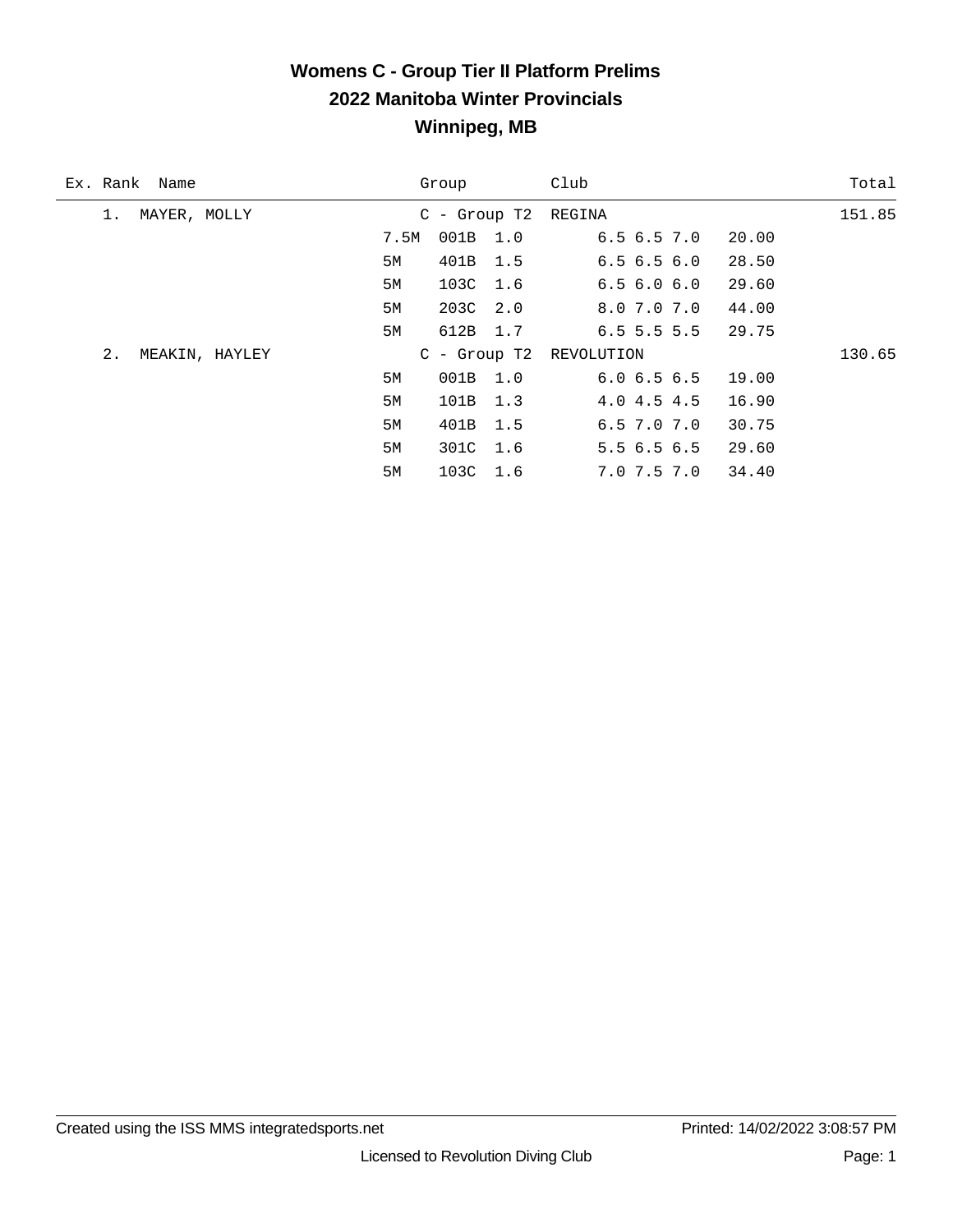# **Womens C2 - Group 1 M Prelims 2022 Manitoba Winter Provincials Winnipeg, MB**

| Ex. Rank Name         | Group Club        |                                        | Total  |
|-----------------------|-------------------|----------------------------------------|--------|
| 1. WOLFE, CORYDON     |                   | C2 - Group REVOLUTION                  | 300.35 |
| 101B                  | 1.6               | 8.0 8.0 8.0 7.5 7.5<br>37.60           |        |
| 201C                  | 1.6               | 6.5 6.5 7.5 7.0 6.5<br>32.00           |        |
| 301C 1.6              |                   | 7.5 7.5 8.0 7.0 6.5<br>35.20           |        |
| 401A 1.9              |                   | 7.0 7.5 7.0 7.0 6.5<br>39.90           |        |
| 5221D 1.6             |                   | 6.5 6.5 6.5 6.5 6.0<br>31.20           |        |
| 104C 1.9              |                   | 8.0 7.5 8.5 7.5 7.0<br>43.70           |        |
| 203C 1.9              |                   | 6.5 7.0 7.0 6.5 7.0<br>38.95           |        |
| 403C 1.9              |                   | 7.0 7.5 7.5 7.0 7.5<br>41.80           |        |
| $2$ .<br>HEDGES, EVEY |                   | C2 - Group REVOLUTION                  | 284.45 |
| 101B                  | 1.6               | 6.5 7.5 7.0 6.5 7.0<br>32.80           |        |
| 201C                  | 1.6               | 7.0 7.0 7.0 7.5 7.0<br>33.60           |        |
| 301C                  | 1.6               | 8.0 8.0 8.0 8.0 7.5<br>38.40           |        |
| 401B                  | 1.6               | 7.5 8.0 8.0 8.0 7.0<br>37.60           |        |
| 5221D 1.6             |                   | 7.0 7.5 7.0 6.5 6.0<br>32.80           |        |
| 104C 1.9              |                   | 5.0 6.0 5.5 5.0 5.0<br>29.45           |        |
| 203C 1.9              |                   | 7.5 7.5 7.5 7.5 7.5<br>42.75           |        |
| 403C                  | 1.9               | 6.5 6.5 7.0 6.5 6.5<br>37.05           |        |
| 3.<br>MAYER, MOLLY    | C2 - Group REGINA |                                        | 232.75 |
| 101B                  | 1.6               | 6.0 6.5 6.5 6.5 7.0<br>31.20           |        |
| 201C                  | 1.6               | 6.0 6.5 6.5 7.0 6.5<br>31.20           |        |
| 301C                  | 1.6               | 6.0 6.0 5.5 5.5 5.5<br>27.20           |        |
| 401B                  | 1.6               | $6.0$ $6.0$ $6.5$ $6.5$ $6.0$<br>29.60 |        |
| 5122D 1.6             |                   | 3.5 4.0 4.0 3.5 4.0<br>18.40           |        |
| 103B                  | 1.6               | 6.5 5.5 6.0 6.0 6.5<br>29.60           |        |
| 203C                  | 1.9               | 5.0 6.0 5.5 5.0 5.0<br>29.45           |        |
| 402C                  | 1.9               | 6.5 6.5 6.0 6.0 6.5<br>36.10           |        |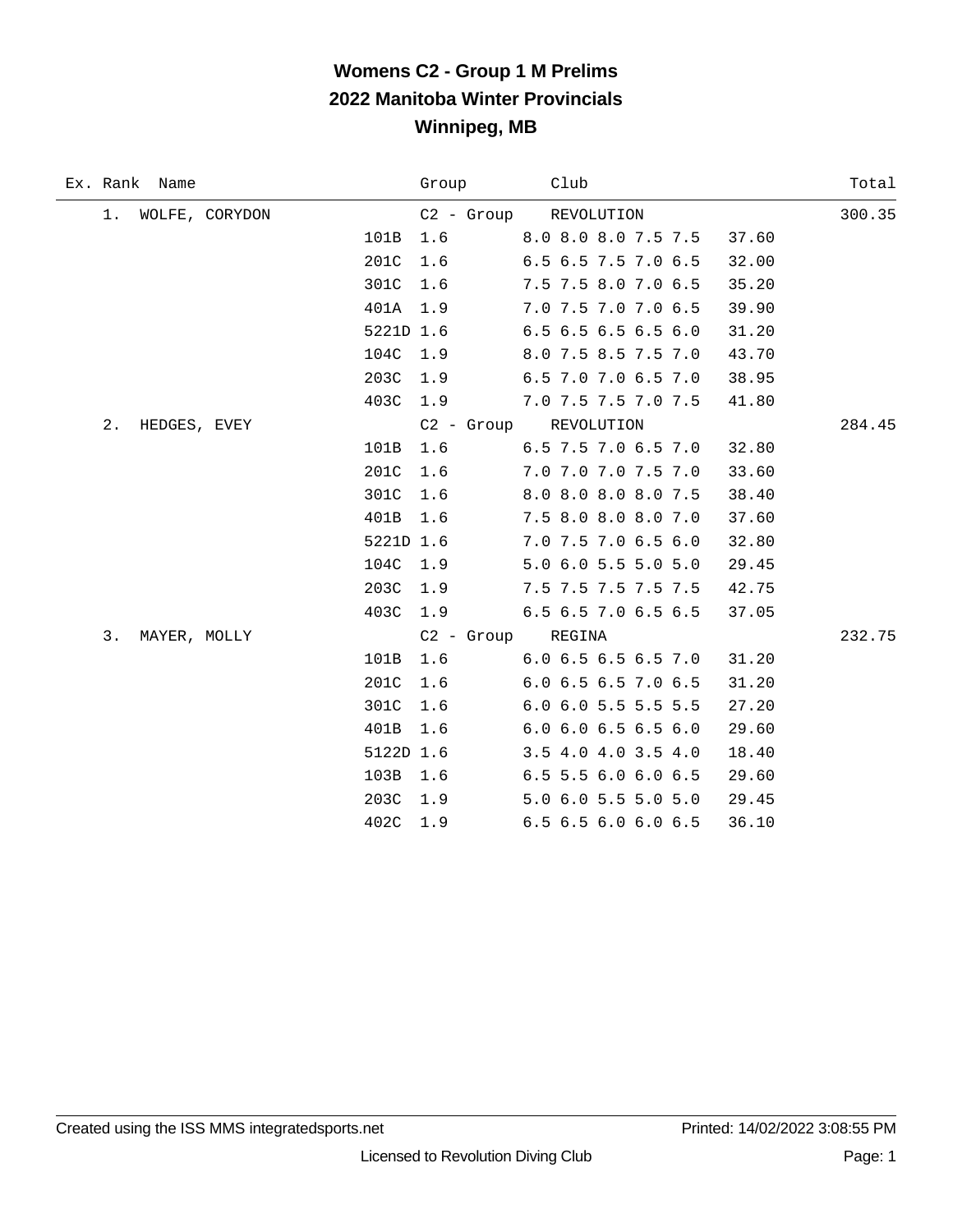# **Womens C2 - Group 3 M Prelims 2022 Manitoba Winter Provincials Winnipeg, MB**

| Ex. Rank Name        |           | Group | Club                                   | Total  |
|----------------------|-----------|-------|----------------------------------------|--------|
| HEDGES, EVEY<br>1.   |           |       | C2 - Group REVOLUTION                  | 254.95 |
|                      | 101B      | 1.6   | 7.0 7.5 8.0 7.5 7.5<br>36.00           |        |
|                      | 201C      | 1.6   | 5.0 5.0 5.0 5.0 4.5<br>24.00           |        |
|                      | 301C      | 1.6   | 9.0 8.0 8.5 8.5 9.0<br>41.60           |        |
|                      | 403C      | 1.6   | 7.0 7.5 7.5 7.0 7.5<br>35.20           |        |
|                      | 5231D 1.6 |       | 4.5 5.0 4.5 4.5 4.5<br>21.60           |        |
|                      | 105C 1.6  |       | 5.5 6.0 5.5 5.5 6.0<br>27.20           |        |
|                      | 203C 1.9  |       | 5.0 5.0 4.0 5.5 5.5<br>29.45           |        |
|                      | 303C      | 1.9   | 6.5 7.0 7.5 7.0 7.0<br>39.90           |        |
| 2.<br>WOLFE, CORYDON |           |       | C2 - Group REVOLUTION                  | 250.80 |
|                      | 101B      | 1.6   | 6.5 6.5 7.0 7.0 7.0<br>32.80           |        |
|                      | 201C      | 1.6   | $6.5$ $6.5$ $6.5$ $6.5$ $6.5$<br>31.20 |        |
|                      | 301C 1.6  |       | 7.0 7.0 7.0 7.0 7.0<br>33.60           |        |
|                      | 403C 1.6  |       | 7.5 7.5 7.0 7.0 7.5<br>35.20           |        |
|                      | 5231D 1.6 |       | 5.5 5.5 5.5 6.0 6.0<br>27.20           |        |
|                      | 105C      | 1.6   | 22.40<br>5.04.55.54.54.5               |        |
|                      | 203C      | 1.9   | 6.0 5.5 6.5 6.0 6.0<br>34.20           |        |
|                      | 303C      | 1.9   | 6.05.57.06.06.0<br>34.20               |        |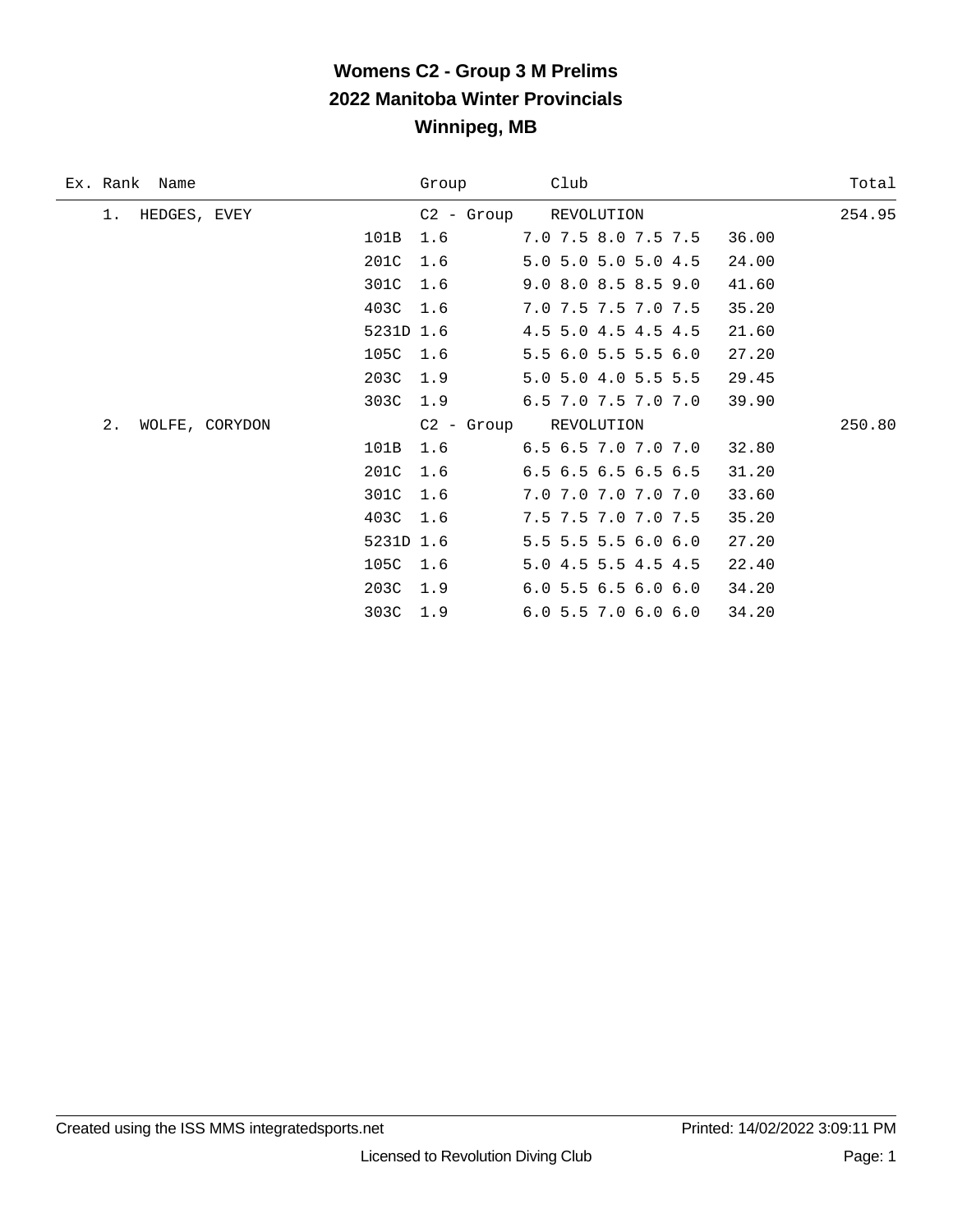#### **Womens C2 - Group Platform Prelims 2022 Manitoba Winter Provincials Winnipeg, MB**

| Ex. Rank Name             | Group       | Club                               | Total  |
|---------------------------|-------------|------------------------------------|--------|
| Referee: TOTH, SARA       |             |                                    |        |
| Judge 1: TOTH, SARA       |             | Judge 2: BURNETT, SEAN             |        |
| Judge 3: BOYS, BEV        |             | Judge 4: MARKUSSEN, ERIN           |        |
| Judge 5: DOMNEY, ASHLEIGH |             |                                    |        |
|                           |             |                                    |        |
| 1. HEDGES, EVEY           |             | C2 - Group REVOLUTION              | 258.85 |
| 7.5M                      | 101B<br>1.6 | 8.0 7.5 8.0 7.5 7.5<br>36.80       |        |
| 7.5M                      | 201C<br>1.6 | $6.0$ 5.5 $6.0$ 5.5 $6.0$<br>28.00 |        |
| 7.5M                      | 301C<br>1.6 | 6.5 6.5 6.5 5.5 6.5<br>31.20       |        |
| 7.5M                      | 401B<br>1.6 | 8.5 8.5 8.5 7.5 8.5<br>40.80       |        |
| 7.5M                      | 612B<br>1.6 | 5.5 6.0 6.0 6.0 5.5<br>28.00       |        |
| 5M                        | 103C<br>1.6 | 7.0 6.5 6.0 6.5 6.0<br>30.40       |        |
| 5М                        | 303C<br>1.9 | 5.0 4.5 5.0 5.0 4.5<br>27.55       |        |
| 5М                        | 403C<br>1.9 | 7.0 6.5 6.0 6.5 6.0<br>36.10       |        |
| 2.<br>WOLFE, CORYDON      | C2 - Group  | REVOLUTION                         | 255.90 |
| 7.5M                      | 101B<br>1.6 | 7.5 7.0 7.5 7.0 7.0<br>34.40       |        |
| 7.5M                      | 201C<br>1.6 | 5.5 5.0 5.5 5.0 5.5<br>25.60       |        |
| 7.5M                      | 301C<br>1.6 | 6.5 7.0 7.5 7.0 7.0<br>33.60       |        |
| 7.5M                      | 401B<br>1.6 | 6.5 7.0 7.5 7.5 7.0<br>34.40       |        |
| 7.5M                      | 612B<br>1.6 | 4.0 5.0 5.5 5.5 5.0<br>24.80       |        |
| 5M                        | 103C<br>1.6 | 7.0 6.5 7.0 7.5 6.5<br>32.80       |        |
| 5M                        | 303C<br>1.9 | 7.5 7.0 7.0 6.5 6.5<br>38.95       |        |
| 5M                        | 403C<br>1.9 | 6.0 4.5 5.5 5.5 5.5<br>31.35       |        |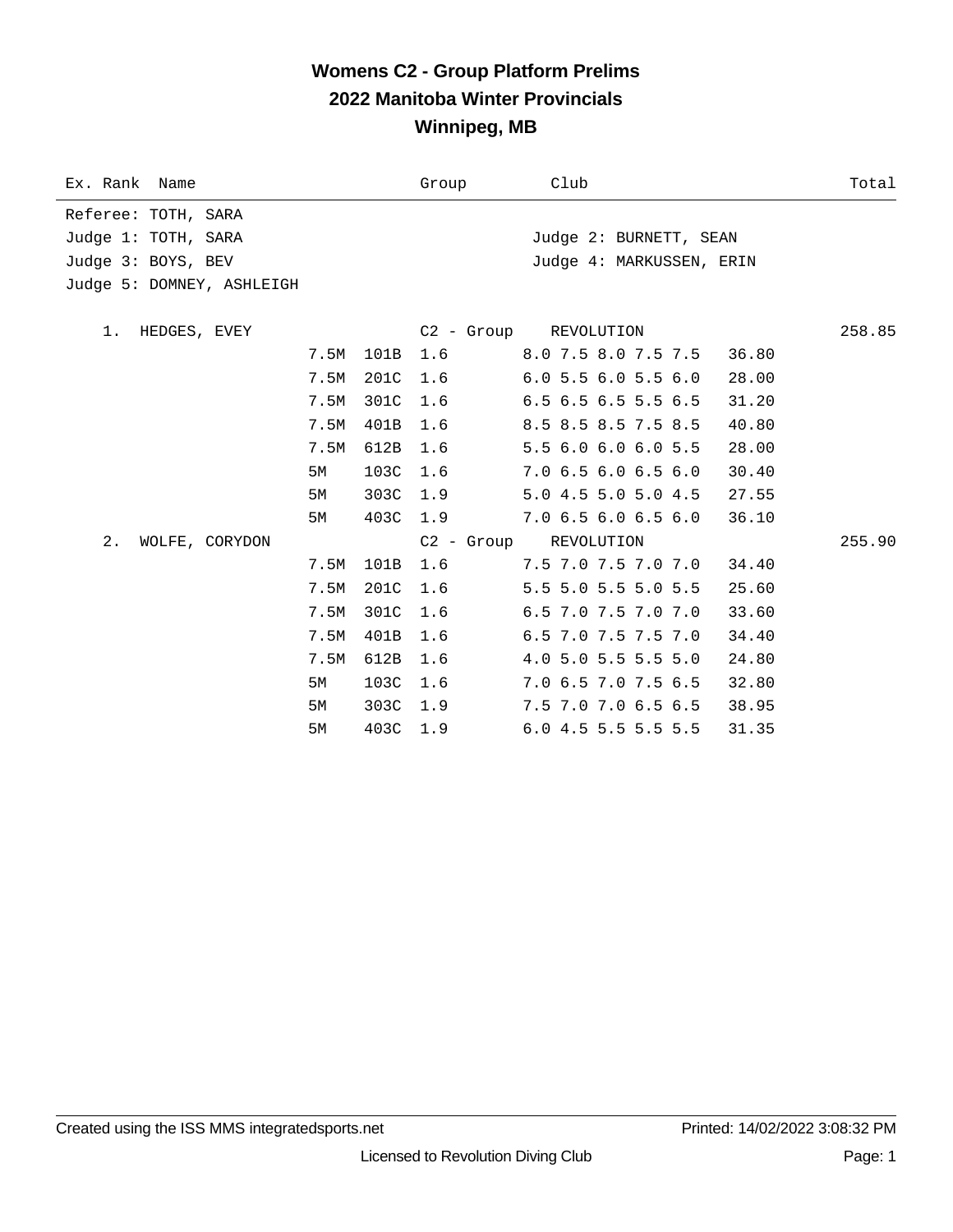### **Womens D - Group Tier II 1 M Prelims 2022 Manitoba Winter Provincials Winnipeg, MB**

| Ex. Rank Name       | Group          | Club            | Total  |
|---------------------|----------------|-----------------|--------|
| 1. VERGIS, ESHA     | $D -$ Group T2 | REVOLUTION      | 171.00 |
|                     | 101C<br>1.8    | 7.0 8.0 7.0     | 39.60  |
|                     | 201C<br>1.8    | 5.06.06.0       | 30.60  |
|                     | 401C<br>1.8    | 5.56.06.0       | 31.50  |
|                     | 301C<br>1.8    | $6.5$ 5.5 $6.5$ | 33.30  |
|                     | 102C<br>1.8    | 6.56.57.0       | 36.00  |
| 2.<br>MORTELE, MILA | $D -$ Group T2 | REVOLUTION      | 165.60 |
|                     | 101C<br>1.8    | 7.06.56.5       | 36.00  |
|                     | 201C<br>1.8    | 6.56.56.0       | 34.20  |
|                     | 301C<br>1.8    | 5.0 5.0 6.0     | 28.80  |
|                     | 401C<br>1.8    | 6.0 6.0 6.0     | 32.40  |
|                     | 102C 1.8       | 7.06.06.0       | 34.20  |
| 3.<br>ADAMS, SHELBY | D - Group T2   | REVOLUTION      | 152.10 |
|                     | 101B<br>1.8    | $5.0$ 5.0 5.5   | 27.90  |
|                     | 401C<br>1.8    | 6.5 7.0 7.0     | 36.90  |
|                     | 201C<br>1.8    | 5.56.06.5       | 32.40  |
|                     | 301C<br>1.8    | 5.56.06.0       | 31.50  |
|                     | 102C<br>1.8    | 4.5 4.0 4.5     | 23.40  |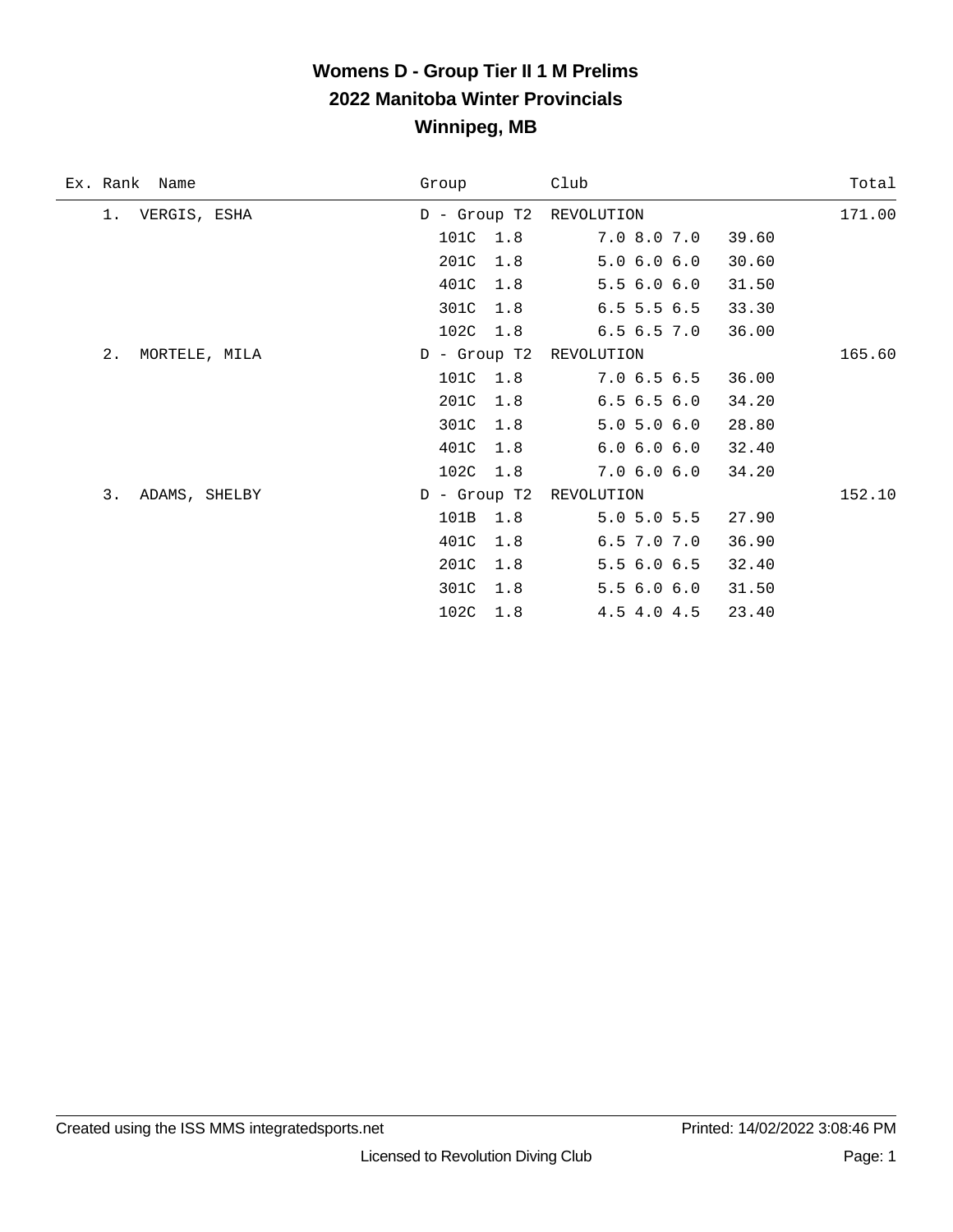#### **Womens D - Group Tier II 3 M Prelims 2022 Manitoba Winter Provincials Winnipeg, MB**

| Ex. Rank Name            | Group                   | Club                     | Total  |
|--------------------------|-------------------------|--------------------------|--------|
| Referee: MARKUSSEN, ERIN |                         |                          |        |
| Judge 1: MARKUSSEN, ERIN |                         | Judge 2: MARKUSSEN, ERIN |        |
| Judge 3: MARKUSSEN, ERIN |                         |                          |        |
| 1. VERGIS, ESHA          | D - Group T2 REVOLUTION |                          | 183.35 |
|                          | 001A 1.9                | 7.5 8.0 7.0 42.75        |        |
|                          | 101C 1.9                | $6.0$ 7.0 7.5 38.95      |        |
|                          | 201C 1.9                | 5.5 7.0 7.0<br>37.05     |        |
|                          | 301C 1.9                | 5.0 5.5 5.5 30.40        |        |
|                          | 401C 1.9                | 6.0 6.0 6.0 34.20        |        |
| 2.<br>MORTELE, MILA      | D - Group T2 REVOLUTION |                          | 153.90 |
|                          | 001A 1.9                | 5.56.56.0<br>34.20       |        |
|                          | 101C 1.9                | 4.0 4.5 4.5 24.70        |        |
|                          | 401C 1.9                | 6.0 6.5 6.0 35.15        |        |
|                          | 301C 1.9                | 5.0 5.0 4.5 27.55        |        |
|                          | 103C 1.9                | $5.5$ 5.5 6.0<br>32.30   |        |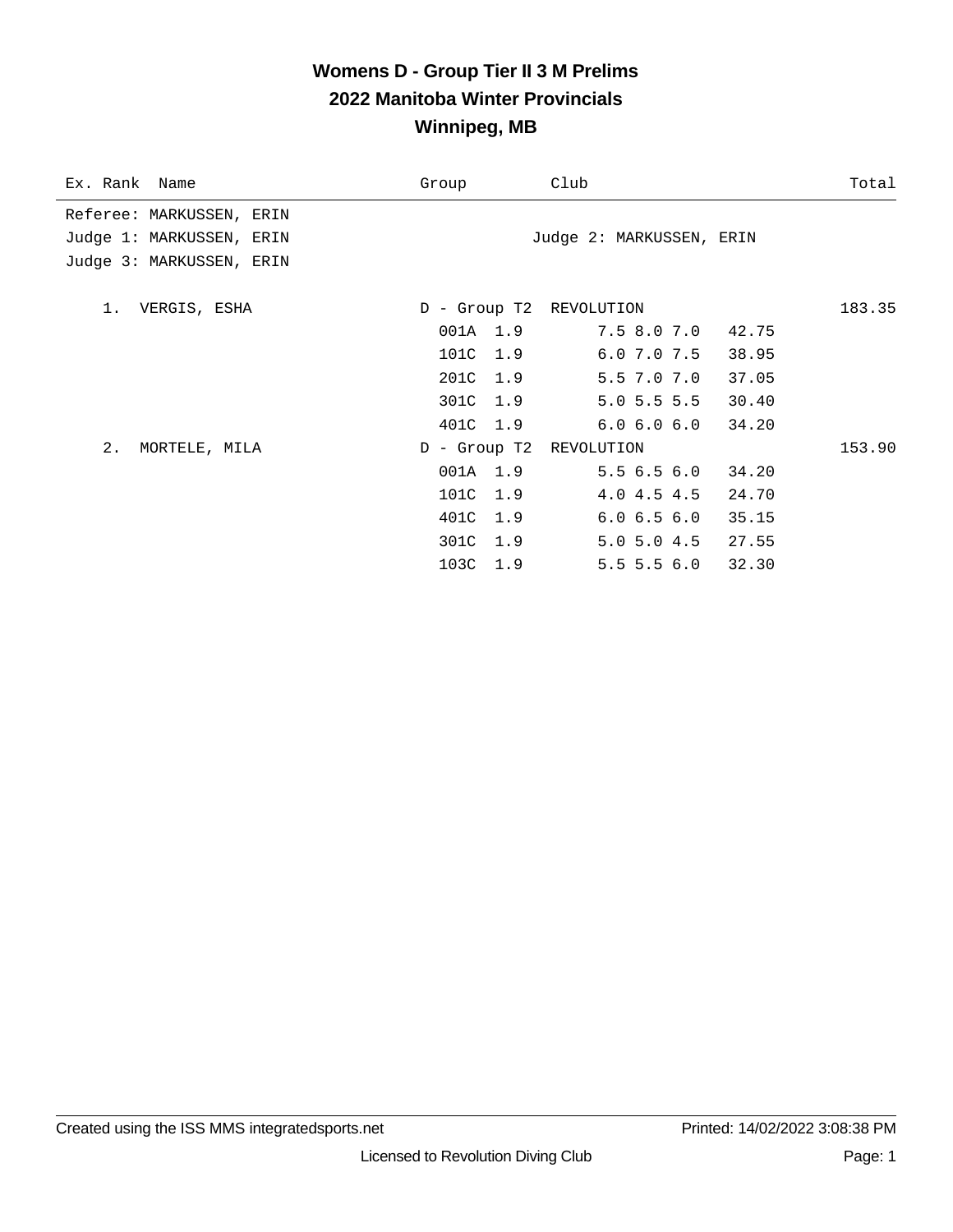### **Womens D - Group Tier II Platform Prelims 2022 Manitoba Winter Provincials Winnipeg, MB**

| Ex. Rank Name       |    |          | Group                   | Club                                    | Total  |
|---------------------|----|----------|-------------------------|-----------------------------------------|--------|
| MORTELE, MILA<br>1. |    |          | D - Group T2 REVOLUTION |                                         | 128.25 |
|                     | 3M | 001B 1.0 |                         | 10.0 0.0 7.0 6.5 7.0 20.50              |        |
|                     | 3M | 002A 1.0 |                         | 10.0 0.0 7.5 7.0 7.5 22.00              |        |
|                     | 3M | 101C 1.4 |                         | $10.0$ 0.0 6.5 6.0 6.0 25.90            |        |
|                     | 3M | 401C 1.3 |                         | $10.0 \t0.0 \t7.5 \t7.0 \t8.0$<br>29.25 |        |
|                     | 3M | 301C 1.8 |                         | $10.0$ 0.0 5.5 5.5 6.0 30.60            |        |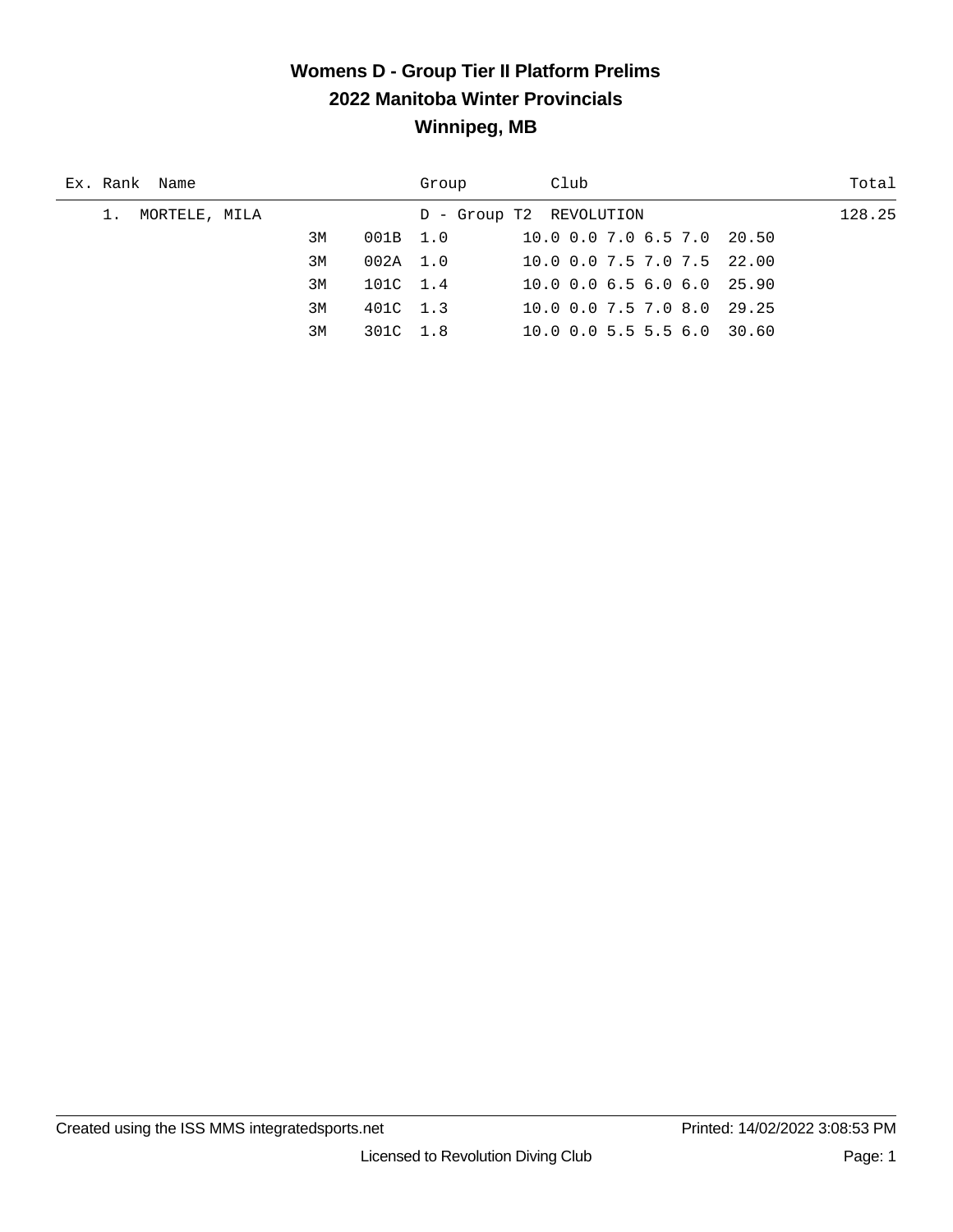# **Womens D2 - Group 1 M Prelims 2022 Manitoba Winter Provincials Winnipeg, MB**

| Ex. Rank Name              | Group    | Club                          | Total  |
|----------------------------|----------|-------------------------------|--------|
| Referee: BOYS, BEV         |          |                               |        |
| Judge 1: BOYS, BEV         |          | Judge 2: TOTH, SARA           |        |
| Judge 3: RICHARDSON, KELLY |          | Judge 4: DOMNEY, ASHLEIGH     |        |
| Judge $5: ?$ , ANN         |          |                               |        |
| 1. VICKARYOUS, LAUREN      |          | D2 - Group REGINA             | 172.80 |
|                            | 101C 1.6 | $8.0$ $8.0$ $7.5$ $8.0$ $7.0$ | 37.60  |
| 201C                       | 1.6      | 8.5 8.5 8.0 8.0 8.0           | 39.20  |
| 301C                       | 1.6      | $6.5$ $6.5$ $6.0$ $6.5$ $6.0$ | 30.40  |
| 401C                       | 1.6      | $6.5$ $6.0$ $6.0$ $6.0$ $6.5$ | 29.60  |
| 103C                       | 1.6      | 7.5 7.0 8.0 7.5 7.5           | 36.00  |
| 2. MARKUSSON, JESSICA      |          | D2 - Group REGINA             | 155.20 |
|                            | 101C 1.6 | $7.0\,6.0\,6.5\,6.0\,7.0$     | 31.20  |
|                            | 201C 1.6 | 6.5 6.5 6.0 6.0 6.5           | 30.40  |
| 301C                       | 1.6      | 5.5 5.5 6.0 5.5 6.5           | 27.20  |
| 401C                       | 1.6      | 6.5 7.0 6.5 6.5 6.0           | 31.20  |
|                            | 103C 1.6 | 7.0 7.0 8.0 7.5 7.5           | 35.20  |
| 3. BURNETT, LENNOX         |          | D2 - Group REGINA             | 140.00 |
| 101C                       | 1.6      | 5.0 5.0 5.5 5.5 6.5           | 25.60  |
| 201C                       | 1.6      | 6.5 7.0 6.5 7.0 7.0           | 32.80  |
| 301C                       | 1.6      | 5.0 5.5 5.5 5.0 5.0           | 24.80  |
| 401C                       | 1.6      | $6.5$ $6.5$ $6.5$ $7.0$ $6.0$ | 31.20  |
|                            | 103C 1.6 | 5.0 5.0 5.5 5.5 5.5           | 25.60  |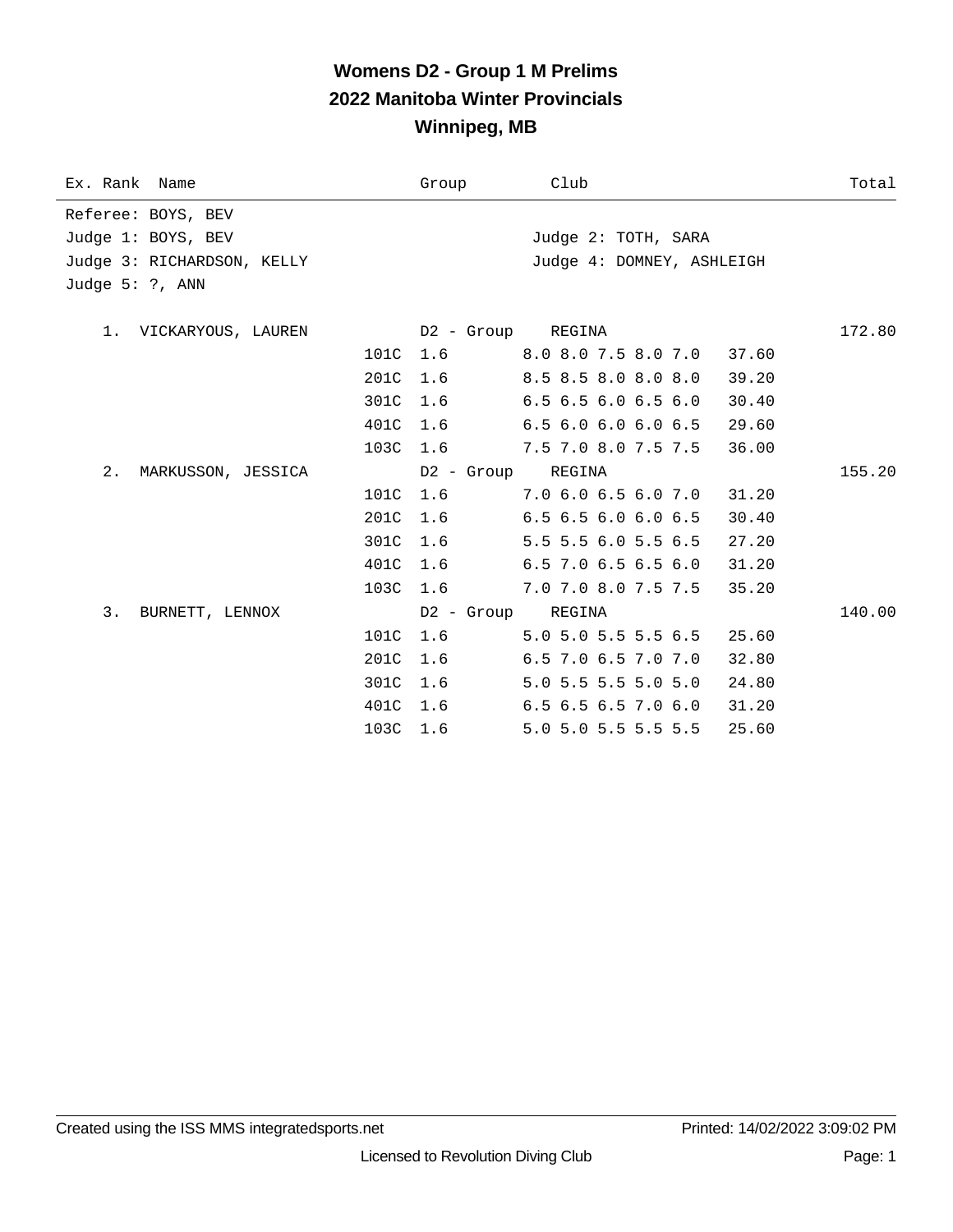# **Womens D2 - Group 3 M Prelims 2022 Manitoba Winter Provincials Winnipeg, MB**

| Ex. Rank Name               | Group      | Club                          | Total  |
|-----------------------------|------------|-------------------------------|--------|
| Referee: TOTH, SARA         |            |                               |        |
| Judge 1: TOTH, SARA         |            | Judge 2: LUDWICK, DALLAS      |        |
| Judge 3: BOYS, BEV          |            | Judge 4: MCLEAN, CAM          |        |
| Judge 5: DESAUTELS, LAURA   |            |                               |        |
|                             |            |                               |        |
| 1. VICKARYOUS, LAUREN       | D2 - Group | REGINA                        | 172.00 |
| 101C                        | 1.6        | 7.5 7.0 7.0 7.5 7.0           | 34.40  |
| 201C                        | 1.6        | 8.0 8.0 7.5 7.5 7.5           | 36.80  |
| 301C                        | 1.6        | 7.5 7.0 7.5 7.5 7.5           | 36.00  |
| 401C                        | 1.6        | 7.5 8.0 7.5 7.5 7.5           | 36.00  |
| 103C                        | 1.6        | 5.5 5.5 6.5 6.0 6.5           | 28.80  |
| $2$ .<br>MARKUSSON, JESSICA | D2 - Group | REGINA                        | 157.60 |
| 101C                        | 1.6        | 6.5 7.0 6.5 6.5 7.0           | 32.00  |
| 201C                        | 1.6        | 6.5 6.5 6.0 5.5 6.5           | 30.40  |
| 301C                        | 1.6        | 6.5 7.0 6.5 7.0 7.0           | 32.80  |
| 401C                        | 1.6        | 6.5 6.5 6.5 6.5 7.0           | 31.20  |
| 103C                        | 1.6        | 7.0 6.5 6.5 6.5 6.5           | 31.20  |
| 3.<br>KIRSCH, KATE          | D2 - Group | REVOLUTION                    | 144.80 |
| 101C                        | 1.6        | 7.0 7.5 6.5 7.0 7.5           | 34.40  |
| 201C                        | 1.6        | 7.5 7.0 6.5 7.0 7.0           | 33.60  |
| 301C                        | 1.6        | 4.5 4.5 4.0 4.5 5.0           | 21.60  |
| 401C                        | 1.6        | $6.5$ $6.0$ $6.0$ $5.5$ $6.0$ | 28.80  |
| 103C                        | 1.6        | 5.5 5.5 5.5 5.0 5.5           | 26.40  |
| 4.<br>BURNETT, LENNOX       | D2 - Group | REGINA                        | 139.20 |
| 101C                        | 1.6        | 6.5 6.5 6.0 6.5 6.5           | 31.20  |
| 201C                        | 1.6        | $6.5$ 5.5 6.0 6.0 6.0         | 28.80  |
| 301C                        | 1.6        | 6.0 5.5 5.5 5.0 5.5           | 26.40  |
| 401C                        | 1.6        | 5.5 5.5 5.5 5.0 5.5           | 26.40  |
| 103C                        | 1.6        | 5.5 5.5 5.5 5.5 6.0           | 26.40  |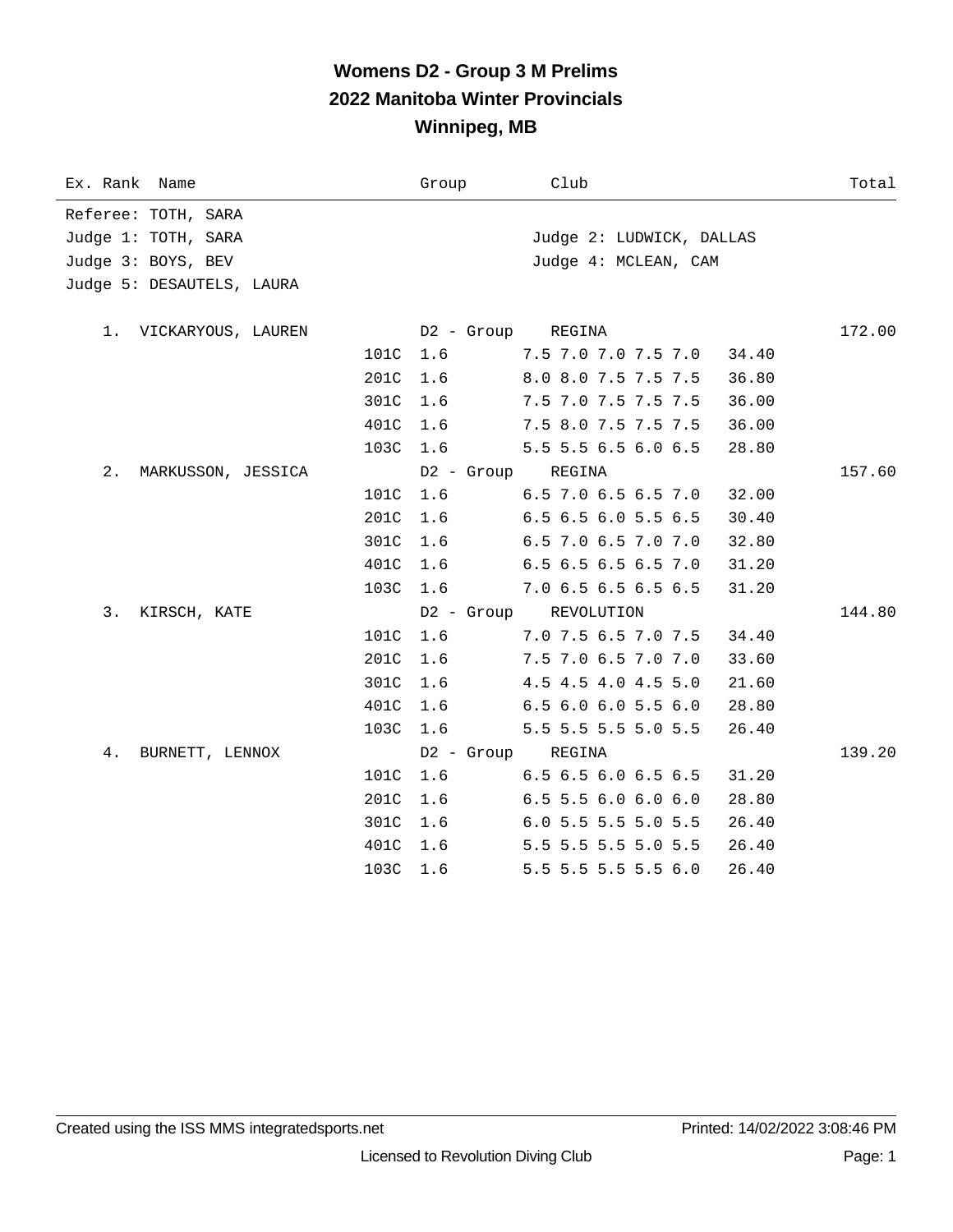#### **Womens D2 - Group Platform Prelims 2022 Manitoba Winter Provincials Winnipeg, MB**

| Ex. Rank Name            | Group             | Club                           | Total  |
|--------------------------|-------------------|--------------------------------|--------|
| Referee: BOYS, BEV       |                   |                                |        |
| Judge 1: BOYS, BEV       |                   | Judge 2: SCHOLL, SASHA         |        |
| Judge 3: TOTH, SARA      |                   | Judge 4: DESAUTELS, LAURA      |        |
| Judge 5: LUDWICK, DALLAS |                   |                                |        |
|                          |                   |                                |        |
| 1. VICKARYOUS, LAUREN    | D2 - Group REGINA |                                | 157.60 |
| 101C<br>5М               | 1.6               | 7.5 6.5 7.0 7.0 7.0<br>33.60   |        |
| 201C<br>5М               | 1.6               | 7.0 7.0 7.0 6.0 7.5<br>33.60   |        |
| 301C<br>5М               | 1.6               | 6.5 6.5 6.5 6.5 6.5<br>31.20   |        |
| 401C<br>5M               | 1.6               | 6.0 5.5 6.5 7.0 6.5<br>30.40   |        |
| 103C<br>5М               | 1.6               | 6.0 6.0 5.5 6.0 6.5<br>28.80   |        |
| 2.<br>BURNETT, LENNOX    | D2 - Group        | REGINA                         | 151.20 |
| 5M<br>101C               | 1.6               | 7.0 6.0 6.0 6.5 6.5<br>30.40   |        |
| 201C<br>5M               | 1.6               | 6.5 7.0 7.5 7.0 7.0<br>33.60   |        |
| 301C<br>5М               | 1.6               | 6.0 6.0 7.5 6.0 6.0<br>28.80   |        |
| 401C<br>5М               | 1.6               | 7.0 6.0 7.0 7.0 7.0<br>33.60   |        |
| 103C<br>5М               | 1.6               | 5.5 5.0 5.0 5.0 5.5<br>24.80   |        |
| 3.<br>MARKUSSON, JESSICA | D2 - Group        | REGINA                         | 140.00 |
| 101C<br>5М               | 1.6               | 6.5 5.0 5.5 6.0 6.5<br>28.80   |        |
| 201C<br>5M               | 1.6               | 5.5 5.5 5.5 5.0 5.5<br>26.40   |        |
| 301C<br>5М               | 1.6               | 6.0 5.0 5.5 5.5 5.0<br>25.60   |        |
| 401C<br>5М               | 1.6               | 7.0 5.5 6.0 6.5 7.0<br>31.20   |        |
| 103C<br>5M               | 1.6               | 5.5 5.0 6.0 6.0 6.0<br>28.00   |        |
| 4.<br>KIRSCH, KATE       | D2 - Group        | REVOLUTION                     | 132.00 |
| 101C<br>5M               | 1.6               | 5.0 5.0 4.0 5.0 5.5<br>24.00   |        |
| 201C<br>5M               | 1.6               | $6.0$ 5.5 5.5 6.0 6.0<br>28.00 |        |
| 301C<br>5M               | 1.6               | 4.5 5.5 4.0 4.5 5.0<br>22.40   |        |
| 401C<br>5М               | 1.6               | 6.5 6.5 6.5 7.5 7.0<br>32.00   |        |
| 103C<br>5M               | 1.6               | 5.0 5.0 5.5 5.5 5.5<br>25.60   |        |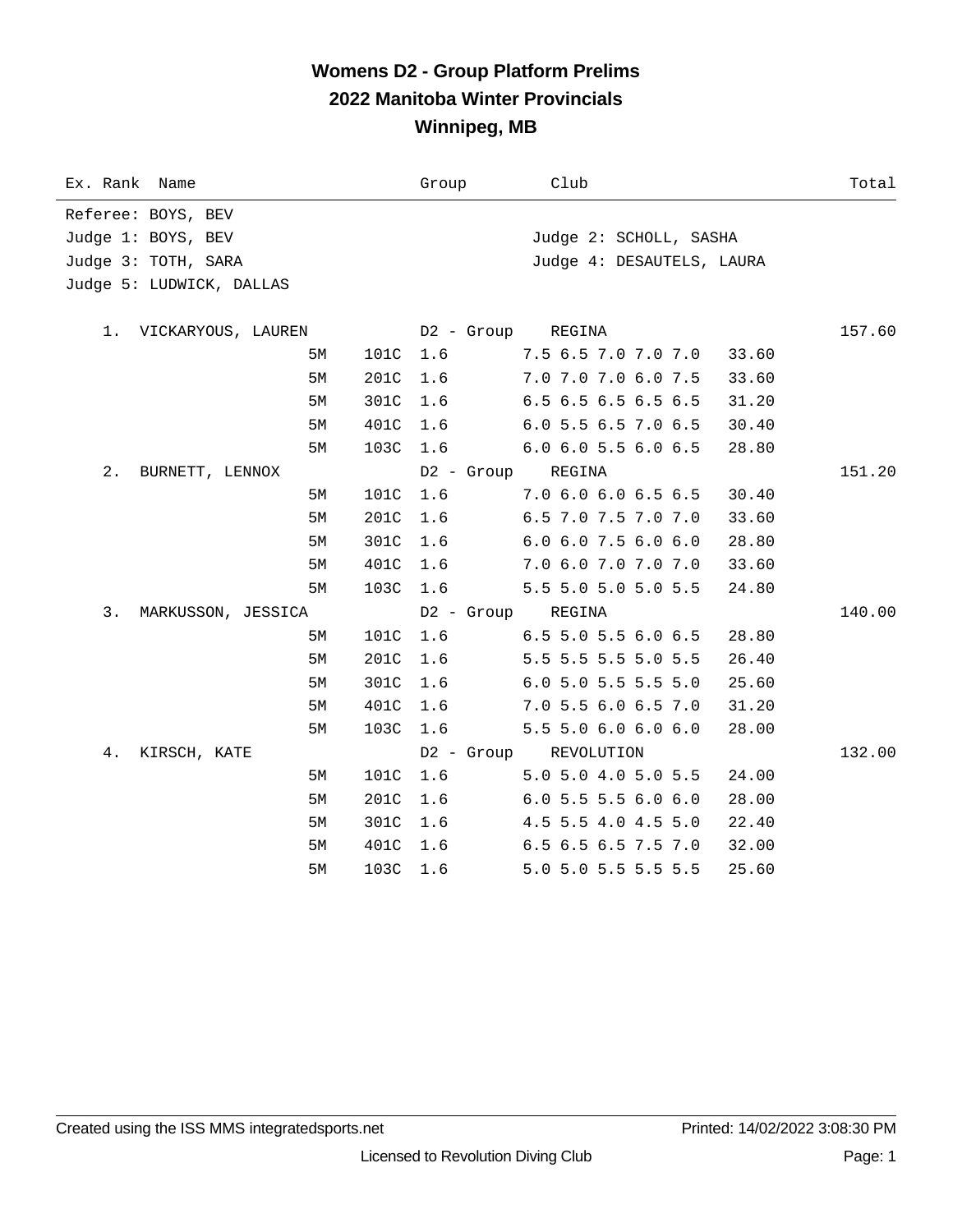### **Womens E - Group Tier II 1 M Prelims 2022 Manitoba Winter Provincials Winnipeg, MB**

| Ex. Rank Name       | Group                   | Club              | Total  |
|---------------------|-------------------------|-------------------|--------|
| PROFETA, LEAH<br>1. | $E -$ Group T2          | REVOLUTION        | 184.50 |
|                     | 100A 1.8                | 6.06.06.5         | 33.30  |
|                     | 200A 1.8                | $7.5$ $7.5$ $7.0$ | 39.60  |
|                     | 001B 1.8                | 7.0 8.0 7.0       | 39.60  |
|                     | 002A 1.8                | 6.06.56.5         | 34.20  |
|                     | 101C 1.8                | 7.0 7.0 7.0       | 37.80  |
| 2.<br>VERGIS, PRIYA | E - Group T2 REVOLUTION |                   | 153.90 |
|                     | 100A 1.8                | 6.06.57.0         | 35.10  |
|                     | 200A 1.8                | 6.56.06.5         | 34.20  |
|                     | 001A 1.8                | $5.0$ 5.5 5.0     | 27.90  |
|                     | 001B 1.8                | $5.0$ 5.5 5.0     | 27.90  |
|                     | 002A 1.8                | 5.06.05.0         | 28.80  |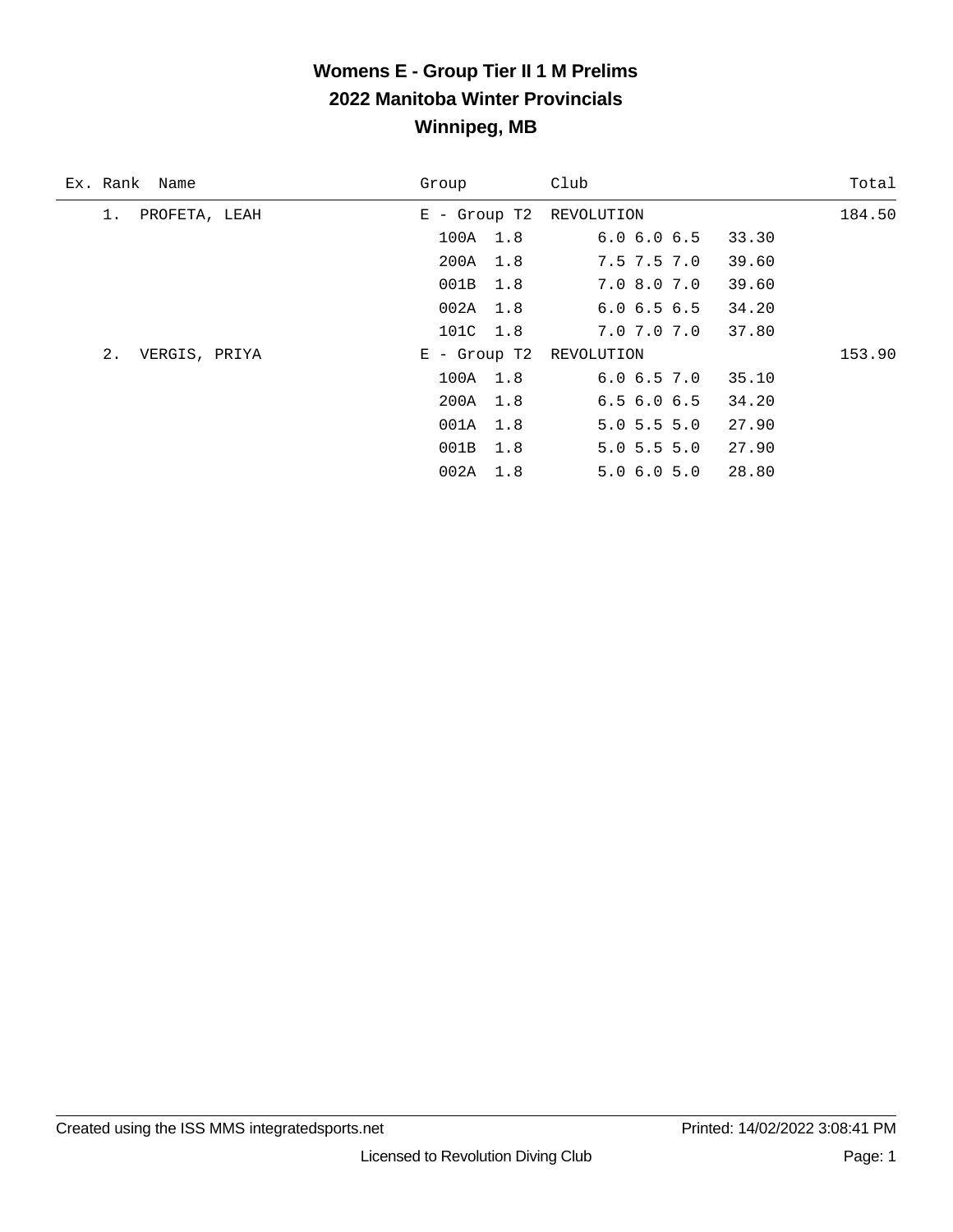#### **Womens E - Group Tier II 3 M Prelims 2022 Manitoba Winter Provincials Winnipeg, MB**

| Ex. Rank Name                                                                     | Group      | Club                     | Total  |
|-----------------------------------------------------------------------------------|------------|--------------------------|--------|
| Referee: MARKUSSEN, ERIN<br>Judge 1: MARKUSSEN, ERIN<br>Judge 3: DOMNEY, ASHLEIGH |            | Judge 2: CONLAN, CAMILLA |        |
| PROFETA, LEAH<br>1.                                                               |            | E - Group T2 REVOLUTION  | 191.90 |
|                                                                                   | 100B 1.9   | $6.5$ 5.5 6.0 34.20      |        |
|                                                                                   | 200A 1.9   | 6.06.06.0<br>34.20       |        |
|                                                                                   | 001A 1.9   | 36.10<br>6.56.56.0       |        |
|                                                                                   | 001B 1.9   | 8.0 8.0 8.0 45.60        |        |
|                                                                                   | $002A$ 1.9 | 7.0 7.5 7.5 41.80        |        |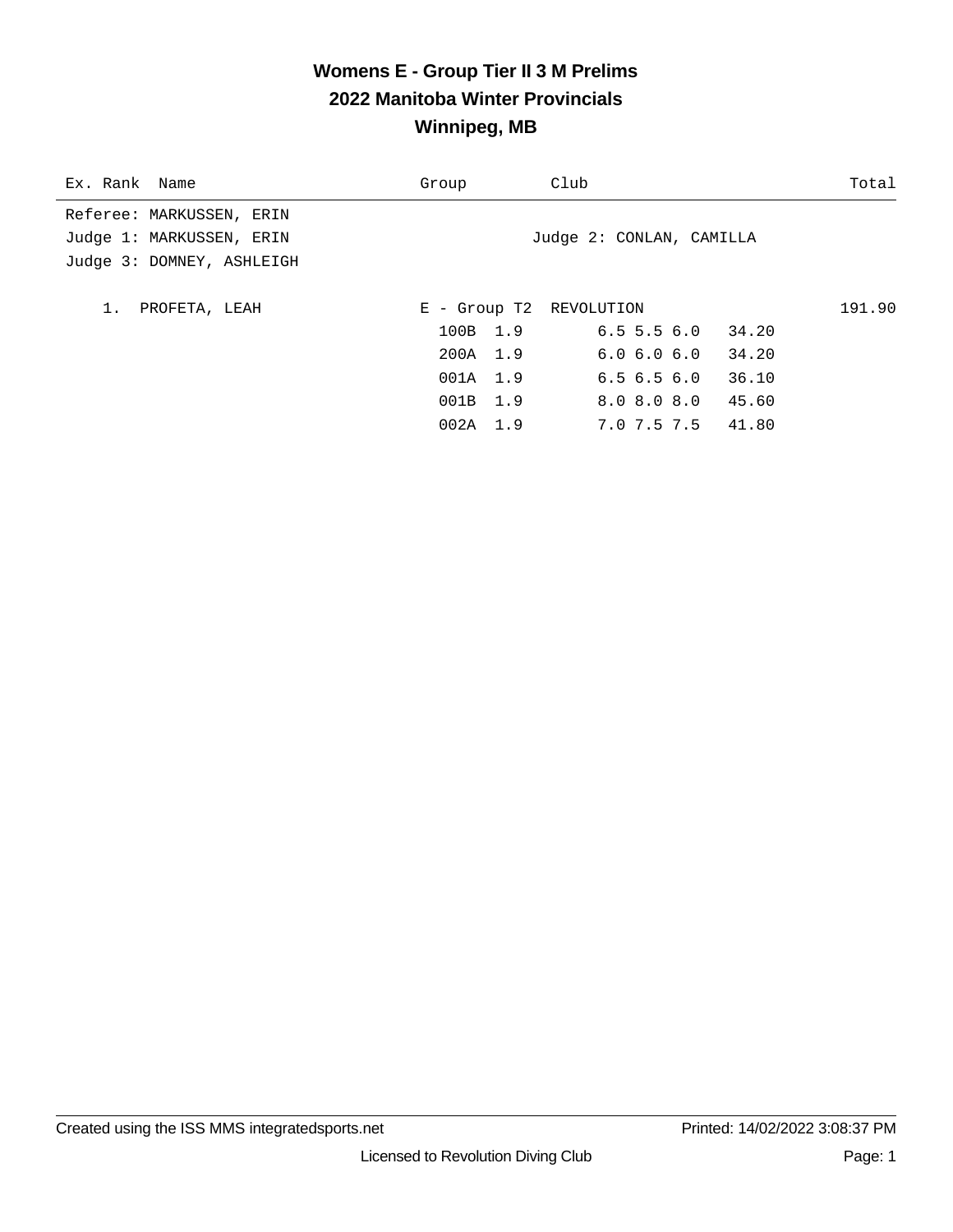### **Womens E - Group Tier II Platform Prelims 2022 Manitoba Winter Provincials Winnipeg, MB**

| Ex. Rank Name    | Group                   | Club              | Total  |
|------------------|-------------------------|-------------------|--------|
| 1. PROFETA, LEAH | E - Group T2 REVOLUTION |                   | 110.50 |
| 3M               | 100B 1.0                | 7.0 6.5 6.5 20.00 |        |
| 3M               | 200A 1.0                | 7.08.08.0         | 23.00  |
| 3M               | 001A 1.0                | 7.0 6.5 7.5 21.00 |        |
| 3M               | 001B 1.0                | 8.0 8.0 7.0       | 23.00  |
| 3M               | 002A 1.0                | 8.0 8.0 7.5       | 23.50  |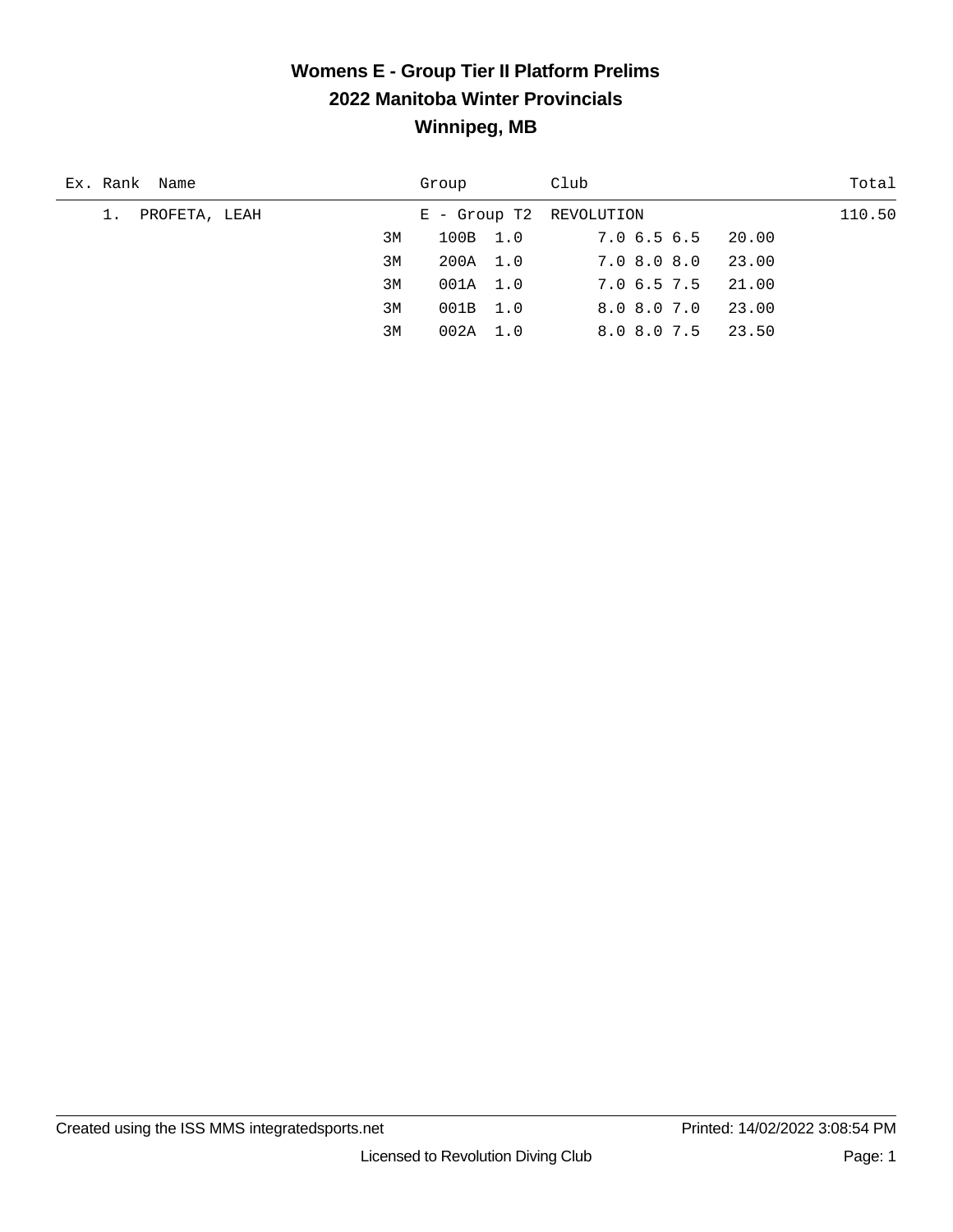# **Womens Open 1 M Finals 2022 Manitoba Winter Provincials Winnipeg, MB**

|       | Ex. Rank Name      |           | Group | Club                                   | Total  |
|-------|--------------------|-----------|-------|----------------------------------------|--------|
| 1.    | BERNATSKY, ZITA    |           | Open  | REVOLUTION                             | 205.55 |
|       |                    | 403B      | 2.4   | 7.0 7.0 7.0 7.5 6.5<br>50.40           |        |
|       |                    | 303C      | 2.1   | 7.5 6.5 6.5 7.0 7.5<br>44.10           |        |
|       |                    | 5231D 2.1 |       | 5.5 5.5 5.5 5.5 6.0<br>34.65           |        |
|       |                    | 105C      | 2.4   | 5.5 6.0 5.5 5.0 5.0<br>38.40           |        |
|       |                    | 203C      | 2.0   | 6.5 5.5 6.5 6.0 6.5<br>38.00           |        |
| $2$ . | BERMAN, LEIA       |           | Open  | REVOLUTION                             | 199.10 |
|       |                    | 105C      | 2.4   | 5.5 6.0 6.5 6.0 5.5<br>42.00           |        |
|       |                    | 203C      | 2.0   | 7.5 7.0 8.0 6.5 7.5<br>44.00           |        |
|       |                    | 303C      | 2.1   | 33.60<br>5.5 5.5 5.0 5.5 5.0           |        |
|       |                    | 403C      | 2.2   | 6.06.06.06.05.0<br>39.60               |        |
|       |                    | 5231D 2.1 |       | 6.5 7.0 6.5 6.0 6.0<br>39.90           |        |
| 3.    | HEDGES, EVEY       |           | Open  | REVOLUTION                             | 194.35 |
|       |                    | 104C      | 2.2   | 6.0 5.5 5.5 6.0 5.0<br>37.40           |        |
|       |                    | 203C      | 2.0   | 6.5 6.5 6.0 7.0 7.0<br>40.00           |        |
|       |                    | 303C      | 2.1   | 8.0 7.5 7.5 8.0 8.0<br>49.35           |        |
|       |                    | 403C      | 2.2   | 4.5 4.5 5.0 5.0 6.0<br>31.90           |        |
|       |                    | 5221D 1.7 |       | 7.0 7.0 6.5 7.0 7.0<br>35.70           |        |
| 4.    | WYLIE, ANNA        |           | Open  | REVOLUTION                             | 180.40 |
|       |                    | 104C      | 2.2   | 5.5 6.0 5.5 5.5 6.0<br>37.40           |        |
|       |                    | 203C      | 2.0   | 5.5 6.0 5.5 6.0 6.0<br>35.00           |        |
|       |                    | 303C      | 2.1   | 6.0 6.5 5.5 6.5 5.5<br>37.80           |        |
|       |                    | 403C      | 2.2   | 6.0 6.0 6.0 6.5 5.5<br>39.60           |        |
|       |                    | 5221D 1.7 |       | 6.5 6.5 6.0 5.5 5.5<br>30.60           |        |
| 5.    | CROMWELL, NATHALIE |           | Open  | REVOLUTION                             | 180.15 |
|       |                    | 105C 2.4  |       | 4.5 4.0 4.0 4.5 4.5<br>31.20           |        |
|       |                    | 203B      | 2.3   | 5.0 5.0 5.5 5.0 5.0<br>34.50           |        |
|       |                    | 303C      | 2.1   | 4.5 4.5 4.5 4.0 4.5<br>28.35           |        |
|       |                    | 403B 2.4  |       | 6.5 6.0 6.0 6.0 5.5<br>43.20           |        |
|       |                    | 5132D 2.2 |       | 6.5 6.5 6.5 7.0 6.5<br>42.90           |        |
| б.    | WOLFE, CORYDON     |           | Open  | REVOLUTION                             | 161.40 |
|       |                    | 403C 2.2  |       | 4.5 4.0 4.5 4.5 4.5<br>29.70           |        |
|       |                    | 203C      | 2.0   | 6.5 5.5 4.5 5.5 5.5<br>33.00           |        |
|       |                    | 303C      | 2.1   | 5.5 5.0 5.0 4.0 4.5<br>30.45           |        |
|       |                    | 104C      | 2.2   | $6.0$ $6.0$ $6.0$ $5.5$ $5.5$<br>38.50 |        |
|       |                    | 5221D 1.7 |       | 5.5 5.0 6.0 6.0 6.0<br>29.75           |        |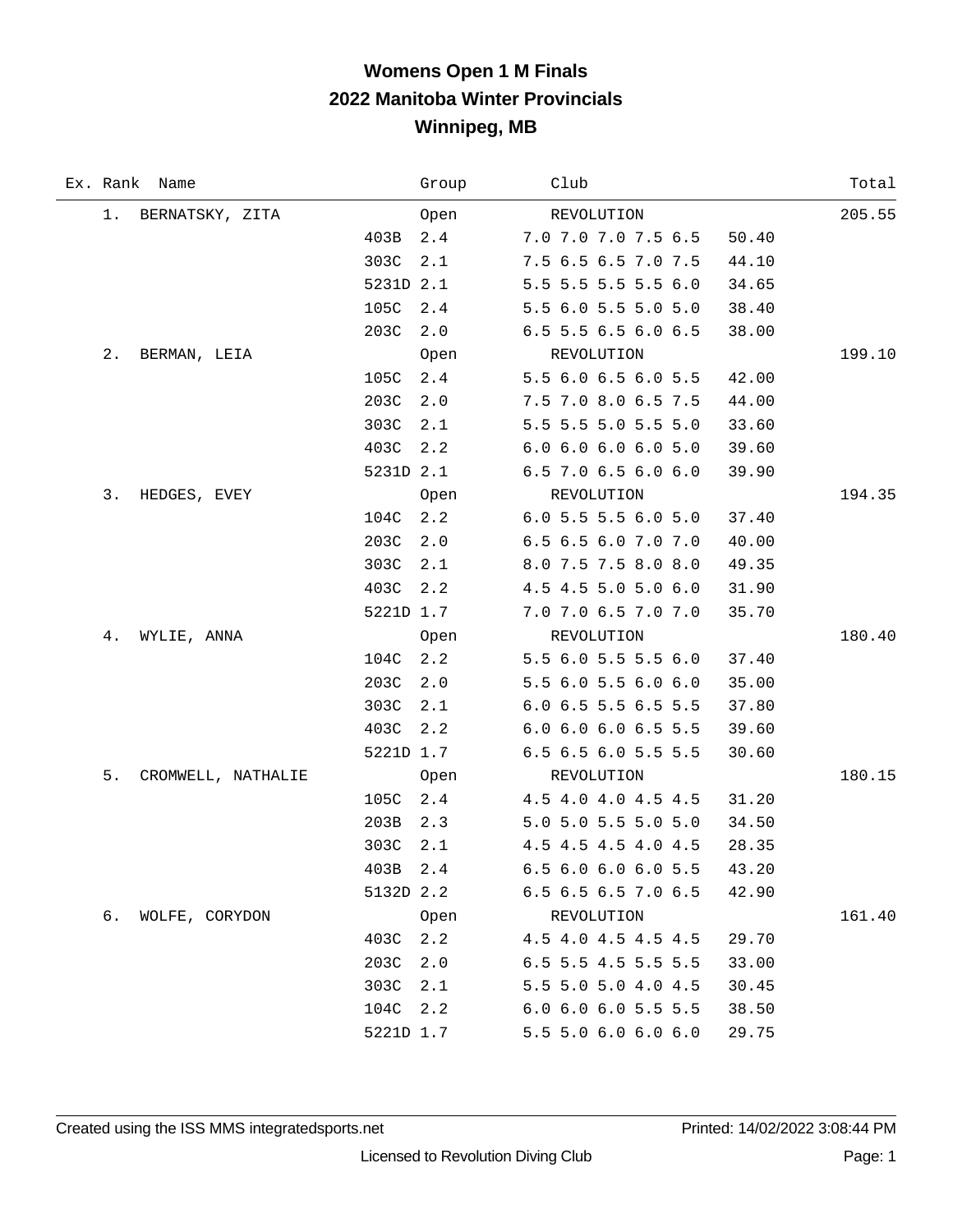# **Womens Open 1 M Finals 2022 Manitoba Winter Provincials Winnipeg, MB**

| Ex. Rank Name           |           | Group | Club                  |  |       | Total  |
|-------------------------|-----------|-------|-----------------------|--|-------|--------|
| 7.<br>RING, ELLIE       |           | Open  | REVOLUTION            |  |       | 155.10 |
|                         | 5221D 1.7 |       | $6.0$ 5.0 5.0 4.0 4.5 |  | 24.65 |        |
|                         | 104C      | 2.2   | 4.0 4.5 4.5 4.5 3.5   |  | 28.60 |        |
|                         | 203C      | 2.0   | 6.0 6.0 6.0 6.0 6.5   |  | 36.00 |        |
|                         | 303C      | 2.1   | 4.0 4.5 4.0 4.0 4.5   |  | 26.25 |        |
|                         | 403C      | 2.2   | 6.0 6.0 6.0 6.0 5.0   |  | 39.60 |        |
| 8.<br>DOWNEY, ADYSON    |           | Open  | REVOLUTION            |  |       | 154.60 |
|                         | 5221D 1.7 |       | 5.5 4.5 5.0 5.0 3.0   |  | 24.65 |        |
|                         | 104C      | 2.2   | 4.0 3.0 3.5 3.5 3.5   |  | 23.10 |        |
|                         | 203C      | 2.0   | 6.5 6.0 6.5 6.0 6.5   |  | 38.00 |        |
|                         | 303C      | 2.1   | 3.5 3.5 3.5 4.0 2.5   |  | 22.05 |        |
|                         | 403B      | 2.4   | 6.5 6.5 6.0 6.5 6.5   |  | 46.80 |        |
| 9.<br>CHRISTOPHER, LUCY |           | Open  | REVOLUTION            |  |       | 148.60 |
|                         | 104B      | 2.3   | 4.0 3.0 3.5 3.5 3.5   |  | 24.15 |        |
|                         | 203C      | 2.0   | 5.0 4.0 4.5 4.5 5.0   |  | 28.00 |        |
|                         | 303C      | 2.1   | 3.5 2.5 2.5 3.0 3.5   |  | 18.90 |        |
|                         | 403B      | 2.4   | 6.0 5.5 5.5 6.5 5.5   |  | 40.80 |        |
|                         | 5231D 2.1 |       | 6.0 6.0 6.0 5.5 5.5   |  | 36.75 |        |
| 10. GIRARDIN, OLIVIA    |           | Open  | REVOLUTION            |  |       | 145.30 |
|                         | 104C      | 2.2   | 4.0 3.0 4.0 3.5 3.5   |  | 24.20 |        |
|                         | 203C      | 2.0   | 5.5 5.0 5.5 5.0 3.5   |  | 31.00 |        |
|                         | 303C      | 2.1   | 5.5 5.0 5.0 5.0 5.0   |  | 31.50 |        |
|                         | 403C      | 2.2   | 6.0 5.5 6.0 7.0 6.0   |  | 39.60 |        |
|                         | 5122D 1.9 |       | 3.5 3.0 3.0 3.5 4.5   |  | 19.00 |        |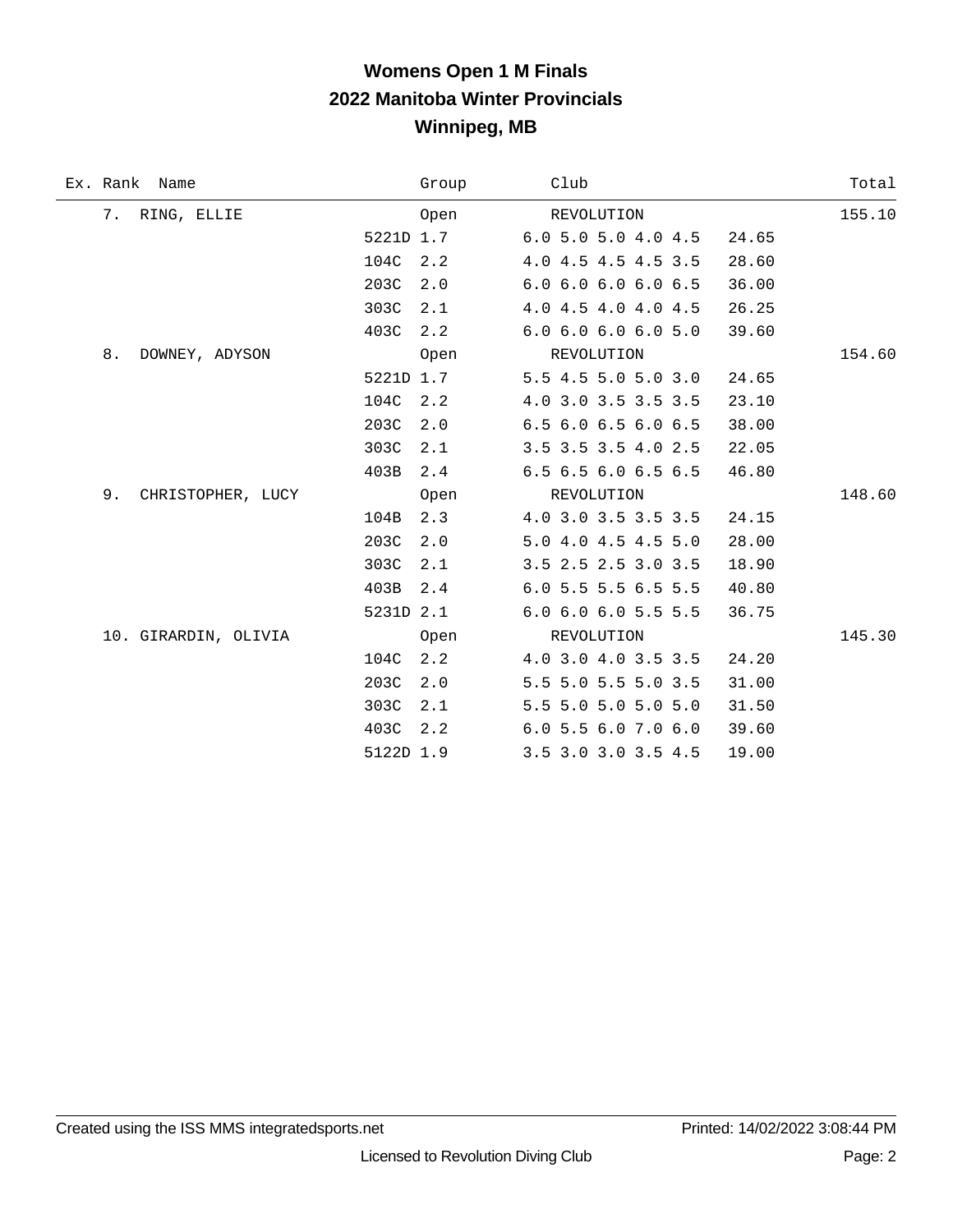# **Womens Open 3 M Prelims 2022 Manitoba Winter Provincials Winnipeg, MB**

| Ex. Rank Name            |           | Group | Club                          | Total  |
|--------------------------|-----------|-------|-------------------------------|--------|
| Referee: BURNETT, SEAN   |           |       |                               |        |
| Judge 1: BURNETT, SEAN   |           |       | Judge 2: TOTH, SARA           |        |
| Judge 3: MCLEAN, CAM     |           |       | Judge 4: BOYS, BEV            |        |
| Judge 5: MARKUSSEN, ERIN |           |       |                               |        |
|                          |           |       |                               |        |
| CROMWELL, NATHALIE<br>1. |           | Open  | REVOLUTION                    | 213.70 |
|                          | 105B      | 2.4   | 6.5 7.0 7.0 6.5 6.5           | 48.00  |
|                          | 405C      | 2.7   | 4.5 5.5 5.0 4.5 6.0           | 40.50  |
|                          | 303C      | 2.0   | 6.5 7.0 7.0 6.5 6.5           | 40.00  |
|                          | 203B      | 2.2   | 7.5 7.0 7.5 7.5 7.5           | 49.50  |
|                          | 5132D 2.1 |       | 5.5 5.5 5.5 6.0 6.5           | 35.70  |
| 1.<br>BERNATSKY, ZITA    |           | Open  | REVOLUTION                    | 213.70 |
|                          | 105B      | 2.4   | 7.5 7.0 7.5 7.0 8.0           | 52.80  |
|                          | 5132D 2.1 |       | 6.5 6.5 7.0 6.5 6.5           | 40.95  |
|                          | 205C      | 2.8   | 4.5 4.0 4.5 4.5 4.0           | 36.40  |
|                          | 305C      | 2.8   | 4.0 4.0 4.5 4.0 4.0           | 33.60  |
|                          | 405C      | 2.7   | $6.5$ $6.0$ $7.0$ $6.0$ $6.0$ | 49.95  |
| 3.<br>BERMAN, LEIA       |           | Open  | REVOLUTION                    | 193.10 |
|                          | 105B      | 2.4   | 6.0 7.0 7.0 6.5 6.5           | 48.00  |
|                          | 303C      | 2.0   | $6.0$ 5.5 5.5 5.0 6.0         | 34.00  |
|                          | 5233D 2.4 |       | $6.0$ $6.0$ $5.5$ $6.5$ $6.0$ | 43.20  |
|                          | 205C      | 2.8   | 3.5 3.0 3.5 3.0 3.5           | 28.00  |
|                          | 403B      | 2.1   | 6.0 6.5 6.0 6.5 6.5           | 39.90  |
| 4.<br>MUTH, EMILY        |           | Open  | REVOLUTION                    | 182.00 |
|                          | 105C      | 2.2   | 6.5 7.0 7.0 6.5 7.0           | 45.10  |
|                          | 203C      | 1.9   | 6.5 7.0 7.0 7.0 6.5           | 38.95  |
|                          | 303C      | 2.0   | 3.5 4.0 3.5 4.5 3.5           | 22.00  |
|                          | 403B      | 2.1   | 6.5 7.0 7.0 6.0 6.0           | 40.95  |
|                          | 5231D 2.0 |       | 5.5 5.5 6.5 6.5 5.0           | 35.00  |
| 5.<br>HEDGES, EVEY       |           | Open  | REVOLUTION                    | 181.40 |
|                          | 105C      | 2.2   | 4.0 4.5 5.0 4.5 4.5           | 29.70  |
|                          | 203C      | 1.9   | 7.0 7.0 7.0 7.0 7.0           | 39.90  |
|                          | 303C      | 2.0   | $6.0$ 5.5 5.5 5.5 6.0         | 34.00  |
|                          | 403C      | 1.9   | 7.0 7.0 7.5 7.5 8.0           | 41.80  |
|                          | 5231D 2.0 |       | 6.0 6.0 6.0 6.0 6.0           | 36.00  |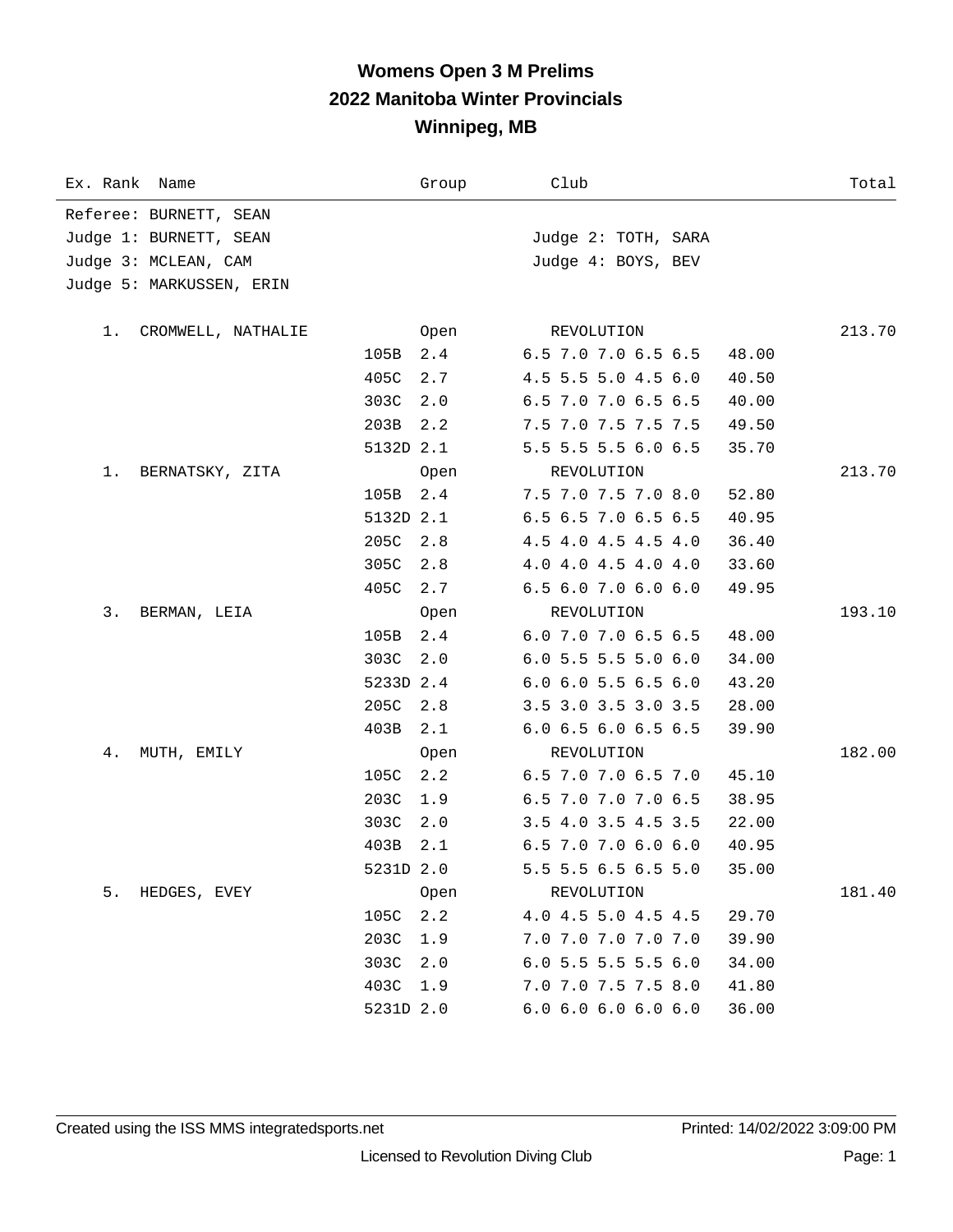# **Womens Open 3 M Prelims 2022 Manitoba Winter Provincials Winnipeg, MB**

| Ex. Rank Name        |           | Group | Club                | Total  |
|----------------------|-----------|-------|---------------------|--------|
| б.<br>WYLIE, ANNA    |           | Open  | REVOLUTION          | 177.60 |
|                      | 105C      | 2.2   | 5.0 5.0 5.5 5.5 5.5 | 35.20  |
|                      | 203C      | 1.9   | 6.5 6.0 6.5 5.5 5.5 | 34.20  |
|                      | 303C      | 2.0   | 5.5 6.0 5.5 5.0 5.0 | 32.00  |
|                      | 403C      | 1.9   | 6.0 5.5 6.0 6.0 6.5 | 34.20  |
|                      | 5231D 2.0 |       | 7.0 7.0 7.5 7.0 7.0 | 42.00  |
| 7.<br>WOLFE, CORYDON |           | 0pen  | REVOLUTION          | 165.30 |
|                      | 403B      | 2.1   | 4.0 2.0 4.0 3.0 3.5 | 22.05  |
|                      | 203C      | 1.9   | 4.5 5.5 5.5 5.5 5.5 | 31.35  |
|                      | 303C      | 2.0   | 6.0 7.0 6.0 6.5 7.0 | 39.00  |
|                      | 105C      | 2.2   | 4.0 4.5 5.0 5.0 6.0 | 31.90  |
|                      | 5231D 2.0 |       | 6.5 7.0 7.0 7.0 6.5 | 41.00  |
| 8.<br>DOWNEY, ADYSON |           | Open  | REVOLUTION          | 158.50 |
|                      | 5231D 2.0 |       | 5.5 5.5 5.5 5.5 5.0 | 33.00  |
|                      | 105C      | 2.2   | 5.5 6.0 6.5 6.0 6.0 | 39.60  |
|                      | 203B      | 2.2   | 3.0 3.0 3.0 3.0 4.0 | 19.80  |
|                      | 303C      | 2.0   | 3.5 4.0 3.5 3.5 4.5 | 22.00  |
|                      | 403B      | 2.1   | 6.0 7.0 7.0 7.0 7.0 | 44.10  |
| 9.<br>RING, ELLIE    |           | Open  | REVOLUTION          | 155.75 |
|                      | 5231D 2.0 |       | 4.5 5.0 6.0 5.5 5.0 | 31.00  |
|                      | 105C      | 2.2   | 4.5 5.0 5.0 5.5 5.0 | 33.00  |
|                      | 203C      | 1.9   | 6.0 5.5 5.5 6.0 5.5 | 32.30  |
|                      | 303C      | 2.0   | 4.0 5.0 5.5 4.5 5.5 | 30.00  |
|                      | 403C      | 1.9   | 5.0 5.5 5.0 4.5 5.5 | 29.45  |
| 10. GIRARDIN, OLIVIA |           | Open  | REVOLUTION          | 150.30 |
|                      | 105C      | 2.2   | 5.0 6.0 6.5 5.5 6.0 | 38.50  |
|                      | 203B      | 2.2   | 5.5 5.5 5.0 4.5 5.0 | 34.10  |
|                      | 303C      | 2.0   | 3.0 3.0 3.0 3.5 3.0 | 18.00  |
|                      | 403B      | 2.1   | 5.5 5.5 5.5 6.0 6.0 | 35.70  |
|                      | 5231D 2.0 |       | 4.5 4.0 3.5 3.5 4.5 | 24.00  |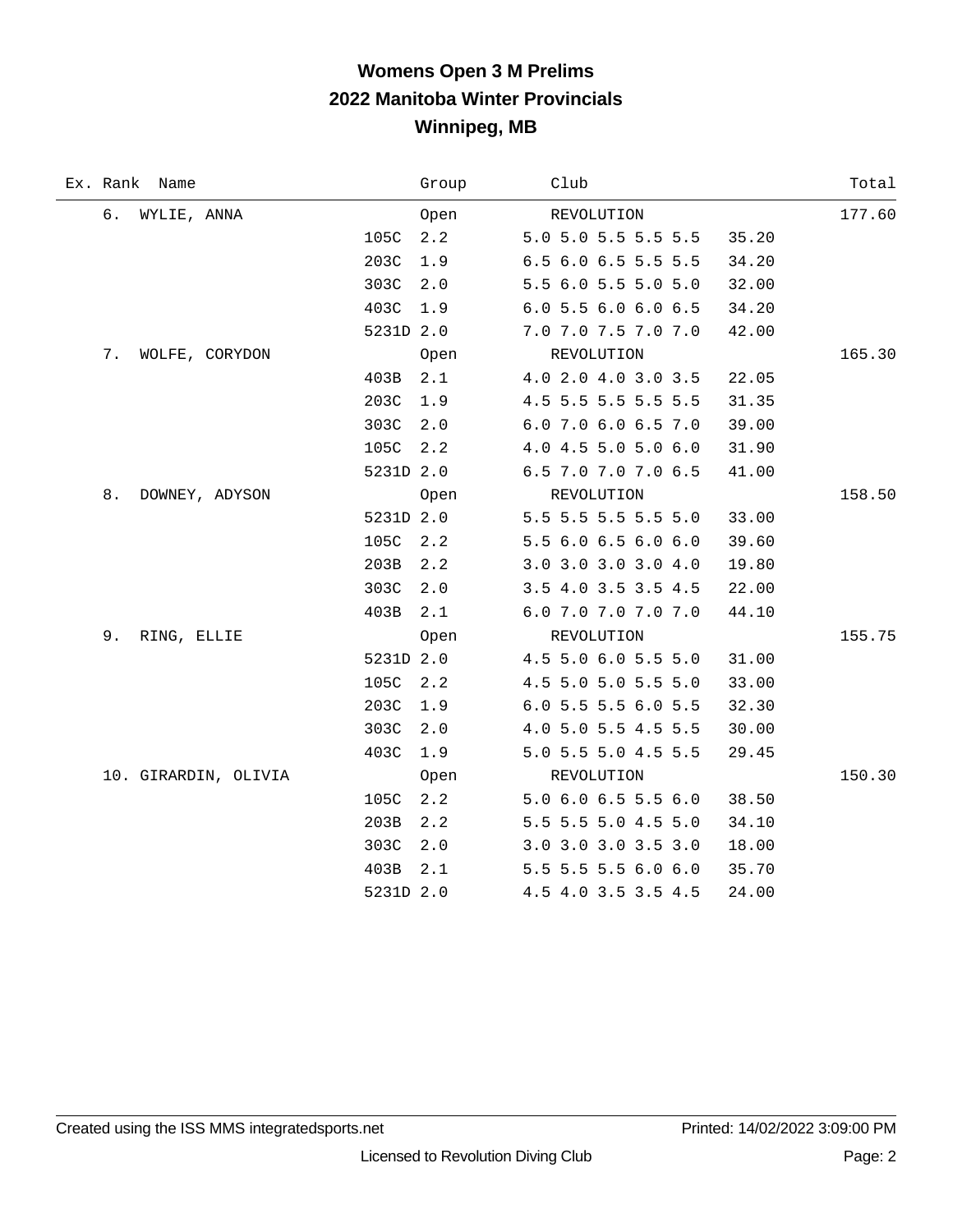# **Womens Open Platform Prelims 2022 Manitoba Winter Provincials Winnipeg, MB**

|    | Ex. Rank Name   |      |           | Group | Club                                   | Total  |
|----|-----------------|------|-----------|-------|----------------------------------------|--------|
| 1. | BERNATSKY, ZITA |      |           | Open  | REVOLUTION                             | 215.50 |
|    |                 | 7.5M | 105B      | 2.4   | 7.5 8.0 7.0 7.0 7.5<br>52.80           |        |
|    |                 | 5M   | 203C      | 2.0   | 6.5 7.0 6.5 6.5 6.0<br>39.00           |        |
|    |                 | 7.5M | 5231D 2.0 |       | 6.5 7.0 6.5 6.5 7.0<br>40.00           |        |
|    |                 | 7.5M | 405C      | 2.7   | 4.5 6.0 6.0 6.0 5.0<br>45.90           |        |
|    |                 | 5M   | 303C      | 2.1   | 6.5 5.5 5.5 7.0 6.0<br>37.80           |        |
| 2. | HEDGES, EVEY    |      |           | Open  | REVOLUTION                             | 213.00 |
|    |                 | 5M   | 103C      | 1.6   | 7.0 7.5 8.5 8.0 7.5<br>36.80           |        |
|    |                 | 5M   | 203C      | 2.0   | 6.0 7.5 7.0 8.0 8.0<br>45.00           |        |
|    |                 | 5M   | 303C      | 2.1   | 8.0 8.5 8.0 8.0 8.0<br>50.40           |        |
|    |                 | 5M   | 403C      | 2.2   | 7.5 7.5 7.5 7.0 7.0<br>48.40           |        |
|    |                 | 7.5M | 612B      | 1.8   | 6.0 5.5 7.0 6.5 5.5<br>32.40           |        |
| 3. | BERMAN, LEIA    |      |           | Open  | REVOLUTION                             | 207.75 |
|    |                 | 7.5M | 103B      | 1.6   | 7.0 7.5 7.5 7.5 7.0<br>35.20           |        |
|    |                 | 7.5M | 612B      | 1.8   | 7.5 8.0 7.5 8.0 7.0<br>41.40           |        |
|    |                 | 5M   | 203C      | 2.0   | 6.5 7.5 7.5 7.0 7.5<br>44.00           |        |
|    |                 | 5M   | 303C      | 2.1   | 7.0 7.0 7.0 7.0 7.0<br>44.10           |        |
|    |                 | 5M   | 5231D 2.1 |       | 7.0 7.0 7.0 6.5 6.5<br>43.05           |        |
| 4. | WOLFE, CORYDON  |      |           | Open  | REVOLUTION                             | 187.15 |
|    |                 | 5M   | 103C      | 1.6   | 4.5 5.0 6.0 5.0 5.0<br>24.00           |        |
|    |                 | 5M   | 203C      | 2.0   | 6.0 5.0 5.5 6.0 5.5<br>34.00           |        |
|    |                 | 5M   | 303C      | 2.1   | 7.0 7.0 7.0 7.0 7.0<br>44.10           |        |
|    |                 | 5M   | 403C      | 2.2   | 7.5 7.0 6.5 7.0 7.0<br>46.20           |        |
|    |                 | 5M   | 5231D 2.1 |       | 6.5 6.0 5.0 6.5 6.0<br>38.85           |        |
| 5. | DOWNEY, ADYSON  |      |           | Open  | REVOLUTION                             | 184.40 |
|    |                 | 7.5M | 301B      | 1.9   | 7.0 7.0 7.0 6.5 7.0<br>39.90           |        |
|    |                 | 5M   | 612B      | 1.7   | 5.0 4.0 5.0 4.5 5.0<br>24.65           |        |
|    |                 | 7.5M | 105B      | 2.4   | $6.5$ $6.5$ $6.0$ $6.0$ $6.0$<br>44.40 |        |
|    |                 | 5М   | 203B      | 2.3   | 5.0 5.0 5.0 5.0 5.0<br>34.50           |        |
|    |                 | 7.5M | 403B      | 2.1   | 6.5 7.0 6.5 6.0 6.5<br>40.95           |        |
| 6. | MUTH, EMILY     |      |           | Open  | REVOLUTION                             | 184.30 |
|    |                 | 7.5M | 105B      | 2.4   | 6.5 7.0 6.5 7.5 6.5<br>48.00           |        |
|    |                 | 5M   | 203C      | 2.0   | 3.5 3.5 3.5 4.5 3.5<br>21.00           |        |
|    |                 | 7.5M | 301B      | 1.9   | 7.5 7.0 7.0 7.0 7.0<br>39.90           |        |
|    |                 | 5M   | 403C      | 2.2   | 6.0 6.0 5.5 5.5 6.0<br>38.50           |        |
|    |                 | 7.5M | 612B      | 1.8   | 7.0 7.0 6.5 6.5 7.0<br>36.90           |        |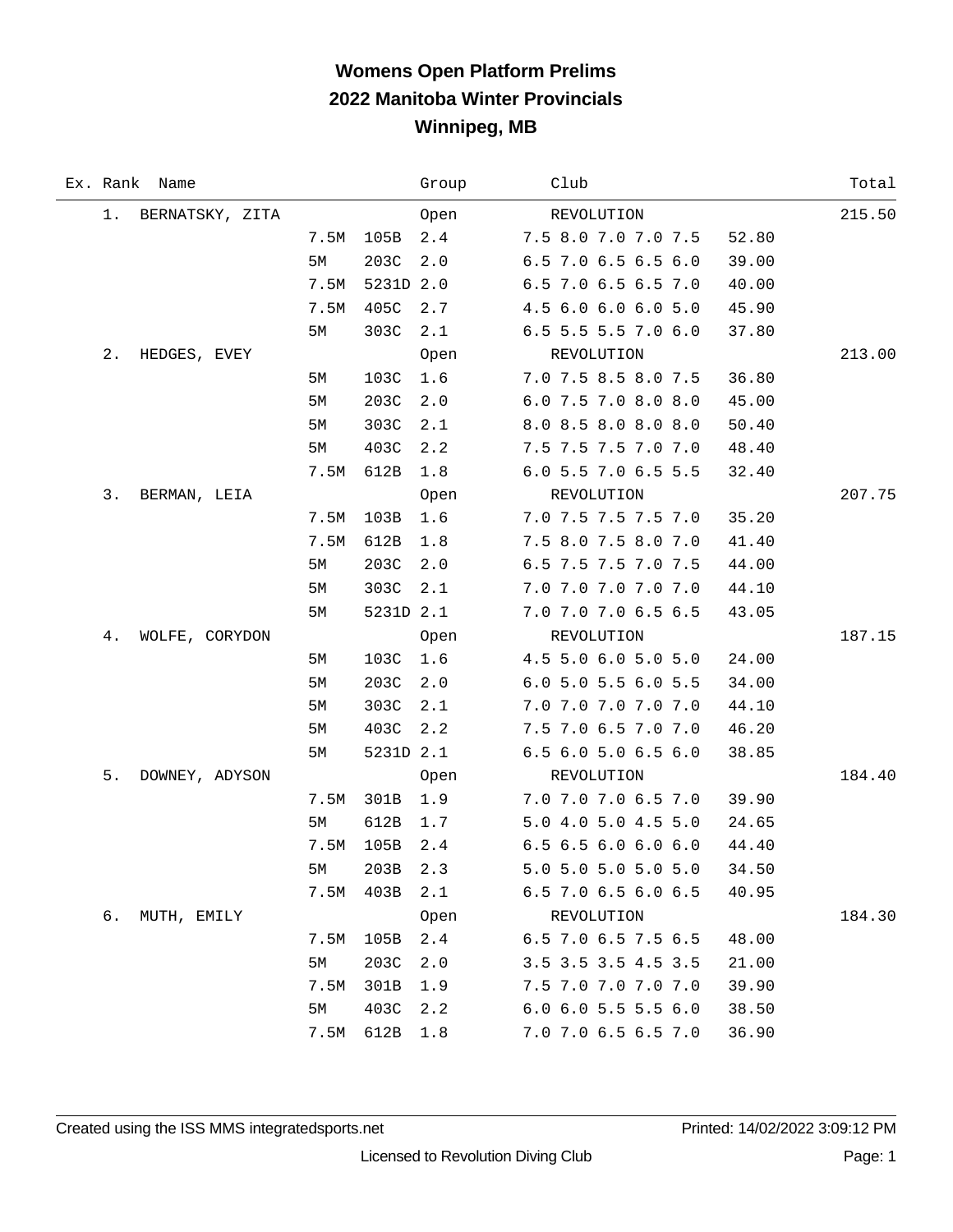## **Womens Open Platform Prelims 2022 Manitoba Winter Provincials Winnipeg, MB**

| Ex. Rank | Name                 |      |           | Group | Club                                   | Total  |
|----------|----------------------|------|-----------|-------|----------------------------------------|--------|
| 7.       | WYLIE, ANNA          |      |           | Open  | REVOLUTION                             | 174.90 |
|          |                      | 5M   | 105C      | 2.4   | 4.5 5.0 5.5 5.5 4.0<br>36.00           |        |
|          |                      | 5M   | 203C      | 2.0   | 5.5 7.0 5.0 5.0 5.0<br>31.00           |        |
|          |                      | 10M  | 301C      | 1.8   | 5.5 5.0 4.5 5.0 5.0<br>27.00           |        |
|          |                      | 5M   | 403C      | 2.2   | 5.5 7.0 7.0 6.5 6.0<br>42.90           |        |
|          |                      | 10M  | 612B      | 1.9   | 7.0 6.5 6.0 6.5 7.5<br>38.00           |        |
| 8.       | CHRISTOPHER, LUCY    |      |           | Open  | REVOLUTION                             | 165.40 |
|          |                      | 7.5M | 103B      | 1.6   | 6.0 6.5 7.5 6.5 6.5<br>31.20           |        |
|          |                      | 5M   | 301B      | 1.7   | $6.0$ $6.5$ $5.0$ $5.5$ $6.0$<br>29.75 |        |
|          |                      | 5M   | 403C      | 2.2   | 5.5 6.0 5.5 6.5 5.5<br>37.40           |        |
|          |                      | 7.5M | 612B      | 1.8   | 6.0 6.0 7.0 6.0 4.5<br>32.40           |        |
|          |                      | 5M   | 5231D 2.1 |       | 5.5 5.0 5.5 5.5 5.5<br>34.65           |        |
| 9.       | CROMWELL, NATHALIE   |      |           | Open  | REVOLUTION                             | 164.10 |
|          |                      | 5M   | 103B      | 1.7   | 7.0 7.0 7.5 7.0 6.5<br>35.70           |        |
|          |                      | 5M   | 203C      | 2.0   | 2.5 3.0 3.0 3.0 3.0<br>18.00           |        |
|          |                      | 5M   | 301B      | 1.7   | 6.5 7.0 7.5 7.0 7.0<br>35.70           |        |
|          |                      | 5M   | 403C      | 2.2   | 5.5 6.5 6.0 6.5 6.0<br>40.70           |        |
|          |                      | 5M   | 612B      | 1.7   | 7.0 6.5 5.5 6.5 7.0<br>34.00           |        |
|          | 10. GIRARDIN, OLIVIA |      |           | Open  | REVOLUTION                             | 161.80 |
|          |                      | 7.5M | 103B      | 1.6   | 6.06.56.05.56.0<br>28.80               |        |
|          |                      | 5M   | 203C      | 2.0   | 5.5 6.5 5.5 6.0 6.0<br>35.00           |        |
|          |                      | 5M   | 301B      | 1.7   | 6.0 7.0 6.0 7.0 6.0<br>32.30           |        |
|          |                      | 5M   | 403C      | 2.2   | $6.0$ $6.5$ $5.5$ $6.0$ $6.0$<br>39.60 |        |
|          |                      | 7.5M | 612B      | 1.8   | 5.0 4.5 5.0 5.5 4.5<br>26.10           |        |
|          | 11. RING, ELLIE      |      |           | Open  | REVOLUTION                             | 154.50 |
|          |                      | 5M   | 203C      | 2.0   | 4.5 4.5 5.5 6.0 4.5<br>29.00           |        |
|          |                      | 5M   | 403C      | 2.2   | 6.06.56.06.06.0<br>39.60               |        |
|          |                      | 5M   | 612B      | 1.7   | 4.5 5.0 5.0 5.0 5.0<br>25.50           |        |
|          |                      | $5M$ | 103C      | 1.6   | 6.0 6.0 6.0 5.5 5.5<br>28.00           |        |
|          |                      | 7.5M | 301C      | 1.8   | $6.0$ $6.0$ $6.0$ $6.0$ $5.5$<br>32.40 |        |
|          | 12. WALLACE, ROBIN   |      |           | Open  | REVOLUTION                             | 150.40 |
|          |                      | 7.5M | 103B      | 1.6   | 7.5 7.5 7.0 7.5 7.5<br>36.00           |        |
|          |                      | 5M   | 203C      | 2.0   | 4.0 4.5 4.0 4.5 4.0<br>25.00           |        |
|          |                      | 5M   | 403C      | 2.2   | 5.5 6.0 5.0 5.5 6.0<br>37.40           |        |
|          |                      | 7.5M | 612B      | 1.8   | 5.5 5.0 6.5 5.5 5.0<br>28.80           |        |
|          |                      | 5M   | 301C      | 1.6   | 4.5 5.0 4.0 5.5 5.0<br>23.20           |        |

 $\overline{\phantom{0}}$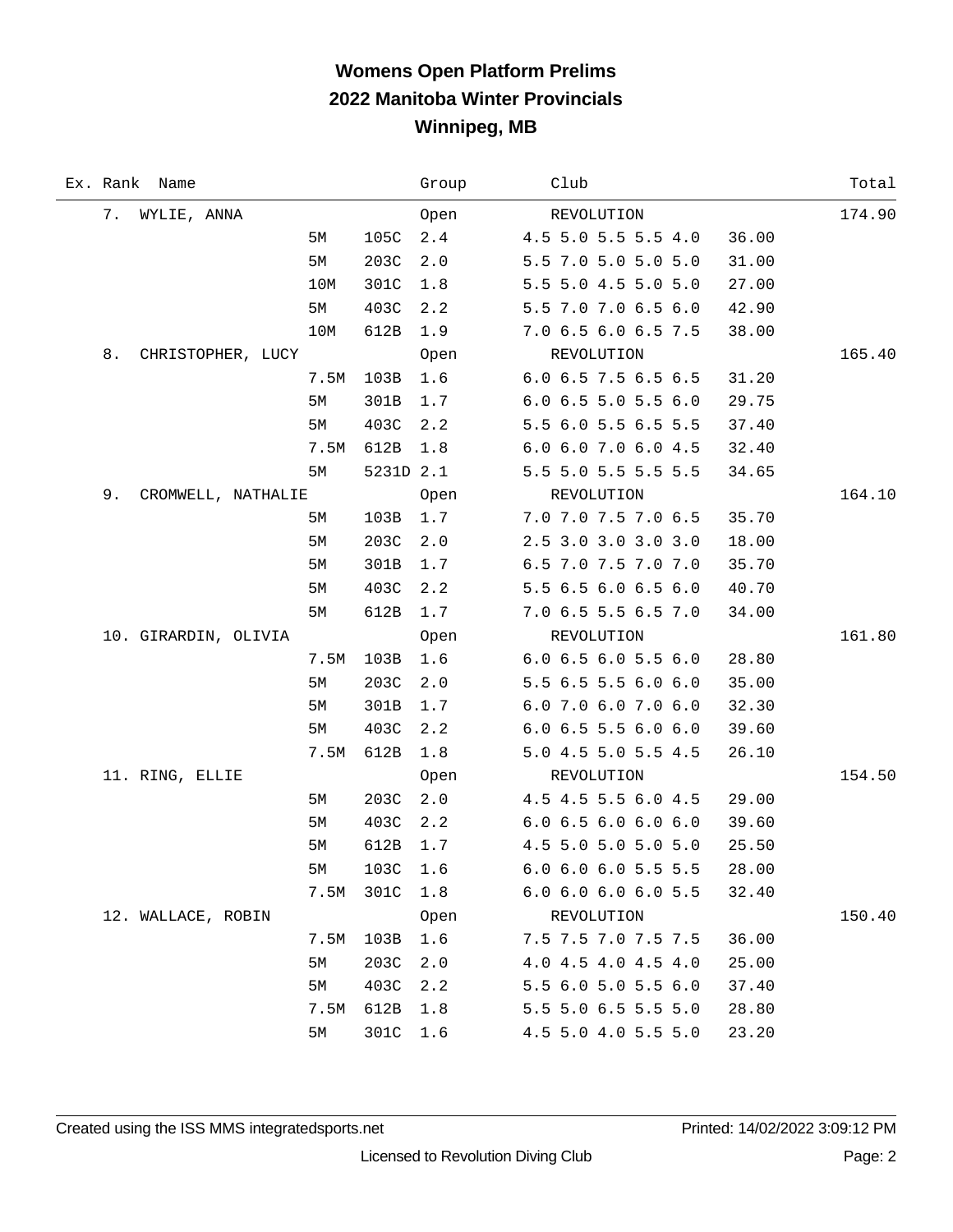## **Womens Open Tier II 1 M Prelims 2022 Manitoba Winter Provincials Winnipeg, MB**

| Ex. Rank Name |                    | Group     |     | Club          |       | Total  |
|---------------|--------------------|-----------|-----|---------------|-------|--------|
| 1.            | BERMAN, MARIE-PIER | Open T2   |     | REVOLUTION    |       | 174.05 |
|               |                    | 101B 1.3  |     | 5.56.06.0     | 22.75 |        |
|               |                    | 201B 1.6  |     | $5.5$ 5.5 5.5 | 26.40 |        |
|               |                    | 401B 1.5  |     | 6.56.56.0     | 28.50 |        |
|               |                    | 301B 1.7  |     | 6.56.55.0     | 30.60 |        |
|               |                    | 5111A 1.8 |     | 7.06.57.0     | 36.90 |        |
|               |                    | 103B 1.7  |     | 5.56.55.0     | 28.90 |        |
| 2.            | CONLAN, CAMILLA    | Open T2   |     | REGINA        |       | 168.55 |
|               |                    | 101B 1.3  |     | 6.56.56.5     | 25.35 |        |
|               |                    | 201B 1.6  |     | 6.06.56.0     | 29.60 |        |
|               |                    | 301C      | 1.6 | 7.06.56.0     | 31.20 |        |
|               |                    | 401B 1.5  |     | 6.05.06.0     | 25.50 |        |
|               |                    | 402C 1.6  |     | $5.5$ 5.5 6.5 | 28.00 |        |
|               |                    | 5221D 1.7 |     | 5.56.05.5     | 28.90 |        |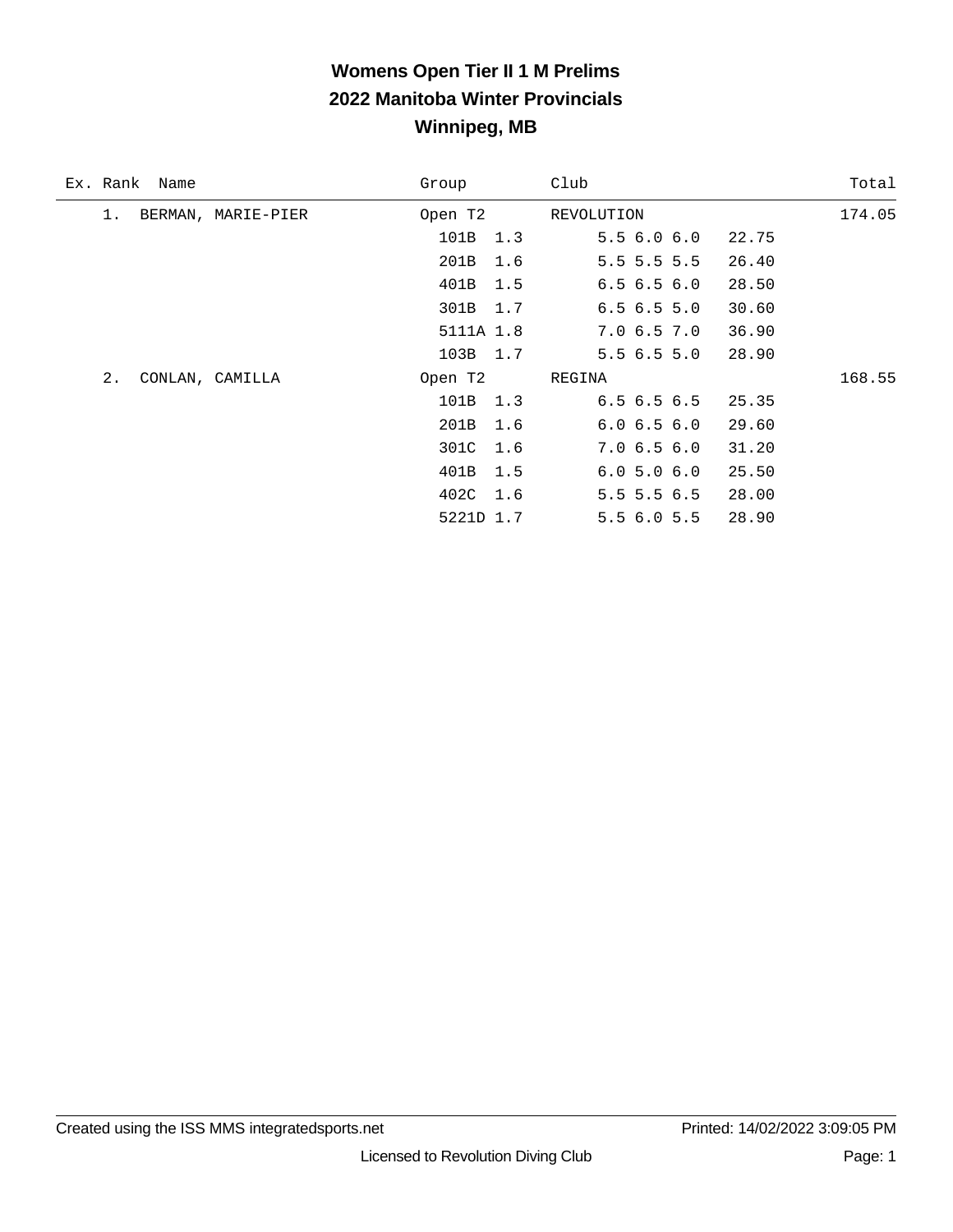## **Womens Open Tier II 3 M Prelims 2022 Manitoba Winter Provincials Winnipeg, MB**

| Ex. Rank Name      | Group    | Club                      | Total  |
|--------------------|----------|---------------------------|--------|
| 1. CONLAN, CAMILLA | Open T2  | REGINA                    | 107.60 |
|                    | 101B 1.5 | $6.0 \t6.5 \t5.5 \t27.00$ |        |
|                    | 401B 1.4 | $6.0$ 5.5 $6.5$ 25.20     |        |
|                    | 103B 1.6 | 24.80<br>4.55.06.0        |        |
|                    | 201B 1.8 | $6.0$ 5.5 5.5 30.60       |        |